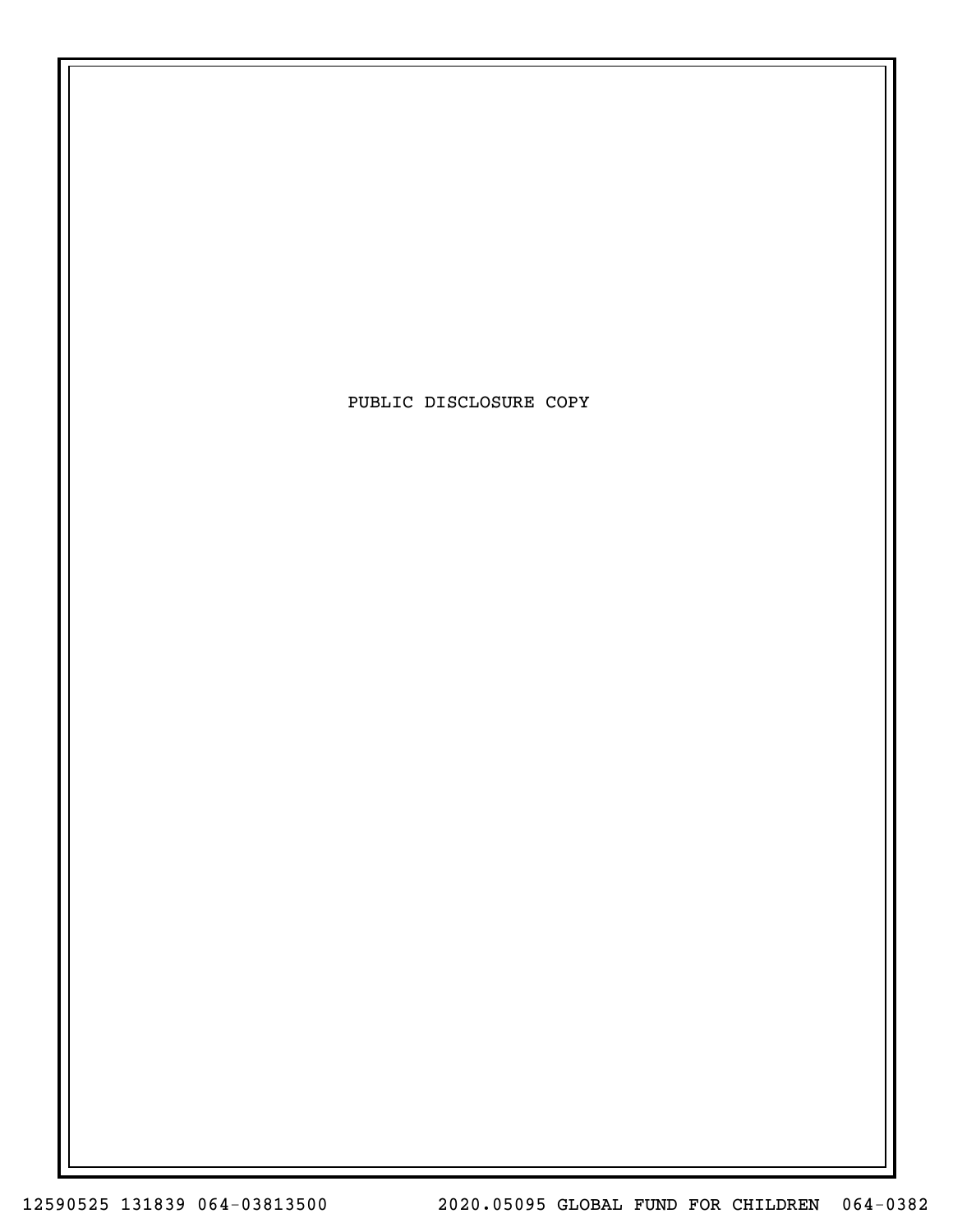| Form <b>990</b>                                                                              |                    |                            |                                                            | <b>Return of Organization Exempt From Income Tax</b>                                                                                                                                                                                   |                                                                                                                                                     |                             |            |                                  |                                                                     | OMB No. 1545-0047                                         |
|----------------------------------------------------------------------------------------------|--------------------|----------------------------|------------------------------------------------------------|----------------------------------------------------------------------------------------------------------------------------------------------------------------------------------------------------------------------------------------|-----------------------------------------------------------------------------------------------------------------------------------------------------|-----------------------------|------------|----------------------------------|---------------------------------------------------------------------|-----------------------------------------------------------|
|                                                                                              |                    |                            |                                                            | Under section 501(c), 527, or 4947(a)(1) of the Internal Revenue Code (except private foundations)                                                                                                                                     |                                                                                                                                                     |                             |            |                                  |                                                                     |                                                           |
|                                                                                              |                    | Department of the Treasury |                                                            | Do not enter social security numbers on this form as it may be made public.                                                                                                                                                            |                                                                                                                                                     |                             |            |                                  |                                                                     | <b>Open to Public</b>                                     |
|                                                                                              |                    | Internal Revenue Service   |                                                            | Go to www.irs.gov/Form990 for instructions and the latest information.                                                                                                                                                                 |                                                                                                                                                     |                             |            |                                  |                                                                     | Inspection                                                |
|                                                                                              |                    |                            |                                                            | A For the 2020 calendar year, or tax year beginning $JUL$ 1, $2020$                                                                                                                                                                    |                                                                                                                                                     |                             |            | and ending $JUN$ 30, $2021$      |                                                                     |                                                           |
| <b>B</b> Check if<br>applicable:                                                             |                    |                            | <b>C</b> Name of organization                              |                                                                                                                                                                                                                                        |                                                                                                                                                     |                             |            |                                  |                                                                     | D Employer identification number                          |
|                                                                                              | Address            |                            |                                                            | GLOBAL FUND FOR CHILDREN                                                                                                                                                                                                               |                                                                                                                                                     |                             |            |                                  |                                                                     |                                                           |
|                                                                                              | change<br>Name     |                            | Doing business as                                          |                                                                                                                                                                                                                                        |                                                                                                                                                     |                             |            |                                  | 56-1834887                                                          |                                                           |
| Initial                                                                                      | change             |                            |                                                            | Number and street (or P.O. box if mail is not delivered to street address)                                                                                                                                                             |                                                                                                                                                     |                             | Room/suite | E Telephone number               |                                                                     |                                                           |
| Final                                                                                        | return             |                            | 1411 K STREET                                              |                                                                                                                                                                                                                                        |                                                                                                                                                     |                             | 1200       |                                  | $(202)331-9003$                                                     |                                                           |
| ated                                                                                         | return/<br>termin- |                            |                                                            | City or town, state or province, country, and ZIP or foreign postal code                                                                                                                                                               |                                                                                                                                                     |                             |            | G Gross receipts \$              |                                                                     | 7,494,430.                                                |
|                                                                                              | Amended<br> return |                            | WASHINGTON, DC                                             | 20005                                                                                                                                                                                                                                  |                                                                                                                                                     |                             |            |                                  | H(a) Is this a group return                                         |                                                           |
| tion                                                                                         | Applica-           |                            |                                                            | F Name and address of principal officer: JOHN HECKLINGER                                                                                                                                                                               |                                                                                                                                                     |                             |            |                                  | for subordinates?                                                   | $\sqrt{\mathsf{Yes}\mathord{\;\mathbb{X}}\,}$ No          |
|                                                                                              | pending            |                            | SAME AS C ABOVE                                            |                                                                                                                                                                                                                                        |                                                                                                                                                     |                             |            |                                  |                                                                     | $H(b)$ Are all subordinates included? $\Box$ Yes          |
|                                                                                              |                    |                            | <b>I</b> Tax-exempt status: $\boxed{\mathbf{X}}$ 501(c)(3) | $501(c)$ (                                                                                                                                                                                                                             | $\sqrt{\frac{1}{1}}$ (insert no.)                                                                                                                   | $4947(a)(1)$ or             | 527        |                                  |                                                                     | If "No," attach a list. See instructions                  |
|                                                                                              |                    |                            |                                                            | J Website: WWW.GLOBALFUNDFORCHILDREN.ORG                                                                                                                                                                                               |                                                                                                                                                     |                             |            |                                  | $H(c)$ Group exemption number $\blacktriangleright$                 |                                                           |
|                                                                                              |                    |                            | K Form of organization: $X$ Corporation                    | Trust                                                                                                                                                                                                                                  | Association                                                                                                                                         | Other $\blacktriangleright$ |            |                                  |                                                                     | L Year of formation: $1993$ M State of legal domicile: NC |
| Part I                                                                                       |                    | <b>Summary</b>             |                                                            |                                                                                                                                                                                                                                        |                                                                                                                                                     |                             |            |                                  |                                                                     |                                                           |
| 2                                                                                            |                    |                            |                                                            |                                                                                                                                                                                                                                        | Check this box $\blacktriangleright$ $\blacksquare$ if the organization discontinued its operations or disposed of more than 25% of its net assets. |                             |            |                                  |                                                                     |                                                           |
| з<br>8                                                                                       |                    |                            |                                                            | Number of voting members of the governing body (Part VI, line 1a)<br>Total number of individuals employed in calendar year 2020 (Part V, line 2a) manufacture controller to intervent<br>Contributions and grants (Part VIII, line 1h) |                                                                                                                                                     |                             |            | <b>Prior Year</b><br>2,952,092.  | 3<br>$\overline{4}$<br>$\overline{5}$<br>$6\phantom{a}$<br>7a<br>7b | <b>Current Year</b><br>6, 116, 731.                       |
| 9                                                                                            |                    |                            |                                                            | Program service revenue (Part VIII, line 2g)                                                                                                                                                                                           |                                                                                                                                                     |                             |            |                                  | 0.                                                                  |                                                           |
| 10                                                                                           |                    |                            |                                                            |                                                                                                                                                                                                                                        |                                                                                                                                                     |                             |            |                                  | 169,122.                                                            | 337,062.                                                  |
| 11                                                                                           |                    |                            |                                                            |                                                                                                                                                                                                                                        |                                                                                                                                                     |                             |            |                                  | 67,454.                                                             | 26,056.                                                   |
| 12                                                                                           |                    |                            |                                                            | Total revenue - add lines 8 through 11 (must equal Part VIII, column (A), line 12)                                                                                                                                                     |                                                                                                                                                     |                             |            | 3,188,668.                       |                                                                     | 6,479,849.                                                |
| 13                                                                                           |                    |                            |                                                            | Grants and similar amounts paid (Part IX, column (A), lines 1-3)                                                                                                                                                                       |                                                                                                                                                     |                             |            | 2,041,446.                       |                                                                     | 1,971,249.                                                |
| 14                                                                                           |                    |                            |                                                            | Benefits paid to or for members (Part IX, column (A), line 4)                                                                                                                                                                          |                                                                                                                                                     |                             |            |                                  | 0.                                                                  |                                                           |
|                                                                                              |                    |                            |                                                            | 15 Salaries, other compensation, employee benefits (Part IX, column (A), lines 5-10)                                                                                                                                                   |                                                                                                                                                     |                             |            | 2,147,817.                       |                                                                     | 2, 245, 865.                                              |
|                                                                                              |                    |                            |                                                            |                                                                                                                                                                                                                                        |                                                                                                                                                     |                             |            |                                  | 0.                                                                  |                                                           |
|                                                                                              |                    |                            |                                                            |                                                                                                                                                                                                                                        |                                                                                                                                                     |                             |            |                                  |                                                                     |                                                           |
|                                                                                              |                    |                            |                                                            |                                                                                                                                                                                                                                        |                                                                                                                                                     |                             |            | 1,520,538.                       |                                                                     | 1,248,076.                                                |
| 18                                                                                           |                    |                            |                                                            | Total expenses. Add lines 13-17 (must equal Part IX, column (A), line 25)                                                                                                                                                              |                                                                                                                                                     |                             |            | 5,709,801.                       |                                                                     | 5,465,190.                                                |
| 19                                                                                           |                    |                            |                                                            |                                                                                                                                                                                                                                        |                                                                                                                                                     |                             |            | $-2, 521, 133.$                  |                                                                     | 1,014,659.                                                |
|                                                                                              |                    |                            |                                                            |                                                                                                                                                                                                                                        |                                                                                                                                                     |                             |            | <b>Beginning of Current Year</b> |                                                                     | <b>End of Year</b>                                        |
| 20                                                                                           |                    |                            | Total assets (Part X, line 16)                             |                                                                                                                                                                                                                                        |                                                                                                                                                     |                             |            | 8,450,186.                       |                                                                     | 9,730,095.                                                |
| Activities & Governance<br>Revenue<br>Expenses<br>Net Assets or<br>Eund Balances<br>21<br>22 |                    |                            | Total liabilities (Part X, line 26)                        |                                                                                                                                                                                                                                        |                                                                                                                                                     |                             |            | 7,492,460.                       | 957,726.                                                            | 1,026,379.<br>8,703,716.                                  |

true, correct, and complete. Declaration of preparer (other than officer) is based on all information of which preparer has any knowledge.

|                 |                                                                                 |                                     | 05/25/2022                                  |
|-----------------|---------------------------------------------------------------------------------|-------------------------------------|---------------------------------------------|
| Sign            | Signature of officer                                                            |                                     | Date                                        |
| Here            | JOHN HECKLINGER,<br>Type or print name and title                                | PRESIDENT & CHIEF EXECUTIVE OFFICER |                                             |
|                 |                                                                                 |                                     |                                             |
|                 | Print/Type preparer's name                                                      | Preparer's signature                | <b>PTIN</b><br>Date<br>Check                |
| Paid            | MICHAELA J. CROMAR, CPA                                                         | MICHAELA J.<br>CROMAR,              | P00895728<br>$05/25/22$ self-employed       |
| Preparer        | Firm's name CLIFTONLARSONALLEN LLP                                              |                                     | Firm's EIN $\blacktriangleright$ 41-0746749 |
| Use Only        | Firm's address > 901 N. GLEBE ROAD, SUITE 200                                   |                                     |                                             |
|                 | ARLINGTON, VA 22203                                                             |                                     | Phone no. $571 - 227 - 9500$                |
|                 | May the IRS discuss this return with the preparer shown above? See instructions |                                     | $\mathbf{x}$<br>Yes<br><b>No</b>            |
| 032001 12-23-20 | LHA For Paperwork Reduction Act Notice, see the separate instructions.          |                                     | Form 990 (2020)                             |
|                 |                                                                                 |                                     |                                             |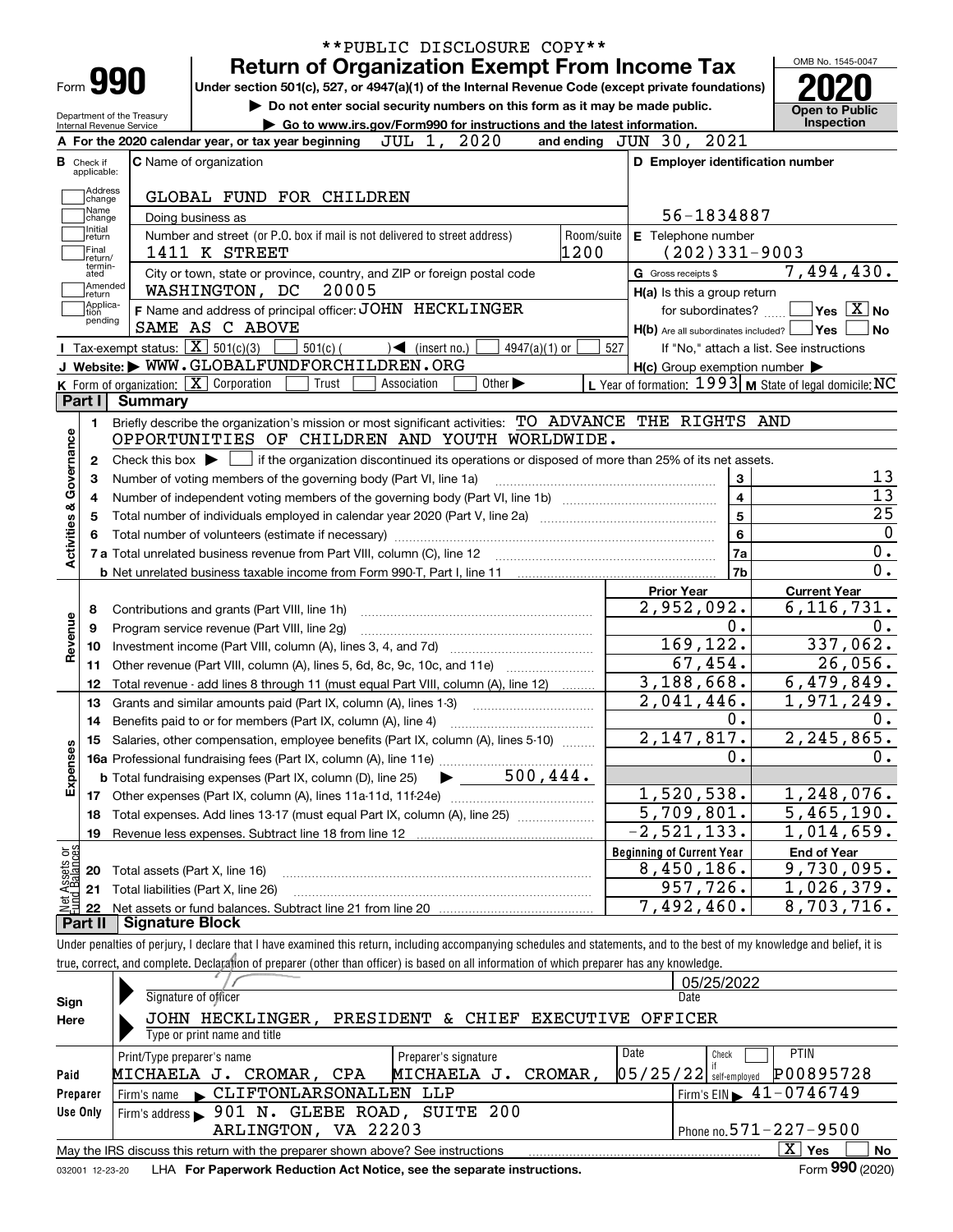|    | GLOBAL FUND FOR CHILDREN<br>Form 990 (2020)                                                                                                                                                                                                                                                                                                 | 56-1834887 | Page 2                                            |
|----|---------------------------------------------------------------------------------------------------------------------------------------------------------------------------------------------------------------------------------------------------------------------------------------------------------------------------------------------|------------|---------------------------------------------------|
|    | Part III Statement of Program Service Accomplishments                                                                                                                                                                                                                                                                                       |            |                                                   |
|    |                                                                                                                                                                                                                                                                                                                                             |            |                                                   |
| 1  | Briefly describe the organization's mission:<br>GLOBAL FUND FOR CHILDREN PARTNERS WITH GRASSROOTS ORGANIZATIONS AROUND<br>THE WORLD TO HELP CHILDREN AND YOUTH REACH THEIR FULL POTENTIAL AND<br>ADVANCE THEIR RIGHTS.                                                                                                                      |            |                                                   |
|    |                                                                                                                                                                                                                                                                                                                                             |            |                                                   |
| 2  | Did the organization undertake any significant program services during the year which were not listed on the<br>prior Form 990 or 990-EZ?<br>If "Yes," describe these new services on Schedule O.                                                                                                                                           |            | $\boxed{\phantom{1}}$ Yes $\boxed{\mathrm{X}}$ No |
| 3  | If "Yes," describe these changes on Schedule O.                                                                                                                                                                                                                                                                                             |            |                                                   |
| 4  | Describe the organization's program service accomplishments for each of its three largest program services, as measured by expenses.<br>Section 501(c)(3) and 501(c)(4) organizations are required to report the amount of grants and allocations to others, the total expenses, and<br>revenue, if any, for each program service reported. |            |                                                   |
| 4a | $\frac{1}{2}$ ) (Expenses \$ $\frac{4}{2}$ , 097, 469 $\frac{1}{2}$ including grants of \$ $\frac{1}{2}$ , 971, 249 $\frac{1}{2}$ ) (Revenue \$<br>(Code:<br><b>GRANTMAKING:</b>                                                                                                                                                            |            |                                                   |
|    | THE GLOBAL FUND FOR CHILDREN (GFC) IDENTIFIES AND INVESTS IN COURAGEOUS                                                                                                                                                                                                                                                                     |            |                                                   |
|    | GRASSROOTS ORGANIZATIONS THAT ADVANCE CHILDREN'S RIGHTS AROUND THE                                                                                                                                                                                                                                                                          |            |                                                   |
|    | WORLD RUN BY DEDICATED LOCAL LEADERS. THESE GRASSROOTS PARTNERS EMPOWER                                                                                                                                                                                                                                                                     |            |                                                   |
|    | YOUNG PEOPLE FACING POVERTY AND INJUSTICE TO REACH THEIR FULL                                                                                                                                                                                                                                                                               |            |                                                   |
|    | POTENTIAL. GFC'S GOAL IS TO HELP THESE ORGANIZATIONS DEEPEN THEIR                                                                                                                                                                                                                                                                           |            |                                                   |
|    | IMPACT AND BUILD THEIR CAPACITY FOR SOCIAL CHANGE. GFC CARRIES OUT THIS                                                                                                                                                                                                                                                                     |            |                                                   |
|    | WORK ACROSS FOUR CORE FOCUS AREAS: EDUCATION; GENDER EQUITY; YOUTH<br>EMPOWERMENT; AND FREEDOM FROM VIOLENCE AND EXPLOITATION.                                                                                                                                                                                                              |            |                                                   |
|    |                                                                                                                                                                                                                                                                                                                                             |            |                                                   |
|    |                                                                                                                                                                                                                                                                                                                                             |            |                                                   |
|    |                                                                                                                                                                                                                                                                                                                                             |            |                                                   |
|    | <b>4b</b> $\left(\text{Code:}\right)$ $\left(\text{Expenses $}\right)$                                                                                                                                                                                                                                                                      |            |                                                   |
|    | COMMUNICATIONS:<br>THROUGH ITS COMMUNICATIONS OUTREACH, GFC USES DIGITAL MEDIA,                                                                                                                                                                                                                                                             |            |                                                   |
|    | PHOTOGRAPHY AND STORIES TO TELL ABOUT ITS EFFORTS DEDICATED TO                                                                                                                                                                                                                                                                              |            |                                                   |
|    | DISCOVERING, FUNDING, AND COACHING TRULY GRASSROOTS ORGANIZATIONS THAT                                                                                                                                                                                                                                                                      |            |                                                   |
|    | EMPOWER CHILDREN AND YOUTH. BY USING ITS WEBSITE, ONLINE OUTREACH AND                                                                                                                                                                                                                                                                       |            |                                                   |
|    | SOCIAL MEDIA, GFC HIGHLIGHTS ITS ABILITY TO TAKE SMART RISKS THAT                                                                                                                                                                                                                                                                           |            |                                                   |
|    | OTHERS WON'T, PARTNERING WITH INNOVATIVE ORGANIZATIONS THAT ARE                                                                                                                                                                                                                                                                             |            |                                                   |
|    | FIGHTING THE ODDS IN PLACES LIKE SLUMS, REFUGEE CAMPS, AND RURAL                                                                                                                                                                                                                                                                            |            |                                                   |
|    | VILLAGES. GFC PROVIDES A CRUCIAL LINK, CONNECTING COMMUNITY LEADERS<br>WITH THE PROFESSIONAL SERVICES AND SUPPORT THEY NEED TO SUCCEED.                                                                                                                                                                                                     |            |                                                   |
|    |                                                                                                                                                                                                                                                                                                                                             |            |                                                   |
|    |                                                                                                                                                                                                                                                                                                                                             |            |                                                   |
| 4c |                                                                                                                                                                                                                                                                                                                                             |            |                                                   |
|    |                                                                                                                                                                                                                                                                                                                                             |            |                                                   |
|    |                                                                                                                                                                                                                                                                                                                                             |            |                                                   |
|    |                                                                                                                                                                                                                                                                                                                                             |            |                                                   |
|    |                                                                                                                                                                                                                                                                                                                                             |            |                                                   |
|    |                                                                                                                                                                                                                                                                                                                                             |            |                                                   |
|    |                                                                                                                                                                                                                                                                                                                                             |            |                                                   |
|    |                                                                                                                                                                                                                                                                                                                                             |            |                                                   |
|    |                                                                                                                                                                                                                                                                                                                                             |            |                                                   |
|    |                                                                                                                                                                                                                                                                                                                                             |            |                                                   |
|    | 4d Other program services (Describe on Schedule O.)                                                                                                                                                                                                                                                                                         |            |                                                   |
|    | (Expenses \$<br>) (Revenue \$<br>including grants of \$                                                                                                                                                                                                                                                                                     |            |                                                   |
|    | $4,423,856$ .<br>4e Total program service expenses                                                                                                                                                                                                                                                                                          |            |                                                   |
|    |                                                                                                                                                                                                                                                                                                                                             |            | Form 990 (2020)                                   |
|    | 032002 12-23-20<br>3                                                                                                                                                                                                                                                                                                                        |            |                                                   |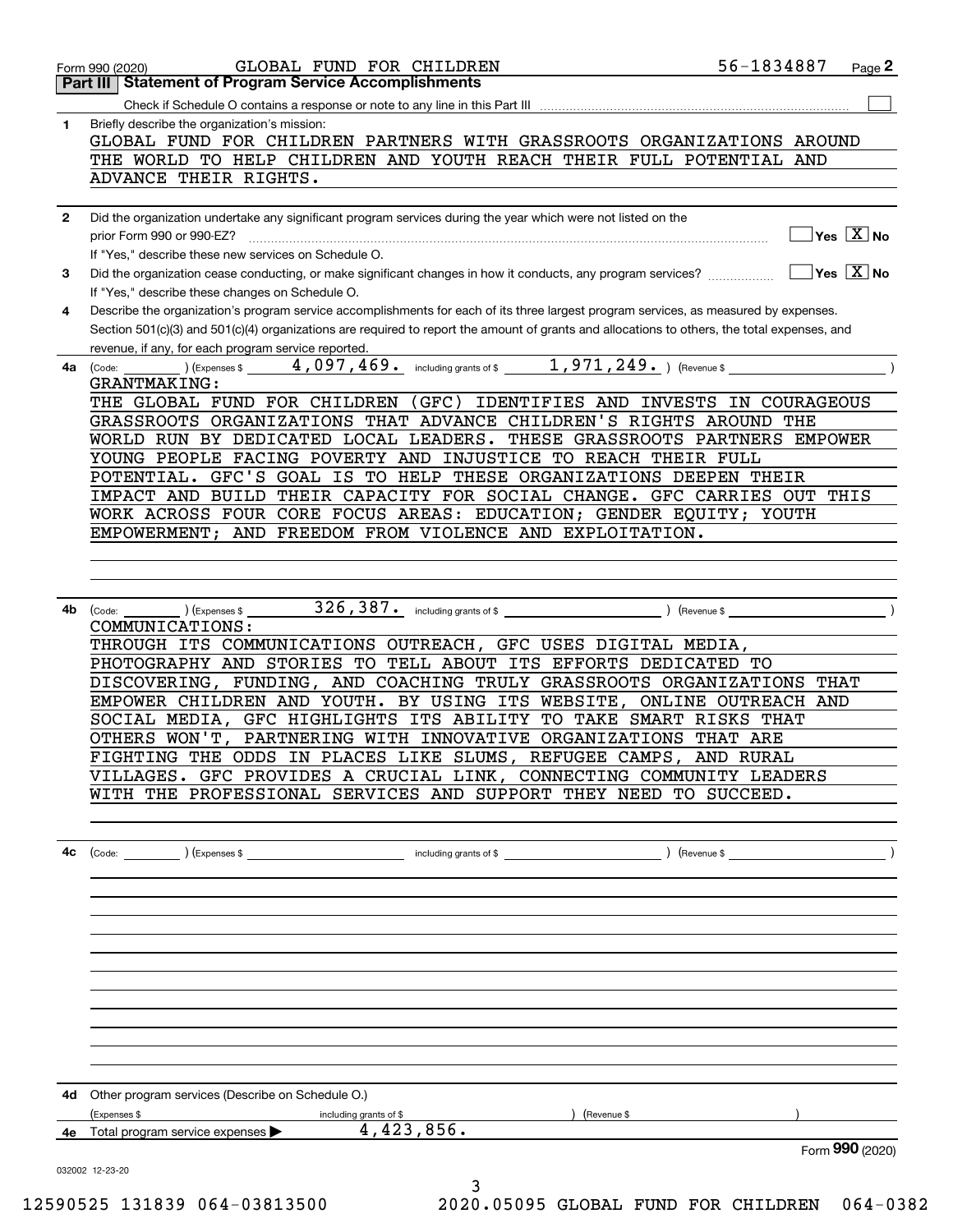| Form 990 (2020) |  |
|-----------------|--|

|           |                                                                                                                                                                                                                              |                 | Yes   No                |                         |
|-----------|------------------------------------------------------------------------------------------------------------------------------------------------------------------------------------------------------------------------------|-----------------|-------------------------|-------------------------|
| 1.        | Is the organization described in section $501(c)(3)$ or $4947(a)(1)$ (other than a private foundation)?                                                                                                                      |                 |                         |                         |
|           |                                                                                                                                                                                                                              | 1               | х                       |                         |
| 2         |                                                                                                                                                                                                                              | $\overline{2}$  | $\overline{\mathbf{x}}$ |                         |
| 3         | Did the organization engage in direct or indirect political campaign activities on behalf of or in opposition to candidates for                                                                                              |                 |                         |                         |
|           |                                                                                                                                                                                                                              | 3               |                         | x                       |
| 4         | Section 501(c)(3) organizations. Did the organization engage in lobbying activities, or have a section 501(h) election in effect                                                                                             |                 |                         |                         |
|           |                                                                                                                                                                                                                              | 4               |                         | x                       |
| 5         | Is the organization a section 501(c)(4), 501(c)(5), or 501(c)(6) organization that receives membership dues, assessments, or                                                                                                 |                 |                         |                         |
|           |                                                                                                                                                                                                                              | 5               |                         | x                       |
| 6         | Did the organization maintain any donor advised funds or any similar funds or accounts for which donors have the right to                                                                                                    |                 |                         |                         |
|           | provide advice on the distribution or investment of amounts in such funds or accounts? If "Yes," complete Schedule D, Part I                                                                                                 | 6               |                         | x                       |
| 7         | Did the organization receive or hold a conservation easement, including easements to preserve open space,                                                                                                                    |                 |                         |                         |
|           |                                                                                                                                                                                                                              | $\overline{7}$  |                         | x                       |
| 8         | Did the organization maintain collections of works of art, historical treasures, or other similar assets? If "Yes," complete                                                                                                 |                 |                         |                         |
|           |                                                                                                                                                                                                                              | 8               |                         | x                       |
| 9         | Did the organization report an amount in Part X, line 21, for escrow or custodial account liability, serve as a custodian for                                                                                                |                 |                         |                         |
|           | amounts not listed in Part X; or provide credit counseling, debt management, credit repair, or debt negotiation services?                                                                                                    |                 |                         |                         |
|           |                                                                                                                                                                                                                              | 9               |                         | x                       |
| 10        | Did the organization, directly or through a related organization, hold assets in donor-restricted endowments                                                                                                                 |                 |                         |                         |
|           |                                                                                                                                                                                                                              | 10              | х                       |                         |
| 11        | If the organization's answer to any of the following questions is "Yes," then complete Schedule D, Parts VI, VII, VIII, IX, or X                                                                                             |                 |                         |                         |
|           | as applicable.                                                                                                                                                                                                               |                 |                         |                         |
|           | a Did the organization report an amount for land, buildings, and equipment in Part X, line 10? If "Yes." complete Schedule D.                                                                                                |                 |                         |                         |
|           |                                                                                                                                                                                                                              | 11a             | х                       |                         |
|           | <b>b</b> Did the organization report an amount for investments - other securities in Part X, line 12, that is 5% or more of its total                                                                                        |                 |                         |                         |
|           |                                                                                                                                                                                                                              | 11b             |                         | x                       |
|           | c Did the organization report an amount for investments - program related in Part X, line 13, that is 5% or more of its total                                                                                                |                 |                         |                         |
|           |                                                                                                                                                                                                                              | 11c             |                         | x                       |
|           | d Did the organization report an amount for other assets in Part X, line 15, that is 5% or more of its total assets reported in                                                                                              |                 |                         |                         |
|           |                                                                                                                                                                                                                              | 11d             |                         | x                       |
|           | e Did the organization report an amount for other liabilities in Part X, line 25? If "Yes," complete Schedule D, Part X                                                                                                      | <b>11e</b>      | X                       |                         |
| f         | Did the organization's separate or consolidated financial statements for the tax year include a footnote that addresses                                                                                                      |                 |                         |                         |
|           | the organization's liability for uncertain tax positions under FIN 48 (ASC 740)? If "Yes," complete Schedule D, Part X                                                                                                       | 11f             | X                       |                         |
|           | 12a Did the organization obtain separate, independent audited financial statements for the tax year? If "Yes," complete                                                                                                      |                 |                         | X.                      |
|           |                                                                                                                                                                                                                              | 12a             |                         |                         |
|           | <b>b</b> Was the organization included in consolidated, independent audited financial statements for the tax year?                                                                                                           | 12 <sub>b</sub> | X                       |                         |
|           | If "Yes," and if the organization answered "No" to line 12a, then completing Schedule D, Parts XI and XII is optional<br>Is the organization a school described in section $170(b)(1)(A)(ii)?$ If "Yes," complete Schedule E | 13              |                         | X                       |
| 13<br>14a | Did the organization maintain an office, employees, or agents outside of the United States?                                                                                                                                  | 14a             | X                       |                         |
|           | <b>b</b> Did the organization have aggregate revenues or expenses of more than \$10,000 from grantmaking, fundraising, business,                                                                                             |                 |                         |                         |
|           | investment, and program service activities outside the United States, or aggregate foreign investments valued at \$100,000                                                                                                   |                 |                         |                         |
|           |                                                                                                                                                                                                                              | 14b             | X                       |                         |
| 15        | Did the organization report on Part IX, column (A), line 3, more than \$5,000 of grants or other assistance to or for any                                                                                                    |                 |                         |                         |
|           | foreign organization? If "Yes," complete Schedule F, Parts II and IV                                                                                                                                                         | 15              | х                       |                         |
| 16        | Did the organization report on Part IX, column (A), line 3, more than \$5,000 of aggregate grants or other assistance to                                                                                                     |                 |                         |                         |
|           |                                                                                                                                                                                                                              | 16              |                         | X.                      |
| 17        | Did the organization report a total of more than \$15,000 of expenses for professional fundraising services on Part IX,                                                                                                      |                 |                         |                         |
|           |                                                                                                                                                                                                                              | 17              |                         | x                       |
| 18        | Did the organization report more than \$15,000 total of fundraising event gross income and contributions on Part VIII, lines                                                                                                 |                 |                         |                         |
|           |                                                                                                                                                                                                                              | 18              |                         | x                       |
| 19        | Did the organization report more than \$15,000 of gross income from gaming activities on Part VIII, line 9a? If "Yes."                                                                                                       |                 |                         |                         |
|           |                                                                                                                                                                                                                              | 19              |                         | <u>x</u>                |
| 20a       |                                                                                                                                                                                                                              | 20a             |                         | $\overline{\mathbf{x}}$ |
|           | <b>b</b> If "Yes" to line 20a, did the organization attach a copy of its audited financial statements to this return?                                                                                                        | 20b             |                         |                         |
| 21        | Did the organization report more than \$5,000 of grants or other assistance to any domestic organization or                                                                                                                  |                 |                         |                         |
|           |                                                                                                                                                                                                                              | 21              | х                       |                         |
|           | 032003 12-23-20                                                                                                                                                                                                              |                 |                         | Form 990 (2020)         |

4

032003 12-23-20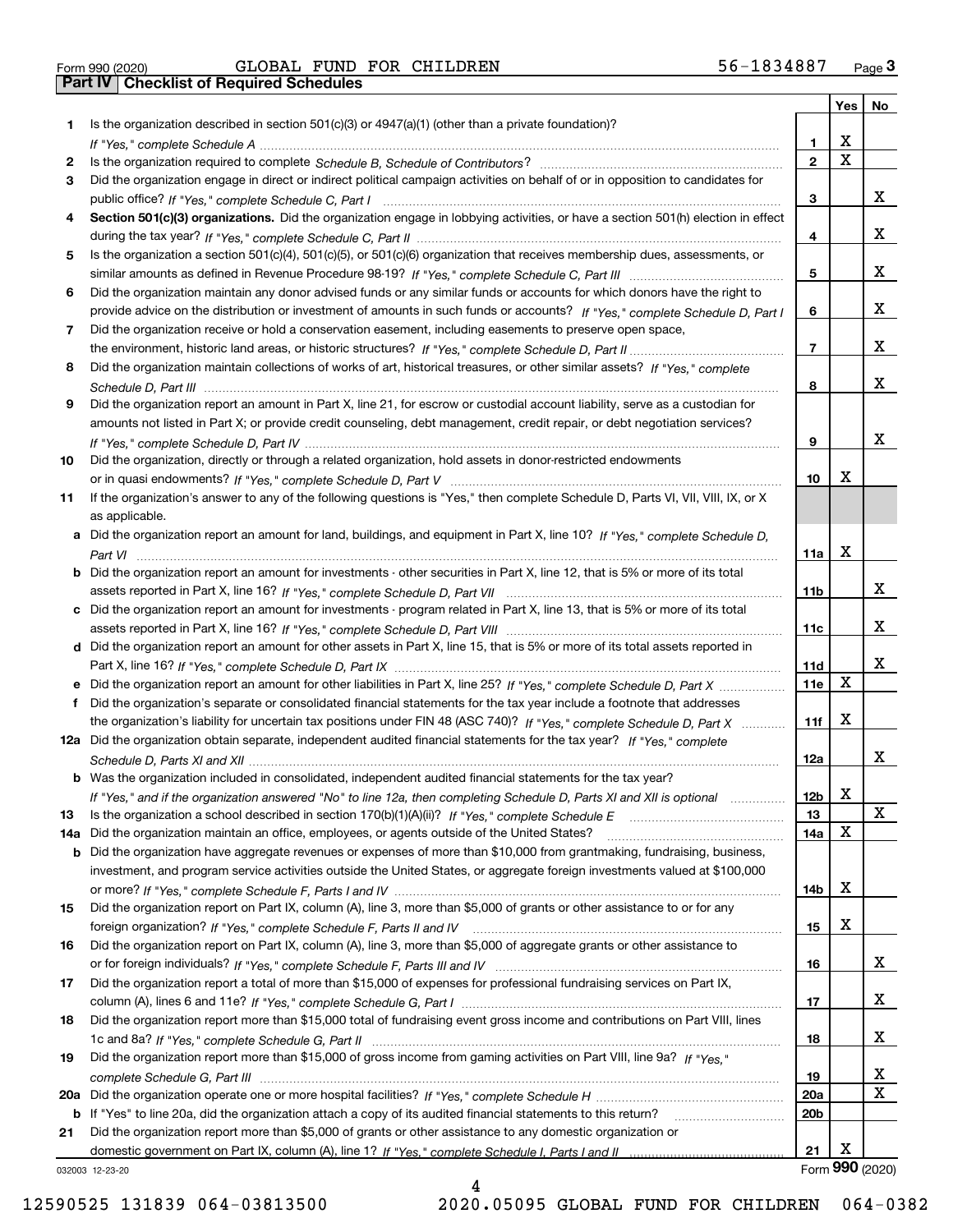|  | Form 990 (2020) |
|--|-----------------|

*(continued)*

|               |                                                                                                                                 |                 | Yes        | No              |
|---------------|---------------------------------------------------------------------------------------------------------------------------------|-----------------|------------|-----------------|
| 22            | Did the organization report more than \$5,000 of grants or other assistance to or for domestic individuals on                   |                 |            |                 |
|               |                                                                                                                                 | 22              |            | x               |
| 23            | Did the organization answer "Yes" to Part VII, Section A, line 3, 4, or 5 about compensation of the organization's current      |                 |            |                 |
|               | and former officers, directors, trustees, key employees, and highest compensated employees? If "Yes," complete                  |                 |            |                 |
|               | Schedule J                                                                                                                      | 23              | X          |                 |
|               | 24a Did the organization have a tax-exempt bond issue with an outstanding principal amount of more than \$100,000 as of the     |                 |            |                 |
|               | last day of the year, that was issued after December 31, 2002? If "Yes," answer lines 24b through 24d and complete              |                 |            |                 |
|               |                                                                                                                                 | 24a             |            | x               |
|               | <b>b</b> Did the organization invest any proceeds of tax-exempt bonds beyond a temporary period exception?                      | 24b             |            |                 |
|               | c Did the organization maintain an escrow account other than a refunding escrow at any time during the year to defease          |                 |            |                 |
|               |                                                                                                                                 | 24c             |            |                 |
|               |                                                                                                                                 | 24d             |            |                 |
|               | 25a Section 501(c)(3), 501(c)(4), and 501(c)(29) organizations. Did the organization engage in an excess benefit                |                 |            |                 |
|               |                                                                                                                                 | 25a             |            | x               |
|               | b Is the organization aware that it engaged in an excess benefit transaction with a disqualified person in a prior year, and    |                 |            |                 |
|               | that the transaction has not been reported on any of the organization's prior Forms 990 or 990-EZ? If "Yes," complete           |                 |            |                 |
|               |                                                                                                                                 | 25b             |            | x               |
|               | Schedule L. Part I                                                                                                              |                 |            |                 |
| 26            | Did the organization report any amount on Part X, line 5 or 22, for receivables from or payables to any current                 |                 |            |                 |
|               | or former officer, director, trustee, key employee, creator or founder, substantial contributor, or 35%                         |                 |            |                 |
|               |                                                                                                                                 | 26              |            | x               |
| 27            | Did the organization provide a grant or other assistance to any current or former officer, director, trustee, key employee,     |                 |            |                 |
|               | creator or founder, substantial contributor or employee thereof, a grant selection committee member, or to a 35% controlled     |                 |            |                 |
|               | entity (including an employee thereof) or family member of any of these persons? If "Yes," complete Schedule L, Part III        | 27              |            | х               |
| 28            | Was the organization a party to a business transaction with one of the following parties (see Schedule L, Part IV               |                 |            |                 |
|               | instructions, for applicable filing thresholds, conditions, and exceptions):                                                    |                 |            |                 |
|               | a A current or former officer, director, trustee, key employee, creator or founder, or substantial contributor? If              |                 |            |                 |
|               |                                                                                                                                 | 28a             |            | x<br>X          |
|               |                                                                                                                                 | 28 <sub>b</sub> |            |                 |
|               | c A 35% controlled entity of one or more individuals and/or organizations described in lines 28a or 28b? If                     |                 |            |                 |
|               |                                                                                                                                 | 28c             |            | х               |
| 29            |                                                                                                                                 | 29              | X          |                 |
| 30            | Did the organization receive contributions of art, historical treasures, or other similar assets, or qualified conservation     |                 |            |                 |
|               |                                                                                                                                 | 30              |            | x               |
| 31            | Did the organization liquidate, terminate, or dissolve and cease operations? If "Yes," complete Schedule N, Part I              | 31              |            | $\mathbf x$     |
| 32            | Did the organization sell, exchange, dispose of, or transfer more than 25% of its net assets? If "Yes," complete                |                 |            |                 |
|               | Schedule N, Part II                                                                                                             | 32              |            | х               |
| 33            | Did the organization own 100% of an entity disregarded as separate from the organization under Regulations                      |                 |            |                 |
|               |                                                                                                                                 | 33              |            | х               |
| 34            | Was the organization related to any tax-exempt or taxable entity? If "Yes," complete Schedule R, Part II, III, or IV, and       |                 |            |                 |
|               |                                                                                                                                 | 34              | х          |                 |
|               | 35a Did the organization have a controlled entity within the meaning of section 512(b)(13)?                                     | 35a             | X          |                 |
|               | b If "Yes" to line 35a, did the organization receive any payment from or engage in any transaction with a controlled entity     |                 |            |                 |
|               |                                                                                                                                 | 35b             |            | X.              |
| 36            | Section 501(c)(3) organizations. Did the organization make any transfers to an exempt non-charitable related organization?      |                 |            |                 |
|               |                                                                                                                                 | 36              |            | x               |
| 37            | Did the organization conduct more than 5% of its activities through an entity that is not a related organization                |                 |            |                 |
|               |                                                                                                                                 | 37              |            | x               |
| 38            | Did the organization complete Schedule O and provide explanations in Schedule O for Part VI, lines 11b and 19?                  |                 |            |                 |
|               | Note: All Form 990 filers are required to complete Schedule O                                                                   | 38              | X          |                 |
| <b>Part V</b> | <b>Statements Regarding Other IRS Filings and Tax Compliance</b>                                                                |                 |            |                 |
|               | Check if Schedule O contains a response or note to any line in this Part V                                                      |                 |            |                 |
|               |                                                                                                                                 |                 | <b>Yes</b> | No              |
|               | <b>1a</b> Enter the number reported in Box 3 of Form 1096. Enter -0- if not applicable <i>manumumumum</i><br>1a<br>$\mathbf{0}$ |                 |            |                 |
|               | 1b                                                                                                                              |                 |            |                 |
|               | c Did the organization comply with backup withholding rules for reportable payments to vendors and reportable gaming            |                 |            |                 |
|               | (gambling) winnings to prize winners?                                                                                           | 1c              |            | Form 990 (2020) |
|               | 032004 12-23-20<br>5                                                                                                            |                 |            |                 |
|               |                                                                                                                                 |                 |            |                 |

12590525 131839 064-03813500 2020.05095 GLOBAL FUND FOR CHILDREN 064-0382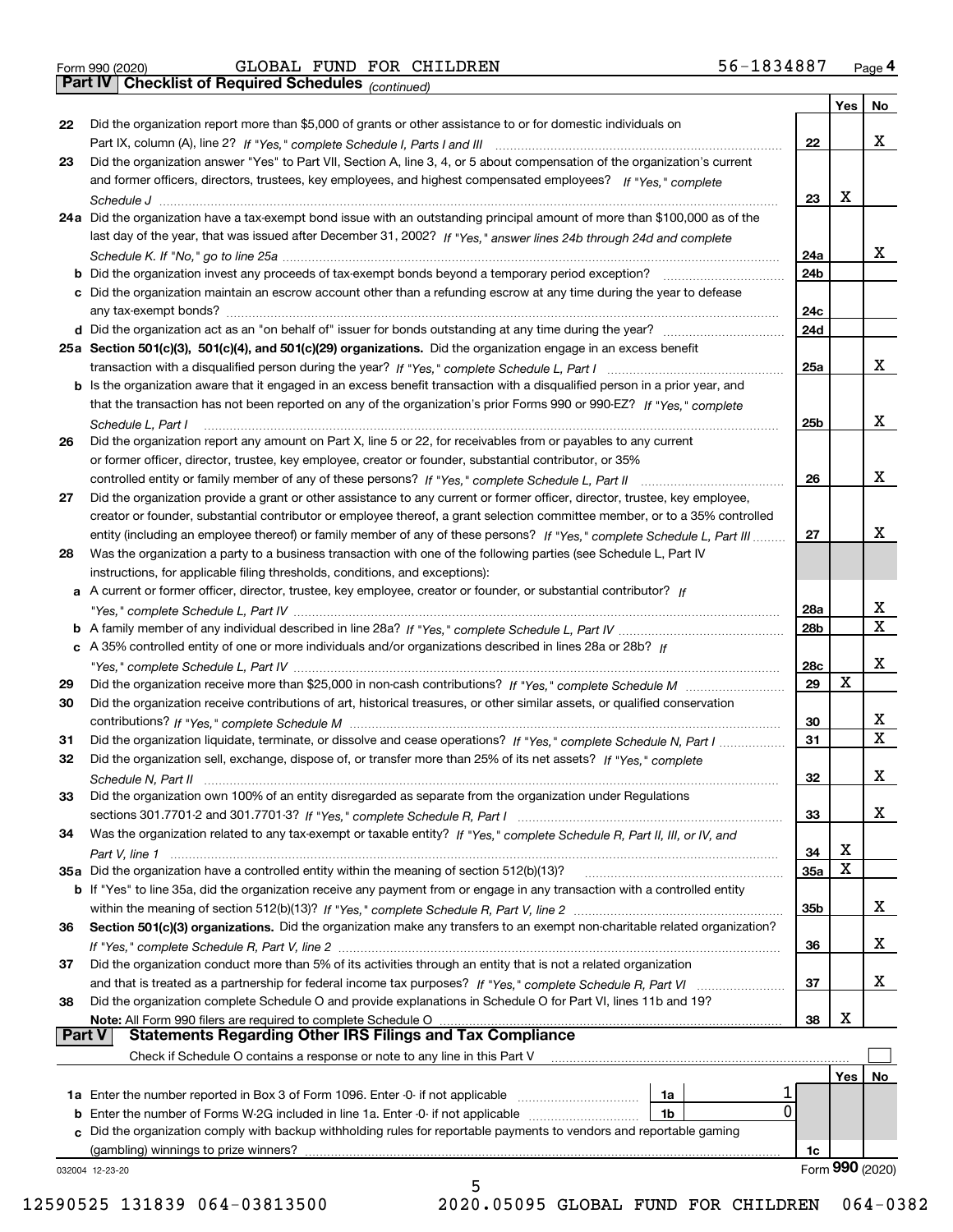| <b>Part V</b><br>Statements Regarding Other IRS Filings and Tax Compliance (continued)<br>No<br>Yes  <br>2a Enter the number of employees reported on Form W-3, Transmittal of Wage and Tax Statements,<br>25<br>filed for the calendar year ending with or within the year covered by this return <i>manumumumum</i><br>2a<br>Х<br>2 <sub>b</sub><br>х<br>3a<br>Did the organization have unrelated business gross income of \$1,000 or more during the year?<br>За<br>3b<br>4a At any time during the calendar year, did the organization have an interest in, or a signature or other authority over, a<br>х<br>financial account in a foreign country (such as a bank account, securities account, or other financial account)?<br>4a<br><b>b</b> If "Yes," enter the name of the foreign country $\blacktriangleright$ HONG KONG<br>See instructions for filing requirements for FinCEN Form 114, Report of Foreign Bank and Financial Accounts (FBAR).<br>х<br>Was the organization a party to a prohibited tax shelter transaction at any time during the tax year?<br>5a<br>5a<br>X<br>5b<br>b<br>5c<br>с<br>6a Does the organization have annual gross receipts that are normally greater than \$100,000, and did the organization solicit<br>x<br>any contributions that were not tax deductible as charitable contributions?<br>6a<br><b>b</b> If "Yes," did the organization include with every solicitation an express statement that such contributions or gifts<br>were not tax deductible?<br>6b<br>Organizations that may receive deductible contributions under section 170(c).<br>7<br>х<br>Did the organization receive a payment in excess of \$75 made partly as a contribution and partly for goods and services provided to the payor?<br>7a<br>а<br>If "Yes," did the organization notify the donor of the value of the goods or services provided?<br>7b<br>b<br>Did the organization sell, exchange, or otherwise dispose of tangible personal property for which it was required<br>с<br>х<br>7c<br>7d  <br>d If "Yes," indicate the number of Forms 8282 filed during the year [11] [11] The Section of Holder and The Year [11] In The Year [11] In The Year [11] In The Year [11] In The Year [11] In The Year [11] In The Year [11] In<br>х<br>7e<br>е<br>х<br>7f<br>Did the organization, during the year, pay premiums, directly or indirectly, on a personal benefit contract?<br>f<br>If the organization received a contribution of qualified intellectual property, did the organization file Form 8899 as required?<br>7g<br>g<br>If the organization received a contribution of cars, boats, airplanes, or other vehicles, did the organization file a Form 1098-C?<br>7h<br>h.<br>Sponsoring organizations maintaining donor advised funds. Did a donor advised fund maintained by the<br>8<br>8<br>sponsoring organization have excess business holdings at any time during the year?<br>Sponsoring organizations maintaining donor advised funds.<br>9<br>Did the sponsoring organization make any taxable distributions under section 4966?<br>9а<br>а<br>Did the sponsoring organization make a distribution to a donor, donor advisor, or related person?<br>9b<br>b<br>Section 501(c)(7) organizations. Enter:<br>10<br>10a<br> 10b <br>Gross receipts, included on Form 990, Part VIII, line 12, for public use of club facilities<br>Section 501(c)(12) organizations. Enter:<br>11<br>11a<br>a<br>b Gross income from other sources (Do not net amounts due or paid to other sources against<br>11b<br>12a Section 4947(a)(1) non-exempt charitable trusts. Is the organization filing Form 990 in lieu of Form 1041?<br>12a<br>12b<br><b>b</b> If "Yes," enter the amount of tax-exempt interest received or accrued during the year <i>manument</i><br>Section 501(c)(29) qualified nonprofit health insurance issuers.<br>13<br>a Is the organization licensed to issue qualified health plans in more than one state?<br>13а<br>Note: See the instructions for additional information the organization must report on Schedule O.<br><b>b</b> Enter the amount of reserves the organization is required to maintain by the states in which the<br>13b<br>13с<br>x<br>Did the organization receive any payments for indoor tanning services during the tax year?<br>14a<br>14a<br><b>b</b> If "Yes," has it filed a Form 720 to report these payments? If "No," provide an explanation on Schedule O<br>14b<br>Is the organization subject to the section 4960 tax on payment(s) of more than \$1,000,000 in remuneration or<br>15<br>X<br>15<br>If "Yes," see instructions and file Form 4720, Schedule N.<br>X<br>Is the organization an educational institution subject to the section 4968 excise tax on net investment income?<br>16<br>16<br>If "Yes," complete Form 4720, Schedule O.<br>Earm $990(2020)$ | 56-1834887<br>GLOBAL FUND FOR CHILDREN<br>Form 990 (2020) |  | $Page$ <sup>5</sup> |
|-----------------------------------------------------------------------------------------------------------------------------------------------------------------------------------------------------------------------------------------------------------------------------------------------------------------------------------------------------------------------------------------------------------------------------------------------------------------------------------------------------------------------------------------------------------------------------------------------------------------------------------------------------------------------------------------------------------------------------------------------------------------------------------------------------------------------------------------------------------------------------------------------------------------------------------------------------------------------------------------------------------------------------------------------------------------------------------------------------------------------------------------------------------------------------------------------------------------------------------------------------------------------------------------------------------------------------------------------------------------------------------------------------------------------------------------------------------------------------------------------------------------------------------------------------------------------------------------------------------------------------------------------------------------------------------------------------------------------------------------------------------------------------------------------------------------------------------------------------------------------------------------------------------------------------------------------------------------------------------------------------------------------------------------------------------------------------------------------------------------------------------------------------------------------------------------------------------------------------------------------------------------------------------------------------------------------------------------------------------------------------------------------------------------------------------------------------------------------------------------------------------------------------------------------------------------------------------------------------------------------------------------------------------------------------------------------------------------------------------------------------------------------------------------------------------------------------------------------------------------------------------------------------------------------------------------------------------------------------------------------------------------------------------------------------------------------------------------------------------------------------------------------------------------------------------------------------------------------------------------------------------------------------------------------------------------------------------------------------------------------------------------------------------------------------------------------------------------------------------------------------------------------------------------------------------------------------------------------------------------------------------------------------------------------------------------------------------------------------------------------------------------------------------------------------------------------------------------------------------------------------------------------------------------------------------------------------------------------------------------------------------------------------------------------------------------------------------------------------------------------------------------------------------------------------------------------------------------------------------------------------------------------------------------------------------------------------------------------------------------------------------------------------------------------------------------------------------------------------------------------------------------------------------------------------------------------------------------------------------------------------------------------------------------------------------------------------------------------------------------------------------------------------------------------------------------------------------------------------------------------|-----------------------------------------------------------|--|---------------------|
|                                                                                                                                                                                                                                                                                                                                                                                                                                                                                                                                                                                                                                                                                                                                                                                                                                                                                                                                                                                                                                                                                                                                                                                                                                                                                                                                                                                                                                                                                                                                                                                                                                                                                                                                                                                                                                                                                                                                                                                                                                                                                                                                                                                                                                                                                                                                                                                                                                                                                                                                                                                                                                                                                                                                                                                                                                                                                                                                                                                                                                                                                                                                                                                                                                                                                                                                                                                                                                                                                                                                                                                                                                                                                                                                                                                                                                                                                                                                                                                                                                                                                                                                                                                                                                                                                                                                                                                                                                                                                                                                                                                                                                                                                                                                                                                                                                                                       |                                                           |  |                     |
|                                                                                                                                                                                                                                                                                                                                                                                                                                                                                                                                                                                                                                                                                                                                                                                                                                                                                                                                                                                                                                                                                                                                                                                                                                                                                                                                                                                                                                                                                                                                                                                                                                                                                                                                                                                                                                                                                                                                                                                                                                                                                                                                                                                                                                                                                                                                                                                                                                                                                                                                                                                                                                                                                                                                                                                                                                                                                                                                                                                                                                                                                                                                                                                                                                                                                                                                                                                                                                                                                                                                                                                                                                                                                                                                                                                                                                                                                                                                                                                                                                                                                                                                                                                                                                                                                                                                                                                                                                                                                                                                                                                                                                                                                                                                                                                                                                                                       |                                                           |  |                     |
|                                                                                                                                                                                                                                                                                                                                                                                                                                                                                                                                                                                                                                                                                                                                                                                                                                                                                                                                                                                                                                                                                                                                                                                                                                                                                                                                                                                                                                                                                                                                                                                                                                                                                                                                                                                                                                                                                                                                                                                                                                                                                                                                                                                                                                                                                                                                                                                                                                                                                                                                                                                                                                                                                                                                                                                                                                                                                                                                                                                                                                                                                                                                                                                                                                                                                                                                                                                                                                                                                                                                                                                                                                                                                                                                                                                                                                                                                                                                                                                                                                                                                                                                                                                                                                                                                                                                                                                                                                                                                                                                                                                                                                                                                                                                                                                                                                                                       |                                                           |  |                     |
|                                                                                                                                                                                                                                                                                                                                                                                                                                                                                                                                                                                                                                                                                                                                                                                                                                                                                                                                                                                                                                                                                                                                                                                                                                                                                                                                                                                                                                                                                                                                                                                                                                                                                                                                                                                                                                                                                                                                                                                                                                                                                                                                                                                                                                                                                                                                                                                                                                                                                                                                                                                                                                                                                                                                                                                                                                                                                                                                                                                                                                                                                                                                                                                                                                                                                                                                                                                                                                                                                                                                                                                                                                                                                                                                                                                                                                                                                                                                                                                                                                                                                                                                                                                                                                                                                                                                                                                                                                                                                                                                                                                                                                                                                                                                                                                                                                                                       |                                                           |  |                     |
|                                                                                                                                                                                                                                                                                                                                                                                                                                                                                                                                                                                                                                                                                                                                                                                                                                                                                                                                                                                                                                                                                                                                                                                                                                                                                                                                                                                                                                                                                                                                                                                                                                                                                                                                                                                                                                                                                                                                                                                                                                                                                                                                                                                                                                                                                                                                                                                                                                                                                                                                                                                                                                                                                                                                                                                                                                                                                                                                                                                                                                                                                                                                                                                                                                                                                                                                                                                                                                                                                                                                                                                                                                                                                                                                                                                                                                                                                                                                                                                                                                                                                                                                                                                                                                                                                                                                                                                                                                                                                                                                                                                                                                                                                                                                                                                                                                                                       |                                                           |  |                     |
|                                                                                                                                                                                                                                                                                                                                                                                                                                                                                                                                                                                                                                                                                                                                                                                                                                                                                                                                                                                                                                                                                                                                                                                                                                                                                                                                                                                                                                                                                                                                                                                                                                                                                                                                                                                                                                                                                                                                                                                                                                                                                                                                                                                                                                                                                                                                                                                                                                                                                                                                                                                                                                                                                                                                                                                                                                                                                                                                                                                                                                                                                                                                                                                                                                                                                                                                                                                                                                                                                                                                                                                                                                                                                                                                                                                                                                                                                                                                                                                                                                                                                                                                                                                                                                                                                                                                                                                                                                                                                                                                                                                                                                                                                                                                                                                                                                                                       |                                                           |  |                     |
|                                                                                                                                                                                                                                                                                                                                                                                                                                                                                                                                                                                                                                                                                                                                                                                                                                                                                                                                                                                                                                                                                                                                                                                                                                                                                                                                                                                                                                                                                                                                                                                                                                                                                                                                                                                                                                                                                                                                                                                                                                                                                                                                                                                                                                                                                                                                                                                                                                                                                                                                                                                                                                                                                                                                                                                                                                                                                                                                                                                                                                                                                                                                                                                                                                                                                                                                                                                                                                                                                                                                                                                                                                                                                                                                                                                                                                                                                                                                                                                                                                                                                                                                                                                                                                                                                                                                                                                                                                                                                                                                                                                                                                                                                                                                                                                                                                                                       |                                                           |  |                     |
|                                                                                                                                                                                                                                                                                                                                                                                                                                                                                                                                                                                                                                                                                                                                                                                                                                                                                                                                                                                                                                                                                                                                                                                                                                                                                                                                                                                                                                                                                                                                                                                                                                                                                                                                                                                                                                                                                                                                                                                                                                                                                                                                                                                                                                                                                                                                                                                                                                                                                                                                                                                                                                                                                                                                                                                                                                                                                                                                                                                                                                                                                                                                                                                                                                                                                                                                                                                                                                                                                                                                                                                                                                                                                                                                                                                                                                                                                                                                                                                                                                                                                                                                                                                                                                                                                                                                                                                                                                                                                                                                                                                                                                                                                                                                                                                                                                                                       |                                                           |  |                     |
|                                                                                                                                                                                                                                                                                                                                                                                                                                                                                                                                                                                                                                                                                                                                                                                                                                                                                                                                                                                                                                                                                                                                                                                                                                                                                                                                                                                                                                                                                                                                                                                                                                                                                                                                                                                                                                                                                                                                                                                                                                                                                                                                                                                                                                                                                                                                                                                                                                                                                                                                                                                                                                                                                                                                                                                                                                                                                                                                                                                                                                                                                                                                                                                                                                                                                                                                                                                                                                                                                                                                                                                                                                                                                                                                                                                                                                                                                                                                                                                                                                                                                                                                                                                                                                                                                                                                                                                                                                                                                                                                                                                                                                                                                                                                                                                                                                                                       |                                                           |  |                     |
|                                                                                                                                                                                                                                                                                                                                                                                                                                                                                                                                                                                                                                                                                                                                                                                                                                                                                                                                                                                                                                                                                                                                                                                                                                                                                                                                                                                                                                                                                                                                                                                                                                                                                                                                                                                                                                                                                                                                                                                                                                                                                                                                                                                                                                                                                                                                                                                                                                                                                                                                                                                                                                                                                                                                                                                                                                                                                                                                                                                                                                                                                                                                                                                                                                                                                                                                                                                                                                                                                                                                                                                                                                                                                                                                                                                                                                                                                                                                                                                                                                                                                                                                                                                                                                                                                                                                                                                                                                                                                                                                                                                                                                                                                                                                                                                                                                                                       |                                                           |  |                     |
|                                                                                                                                                                                                                                                                                                                                                                                                                                                                                                                                                                                                                                                                                                                                                                                                                                                                                                                                                                                                                                                                                                                                                                                                                                                                                                                                                                                                                                                                                                                                                                                                                                                                                                                                                                                                                                                                                                                                                                                                                                                                                                                                                                                                                                                                                                                                                                                                                                                                                                                                                                                                                                                                                                                                                                                                                                                                                                                                                                                                                                                                                                                                                                                                                                                                                                                                                                                                                                                                                                                                                                                                                                                                                                                                                                                                                                                                                                                                                                                                                                                                                                                                                                                                                                                                                                                                                                                                                                                                                                                                                                                                                                                                                                                                                                                                                                                                       |                                                           |  |                     |
|                                                                                                                                                                                                                                                                                                                                                                                                                                                                                                                                                                                                                                                                                                                                                                                                                                                                                                                                                                                                                                                                                                                                                                                                                                                                                                                                                                                                                                                                                                                                                                                                                                                                                                                                                                                                                                                                                                                                                                                                                                                                                                                                                                                                                                                                                                                                                                                                                                                                                                                                                                                                                                                                                                                                                                                                                                                                                                                                                                                                                                                                                                                                                                                                                                                                                                                                                                                                                                                                                                                                                                                                                                                                                                                                                                                                                                                                                                                                                                                                                                                                                                                                                                                                                                                                                                                                                                                                                                                                                                                                                                                                                                                                                                                                                                                                                                                                       |                                                           |  |                     |
|                                                                                                                                                                                                                                                                                                                                                                                                                                                                                                                                                                                                                                                                                                                                                                                                                                                                                                                                                                                                                                                                                                                                                                                                                                                                                                                                                                                                                                                                                                                                                                                                                                                                                                                                                                                                                                                                                                                                                                                                                                                                                                                                                                                                                                                                                                                                                                                                                                                                                                                                                                                                                                                                                                                                                                                                                                                                                                                                                                                                                                                                                                                                                                                                                                                                                                                                                                                                                                                                                                                                                                                                                                                                                                                                                                                                                                                                                                                                                                                                                                                                                                                                                                                                                                                                                                                                                                                                                                                                                                                                                                                                                                                                                                                                                                                                                                                                       |                                                           |  |                     |
|                                                                                                                                                                                                                                                                                                                                                                                                                                                                                                                                                                                                                                                                                                                                                                                                                                                                                                                                                                                                                                                                                                                                                                                                                                                                                                                                                                                                                                                                                                                                                                                                                                                                                                                                                                                                                                                                                                                                                                                                                                                                                                                                                                                                                                                                                                                                                                                                                                                                                                                                                                                                                                                                                                                                                                                                                                                                                                                                                                                                                                                                                                                                                                                                                                                                                                                                                                                                                                                                                                                                                                                                                                                                                                                                                                                                                                                                                                                                                                                                                                                                                                                                                                                                                                                                                                                                                                                                                                                                                                                                                                                                                                                                                                                                                                                                                                                                       |                                                           |  |                     |
|                                                                                                                                                                                                                                                                                                                                                                                                                                                                                                                                                                                                                                                                                                                                                                                                                                                                                                                                                                                                                                                                                                                                                                                                                                                                                                                                                                                                                                                                                                                                                                                                                                                                                                                                                                                                                                                                                                                                                                                                                                                                                                                                                                                                                                                                                                                                                                                                                                                                                                                                                                                                                                                                                                                                                                                                                                                                                                                                                                                                                                                                                                                                                                                                                                                                                                                                                                                                                                                                                                                                                                                                                                                                                                                                                                                                                                                                                                                                                                                                                                                                                                                                                                                                                                                                                                                                                                                                                                                                                                                                                                                                                                                                                                                                                                                                                                                                       |                                                           |  |                     |
|                                                                                                                                                                                                                                                                                                                                                                                                                                                                                                                                                                                                                                                                                                                                                                                                                                                                                                                                                                                                                                                                                                                                                                                                                                                                                                                                                                                                                                                                                                                                                                                                                                                                                                                                                                                                                                                                                                                                                                                                                                                                                                                                                                                                                                                                                                                                                                                                                                                                                                                                                                                                                                                                                                                                                                                                                                                                                                                                                                                                                                                                                                                                                                                                                                                                                                                                                                                                                                                                                                                                                                                                                                                                                                                                                                                                                                                                                                                                                                                                                                                                                                                                                                                                                                                                                                                                                                                                                                                                                                                                                                                                                                                                                                                                                                                                                                                                       |                                                           |  |                     |
|                                                                                                                                                                                                                                                                                                                                                                                                                                                                                                                                                                                                                                                                                                                                                                                                                                                                                                                                                                                                                                                                                                                                                                                                                                                                                                                                                                                                                                                                                                                                                                                                                                                                                                                                                                                                                                                                                                                                                                                                                                                                                                                                                                                                                                                                                                                                                                                                                                                                                                                                                                                                                                                                                                                                                                                                                                                                                                                                                                                                                                                                                                                                                                                                                                                                                                                                                                                                                                                                                                                                                                                                                                                                                                                                                                                                                                                                                                                                                                                                                                                                                                                                                                                                                                                                                                                                                                                                                                                                                                                                                                                                                                                                                                                                                                                                                                                                       |                                                           |  |                     |
|                                                                                                                                                                                                                                                                                                                                                                                                                                                                                                                                                                                                                                                                                                                                                                                                                                                                                                                                                                                                                                                                                                                                                                                                                                                                                                                                                                                                                                                                                                                                                                                                                                                                                                                                                                                                                                                                                                                                                                                                                                                                                                                                                                                                                                                                                                                                                                                                                                                                                                                                                                                                                                                                                                                                                                                                                                                                                                                                                                                                                                                                                                                                                                                                                                                                                                                                                                                                                                                                                                                                                                                                                                                                                                                                                                                                                                                                                                                                                                                                                                                                                                                                                                                                                                                                                                                                                                                                                                                                                                                                                                                                                                                                                                                                                                                                                                                                       |                                                           |  |                     |
|                                                                                                                                                                                                                                                                                                                                                                                                                                                                                                                                                                                                                                                                                                                                                                                                                                                                                                                                                                                                                                                                                                                                                                                                                                                                                                                                                                                                                                                                                                                                                                                                                                                                                                                                                                                                                                                                                                                                                                                                                                                                                                                                                                                                                                                                                                                                                                                                                                                                                                                                                                                                                                                                                                                                                                                                                                                                                                                                                                                                                                                                                                                                                                                                                                                                                                                                                                                                                                                                                                                                                                                                                                                                                                                                                                                                                                                                                                                                                                                                                                                                                                                                                                                                                                                                                                                                                                                                                                                                                                                                                                                                                                                                                                                                                                                                                                                                       |                                                           |  |                     |
|                                                                                                                                                                                                                                                                                                                                                                                                                                                                                                                                                                                                                                                                                                                                                                                                                                                                                                                                                                                                                                                                                                                                                                                                                                                                                                                                                                                                                                                                                                                                                                                                                                                                                                                                                                                                                                                                                                                                                                                                                                                                                                                                                                                                                                                                                                                                                                                                                                                                                                                                                                                                                                                                                                                                                                                                                                                                                                                                                                                                                                                                                                                                                                                                                                                                                                                                                                                                                                                                                                                                                                                                                                                                                                                                                                                                                                                                                                                                                                                                                                                                                                                                                                                                                                                                                                                                                                                                                                                                                                                                                                                                                                                                                                                                                                                                                                                                       |                                                           |  |                     |
|                                                                                                                                                                                                                                                                                                                                                                                                                                                                                                                                                                                                                                                                                                                                                                                                                                                                                                                                                                                                                                                                                                                                                                                                                                                                                                                                                                                                                                                                                                                                                                                                                                                                                                                                                                                                                                                                                                                                                                                                                                                                                                                                                                                                                                                                                                                                                                                                                                                                                                                                                                                                                                                                                                                                                                                                                                                                                                                                                                                                                                                                                                                                                                                                                                                                                                                                                                                                                                                                                                                                                                                                                                                                                                                                                                                                                                                                                                                                                                                                                                                                                                                                                                                                                                                                                                                                                                                                                                                                                                                                                                                                                                                                                                                                                                                                                                                                       |                                                           |  |                     |
|                                                                                                                                                                                                                                                                                                                                                                                                                                                                                                                                                                                                                                                                                                                                                                                                                                                                                                                                                                                                                                                                                                                                                                                                                                                                                                                                                                                                                                                                                                                                                                                                                                                                                                                                                                                                                                                                                                                                                                                                                                                                                                                                                                                                                                                                                                                                                                                                                                                                                                                                                                                                                                                                                                                                                                                                                                                                                                                                                                                                                                                                                                                                                                                                                                                                                                                                                                                                                                                                                                                                                                                                                                                                                                                                                                                                                                                                                                                                                                                                                                                                                                                                                                                                                                                                                                                                                                                                                                                                                                                                                                                                                                                                                                                                                                                                                                                                       |                                                           |  |                     |
|                                                                                                                                                                                                                                                                                                                                                                                                                                                                                                                                                                                                                                                                                                                                                                                                                                                                                                                                                                                                                                                                                                                                                                                                                                                                                                                                                                                                                                                                                                                                                                                                                                                                                                                                                                                                                                                                                                                                                                                                                                                                                                                                                                                                                                                                                                                                                                                                                                                                                                                                                                                                                                                                                                                                                                                                                                                                                                                                                                                                                                                                                                                                                                                                                                                                                                                                                                                                                                                                                                                                                                                                                                                                                                                                                                                                                                                                                                                                                                                                                                                                                                                                                                                                                                                                                                                                                                                                                                                                                                                                                                                                                                                                                                                                                                                                                                                                       |                                                           |  |                     |
|                                                                                                                                                                                                                                                                                                                                                                                                                                                                                                                                                                                                                                                                                                                                                                                                                                                                                                                                                                                                                                                                                                                                                                                                                                                                                                                                                                                                                                                                                                                                                                                                                                                                                                                                                                                                                                                                                                                                                                                                                                                                                                                                                                                                                                                                                                                                                                                                                                                                                                                                                                                                                                                                                                                                                                                                                                                                                                                                                                                                                                                                                                                                                                                                                                                                                                                                                                                                                                                                                                                                                                                                                                                                                                                                                                                                                                                                                                                                                                                                                                                                                                                                                                                                                                                                                                                                                                                                                                                                                                                                                                                                                                                                                                                                                                                                                                                                       |                                                           |  |                     |
|                                                                                                                                                                                                                                                                                                                                                                                                                                                                                                                                                                                                                                                                                                                                                                                                                                                                                                                                                                                                                                                                                                                                                                                                                                                                                                                                                                                                                                                                                                                                                                                                                                                                                                                                                                                                                                                                                                                                                                                                                                                                                                                                                                                                                                                                                                                                                                                                                                                                                                                                                                                                                                                                                                                                                                                                                                                                                                                                                                                                                                                                                                                                                                                                                                                                                                                                                                                                                                                                                                                                                                                                                                                                                                                                                                                                                                                                                                                                                                                                                                                                                                                                                                                                                                                                                                                                                                                                                                                                                                                                                                                                                                                                                                                                                                                                                                                                       |                                                           |  |                     |
|                                                                                                                                                                                                                                                                                                                                                                                                                                                                                                                                                                                                                                                                                                                                                                                                                                                                                                                                                                                                                                                                                                                                                                                                                                                                                                                                                                                                                                                                                                                                                                                                                                                                                                                                                                                                                                                                                                                                                                                                                                                                                                                                                                                                                                                                                                                                                                                                                                                                                                                                                                                                                                                                                                                                                                                                                                                                                                                                                                                                                                                                                                                                                                                                                                                                                                                                                                                                                                                                                                                                                                                                                                                                                                                                                                                                                                                                                                                                                                                                                                                                                                                                                                                                                                                                                                                                                                                                                                                                                                                                                                                                                                                                                                                                                                                                                                                                       |                                                           |  |                     |
|                                                                                                                                                                                                                                                                                                                                                                                                                                                                                                                                                                                                                                                                                                                                                                                                                                                                                                                                                                                                                                                                                                                                                                                                                                                                                                                                                                                                                                                                                                                                                                                                                                                                                                                                                                                                                                                                                                                                                                                                                                                                                                                                                                                                                                                                                                                                                                                                                                                                                                                                                                                                                                                                                                                                                                                                                                                                                                                                                                                                                                                                                                                                                                                                                                                                                                                                                                                                                                                                                                                                                                                                                                                                                                                                                                                                                                                                                                                                                                                                                                                                                                                                                                                                                                                                                                                                                                                                                                                                                                                                                                                                                                                                                                                                                                                                                                                                       |                                                           |  |                     |
|                                                                                                                                                                                                                                                                                                                                                                                                                                                                                                                                                                                                                                                                                                                                                                                                                                                                                                                                                                                                                                                                                                                                                                                                                                                                                                                                                                                                                                                                                                                                                                                                                                                                                                                                                                                                                                                                                                                                                                                                                                                                                                                                                                                                                                                                                                                                                                                                                                                                                                                                                                                                                                                                                                                                                                                                                                                                                                                                                                                                                                                                                                                                                                                                                                                                                                                                                                                                                                                                                                                                                                                                                                                                                                                                                                                                                                                                                                                                                                                                                                                                                                                                                                                                                                                                                                                                                                                                                                                                                                                                                                                                                                                                                                                                                                                                                                                                       |                                                           |  |                     |
|                                                                                                                                                                                                                                                                                                                                                                                                                                                                                                                                                                                                                                                                                                                                                                                                                                                                                                                                                                                                                                                                                                                                                                                                                                                                                                                                                                                                                                                                                                                                                                                                                                                                                                                                                                                                                                                                                                                                                                                                                                                                                                                                                                                                                                                                                                                                                                                                                                                                                                                                                                                                                                                                                                                                                                                                                                                                                                                                                                                                                                                                                                                                                                                                                                                                                                                                                                                                                                                                                                                                                                                                                                                                                                                                                                                                                                                                                                                                                                                                                                                                                                                                                                                                                                                                                                                                                                                                                                                                                                                                                                                                                                                                                                                                                                                                                                                                       |                                                           |  |                     |
|                                                                                                                                                                                                                                                                                                                                                                                                                                                                                                                                                                                                                                                                                                                                                                                                                                                                                                                                                                                                                                                                                                                                                                                                                                                                                                                                                                                                                                                                                                                                                                                                                                                                                                                                                                                                                                                                                                                                                                                                                                                                                                                                                                                                                                                                                                                                                                                                                                                                                                                                                                                                                                                                                                                                                                                                                                                                                                                                                                                                                                                                                                                                                                                                                                                                                                                                                                                                                                                                                                                                                                                                                                                                                                                                                                                                                                                                                                                                                                                                                                                                                                                                                                                                                                                                                                                                                                                                                                                                                                                                                                                                                                                                                                                                                                                                                                                                       |                                                           |  |                     |
|                                                                                                                                                                                                                                                                                                                                                                                                                                                                                                                                                                                                                                                                                                                                                                                                                                                                                                                                                                                                                                                                                                                                                                                                                                                                                                                                                                                                                                                                                                                                                                                                                                                                                                                                                                                                                                                                                                                                                                                                                                                                                                                                                                                                                                                                                                                                                                                                                                                                                                                                                                                                                                                                                                                                                                                                                                                                                                                                                                                                                                                                                                                                                                                                                                                                                                                                                                                                                                                                                                                                                                                                                                                                                                                                                                                                                                                                                                                                                                                                                                                                                                                                                                                                                                                                                                                                                                                                                                                                                                                                                                                                                                                                                                                                                                                                                                                                       |                                                           |  |                     |
|                                                                                                                                                                                                                                                                                                                                                                                                                                                                                                                                                                                                                                                                                                                                                                                                                                                                                                                                                                                                                                                                                                                                                                                                                                                                                                                                                                                                                                                                                                                                                                                                                                                                                                                                                                                                                                                                                                                                                                                                                                                                                                                                                                                                                                                                                                                                                                                                                                                                                                                                                                                                                                                                                                                                                                                                                                                                                                                                                                                                                                                                                                                                                                                                                                                                                                                                                                                                                                                                                                                                                                                                                                                                                                                                                                                                                                                                                                                                                                                                                                                                                                                                                                                                                                                                                                                                                                                                                                                                                                                                                                                                                                                                                                                                                                                                                                                                       |                                                           |  |                     |
|                                                                                                                                                                                                                                                                                                                                                                                                                                                                                                                                                                                                                                                                                                                                                                                                                                                                                                                                                                                                                                                                                                                                                                                                                                                                                                                                                                                                                                                                                                                                                                                                                                                                                                                                                                                                                                                                                                                                                                                                                                                                                                                                                                                                                                                                                                                                                                                                                                                                                                                                                                                                                                                                                                                                                                                                                                                                                                                                                                                                                                                                                                                                                                                                                                                                                                                                                                                                                                                                                                                                                                                                                                                                                                                                                                                                                                                                                                                                                                                                                                                                                                                                                                                                                                                                                                                                                                                                                                                                                                                                                                                                                                                                                                                                                                                                                                                                       |                                                           |  |                     |
|                                                                                                                                                                                                                                                                                                                                                                                                                                                                                                                                                                                                                                                                                                                                                                                                                                                                                                                                                                                                                                                                                                                                                                                                                                                                                                                                                                                                                                                                                                                                                                                                                                                                                                                                                                                                                                                                                                                                                                                                                                                                                                                                                                                                                                                                                                                                                                                                                                                                                                                                                                                                                                                                                                                                                                                                                                                                                                                                                                                                                                                                                                                                                                                                                                                                                                                                                                                                                                                                                                                                                                                                                                                                                                                                                                                                                                                                                                                                                                                                                                                                                                                                                                                                                                                                                                                                                                                                                                                                                                                                                                                                                                                                                                                                                                                                                                                                       |                                                           |  |                     |
|                                                                                                                                                                                                                                                                                                                                                                                                                                                                                                                                                                                                                                                                                                                                                                                                                                                                                                                                                                                                                                                                                                                                                                                                                                                                                                                                                                                                                                                                                                                                                                                                                                                                                                                                                                                                                                                                                                                                                                                                                                                                                                                                                                                                                                                                                                                                                                                                                                                                                                                                                                                                                                                                                                                                                                                                                                                                                                                                                                                                                                                                                                                                                                                                                                                                                                                                                                                                                                                                                                                                                                                                                                                                                                                                                                                                                                                                                                                                                                                                                                                                                                                                                                                                                                                                                                                                                                                                                                                                                                                                                                                                                                                                                                                                                                                                                                                                       |                                                           |  |                     |
|                                                                                                                                                                                                                                                                                                                                                                                                                                                                                                                                                                                                                                                                                                                                                                                                                                                                                                                                                                                                                                                                                                                                                                                                                                                                                                                                                                                                                                                                                                                                                                                                                                                                                                                                                                                                                                                                                                                                                                                                                                                                                                                                                                                                                                                                                                                                                                                                                                                                                                                                                                                                                                                                                                                                                                                                                                                                                                                                                                                                                                                                                                                                                                                                                                                                                                                                                                                                                                                                                                                                                                                                                                                                                                                                                                                                                                                                                                                                                                                                                                                                                                                                                                                                                                                                                                                                                                                                                                                                                                                                                                                                                                                                                                                                                                                                                                                                       |                                                           |  |                     |
|                                                                                                                                                                                                                                                                                                                                                                                                                                                                                                                                                                                                                                                                                                                                                                                                                                                                                                                                                                                                                                                                                                                                                                                                                                                                                                                                                                                                                                                                                                                                                                                                                                                                                                                                                                                                                                                                                                                                                                                                                                                                                                                                                                                                                                                                                                                                                                                                                                                                                                                                                                                                                                                                                                                                                                                                                                                                                                                                                                                                                                                                                                                                                                                                                                                                                                                                                                                                                                                                                                                                                                                                                                                                                                                                                                                                                                                                                                                                                                                                                                                                                                                                                                                                                                                                                                                                                                                                                                                                                                                                                                                                                                                                                                                                                                                                                                                                       |                                                           |  |                     |
|                                                                                                                                                                                                                                                                                                                                                                                                                                                                                                                                                                                                                                                                                                                                                                                                                                                                                                                                                                                                                                                                                                                                                                                                                                                                                                                                                                                                                                                                                                                                                                                                                                                                                                                                                                                                                                                                                                                                                                                                                                                                                                                                                                                                                                                                                                                                                                                                                                                                                                                                                                                                                                                                                                                                                                                                                                                                                                                                                                                                                                                                                                                                                                                                                                                                                                                                                                                                                                                                                                                                                                                                                                                                                                                                                                                                                                                                                                                                                                                                                                                                                                                                                                                                                                                                                                                                                                                                                                                                                                                                                                                                                                                                                                                                                                                                                                                                       |                                                           |  |                     |
|                                                                                                                                                                                                                                                                                                                                                                                                                                                                                                                                                                                                                                                                                                                                                                                                                                                                                                                                                                                                                                                                                                                                                                                                                                                                                                                                                                                                                                                                                                                                                                                                                                                                                                                                                                                                                                                                                                                                                                                                                                                                                                                                                                                                                                                                                                                                                                                                                                                                                                                                                                                                                                                                                                                                                                                                                                                                                                                                                                                                                                                                                                                                                                                                                                                                                                                                                                                                                                                                                                                                                                                                                                                                                                                                                                                                                                                                                                                                                                                                                                                                                                                                                                                                                                                                                                                                                                                                                                                                                                                                                                                                                                                                                                                                                                                                                                                                       |                                                           |  |                     |
|                                                                                                                                                                                                                                                                                                                                                                                                                                                                                                                                                                                                                                                                                                                                                                                                                                                                                                                                                                                                                                                                                                                                                                                                                                                                                                                                                                                                                                                                                                                                                                                                                                                                                                                                                                                                                                                                                                                                                                                                                                                                                                                                                                                                                                                                                                                                                                                                                                                                                                                                                                                                                                                                                                                                                                                                                                                                                                                                                                                                                                                                                                                                                                                                                                                                                                                                                                                                                                                                                                                                                                                                                                                                                                                                                                                                                                                                                                                                                                                                                                                                                                                                                                                                                                                                                                                                                                                                                                                                                                                                                                                                                                                                                                                                                                                                                                                                       |                                                           |  |                     |
|                                                                                                                                                                                                                                                                                                                                                                                                                                                                                                                                                                                                                                                                                                                                                                                                                                                                                                                                                                                                                                                                                                                                                                                                                                                                                                                                                                                                                                                                                                                                                                                                                                                                                                                                                                                                                                                                                                                                                                                                                                                                                                                                                                                                                                                                                                                                                                                                                                                                                                                                                                                                                                                                                                                                                                                                                                                                                                                                                                                                                                                                                                                                                                                                                                                                                                                                                                                                                                                                                                                                                                                                                                                                                                                                                                                                                                                                                                                                                                                                                                                                                                                                                                                                                                                                                                                                                                                                                                                                                                                                                                                                                                                                                                                                                                                                                                                                       |                                                           |  |                     |
|                                                                                                                                                                                                                                                                                                                                                                                                                                                                                                                                                                                                                                                                                                                                                                                                                                                                                                                                                                                                                                                                                                                                                                                                                                                                                                                                                                                                                                                                                                                                                                                                                                                                                                                                                                                                                                                                                                                                                                                                                                                                                                                                                                                                                                                                                                                                                                                                                                                                                                                                                                                                                                                                                                                                                                                                                                                                                                                                                                                                                                                                                                                                                                                                                                                                                                                                                                                                                                                                                                                                                                                                                                                                                                                                                                                                                                                                                                                                                                                                                                                                                                                                                                                                                                                                                                                                                                                                                                                                                                                                                                                                                                                                                                                                                                                                                                                                       |                                                           |  |                     |
|                                                                                                                                                                                                                                                                                                                                                                                                                                                                                                                                                                                                                                                                                                                                                                                                                                                                                                                                                                                                                                                                                                                                                                                                                                                                                                                                                                                                                                                                                                                                                                                                                                                                                                                                                                                                                                                                                                                                                                                                                                                                                                                                                                                                                                                                                                                                                                                                                                                                                                                                                                                                                                                                                                                                                                                                                                                                                                                                                                                                                                                                                                                                                                                                                                                                                                                                                                                                                                                                                                                                                                                                                                                                                                                                                                                                                                                                                                                                                                                                                                                                                                                                                                                                                                                                                                                                                                                                                                                                                                                                                                                                                                                                                                                                                                                                                                                                       |                                                           |  |                     |
|                                                                                                                                                                                                                                                                                                                                                                                                                                                                                                                                                                                                                                                                                                                                                                                                                                                                                                                                                                                                                                                                                                                                                                                                                                                                                                                                                                                                                                                                                                                                                                                                                                                                                                                                                                                                                                                                                                                                                                                                                                                                                                                                                                                                                                                                                                                                                                                                                                                                                                                                                                                                                                                                                                                                                                                                                                                                                                                                                                                                                                                                                                                                                                                                                                                                                                                                                                                                                                                                                                                                                                                                                                                                                                                                                                                                                                                                                                                                                                                                                                                                                                                                                                                                                                                                                                                                                                                                                                                                                                                                                                                                                                                                                                                                                                                                                                                                       |                                                           |  |                     |
|                                                                                                                                                                                                                                                                                                                                                                                                                                                                                                                                                                                                                                                                                                                                                                                                                                                                                                                                                                                                                                                                                                                                                                                                                                                                                                                                                                                                                                                                                                                                                                                                                                                                                                                                                                                                                                                                                                                                                                                                                                                                                                                                                                                                                                                                                                                                                                                                                                                                                                                                                                                                                                                                                                                                                                                                                                                                                                                                                                                                                                                                                                                                                                                                                                                                                                                                                                                                                                                                                                                                                                                                                                                                                                                                                                                                                                                                                                                                                                                                                                                                                                                                                                                                                                                                                                                                                                                                                                                                                                                                                                                                                                                                                                                                                                                                                                                                       |                                                           |  |                     |
|                                                                                                                                                                                                                                                                                                                                                                                                                                                                                                                                                                                                                                                                                                                                                                                                                                                                                                                                                                                                                                                                                                                                                                                                                                                                                                                                                                                                                                                                                                                                                                                                                                                                                                                                                                                                                                                                                                                                                                                                                                                                                                                                                                                                                                                                                                                                                                                                                                                                                                                                                                                                                                                                                                                                                                                                                                                                                                                                                                                                                                                                                                                                                                                                                                                                                                                                                                                                                                                                                                                                                                                                                                                                                                                                                                                                                                                                                                                                                                                                                                                                                                                                                                                                                                                                                                                                                                                                                                                                                                                                                                                                                                                                                                                                                                                                                                                                       |                                                           |  |                     |
|                                                                                                                                                                                                                                                                                                                                                                                                                                                                                                                                                                                                                                                                                                                                                                                                                                                                                                                                                                                                                                                                                                                                                                                                                                                                                                                                                                                                                                                                                                                                                                                                                                                                                                                                                                                                                                                                                                                                                                                                                                                                                                                                                                                                                                                                                                                                                                                                                                                                                                                                                                                                                                                                                                                                                                                                                                                                                                                                                                                                                                                                                                                                                                                                                                                                                                                                                                                                                                                                                                                                                                                                                                                                                                                                                                                                                                                                                                                                                                                                                                                                                                                                                                                                                                                                                                                                                                                                                                                                                                                                                                                                                                                                                                                                                                                                                                                                       |                                                           |  |                     |
|                                                                                                                                                                                                                                                                                                                                                                                                                                                                                                                                                                                                                                                                                                                                                                                                                                                                                                                                                                                                                                                                                                                                                                                                                                                                                                                                                                                                                                                                                                                                                                                                                                                                                                                                                                                                                                                                                                                                                                                                                                                                                                                                                                                                                                                                                                                                                                                                                                                                                                                                                                                                                                                                                                                                                                                                                                                                                                                                                                                                                                                                                                                                                                                                                                                                                                                                                                                                                                                                                                                                                                                                                                                                                                                                                                                                                                                                                                                                                                                                                                                                                                                                                                                                                                                                                                                                                                                                                                                                                                                                                                                                                                                                                                                                                                                                                                                                       |                                                           |  |                     |
|                                                                                                                                                                                                                                                                                                                                                                                                                                                                                                                                                                                                                                                                                                                                                                                                                                                                                                                                                                                                                                                                                                                                                                                                                                                                                                                                                                                                                                                                                                                                                                                                                                                                                                                                                                                                                                                                                                                                                                                                                                                                                                                                                                                                                                                                                                                                                                                                                                                                                                                                                                                                                                                                                                                                                                                                                                                                                                                                                                                                                                                                                                                                                                                                                                                                                                                                                                                                                                                                                                                                                                                                                                                                                                                                                                                                                                                                                                                                                                                                                                                                                                                                                                                                                                                                                                                                                                                                                                                                                                                                                                                                                                                                                                                                                                                                                                                                       |                                                           |  |                     |
|                                                                                                                                                                                                                                                                                                                                                                                                                                                                                                                                                                                                                                                                                                                                                                                                                                                                                                                                                                                                                                                                                                                                                                                                                                                                                                                                                                                                                                                                                                                                                                                                                                                                                                                                                                                                                                                                                                                                                                                                                                                                                                                                                                                                                                                                                                                                                                                                                                                                                                                                                                                                                                                                                                                                                                                                                                                                                                                                                                                                                                                                                                                                                                                                                                                                                                                                                                                                                                                                                                                                                                                                                                                                                                                                                                                                                                                                                                                                                                                                                                                                                                                                                                                                                                                                                                                                                                                                                                                                                                                                                                                                                                                                                                                                                                                                                                                                       |                                                           |  |                     |
|                                                                                                                                                                                                                                                                                                                                                                                                                                                                                                                                                                                                                                                                                                                                                                                                                                                                                                                                                                                                                                                                                                                                                                                                                                                                                                                                                                                                                                                                                                                                                                                                                                                                                                                                                                                                                                                                                                                                                                                                                                                                                                                                                                                                                                                                                                                                                                                                                                                                                                                                                                                                                                                                                                                                                                                                                                                                                                                                                                                                                                                                                                                                                                                                                                                                                                                                                                                                                                                                                                                                                                                                                                                                                                                                                                                                                                                                                                                                                                                                                                                                                                                                                                                                                                                                                                                                                                                                                                                                                                                                                                                                                                                                                                                                                                                                                                                                       |                                                           |  |                     |
|                                                                                                                                                                                                                                                                                                                                                                                                                                                                                                                                                                                                                                                                                                                                                                                                                                                                                                                                                                                                                                                                                                                                                                                                                                                                                                                                                                                                                                                                                                                                                                                                                                                                                                                                                                                                                                                                                                                                                                                                                                                                                                                                                                                                                                                                                                                                                                                                                                                                                                                                                                                                                                                                                                                                                                                                                                                                                                                                                                                                                                                                                                                                                                                                                                                                                                                                                                                                                                                                                                                                                                                                                                                                                                                                                                                                                                                                                                                                                                                                                                                                                                                                                                                                                                                                                                                                                                                                                                                                                                                                                                                                                                                                                                                                                                                                                                                                       |                                                           |  |                     |
|                                                                                                                                                                                                                                                                                                                                                                                                                                                                                                                                                                                                                                                                                                                                                                                                                                                                                                                                                                                                                                                                                                                                                                                                                                                                                                                                                                                                                                                                                                                                                                                                                                                                                                                                                                                                                                                                                                                                                                                                                                                                                                                                                                                                                                                                                                                                                                                                                                                                                                                                                                                                                                                                                                                                                                                                                                                                                                                                                                                                                                                                                                                                                                                                                                                                                                                                                                                                                                                                                                                                                                                                                                                                                                                                                                                                                                                                                                                                                                                                                                                                                                                                                                                                                                                                                                                                                                                                                                                                                                                                                                                                                                                                                                                                                                                                                                                                       |                                                           |  |                     |
|                                                                                                                                                                                                                                                                                                                                                                                                                                                                                                                                                                                                                                                                                                                                                                                                                                                                                                                                                                                                                                                                                                                                                                                                                                                                                                                                                                                                                                                                                                                                                                                                                                                                                                                                                                                                                                                                                                                                                                                                                                                                                                                                                                                                                                                                                                                                                                                                                                                                                                                                                                                                                                                                                                                                                                                                                                                                                                                                                                                                                                                                                                                                                                                                                                                                                                                                                                                                                                                                                                                                                                                                                                                                                                                                                                                                                                                                                                                                                                                                                                                                                                                                                                                                                                                                                                                                                                                                                                                                                                                                                                                                                                                                                                                                                                                                                                                                       |                                                           |  |                     |
|                                                                                                                                                                                                                                                                                                                                                                                                                                                                                                                                                                                                                                                                                                                                                                                                                                                                                                                                                                                                                                                                                                                                                                                                                                                                                                                                                                                                                                                                                                                                                                                                                                                                                                                                                                                                                                                                                                                                                                                                                                                                                                                                                                                                                                                                                                                                                                                                                                                                                                                                                                                                                                                                                                                                                                                                                                                                                                                                                                                                                                                                                                                                                                                                                                                                                                                                                                                                                                                                                                                                                                                                                                                                                                                                                                                                                                                                                                                                                                                                                                                                                                                                                                                                                                                                                                                                                                                                                                                                                                                                                                                                                                                                                                                                                                                                                                                                       |                                                           |  |                     |
|                                                                                                                                                                                                                                                                                                                                                                                                                                                                                                                                                                                                                                                                                                                                                                                                                                                                                                                                                                                                                                                                                                                                                                                                                                                                                                                                                                                                                                                                                                                                                                                                                                                                                                                                                                                                                                                                                                                                                                                                                                                                                                                                                                                                                                                                                                                                                                                                                                                                                                                                                                                                                                                                                                                                                                                                                                                                                                                                                                                                                                                                                                                                                                                                                                                                                                                                                                                                                                                                                                                                                                                                                                                                                                                                                                                                                                                                                                                                                                                                                                                                                                                                                                                                                                                                                                                                                                                                                                                                                                                                                                                                                                                                                                                                                                                                                                                                       |                                                           |  |                     |

Form (2020) **990**

032005 12-23-20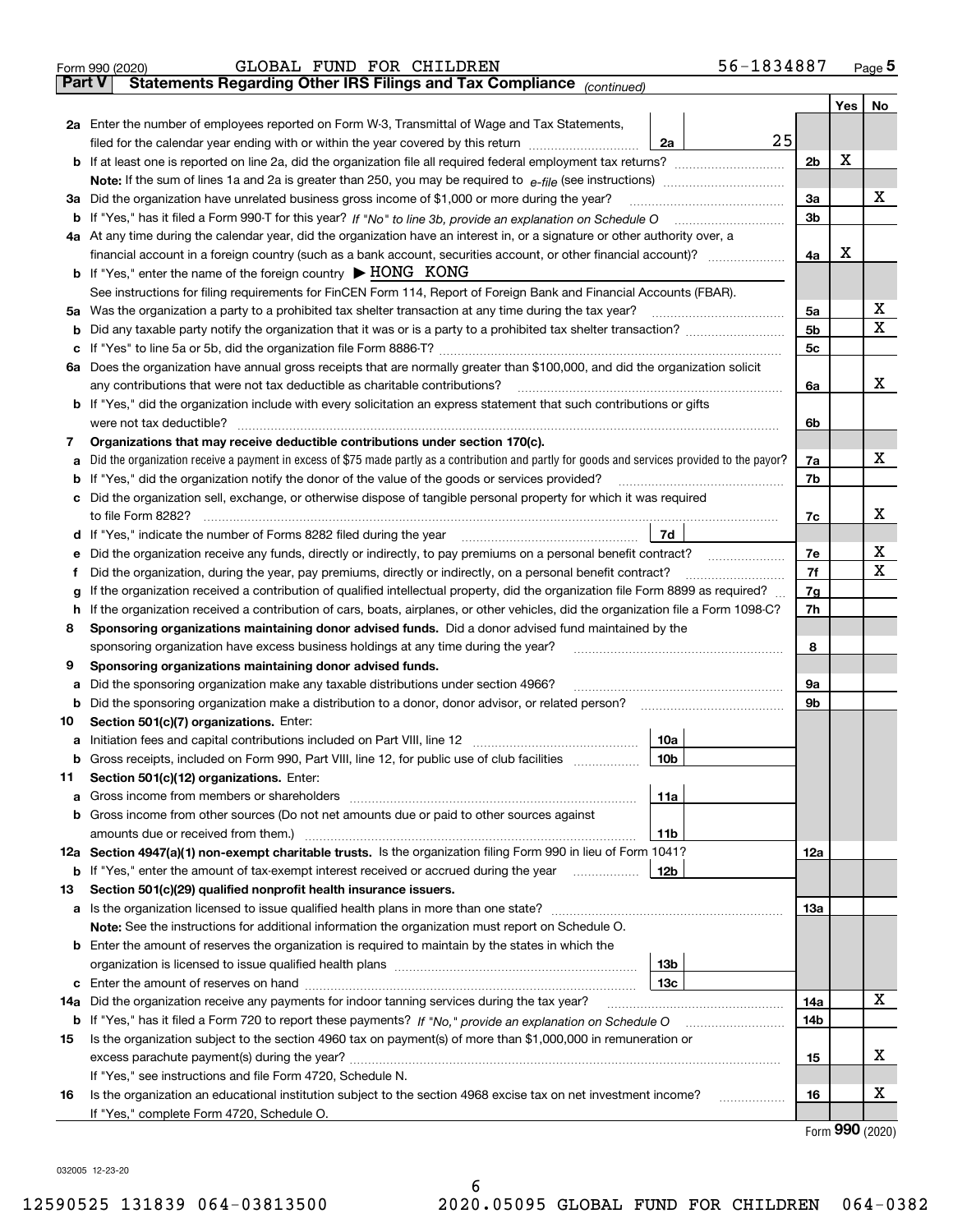|  | Form 990 (2020) |
|--|-----------------|
|  |                 |

| Form 990 (2020) |                                                                                                                               |  |  | GLOBAL FUND FOR CHILDREN | 56-1834887 | $P_{\text{aqe}}$ 6 |  |  |  |  |
|-----------------|-------------------------------------------------------------------------------------------------------------------------------|--|--|--------------------------|------------|--------------------|--|--|--|--|
|                 | Part VI   Governance, Management, and Disclosure For each "Yes" response to lines 2 through 7b below, and for a "No" response |  |  |                          |            |                    |  |  |  |  |
|                 | to line 8a, 8b, or 10b below, describe the circumstances, processes, or changes on Schedule O. See instructions.              |  |  |                          |            |                    |  |  |  |  |

|    |                                                                                                                                                                            |    |    |              | Yes             | No                      |
|----|----------------------------------------------------------------------------------------------------------------------------------------------------------------------------|----|----|--------------|-----------------|-------------------------|
|    | <b>1a</b> Enter the number of voting members of the governing body at the end of the tax year <i>manumum</i>                                                               | 1a | 13 |              |                 |                         |
|    | If there are material differences in voting rights among members of the governing body, or if the governing                                                                |    |    |              |                 |                         |
|    | body delegated broad authority to an executive committee or similar committee, explain on Schedule O.                                                                      |    |    |              |                 |                         |
| b  | Enter the number of voting members included on line 1a, above, who are independent                                                                                         | 1b | 13 |              |                 |                         |
| 2  | Did any officer, director, trustee, or key employee have a family relationship or a business relationship with any other                                                   |    |    |              |                 |                         |
|    | officer, director, trustee, or key employee?                                                                                                                               |    |    | $\mathbf{2}$ |                 | X                       |
| 3  | Did the organization delegate control over management duties customarily performed by or under the direct supervision                                                      |    |    |              |                 |                         |
|    |                                                                                                                                                                            |    |    | 3            |                 | X                       |
| 4  | Did the organization make any significant changes to its governing documents since the prior Form 990 was filed?                                                           |    |    | 4            |                 | $\overline{\mathbf{x}}$ |
| 5  |                                                                                                                                                                            |    |    | 5            |                 | $\mathbf X$             |
| 6  | Did the organization have members or stockholders?                                                                                                                         |    |    | 6            |                 | $\mathbf X$             |
| 7a | Did the organization have members, stockholders, or other persons who had the power to elect or appoint one or                                                             |    |    |              |                 |                         |
|    |                                                                                                                                                                            |    |    | 7a           |                 | X                       |
|    | <b>b</b> Are any governance decisions of the organization reserved to (or subject to approval by) members, stockholders, or                                                |    |    |              |                 |                         |
|    | persons other than the governing body?                                                                                                                                     |    |    | 7b           |                 | X                       |
| 8  | Did the organization contemporaneously document the meetings held or written actions undertaken during the year by the following:                                          |    |    |              |                 |                         |
| a  |                                                                                                                                                                            |    |    | 8a           | X               |                         |
| b  |                                                                                                                                                                            |    |    | 8b           | X               |                         |
| 9  | Is there any officer, director, trustee, or key employee listed in Part VII, Section A, who cannot be reached at the                                                       |    |    |              |                 |                         |
|    |                                                                                                                                                                            |    |    | 9            |                 | х                       |
|    | Section B. Policies <sub>(This Section B requests information about policies not required by the Internal Revenue Code.)</sub>                                             |    |    |              |                 |                         |
|    |                                                                                                                                                                            |    |    |              | Yes             | No                      |
|    |                                                                                                                                                                            |    |    | 10a          |                 | X                       |
|    | <b>b</b> If "Yes," did the organization have written policies and procedures governing the activities of such chapters, affiliates,                                        |    |    |              |                 |                         |
|    |                                                                                                                                                                            |    |    | 10b          |                 |                         |
|    | 11a Has the organization provided a complete copy of this Form 990 to all members of its governing body before filing the form?                                            |    |    | 11a          | X               |                         |
|    | <b>b</b> Describe in Schedule O the process, if any, used by the organization to review this Form 990.                                                                     |    |    |              |                 |                         |
|    |                                                                                                                                                                            |    |    | 12a          | X               |                         |
| b  |                                                                                                                                                                            |    |    | 12b          | X               |                         |
| c  | Did the organization regularly and consistently monitor and enforce compliance with the policy? If "Yes," describe                                                         |    |    |              |                 |                         |
|    | in Schedule O how this was done manufactured and contact the state of the state of the state of the state of t                                                             |    |    | 12c          | X               |                         |
| 13 |                                                                                                                                                                            |    |    | 13           | X               |                         |
| 14 | Did the organization have a written document retention and destruction policy? manufactured and the organization have a written document retention and destruction policy? |    |    | 14           | X               |                         |
| 15 | Did the process for determining compensation of the following persons include a review and approval by independent                                                         |    |    |              |                 |                         |
|    | persons, comparability data, and contemporaneous substantiation of the deliberation and decision?                                                                          |    |    |              |                 |                         |
|    |                                                                                                                                                                            |    |    |              | X               |                         |
|    |                                                                                                                                                                            |    |    | 15a          | X               |                         |
|    | <b>b</b> Other officers or key employees of the organization                                                                                                               |    |    | 15b          |                 |                         |
|    | If "Yes" to line 15a or 15b, describe the process in Schedule O (see instructions).                                                                                        |    |    |              |                 |                         |
|    | 16a Did the organization invest in, contribute assets to, or participate in a joint venture or similar arrangement with a                                                  |    |    |              |                 | X                       |
|    | taxable entity during the year?                                                                                                                                            |    |    | 16a          |                 |                         |
|    | b If "Yes," did the organization follow a written policy or procedure requiring the organization to evaluate its participation                                             |    |    |              |                 |                         |
|    | in joint venture arrangements under applicable federal tax law, and take steps to safeguard the organization's                                                             |    |    |              |                 |                         |
|    | exempt status with respect to such arrangements?                                                                                                                           |    |    | 16b          |                 |                         |
|    | <b>Section C. Disclosure</b>                                                                                                                                               |    |    |              |                 |                         |
| 17 | List the states with which a copy of this Form 990 is required to be filed $\blacktriangleright$ AL, AR, CA, FL, GA, HI, IL, KS, KY, MA, MD, MI                            |    |    |              |                 |                         |
| 18 | Section 6104 requires an organization to make its Forms 1023 (1024 or 1024-A, if applicable), 990, and 990-T (Section 501(c)(3)s only) available                           |    |    |              |                 |                         |
|    | for public inspection. Indicate how you made these available. Check all that apply.                                                                                        |    |    |              |                 |                         |
|    | $\boxed{\text{X}}$ Upon request<br>  X   Own website<br>Another's website<br>Other (explain on Schedule O)                                                                 |    |    |              |                 |                         |
| 19 | Describe on Schedule O whether (and if so, how) the organization made its governing documents, conflict of interest policy, and financial                                  |    |    |              |                 |                         |
|    | statements available to the public during the tax year.                                                                                                                    |    |    |              |                 |                         |
| 20 | State the name, address, and telephone number of the person who possesses the organization's books and records                                                             |    |    |              |                 |                         |
|    | RICHA CHOPRA - 202-331-9003                                                                                                                                                |    |    |              |                 |                         |
|    | 20005<br>1411 K STREET,<br>SUITE 1200, WAHINGTON, DC                                                                                                                       |    |    |              |                 |                         |
|    | SEE SCHEDULE O FOR FULL LIST OF STATES<br>032006 12-23-20                                                                                                                  |    |    |              | Form 990 (2020) |                         |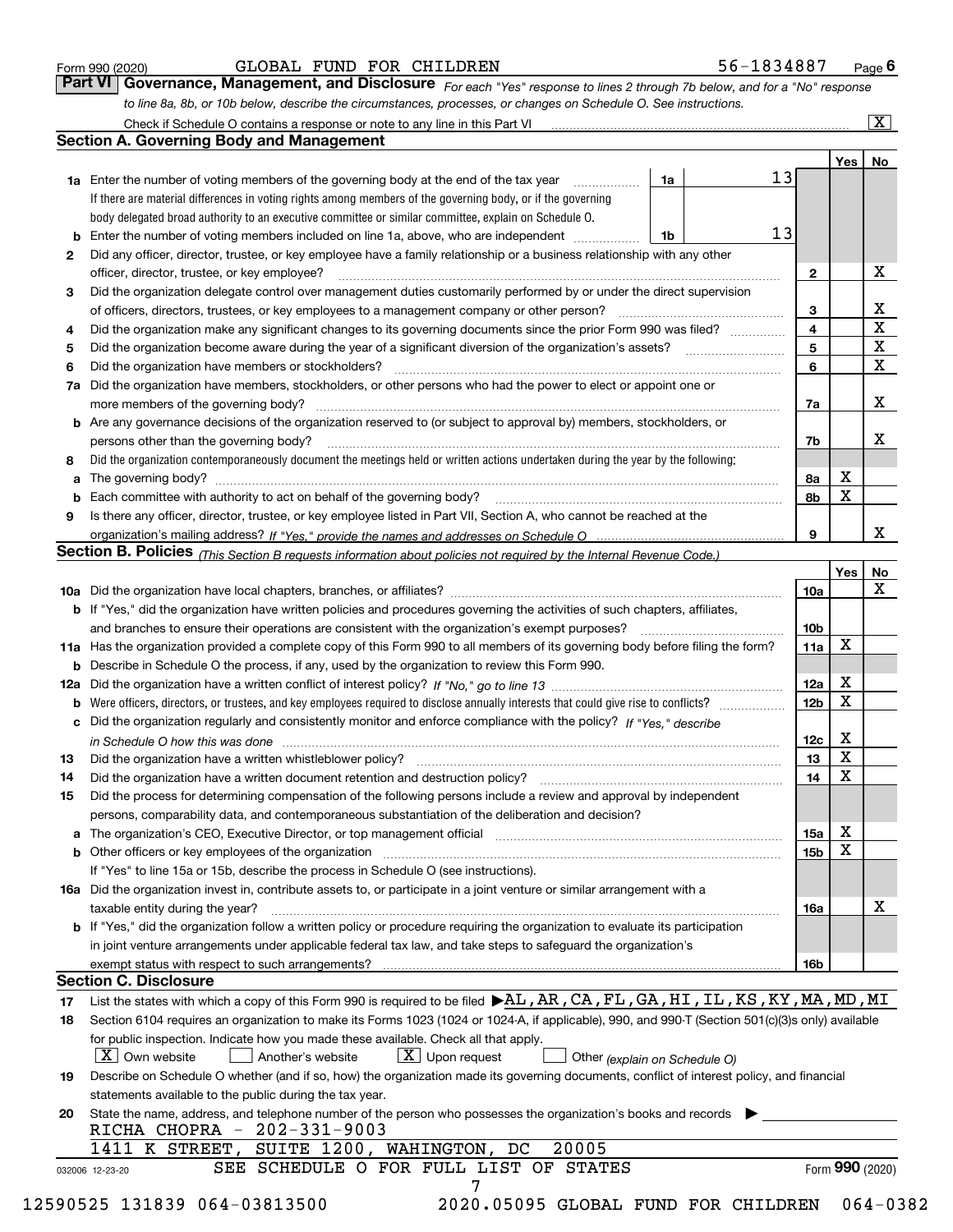$\mathcal{L}^{\text{max}}$ 

### **7Part VII Compensation of Officers, Directors, Trustees, Key Employees, Highest Compensated Employees, and Independent Contractors**

Check if Schedule O contains a response or note to any line in this Part VII

**Section A. Officers, Directors, Trustees, Key Employees, and Highest Compensated Employees**

**1a**  Complete this table for all persons required to be listed. Report compensation for the calendar year ending with or within the organization's tax year. **•** List all of the organization's current officers, directors, trustees (whether individuals or organizations), regardless of amount of compensation.

Enter -0- in columns (D), (E), and (F) if no compensation was paid.

 $\bullet$  List all of the organization's  $\,$ current key employees, if any. See instructions for definition of "key employee."

**•** List the organization's five current highest compensated employees (other than an officer, director, trustee, or key employee) who received reportable compensation (Box 5 of Form W-2 and/or Box 7 of Form 1099-MISC) of more than \$100,000 from the organization and any related organizations.

**•** List all of the organization's former officers, key employees, and highest compensated employees who received more than \$100,000 of reportable compensation from the organization and any related organizations.

**former directors or trustees**  ¥ List all of the organization's that received, in the capacity as a former director or trustee of the organization, more than \$10,000 of reportable compensation from the organization and any related organizations.

See instructions for the order in which to list the persons above.

**(A)**

Check this box if neither the organization nor any related organization compensated any current officer, director, or trustee.  $\mathcal{L}^{\text{max}}$ 

| (A)                            | (B)               |                                         |                                                                  | (C)                     |              |                                  |        | (D)             | (E)                           | (F)                   |
|--------------------------------|-------------------|-----------------------------------------|------------------------------------------------------------------|-------------------------|--------------|----------------------------------|--------|-----------------|-------------------------------|-----------------------|
| Name and title                 | Average           | Position<br>(do not check more than one |                                                                  |                         |              |                                  |        | Reportable      | Reportable                    | Estimated             |
|                                | hours per         |                                         | box, unless person is both an<br>officer and a director/trustee) |                         |              |                                  |        | compensation    | compensation                  | amount of             |
|                                | week<br>(list any |                                         |                                                                  |                         |              |                                  |        | from<br>the     | from related<br>organizations | other<br>compensation |
|                                | hours for         |                                         |                                                                  |                         |              |                                  |        | organization    | (W-2/1099-MISC)               | from the              |
|                                | related           |                                         |                                                                  |                         |              |                                  |        | (W-2/1099-MISC) |                               | organization          |
|                                | organizations     |                                         |                                                                  |                         |              |                                  |        |                 |                               | and related           |
|                                | below             | Individual trustee or director          | Institutional trustee                                            |                         | Key employee | Highest compensated<br> employee |        |                 |                               | organizations         |
|                                | line)             |                                         |                                                                  | Officer                 |              |                                  | Former |                 |                               |                       |
| <b>JOHN HECKLINGER</b><br>(1)  | 40.00             |                                         |                                                                  |                         |              |                                  |        |                 |                               |                       |
| CEO/PRESIDENT                  |                   |                                         |                                                                  | $\rm X$                 |              |                                  |        | 220,876.        | 0.                            | 31,672.               |
| COREY OSER<br>(2)              | 40.00             |                                         |                                                                  |                         |              |                                  |        |                 |                               |                       |
| VP PROGRAMS                    |                   |                                         |                                                                  | $\mathbf X$             |              |                                  |        | 161,059.        | $\mathbf 0$ .                 | 17,438.               |
| RICHA CHOPRA MISTRY<br>(3)     | 40.00             |                                         |                                                                  |                         |              |                                  |        |                 |                               |                       |
| VP FINANCE                     |                   |                                         |                                                                  | $\overline{\mathbf{X}}$ |              |                                  |        | 107,173.        | $\mathbf 0$ .                 | 11,953.               |
| SHWETA SIRAJ MEHTA<br>(4)      | 5.00              |                                         |                                                                  |                         |              |                                  |        |                 |                               |                       |
| <b>CHAIR</b>                   |                   | $\mathbf X$                             |                                                                  | $\mathbf X$             |              |                                  |        | 0.              | 0.                            | $0_{.}$               |
| (5)<br>EDWARD NUSBAUM          | 1.00              |                                         |                                                                  |                         |              |                                  |        |                 |                               |                       |
| TREASURER UNTIL NOVEMBER 2020  |                   | $\overline{\mathbf{X}}$                 |                                                                  | $\mathbf X$             |              |                                  |        | 0.              | $\mathbf 0$ .                 | 0.                    |
| GREG WALLIG<br>(6)             | 1.00              |                                         |                                                                  |                         |              |                                  |        |                 |                               |                       |
| TREASURER                      |                   | $\overline{\mathbf{X}}$                 |                                                                  | $\overline{\mathbf{X}}$ |              |                                  |        | 0.              | $\mathbf 0$ .                 | $0_{.}$               |
| CHRIS WOLZ<br>(7)              | 1.00              |                                         |                                                                  |                         |              |                                  |        |                 |                               |                       |
| <b>SECRETARY</b>               |                   | $\mathbf X$                             |                                                                  | $\mathbf X$             |              |                                  |        | 0.              | $\mathbf 0$ .                 | $\mathbf 0$ .         |
| <b>GUNJAN JAIN</b><br>(8)      | 1.00              |                                         |                                                                  |                         |              |                                  |        |                 |                               |                       |
| DIRECTOR UNTIL APRIL 2021      |                   | $\mathbf X$                             |                                                                  |                         |              |                                  |        | 0.              | $\mathbf 0$ .                 | $\mathbf 0$ .         |
| <b>JENNIFER ALTABEF</b><br>(9) | 1.00              |                                         |                                                                  |                         |              |                                  |        |                 |                               |                       |
| <b>DIRECTOR</b>                |                   | $\rm X$                                 |                                                                  |                         |              |                                  |        | 0.              | 0.                            | 0.                    |
| (10) KEVIN CAVANAUGH           | 1.00              |                                         |                                                                  |                         |              |                                  |        |                 |                               |                       |
| <b>DIRECTOR</b>                |                   | $\overline{\mathbf{X}}$                 |                                                                  |                         |              |                                  |        | 0.              | 0.                            | $\mathbf 0$ .         |
| (11) METE COBAN                | 1.00              |                                         |                                                                  |                         |              |                                  |        |                 |                               |                       |
| <b>DIRECTOR</b>                |                   | $\overline{\mathbf{X}}$                 |                                                                  |                         |              |                                  |        | $\mathbf 0$ .   | $\mathbf 0$ .                 | $\mathbf 0$ .         |
| (12) MICHAEL DAFFEY            | 1.00              |                                         |                                                                  |                         |              |                                  |        |                 |                               |                       |
| <b>DIRECTOR</b>                |                   | $\overline{\mathbf{X}}$                 |                                                                  |                         |              |                                  |        | 0.              | 0.                            | $\mathbf 0$ .         |
| (13) SWATEE DEEPAK             | 1.00              |                                         |                                                                  |                         |              |                                  |        |                 |                               |                       |
| <b>DIRECTOR</b>                |                   | $\mathbf X$                             |                                                                  |                         |              |                                  |        | 0.              | $\mathbf 0$ .                 | 0.                    |
| (14) NICOLE A. KAMALESON       | 1.00              |                                         |                                                                  |                         |              |                                  |        |                 |                               |                       |
| <b>DIRECTOR</b>                |                   | $\overline{\text{X}}$                   |                                                                  |                         |              |                                  |        | 0.              | $\mathbf 0$ .                 | $0_{.}$               |
| (15) STACEY H. MITCHELL        | 1.00              |                                         |                                                                  |                         |              |                                  |        |                 |                               |                       |
| <b>DIRECTOR</b>                |                   | $\overline{\mathbf{X}}$                 |                                                                  |                         |              |                                  |        | $\mathbf 0$ .   | 0.                            | 0.                    |
| (16) LILA RYMER                | 1.00              |                                         |                                                                  |                         |              |                                  |        |                 |                               |                       |
| <b>DIRECTOR</b>                |                   | $\rm X$                                 |                                                                  |                         |              |                                  |        | 0.              | $\mathbf 0$ .                 | 0.                    |
| (17) MARIA VALLEJO-NGUYEN      | 1.00              |                                         |                                                                  |                         |              |                                  |        |                 |                               |                       |
| <b>DIRECTOR</b>                |                   | $\overline{\mathbf{X}}$                 |                                                                  |                         |              |                                  |        | 0.              | $\mathbf{0}$ .                | 0.                    |
| 032007 12-23-20                |                   |                                         |                                                                  |                         |              |                                  |        |                 |                               | Form 990 (2020)       |

12590525 131839 064-03813500 2020.05095 GLOBAL FUND FOR CHILDREN 064-0382

8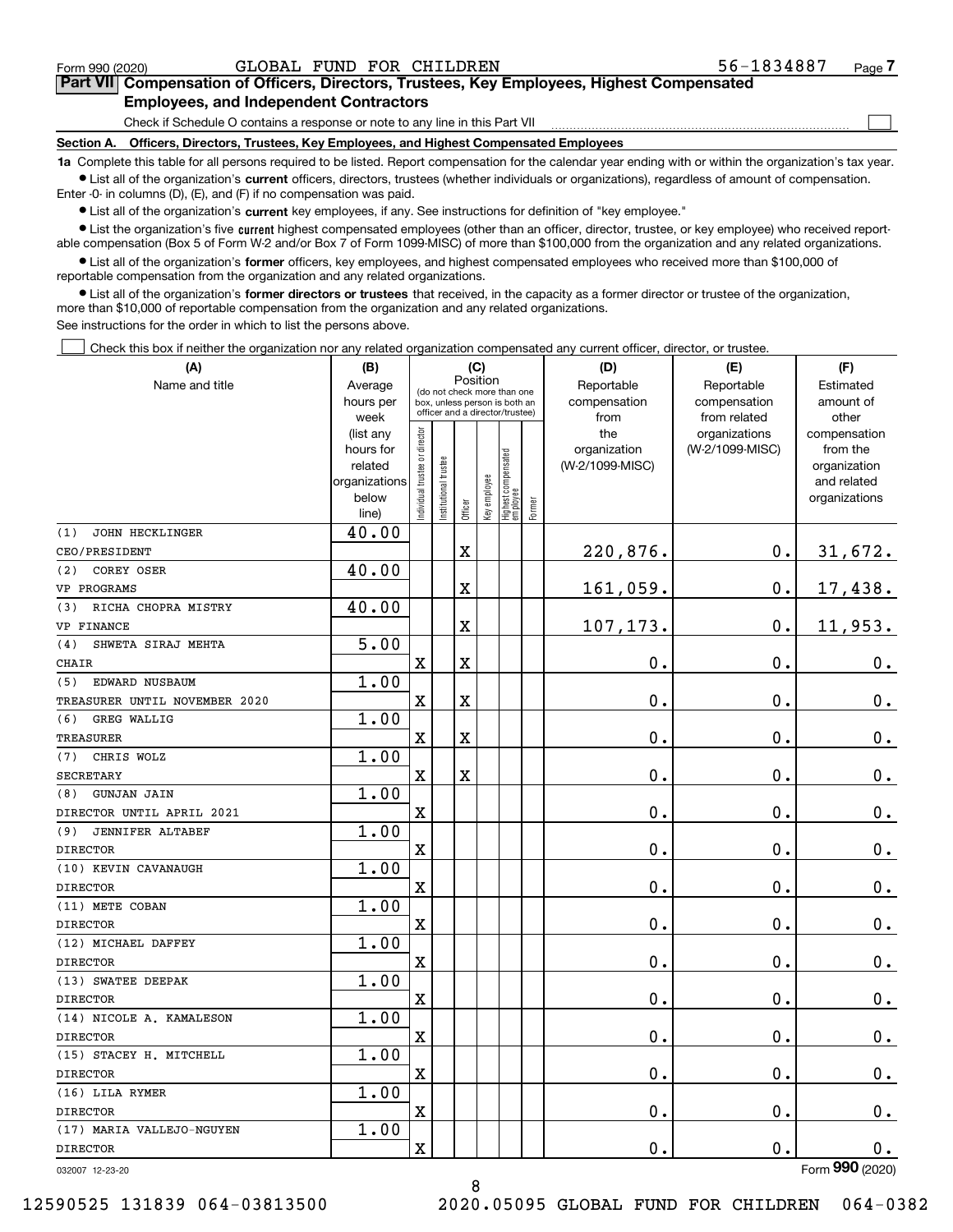|   | GLOBAL FUND FOR CHILDREN<br>Form 990 (2020)                                                                                             |                      |                                |                       |          |              |                                                                  |        |                         | 56-1834887                   |                  |              | Page 8             |    |
|---|-----------------------------------------------------------------------------------------------------------------------------------------|----------------------|--------------------------------|-----------------------|----------|--------------|------------------------------------------------------------------|--------|-------------------------|------------------------------|------------------|--------------|--------------------|----|
|   | <b>Part VII</b><br>Section A. Officers, Directors, Trustees, Key Employees, and Highest Compensated Employees (continued)               |                      |                                |                       |          |              |                                                                  |        |                         |                              |                  |              |                    |    |
|   | (A)                                                                                                                                     | (B)                  |                                |                       | Position | (C)          |                                                                  |        | (D)                     | (E)                          |                  |              | (F)                |    |
|   | Name and title                                                                                                                          | Average<br>hours per |                                |                       |          |              | (do not check more than one                                      |        | Reportable              | Reportable                   |                  |              | Estimated          |    |
|   |                                                                                                                                         | week                 |                                |                       |          |              | box, unless person is both an<br>officer and a director/trustee) |        | compensation<br>from    | compensation<br>from related |                  |              | amount of<br>other |    |
|   |                                                                                                                                         | (list any            |                                |                       |          |              |                                                                  |        | the                     | organizations                |                  |              | compensation       |    |
|   |                                                                                                                                         | hours for            |                                |                       |          |              |                                                                  |        | organization            | (W-2/1099-MISC)              |                  |              | from the           |    |
|   |                                                                                                                                         | related              |                                |                       |          |              |                                                                  |        | (W-2/1099-MISC)         |                              |                  |              | organization       |    |
|   |                                                                                                                                         | organizations        |                                |                       |          |              |                                                                  |        |                         |                              |                  |              | and related        |    |
|   |                                                                                                                                         | below<br>line)       | Individual trustee or director | Institutional trustee | Officer  | Key employee | Highest compensated<br>employee                                  | Former |                         |                              |                  |              | organizations      |    |
|   |                                                                                                                                         | 0.00                 |                                |                       |          |              |                                                                  |        |                         |                              |                  |              |                    |    |
|   | (18) MARIJANA SAVIC<br>DIRECTOR                                                                                                         |                      | X                              |                       |          |              |                                                                  |        | 0.                      |                              | 0.               |              |                    | 0. |
|   |                                                                                                                                         |                      |                                |                       |          |              |                                                                  |        |                         |                              |                  |              |                    |    |
|   |                                                                                                                                         |                      |                                |                       |          |              |                                                                  |        |                         |                              |                  |              |                    |    |
|   |                                                                                                                                         |                      |                                |                       |          |              |                                                                  |        |                         |                              |                  |              |                    |    |
|   |                                                                                                                                         |                      |                                |                       |          |              |                                                                  |        |                         |                              |                  |              |                    |    |
|   |                                                                                                                                         |                      |                                |                       |          |              |                                                                  |        |                         |                              |                  |              |                    |    |
|   |                                                                                                                                         |                      |                                |                       |          |              |                                                                  |        |                         |                              |                  |              |                    |    |
|   |                                                                                                                                         |                      |                                |                       |          |              |                                                                  |        |                         |                              |                  |              |                    |    |
|   |                                                                                                                                         |                      |                                |                       |          |              |                                                                  |        |                         |                              |                  |              |                    |    |
|   |                                                                                                                                         |                      |                                |                       |          |              |                                                                  |        |                         |                              |                  |              |                    |    |
|   |                                                                                                                                         |                      |                                |                       |          |              |                                                                  |        |                         |                              |                  |              |                    |    |
|   |                                                                                                                                         |                      |                                |                       |          |              |                                                                  |        |                         |                              |                  |              |                    |    |
|   |                                                                                                                                         |                      |                                |                       |          |              |                                                                  |        |                         |                              |                  |              |                    |    |
|   |                                                                                                                                         |                      |                                |                       |          |              |                                                                  |        |                         |                              |                  |              |                    |    |
|   |                                                                                                                                         |                      |                                |                       |          |              |                                                                  |        |                         |                              |                  |              |                    |    |
|   |                                                                                                                                         |                      |                                |                       |          |              |                                                                  |        |                         |                              |                  |              |                    |    |
|   |                                                                                                                                         |                      |                                |                       |          |              |                                                                  |        | 489,108.                |                              | 0.               |              | 61,063.            |    |
|   | c Total from continuation sheets to Part VII, Section A                                                                                 |                      |                                |                       |          |              |                                                                  |        | 0.                      |                              | $\overline{0}$ . |              |                    | 0. |
|   |                                                                                                                                         |                      |                                |                       |          |              |                                                                  |        | 489,108.                |                              | $\overline{0}$ . |              | 61,063.            |    |
| 2 | Total number of individuals (including but not limited to those listed above) who received more than \$100,000 of reportable            |                      |                                |                       |          |              |                                                                  |        |                         |                              |                  |              |                    |    |
|   | compensation from the organization $\blacktriangleright$                                                                                |                      |                                |                       |          |              |                                                                  |        |                         |                              |                  |              |                    | 3  |
|   |                                                                                                                                         |                      |                                |                       |          |              |                                                                  |        |                         |                              |                  |              | Yes                | No |
| 3 | Did the organization list any former officer, director, trustee, key employee, or highest compensated employee on                       |                      |                                |                       |          |              |                                                                  |        |                         |                              |                  |              |                    |    |
|   | line 1a? If "Yes," complete Schedule J for such individual manufactured contained and the Ves," complete Schedule J for such individual |                      |                                |                       |          |              |                                                                  |        |                         |                              |                  | 3            | х                  |    |
| 4 | For any individual listed on line 1a, is the sum of reportable compensation and other compensation from the organization                |                      |                                |                       |          |              |                                                                  |        |                         |                              |                  | 4            | X                  |    |
| 5 | Did any person listed on line 1a receive or accrue compensation from any unrelated organization or individual for services              |                      |                                |                       |          |              |                                                                  |        |                         |                              |                  |              |                    |    |
|   |                                                                                                                                         |                      |                                |                       |          |              |                                                                  |        |                         |                              |                  | 5            |                    | х  |
|   | <b>Section B. Independent Contractors</b>                                                                                               |                      |                                |                       |          |              |                                                                  |        |                         |                              |                  |              |                    |    |
| 1 | Complete this table for your five highest compensated independent contractors that received more than \$100,000 of compensation from    |                      |                                |                       |          |              |                                                                  |        |                         |                              |                  |              |                    |    |
|   | the organization. Report compensation for the calendar year ending with or within the organization's tax year.                          |                      |                                |                       |          |              |                                                                  |        |                         |                              |                  |              |                    |    |
|   | (A)                                                                                                                                     |                      |                                |                       |          |              |                                                                  |        | (B)                     |                              |                  | (C)          |                    |    |
|   | Name and business address                                                                                                               |                      |                                | <b>NONE</b>           |          |              |                                                                  |        | Description of services |                              |                  | Compensation |                    |    |
|   |                                                                                                                                         |                      |                                |                       |          |              |                                                                  |        |                         |                              |                  |              |                    |    |
|   |                                                                                                                                         |                      |                                |                       |          |              |                                                                  |        |                         |                              |                  |              |                    |    |
|   |                                                                                                                                         |                      |                                |                       |          |              |                                                                  |        |                         |                              |                  |              |                    |    |
|   |                                                                                                                                         |                      |                                |                       |          |              |                                                                  |        |                         |                              |                  |              |                    |    |
|   |                                                                                                                                         |                      |                                |                       |          |              |                                                                  |        |                         |                              |                  |              |                    |    |
|   |                                                                                                                                         |                      |                                |                       |          |              |                                                                  |        |                         |                              |                  |              |                    |    |
|   |                                                                                                                                         |                      |                                |                       |          |              |                                                                  |        |                         |                              |                  |              |                    |    |
|   |                                                                                                                                         |                      |                                |                       |          |              |                                                                  |        |                         |                              |                  |              |                    |    |
|   |                                                                                                                                         |                      |                                |                       |          |              |                                                                  |        |                         |                              |                  |              |                    |    |
| 2 | Total number of independent contractors (including but not limited to those listed above) who received more than                        |                      |                                |                       |          |              |                                                                  |        |                         |                              |                  |              |                    |    |
|   | \$100,000 of compensation from the organization                                                                                         |                      |                                |                       |          | 0            |                                                                  |        |                         |                              |                  |              |                    |    |
|   |                                                                                                                                         |                      |                                |                       |          |              |                                                                  |        |                         |                              |                  |              | Form 990 (2020)    |    |

032008 12-23-20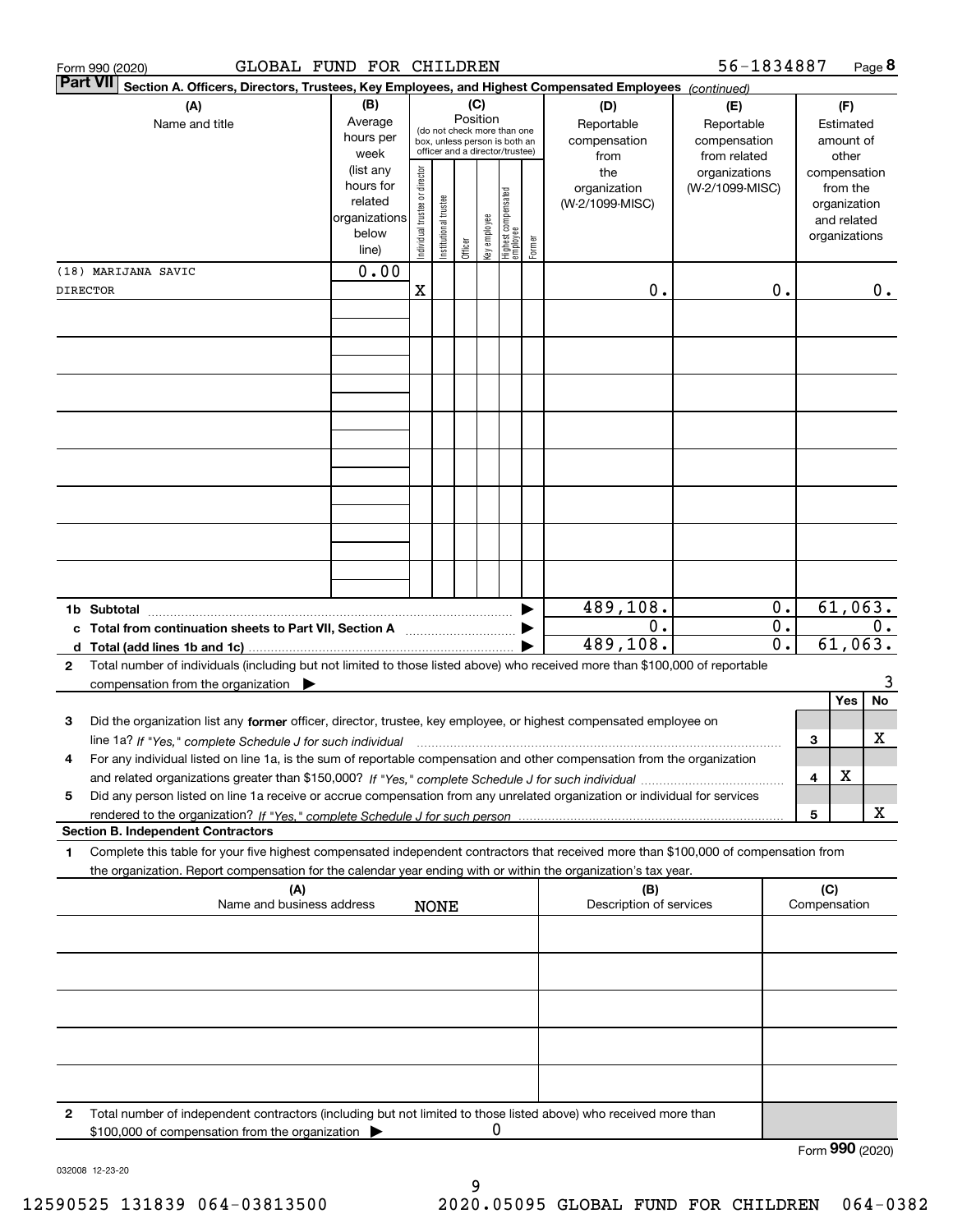|                                                           | <b>Part VIII</b>      |                 | <b>Statement of Revenue</b>                                                                                                                                                                                                          |                |                |                                                                               |                      |                                                           |                                                   |                                                                 |
|-----------------------------------------------------------|-----------------------|-----------------|--------------------------------------------------------------------------------------------------------------------------------------------------------------------------------------------------------------------------------------|----------------|----------------|-------------------------------------------------------------------------------|----------------------|-----------------------------------------------------------|---------------------------------------------------|-----------------------------------------------------------------|
|                                                           |                       |                 |                                                                                                                                                                                                                                      |                |                | Check if Schedule O contains a response or note to any line in this Part VIII |                      |                                                           |                                                   |                                                                 |
|                                                           |                       |                 |                                                                                                                                                                                                                                      |                |                |                                                                               | Total revenue        | $\overline{(B)}$<br>Related or exempt<br>function revenue | $\overline{(C)}$<br>Unrelated<br>business revenue | (D)<br>Revenue excluded<br>from tax under<br>sections 512 - 514 |
|                                                           |                       |                 | <b>1 a</b> Federated campaigns                                                                                                                                                                                                       |                | 1a             |                                                                               |                      |                                                           |                                                   |                                                                 |
|                                                           | b                     | Membership dues |                                                                                                                                                                                                                                      |                | 1 <sub>b</sub> |                                                                               |                      |                                                           |                                                   |                                                                 |
|                                                           | с                     |                 | Fundraising events                                                                                                                                                                                                                   |                | 1 <sub>c</sub> |                                                                               |                      |                                                           |                                                   |                                                                 |
|                                                           | d                     |                 | Related organizations                                                                                                                                                                                                                |                | 1 <sub>d</sub> | 525,451.                                                                      |                      |                                                           |                                                   |                                                                 |
|                                                           |                       |                 | Government grants (contributions)                                                                                                                                                                                                    |                | 1e             | 315,750.                                                                      |                      |                                                           |                                                   |                                                                 |
|                                                           | f                     |                 | All other contributions, gifts, grants, and                                                                                                                                                                                          |                |                |                                                                               |                      |                                                           |                                                   |                                                                 |
|                                                           |                       |                 | similar amounts not included above                                                                                                                                                                                                   |                | 1f             | 5, 275, 530.                                                                  |                      |                                                           |                                                   |                                                                 |
| Contributions, Gifts, Grants<br>and Other Similar Amounts |                       |                 | Noncash contributions included in lines 1a-1f                                                                                                                                                                                        |                | $1g$ \$        | 27,864.                                                                       |                      |                                                           |                                                   |                                                                 |
|                                                           |                       |                 |                                                                                                                                                                                                                                      |                |                |                                                                               | 6, 116, 731.         |                                                           |                                                   |                                                                 |
|                                                           |                       |                 |                                                                                                                                                                                                                                      |                |                | <b>Business Code</b>                                                          |                      |                                                           |                                                   |                                                                 |
|                                                           | 2 a                   |                 | <u> 2008 - Andrea Andrew Maria (h. 1878).</u>                                                                                                                                                                                        |                |                |                                                                               |                      |                                                           |                                                   |                                                                 |
| Program Service                                           | b                     |                 | <u>and the state of the state of the state of the state of the state of the state of the state of the state of the state of the state of the state of the state of the state of the state of the state of the state of the state</u> |                |                |                                                                               |                      |                                                           |                                                   |                                                                 |
| Revenue                                                   |                       |                 | <u> Albanya (Albanya Albanya) a Manazarta (Albanya Albanya)</u>                                                                                                                                                                      |                |                |                                                                               |                      |                                                           |                                                   |                                                                 |
|                                                           | d                     |                 | <u> 1989 - Johann Barn, mars ann an t-Amhain ann an t-Amhain an t-Amhain an t-Amhain an t-Amhain an t-Amhain an t-</u>                                                                                                               |                |                |                                                                               |                      |                                                           |                                                   |                                                                 |
|                                                           | f                     |                 | All other program service revenue                                                                                                                                                                                                    |                |                |                                                                               |                      |                                                           |                                                   |                                                                 |
|                                                           |                       |                 |                                                                                                                                                                                                                                      |                |                |                                                                               |                      |                                                           |                                                   |                                                                 |
|                                                           | 3                     |                 | Investment income (including dividends, interest, and                                                                                                                                                                                |                |                |                                                                               |                      |                                                           |                                                   |                                                                 |
|                                                           |                       |                 |                                                                                                                                                                                                                                      |                |                |                                                                               | 130,745.             |                                                           |                                                   | 130,745.                                                        |
|                                                           | 4                     |                 | Income from investment of tax-exempt bond proceeds                                                                                                                                                                                   |                |                |                                                                               |                      |                                                           |                                                   |                                                                 |
|                                                           | 5                     |                 |                                                                                                                                                                                                                                      |                |                |                                                                               | 21,875.              |                                                           |                                                   | 21,875.                                                         |
|                                                           |                       |                 |                                                                                                                                                                                                                                      |                | (i) Real       | (ii) Personal                                                                 |                      |                                                           |                                                   |                                                                 |
|                                                           | 6а                    | Gross rents     | .                                                                                                                                                                                                                                    | 6a             |                |                                                                               |                      |                                                           |                                                   |                                                                 |
|                                                           | b                     |                 | Less: rental expenses                                                                                                                                                                                                                | 6b             |                |                                                                               |                      |                                                           |                                                   |                                                                 |
|                                                           | c                     |                 | Rental income or (loss)                                                                                                                                                                                                              | 6c             |                |                                                                               |                      |                                                           |                                                   |                                                                 |
|                                                           | d                     |                 | Net rental income or (loss)                                                                                                                                                                                                          |                | (i) Securities | (ii) Other                                                                    |                      |                                                           |                                                   |                                                                 |
|                                                           |                       |                 | 7 a Gross amount from sales of<br>assets other than inventory                                                                                                                                                                        | 7a             | 1,220,898.     |                                                                               |                      |                                                           |                                                   |                                                                 |
|                                                           |                       |                 | <b>b</b> Less: cost or other basis                                                                                                                                                                                                   |                |                |                                                                               |                      |                                                           |                                                   |                                                                 |
|                                                           |                       |                 | and sales expenses                                                                                                                                                                                                                   | 7 <sub>b</sub> | 1,014,581.     |                                                                               |                      |                                                           |                                                   |                                                                 |
| Revenue                                                   |                       |                 | c Gain or (loss)                                                                                                                                                                                                                     | 7c             | 206, 317.      |                                                                               |                      |                                                           |                                                   |                                                                 |
|                                                           |                       |                 |                                                                                                                                                                                                                                      |                |                |                                                                               | 206, 317.            |                                                           |                                                   | 206, 317.                                                       |
|                                                           |                       |                 | 8 a Gross income from fundraising events (not                                                                                                                                                                                        |                |                |                                                                               |                      |                                                           |                                                   |                                                                 |
| Othe                                                      |                       | including \$    |                                                                                                                                                                                                                                      |                | оf             |                                                                               |                      |                                                           |                                                   |                                                                 |
|                                                           |                       |                 | contributions reported on line 1c). See                                                                                                                                                                                              |                |                |                                                                               |                      |                                                           |                                                   |                                                                 |
|                                                           |                       |                 |                                                                                                                                                                                                                                      |                | 8a             |                                                                               |                      |                                                           |                                                   |                                                                 |
|                                                           |                       |                 |                                                                                                                                                                                                                                      |                | 8b             |                                                                               |                      |                                                           |                                                   |                                                                 |
|                                                           | с                     |                 | Net income or (loss) from fundraising events                                                                                                                                                                                         |                |                | .                                                                             |                      |                                                           |                                                   |                                                                 |
|                                                           |                       |                 | 9 a Gross income from gaming activities. See                                                                                                                                                                                         |                |                |                                                                               |                      |                                                           |                                                   |                                                                 |
|                                                           |                       |                 | <b>b</b> Less: direct expenses <b>manually</b>                                                                                                                                                                                       |                | 9a<br>9b       |                                                                               |                      |                                                           |                                                   |                                                                 |
|                                                           |                       |                 | c Net income or (loss) from gaming activities                                                                                                                                                                                        |                |                |                                                                               |                      |                                                           |                                                   |                                                                 |
|                                                           |                       |                 | 10 a Gross sales of inventory, less returns                                                                                                                                                                                          |                |                |                                                                               |                      |                                                           |                                                   |                                                                 |
|                                                           |                       |                 |                                                                                                                                                                                                                                      |                | 10a            |                                                                               |                      |                                                           |                                                   |                                                                 |
|                                                           |                       |                 | <b>b</b> Less: cost of goods sold                                                                                                                                                                                                    |                | 10ь            |                                                                               |                      |                                                           |                                                   |                                                                 |
|                                                           |                       |                 | c Net income or (loss) from sales of inventory                                                                                                                                                                                       |                |                |                                                                               |                      |                                                           |                                                   |                                                                 |
|                                                           |                       |                 |                                                                                                                                                                                                                                      |                |                | <b>Business Code</b>                                                          |                      |                                                           |                                                   |                                                                 |
| Miscellaneous                                             | 11 a                  | SERVICE REVENUE |                                                                                                                                                                                                                                      |                |                | 900099                                                                        | 4,181.               |                                                           | 0.                                                | 4,181.                                                          |
| Revenue                                                   | b                     |                 |                                                                                                                                                                                                                                      |                |                |                                                                               |                      |                                                           |                                                   |                                                                 |
|                                                           | c                     |                 |                                                                                                                                                                                                                                      |                |                |                                                                               |                      |                                                           |                                                   |                                                                 |
|                                                           |                       |                 |                                                                                                                                                                                                                                      |                |                |                                                                               |                      |                                                           |                                                   |                                                                 |
|                                                           |                       |                 |                                                                                                                                                                                                                                      |                |                | ▶                                                                             | 4,181.<br>6,479,849. | 0.                                                        | 0.                                                | 363,118.                                                        |
|                                                           | 12<br>032009 12-23-20 |                 |                                                                                                                                                                                                                                      |                |                |                                                                               |                      |                                                           |                                                   | Form 990 (2020)                                                 |

10

Form 990 (2020) GLOBAL FUND FOR CHILDREN 56-1834887 Page

**9**

56-1834887

12590525 131839 064-03813500 2020.05095 GLOBAL FUND FOR CHILDREN 064-0382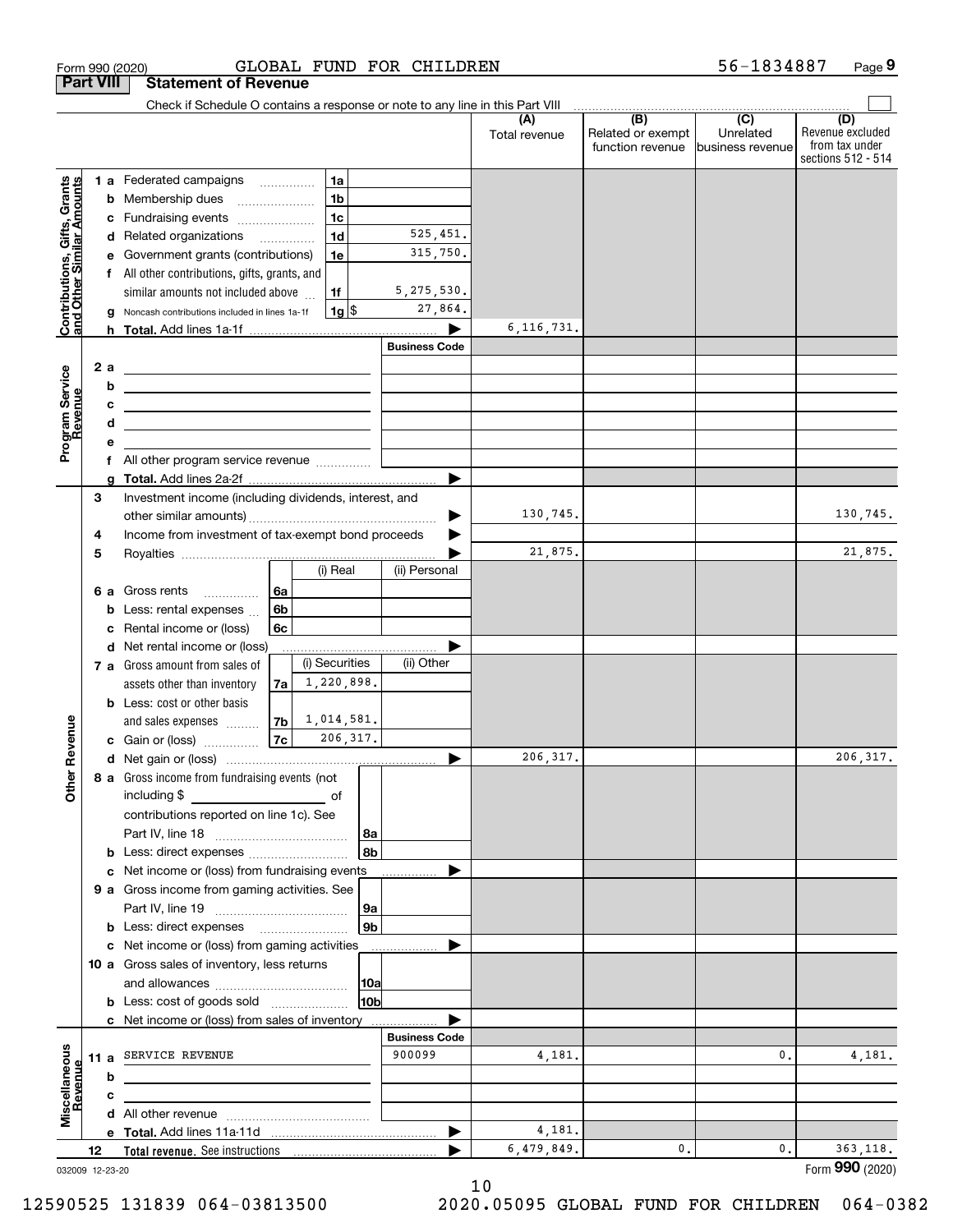Form 990 (2020) Page **Part IX Statement of Functional Expenses** GLOBAL FUND FOR CHILDREN 56-1834887

| Section 501(c)(3) and 501(c)(4) organizations must complete all columns. All other organizations must complete column (A). |  |
|----------------------------------------------------------------------------------------------------------------------------|--|
| Cheale if Cahadula O contains a response ar note to any line in this Dart IV                                               |  |

|              | Do not include amounts reported on lines 6b,<br>7b, 8b, 9b, and 10b of Part VIII.                    | (A)<br>Total expenses | (B)<br>Program service<br>expenses | (C)<br>Management and<br>general expenses | (D)<br>Fundraising<br>expenses |  |  |  |  |  |
|--------------|------------------------------------------------------------------------------------------------------|-----------------------|------------------------------------|-------------------------------------------|--------------------------------|--|--|--|--|--|
| 1.           | Grants and other assistance to domestic organizations                                                |                       |                                    |                                           |                                |  |  |  |  |  |
|              | and domestic governments. See Part IV, line 21                                                       | 100,900.              | 100,900.                           |                                           |                                |  |  |  |  |  |
| $\mathbf{2}$ | Grants and other assistance to domestic                                                              |                       |                                    |                                           |                                |  |  |  |  |  |
|              | individuals. See Part IV, line 22                                                                    |                       |                                    |                                           |                                |  |  |  |  |  |
| 3            | Grants and other assistance to foreign                                                               |                       |                                    |                                           |                                |  |  |  |  |  |
|              | organizations, foreign governments, and foreign                                                      |                       |                                    |                                           |                                |  |  |  |  |  |
|              | individuals. See Part IV, lines 15 and 16                                                            | 1,870,349.            | 1,870,349.                         |                                           |                                |  |  |  |  |  |
| 4            | Benefits paid to or for members                                                                      |                       |                                    |                                           |                                |  |  |  |  |  |
| 5            | Compensation of current officers, directors,                                                         |                       |                                    |                                           |                                |  |  |  |  |  |
|              | trustees, and key employees                                                                          | 569,890.              | 368,572.                           | 111,662.                                  | 89,656.                        |  |  |  |  |  |
| 6            | Compensation not included above to disqualified                                                      |                       |                                    |                                           |                                |  |  |  |  |  |
|              | persons (as defined under section 4958(f)(1)) and                                                    |                       |                                    |                                           |                                |  |  |  |  |  |
|              | persons described in section 4958(c)(3)(B)                                                           |                       |                                    |                                           |                                |  |  |  |  |  |
| 7            |                                                                                                      | 1,372,860.            | 1,057,144.                         | 109,947.                                  | 205,769.                       |  |  |  |  |  |
| 8            | Pension plan accruals and contributions (include                                                     |                       |                                    |                                           |                                |  |  |  |  |  |
|              | section 401(k) and 403(b) employer contributions)                                                    | 41,363.               | 32,302.                            | 2,886.                                    | 6,175.                         |  |  |  |  |  |
| 9            |                                                                                                      | 113,225.              | 87,247.                            | 9,463.                                    | 16, 515.                       |  |  |  |  |  |
| 10           |                                                                                                      | 148,527.              | 109,431.                           | 16, 568.                                  | 22,528.                        |  |  |  |  |  |
| 11           | Fees for services (nonemployees):                                                                    |                       |                                    |                                           |                                |  |  |  |  |  |
| a            |                                                                                                      |                       |                                    |                                           |                                |  |  |  |  |  |
| b            |                                                                                                      |                       |                                    |                                           |                                |  |  |  |  |  |
| c            |                                                                                                      | 41,056.               |                                    | 41,056.                                   |                                |  |  |  |  |  |
| d            |                                                                                                      |                       |                                    |                                           |                                |  |  |  |  |  |
| e            | Professional fundraising services. See Part IV, line 17                                              |                       |                                    |                                           |                                |  |  |  |  |  |
| f            | Investment management fees                                                                           | 19,364.               |                                    | 19,364.                                   |                                |  |  |  |  |  |
| g            | Other. (If line 11g amount exceeds 10% of line 25,                                                   |                       |                                    |                                           |                                |  |  |  |  |  |
|              | column (A) amount, list line 11g expenses on Sch O.)                                                 | 472,334.              | 381,782.                           | 51,120.                                   | 39,432.                        |  |  |  |  |  |
| 12           |                                                                                                      |                       |                                    |                                           |                                |  |  |  |  |  |
| 13           |                                                                                                      | 62,784.               | 15,598.                            | 40,393.                                   | 6, 793.                        |  |  |  |  |  |
| 14           |                                                                                                      | 175, 177.             | 88,158.                            | 54,467.                                   | 32,552.                        |  |  |  |  |  |
| 15           |                                                                                                      |                       |                                    | 40,223.                                   |                                |  |  |  |  |  |
| 16           |                                                                                                      | 252,914.<br>38,852.   | 170,343.<br>38,058.                | 754.                                      | 42,348.<br>40.                 |  |  |  |  |  |
| 17           | Travel                                                                                               |                       |                                    |                                           |                                |  |  |  |  |  |
| 18           | Payments of travel or entertainment expenses                                                         |                       |                                    |                                           |                                |  |  |  |  |  |
|              | for any federal, state, or local public officials<br>Conferences, conventions, and meetings          | 15, 176.              | 13,878.                            | 1,204.                                    | $\overline{94}$ .              |  |  |  |  |  |
| 19           | Interest                                                                                             |                       |                                    |                                           |                                |  |  |  |  |  |
| 20<br>21     |                                                                                                      |                       |                                    |                                           |                                |  |  |  |  |  |
| 22           | Depreciation, depletion, and amortization                                                            | 37, 365.              | 26,499.                            | 4,043.                                    | 6,823.                         |  |  |  |  |  |
| 23           | Insurance                                                                                            | 21,765.               |                                    | 21,765.                                   |                                |  |  |  |  |  |
| 24           | Other expenses. Itemize expenses not covered                                                         |                       |                                    |                                           |                                |  |  |  |  |  |
|              | above (List miscellaneous expenses on line 24e. If                                                   |                       |                                    |                                           |                                |  |  |  |  |  |
|              | line 24e amount exceeds 10% of line 25, column (A)<br>amount, list line 24e expenses on Schedule O.) |                       |                                    |                                           |                                |  |  |  |  |  |
| a            | KNOWLEDGE EXCHANGES                                                                                  | 49,612.               | 49,612.                            |                                           |                                |  |  |  |  |  |
| b            | STATE REGISTRATION FEES                                                                              | 10,839.               | 0.                                 | 0.                                        | 10,839.                        |  |  |  |  |  |
| c            | STAFF/INTERN DEVELOPMEN                                                                              | 9,044.                | 1,907.                             | 6,554.                                    | 583.                           |  |  |  |  |  |
| d            |                                                                                                      |                       |                                    |                                           |                                |  |  |  |  |  |
| е            | All other expenses                                                                                   | 41,794.               | 12,076.                            | 9,421.                                    | 20, 297.                       |  |  |  |  |  |
| 25           | Total functional expenses. Add lines 1 through 24e                                                   | 5,465,190.            | 4,423,856.                         | 540,890.                                  | 500, 444.                      |  |  |  |  |  |
| 26           | Joint costs. Complete this line only if the organization                                             |                       |                                    |                                           |                                |  |  |  |  |  |
|              | reported in column (B) joint costs from a combined                                                   |                       |                                    |                                           |                                |  |  |  |  |  |
|              | educational campaign and fundraising solicitation.                                                   |                       |                                    |                                           |                                |  |  |  |  |  |
|              | Check here $\blacktriangleright$<br>if following SOP 98-2 (ASC 958-720)                              |                       |                                    |                                           |                                |  |  |  |  |  |

11

032010 12-23-20

Form (2020) **990**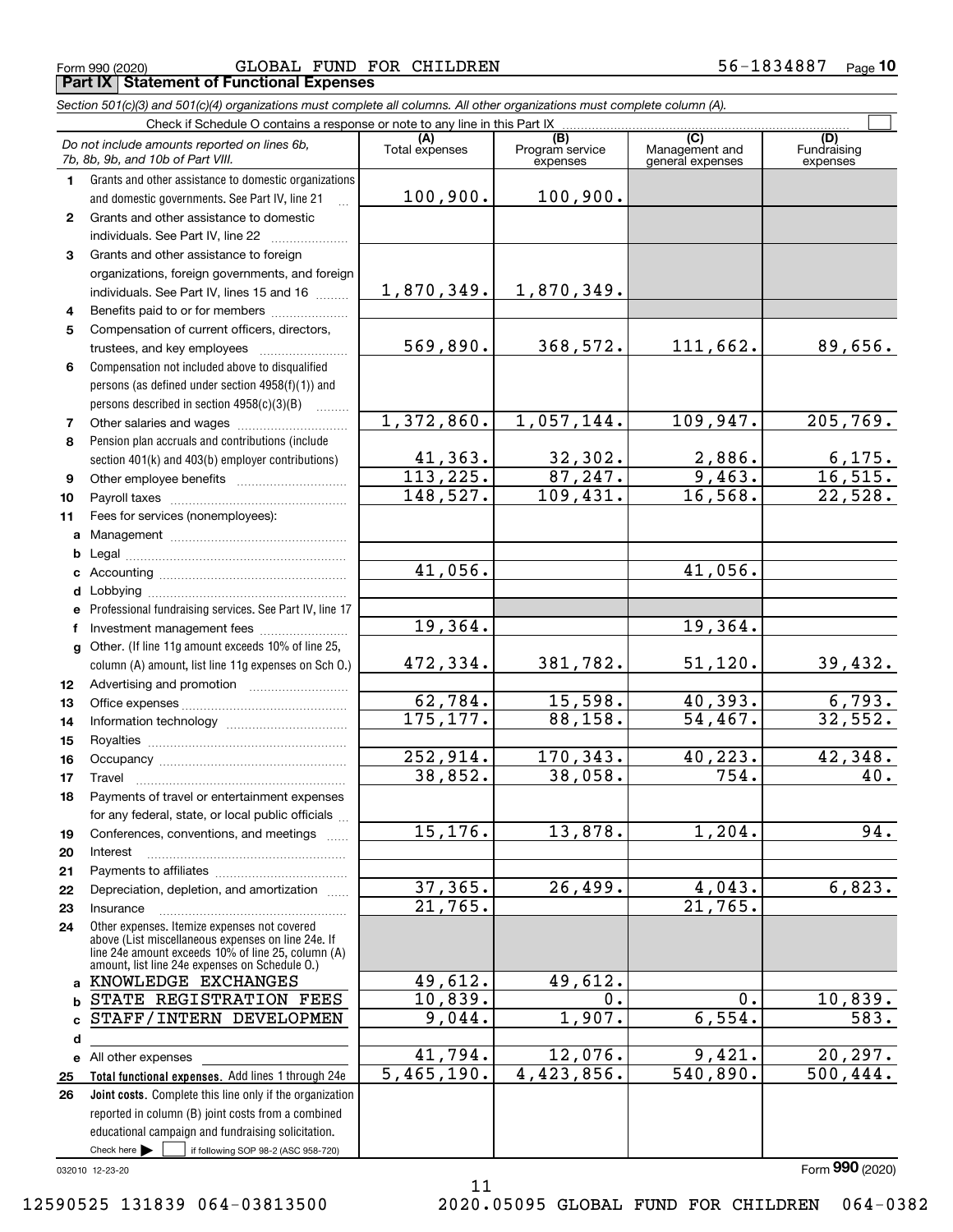| Form 990 (2020) |                      | GLOBAL | FUND | <b>FOR</b> | CHILDREN | 34887,<br>n n —<br>. O | Page |
|-----------------|----------------------|--------|------|------------|----------|------------------------|------|
| <b>Part X</b>   | <b>Balance Sheet</b> |        |      |            |          |                        |      |

|                             |          |                                                                                                                                                                                                                                |                        |                 | (A)<br>Beginning of year |                         | (B)<br>End of year            |
|-----------------------------|----------|--------------------------------------------------------------------------------------------------------------------------------------------------------------------------------------------------------------------------------|------------------------|-----------------|--------------------------|-------------------------|-------------------------------|
|                             | 1        |                                                                                                                                                                                                                                |                        |                 | 3,386,682.               | $\blacksquare$          | $\overline{2,785,107}$ .      |
|                             | 2        |                                                                                                                                                                                                                                | 3,375.                 | $\mathbf{2}$    | 103,444.                 |                         |                               |
|                             | 3        |                                                                                                                                                                                                                                | 2,532,276.             | $\mathbf{3}$    | 3,876,633.               |                         |                               |
|                             | 4        |                                                                                                                                                                                                                                |                        |                 |                          | $\overline{\mathbf{4}}$ |                               |
|                             | 5        | Loans and other receivables from any current or former officer, director,                                                                                                                                                      |                        |                 |                          |                         |                               |
|                             |          | trustee, key employee, creator or founder, substantial contributor, or 35%                                                                                                                                                     |                        |                 |                          |                         |                               |
|                             |          | controlled entity or family member of any of these persons                                                                                                                                                                     |                        | 5               |                          |                         |                               |
|                             | 6        | Loans and other receivables from other disqualified persons (as defined                                                                                                                                                        |                        |                 |                          |                         |                               |
|                             |          | under section $4958(f)(1)$ , and persons described in section $4958(c)(3)(B)$                                                                                                                                                  |                        |                 |                          | 6                       |                               |
|                             | 7        |                                                                                                                                                                                                                                |                        |                 |                          | $\overline{7}$          |                               |
| Assets                      | 8        |                                                                                                                                                                                                                                |                        |                 |                          | 8                       |                               |
|                             | 9        | Prepaid expenses and deferred charges                                                                                                                                                                                          |                        |                 | 69,922.                  | $\boldsymbol{9}$        | 102,771.                      |
|                             |          | 10a Land, buildings, and equipment: cost or other                                                                                                                                                                              |                        |                 |                          |                         |                               |
|                             |          | basis. Complete Part VI of Schedule D  10a                                                                                                                                                                                     |                        | <u>351,945.</u> |                          |                         |                               |
|                             |          | <u> 10b</u><br><b>b</b> Less: accumulated depreciation                                                                                                                                                                         |                        | 143, 201.       | 241,233.                 | 10 <sub>c</sub>         | $\frac{208,744}{2,614,164}$ . |
|                             | 11       |                                                                                                                                                                                                                                |                        |                 | 2,154,049.               | 11                      |                               |
|                             | 12       |                                                                                                                                                                                                                                |                        |                 |                          | 12                      |                               |
|                             | 13       |                                                                                                                                                                                                                                |                        |                 | 13                       |                         |                               |
|                             | 14       |                                                                                                                                                                                                                                |                        |                 | 14                       |                         |                               |
|                             | 15       |                                                                                                                                                                                                                                | $\overline{62}$ , 649. | 15              | 39,232.                  |                         |                               |
|                             | 16       |                                                                                                                                                                                                                                |                        |                 | 8,450,186.               | 16                      | 9,730,095.                    |
|                             | 17       |                                                                                                                                                                                                                                |                        |                 | 174,887.<br>208,500.     | 17                      | 215,787.                      |
|                             | 18       |                                                                                                                                                                                                                                |                        |                 | 18                       | 355,629.                |                               |
|                             | 19       | Deferred revenue information and contact the contract of the contract of the contract of the contract of the contract of the contract of the contract of the contract of the contract of the contract of the contract of the c |                        |                 | 19                       |                         |                               |
|                             | 20       |                                                                                                                                                                                                                                |                        |                 | 20                       |                         |                               |
|                             | 21<br>22 | Escrow or custodial account liability. Complete Part IV of Schedule D                                                                                                                                                          |                        |                 |                          | 21                      |                               |
|                             |          | Loans and other payables to any current or former officer, director,<br>trustee, key employee, creator or founder, substantial contributor, or 35%                                                                             |                        |                 |                          |                         |                               |
| Liabilities                 |          | controlled entity or family member of any of these persons                                                                                                                                                                     |                        | 22              |                          |                         |                               |
|                             | 23       | Secured mortgages and notes payable to unrelated third parties                                                                                                                                                                 |                        |                 |                          | 23                      |                               |
|                             | 24       |                                                                                                                                                                                                                                |                        |                 | $\overline{308,710}$ .   | 24                      | 150,238.                      |
|                             | 25       | Other liabilities (including federal income tax, payables to related third                                                                                                                                                     |                        |                 |                          |                         |                               |
|                             |          | parties, and other liabilities not included on lines 17-24). Complete Part X                                                                                                                                                   |                        |                 |                          |                         |                               |
|                             |          | of Schedule D <b>contract the contract of Schedule D</b>                                                                                                                                                                       |                        |                 | $265, 629.$ 25           |                         | 304,725.                      |
|                             | 26       |                                                                                                                                                                                                                                |                        |                 | 957, 726.                | 26                      | 1,026,379.                    |
|                             |          | Organizations that follow FASB ASC 958, check here $\blacktriangleright \lfloor X \rfloor$                                                                                                                                     |                        |                 |                          |                         |                               |
|                             |          | and complete lines 27, 28, 32, and 33.                                                                                                                                                                                         |                        |                 |                          |                         |                               |
|                             | 27       |                                                                                                                                                                                                                                |                        |                 | 1,817,700.               | 27                      | 2,127,600.                    |
|                             | 28       |                                                                                                                                                                                                                                |                        |                 | 5,674,760.               | 28                      | 6, 576, 116.                  |
|                             |          | Organizations that do not follow FASB ASC 958, check here ▶ [                                                                                                                                                                  |                        |                 |                          |                         |                               |
|                             |          | and complete lines 29 through 33.                                                                                                                                                                                              |                        |                 |                          |                         |                               |
|                             | 29       |                                                                                                                                                                                                                                |                        |                 |                          | 29                      |                               |
|                             | 30       | Paid-in or capital surplus, or land, building, or equipment fund                                                                                                                                                               |                        |                 | 30                       |                         |                               |
| Net Assets or Fund Balances | 31       | Retained earnings, endowment, accumulated income, or other funds                                                                                                                                                               |                        |                 |                          | 31                      |                               |
|                             | 32       |                                                                                                                                                                                                                                |                        |                 | 7,492,460.               | 32                      | 8,703,716.                    |
|                             | 33       |                                                                                                                                                                                                                                |                        |                 | 8,450,186.               | 33                      | 9,730,095.                    |
|                             |          |                                                                                                                                                                                                                                |                        |                 |                          |                         | Form 990 (2020)               |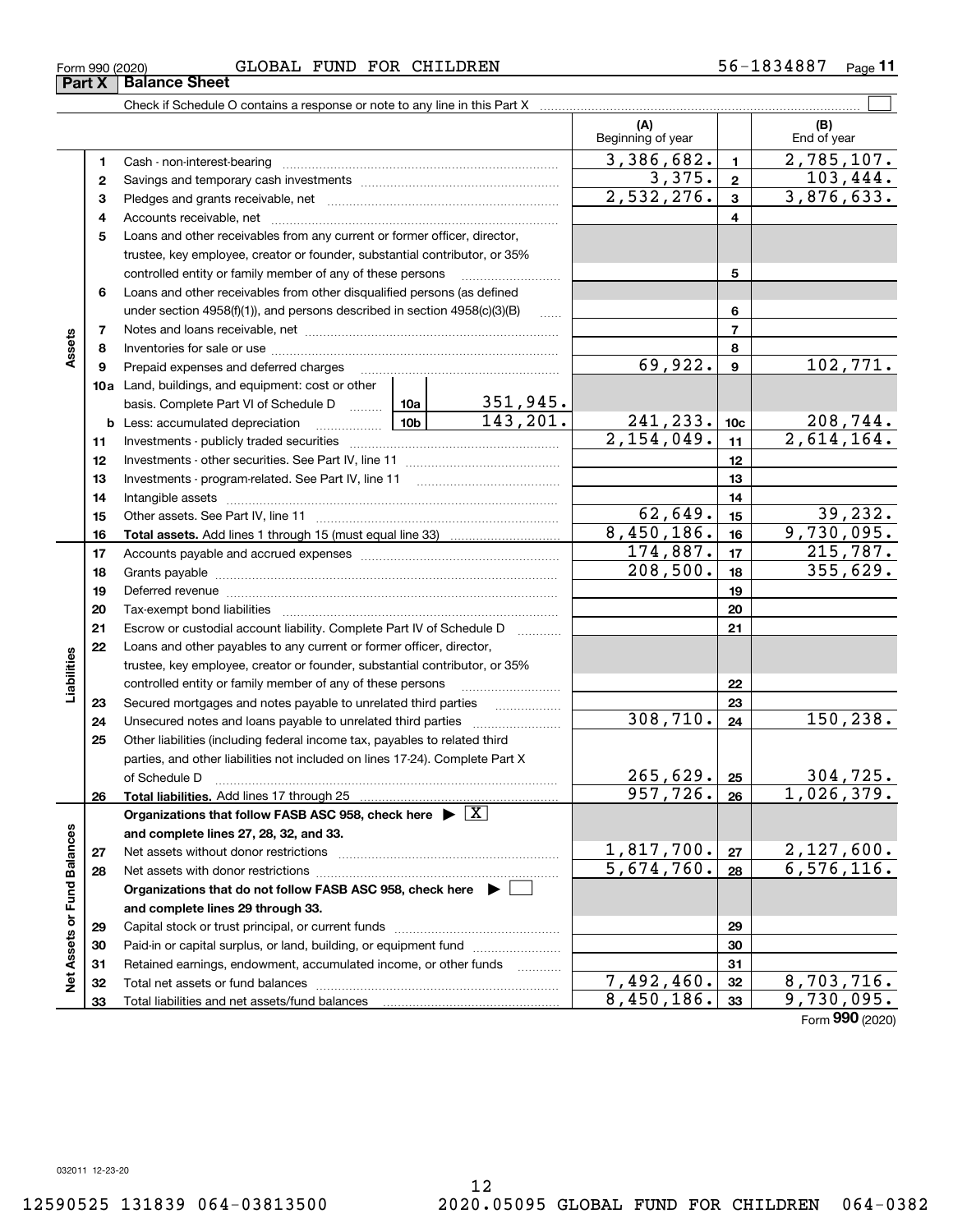|    | GLOBAL FUND FOR CHILDREN<br>Form 990 (2020)                                                                                     |                         | 56-1834887              |     | Page $12$        |
|----|---------------------------------------------------------------------------------------------------------------------------------|-------------------------|-------------------------|-----|------------------|
|    | <b>Reconciliation of Net Assets</b><br>Part XI                                                                                  |                         |                         |     |                  |
|    |                                                                                                                                 |                         |                         |     |                  |
|    |                                                                                                                                 |                         |                         |     |                  |
| 1  | Total revenue (must equal Part VIII, column (A), line 12)                                                                       | $\mathbf{1}$            | 6,479,849.              |     |                  |
| 2  | Total expenses (must equal Part IX, column (A), line 25)                                                                        | $\overline{2}$          | $\overline{5,465,190.}$ |     |                  |
| 3  | Revenue less expenses. Subtract line 2 from line 1                                                                              | 3                       | 1,014,659.              |     |                  |
| 4  |                                                                                                                                 | $\overline{\mathbf{4}}$ | 7,492,460.              |     |                  |
| 5  | Net unrealized gains (losses) on investments                                                                                    | 5                       |                         |     | 196,597.         |
| 6  |                                                                                                                                 | 6                       |                         |     |                  |
| 7  | Investment expenses www.communication.com/www.communication.com/www.communication.com/www.communication.com/ww                  | $\overline{7}$          |                         |     |                  |
| 8  | Prior period adjustments                                                                                                        | 8                       |                         |     |                  |
| 9  | Other changes in net assets or fund balances (explain on Schedule O)                                                            | 9                       |                         |     | $\overline{0}$ . |
| 10 | Net assets or fund balances at end of year. Combine lines 3 through 9 (must equal Part X, line 32,                              |                         |                         |     |                  |
|    |                                                                                                                                 | 10                      | 8,703,716.              |     |                  |
|    | Part XII Financial Statements and Reporting                                                                                     |                         |                         |     |                  |
|    |                                                                                                                                 |                         |                         |     |                  |
|    |                                                                                                                                 |                         |                         | Yes | No               |
| 1  | $\boxed{\mathbf{X}}$ Accrual<br>Accounting method used to prepare the Form 990: <u>I</u> Cash<br>Other                          |                         |                         |     |                  |
|    | If the organization changed its method of accounting from a prior year or checked "Other," explain in Schedule O.               |                         |                         |     |                  |
|    | 2a Were the organization's financial statements compiled or reviewed by an independent accountant?                              |                         | 2a                      |     | x                |
|    | If "Yes," check a box below to indicate whether the financial statements for the year were compiled or reviewed on a            |                         |                         |     |                  |
|    | separate basis, consolidated basis, or both:                                                                                    |                         |                         |     |                  |
|    | Separate basis<br><b>Consolidated basis</b><br>Both consolidated and separate basis                                             |                         |                         |     |                  |
|    | <b>b</b> Were the organization's financial statements audited by an independent accountant?                                     |                         | 2 <sub>b</sub>          | X   |                  |
|    | If "Yes," check a box below to indicate whether the financial statements for the year were audited on a separate basis,         |                         |                         |     |                  |
|    | consolidated basis, or both:                                                                                                    |                         |                         |     |                  |
|    | $\boxed{\textbf{X}}$ Consolidated basis<br>Separate basis<br>Both consolidated and separate basis                               |                         |                         |     |                  |
|    | c If "Yes" to line 2a or 2b, does the organization have a committee that assumes responsibility for oversight of the audit,     |                         |                         |     |                  |
|    | review, or compilation of its financial statements and selection of an independent accountant?                                  |                         | 2c                      | x   |                  |
|    | If the organization changed either its oversight process or selection process during the tax year, explain on Schedule O.       |                         |                         |     |                  |
|    | 3a As a result of a federal award, was the organization required to undergo an audit or audits as set forth in the Single Audit |                         |                         |     |                  |
|    |                                                                                                                                 |                         | 3a                      |     | х                |
|    | b If "Yes," did the organization undergo the required audit or audits? If the organization did not undergo the required audit   |                         |                         |     |                  |
|    |                                                                                                                                 |                         | 3b                      | nnn |                  |

Form (2020) **990**

032012 12-23-20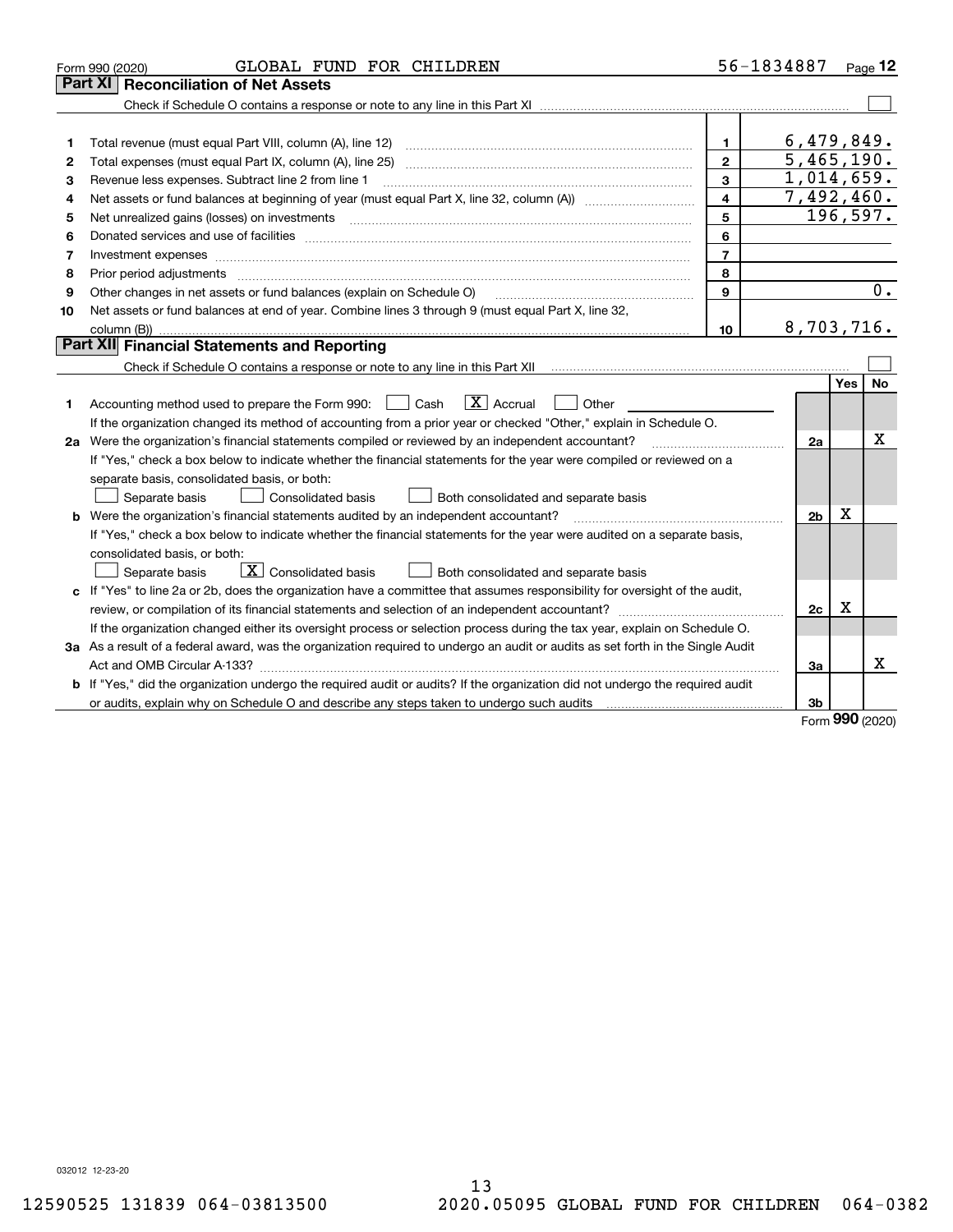| <b>SCHEDULE A</b> |
|-------------------|
|-------------------|

Department of the Treasury Internal Revenue Service

**(Form 990 or 990-EZ)**

### **Public Charity Status and Public Support**

**Complete if the organization is a section 501(c)(3) organization or a section 4947(a)(1) nonexempt charitable trust.**

|  |  |  | Attach to Form 990 or Form 990-EZ. |  |
|--|--|--|------------------------------------|--|
|  |  |  |                                    |  |

**| Go to www.irs.gov/Form990 for instructions and the latest information.**

| OMB No. 1545-0047     |  |
|-----------------------|--|
| 2020                  |  |
| <b>Open to Public</b> |  |

| <b>Inspection</b> |  |
|-------------------|--|
| ----              |  |

|        |                                                                                                      | Name of the organization                                                                                                                                                                                                                                                                                                                                                                                                                                                         |                          |                                                        |                             |                                 |                            |  | <b>Employer identification number</b> |  |  |  |
|--------|------------------------------------------------------------------------------------------------------|----------------------------------------------------------------------------------------------------------------------------------------------------------------------------------------------------------------------------------------------------------------------------------------------------------------------------------------------------------------------------------------------------------------------------------------------------------------------------------|--------------------------|--------------------------------------------------------|-----------------------------|---------------------------------|----------------------------|--|---------------------------------------|--|--|--|
| Part I |                                                                                                      | Reason for Public Charity Status. (All organizations must complete this part.) See instructions.                                                                                                                                                                                                                                                                                                                                                                                 | GLOBAL FUND FOR CHILDREN |                                                        |                             |                                 |                            |  | 56-1834887                            |  |  |  |
|        |                                                                                                      |                                                                                                                                                                                                                                                                                                                                                                                                                                                                                  |                          |                                                        |                             |                                 |                            |  |                                       |  |  |  |
|        |                                                                                                      | The organization is not a private foundation because it is: (For lines 1 through 12, check only one box.)                                                                                                                                                                                                                                                                                                                                                                        |                          |                                                        |                             |                                 |                            |  |                                       |  |  |  |
| 1      |                                                                                                      | A church, convention of churches, or association of churches described in section 170(b)(1)(A)(i).                                                                                                                                                                                                                                                                                                                                                                               |                          |                                                        |                             |                                 |                            |  |                                       |  |  |  |
| 2      |                                                                                                      | A school described in section 170(b)(1)(A)(ii). (Attach Schedule E (Form 990 or 990-EZ).)                                                                                                                                                                                                                                                                                                                                                                                        |                          |                                                        |                             |                                 |                            |  |                                       |  |  |  |
| з      | A hospital or a cooperative hospital service organization described in section $170(b)(1)(A)(iii)$ . |                                                                                                                                                                                                                                                                                                                                                                                                                                                                                  |                          |                                                        |                             |                                 |                            |  |                                       |  |  |  |
| 4      |                                                                                                      | A medical research organization operated in conjunction with a hospital described in section 170(b)(1)(A)(iii). Enter the hospital's name,<br>city, and state:                                                                                                                                                                                                                                                                                                                   |                          |                                                        |                             |                                 |                            |  |                                       |  |  |  |
| 5      |                                                                                                      | An organization operated for the benefit of a college or university owned or operated by a governmental unit described in                                                                                                                                                                                                                                                                                                                                                        |                          |                                                        |                             |                                 |                            |  |                                       |  |  |  |
|        |                                                                                                      | section 170(b)(1)(A)(iv). (Complete Part II.)                                                                                                                                                                                                                                                                                                                                                                                                                                    |                          |                                                        |                             |                                 |                            |  |                                       |  |  |  |
| 6      |                                                                                                      | A federal, state, or local government or governmental unit described in section 170(b)(1)(A)(v).                                                                                                                                                                                                                                                                                                                                                                                 |                          |                                                        |                             |                                 |                            |  |                                       |  |  |  |
|        | $7 \times$                                                                                           | An organization that normally receives a substantial part of its support from a governmental unit or from the general public described in<br>section 170(b)(1)(A)(vi). (Complete Part II.)                                                                                                                                                                                                                                                                                       |                          |                                                        |                             |                                 |                            |  |                                       |  |  |  |
| 8      |                                                                                                      | A community trust described in section 170(b)(1)(A)(vi). (Complete Part II.)                                                                                                                                                                                                                                                                                                                                                                                                     |                          |                                                        |                             |                                 |                            |  |                                       |  |  |  |
| 9      |                                                                                                      | An agricultural research organization described in section 170(b)(1)(A)(ix) operated in conjunction with a land-grant college                                                                                                                                                                                                                                                                                                                                                    |                          |                                                        |                             |                                 |                            |  |                                       |  |  |  |
|        |                                                                                                      | or university or a non-land-grant college of agriculture (see instructions). Enter the name, city, and state of the college or                                                                                                                                                                                                                                                                                                                                                   |                          |                                                        |                             |                                 |                            |  |                                       |  |  |  |
|        |                                                                                                      | university:                                                                                                                                                                                                                                                                                                                                                                                                                                                                      |                          |                                                        |                             |                                 |                            |  |                                       |  |  |  |
| 10     |                                                                                                      | An organization that normally receives (1) more than 33 1/3% of its support from contributions, membership fees, and gross receipts from<br>activities related to its exempt functions, subject to certain exceptions; and (2) no more than 33 1/3% of its support from gross investment<br>income and unrelated business taxable income (less section 511 tax) from businesses acquired by the organization after June 30, 1975.<br>See section 509(a)(2). (Complete Part III.) |                          |                                                        |                             |                                 |                            |  |                                       |  |  |  |
| 11     |                                                                                                      | An organization organized and operated exclusively to test for public safety. See section 509(a)(4).                                                                                                                                                                                                                                                                                                                                                                             |                          |                                                        |                             |                                 |                            |  |                                       |  |  |  |
| 12     |                                                                                                      | An organization organized and operated exclusively for the benefit of, to perform the functions of, or to carry out the purposes of one or                                                                                                                                                                                                                                                                                                                                       |                          |                                                        |                             |                                 |                            |  |                                       |  |  |  |
|        |                                                                                                      | more publicly supported organizations described in section 509(a)(1) or section 509(a)(2). See section 509(a)(3). Check the box in                                                                                                                                                                                                                                                                                                                                               |                          |                                                        |                             |                                 |                            |  |                                       |  |  |  |
|        |                                                                                                      | lines 12a through 12d that describes the type of supporting organization and complete lines 12e, 12f, and 12g.                                                                                                                                                                                                                                                                                                                                                                   |                          |                                                        |                             |                                 |                            |  |                                       |  |  |  |
| а      |                                                                                                      | <b>Type I.</b> A supporting organization operated, supervised, or controlled by its supported organization(s), typically by giving                                                                                                                                                                                                                                                                                                                                               |                          |                                                        |                             |                                 |                            |  |                                       |  |  |  |
|        |                                                                                                      | the supported organization(s) the power to regularly appoint or elect a majority of the directors or trustees of the supporting                                                                                                                                                                                                                                                                                                                                                  |                          |                                                        |                             |                                 |                            |  |                                       |  |  |  |
|        |                                                                                                      | organization. You must complete Part IV, Sections A and B.                                                                                                                                                                                                                                                                                                                                                                                                                       |                          |                                                        |                             |                                 |                            |  |                                       |  |  |  |
| b      |                                                                                                      | Type II. A supporting organization supervised or controlled in connection with its supported organization(s), by having                                                                                                                                                                                                                                                                                                                                                          |                          |                                                        |                             |                                 |                            |  |                                       |  |  |  |
|        |                                                                                                      | control or management of the supporting organization vested in the same persons that control or manage the supported                                                                                                                                                                                                                                                                                                                                                             |                          |                                                        |                             |                                 |                            |  |                                       |  |  |  |
|        |                                                                                                      | organization(s). You must complete Part IV, Sections A and C.                                                                                                                                                                                                                                                                                                                                                                                                                    |                          |                                                        |                             |                                 |                            |  |                                       |  |  |  |
| с      |                                                                                                      | Type III functionally integrated. A supporting organization operated in connection with, and functionally integrated with,                                                                                                                                                                                                                                                                                                                                                       |                          |                                                        |                             |                                 |                            |  |                                       |  |  |  |
|        |                                                                                                      | its supported organization(s) (see instructions). You must complete Part IV, Sections A, D, and E.                                                                                                                                                                                                                                                                                                                                                                               |                          |                                                        |                             |                                 |                            |  |                                       |  |  |  |
| d      |                                                                                                      | Type III non-functionally integrated. A supporting organization operated in connection with its supported organization(s)                                                                                                                                                                                                                                                                                                                                                        |                          |                                                        |                             |                                 |                            |  |                                       |  |  |  |
|        |                                                                                                      | that is not functionally integrated. The organization generally must satisfy a distribution requirement and an attentiveness                                                                                                                                                                                                                                                                                                                                                     |                          |                                                        |                             |                                 |                            |  |                                       |  |  |  |
|        |                                                                                                      | requirement (see instructions). You must complete Part IV, Sections A and D, and Part V.                                                                                                                                                                                                                                                                                                                                                                                         |                          |                                                        |                             |                                 |                            |  |                                       |  |  |  |
|        |                                                                                                      | Check this box if the organization received a written determination from the IRS that it is a Type I, Type II, Type III                                                                                                                                                                                                                                                                                                                                                          |                          |                                                        |                             |                                 |                            |  |                                       |  |  |  |
|        |                                                                                                      | functionally integrated, or Type III non-functionally integrated supporting organization.                                                                                                                                                                                                                                                                                                                                                                                        |                          |                                                        |                             |                                 |                            |  |                                       |  |  |  |
|        |                                                                                                      | f Enter the number of supported organizations                                                                                                                                                                                                                                                                                                                                                                                                                                    |                          |                                                        |                             |                                 |                            |  |                                       |  |  |  |
|        |                                                                                                      | g Provide the following information about the supported organization(s).                                                                                                                                                                                                                                                                                                                                                                                                         |                          |                                                        |                             |                                 |                            |  |                                       |  |  |  |
|        |                                                                                                      | (i) Name of supported                                                                                                                                                                                                                                                                                                                                                                                                                                                            | (ii) EIN                 | (iii) Type of organization<br>(described on lines 1-10 | in your governing document? | (iv) Is the organization listed | (v) Amount of monetary     |  | (vi) Amount of other                  |  |  |  |
|        |                                                                                                      | organization                                                                                                                                                                                                                                                                                                                                                                                                                                                                     |                          | above (see instructions))                              | Yes                         | No                              | support (see instructions) |  | support (see instructions)            |  |  |  |
|        |                                                                                                      |                                                                                                                                                                                                                                                                                                                                                                                                                                                                                  |                          |                                                        |                             |                                 |                            |  |                                       |  |  |  |
|        |                                                                                                      |                                                                                                                                                                                                                                                                                                                                                                                                                                                                                  |                          |                                                        |                             |                                 |                            |  |                                       |  |  |  |
|        |                                                                                                      |                                                                                                                                                                                                                                                                                                                                                                                                                                                                                  |                          |                                                        |                             |                                 |                            |  |                                       |  |  |  |
|        |                                                                                                      |                                                                                                                                                                                                                                                                                                                                                                                                                                                                                  |                          |                                                        |                             |                                 |                            |  |                                       |  |  |  |
|        |                                                                                                      |                                                                                                                                                                                                                                                                                                                                                                                                                                                                                  |                          |                                                        |                             |                                 |                            |  |                                       |  |  |  |
|        |                                                                                                      |                                                                                                                                                                                                                                                                                                                                                                                                                                                                                  |                          |                                                        |                             |                                 |                            |  |                                       |  |  |  |
|        |                                                                                                      |                                                                                                                                                                                                                                                                                                                                                                                                                                                                                  |                          |                                                        |                             |                                 |                            |  |                                       |  |  |  |
|        |                                                                                                      |                                                                                                                                                                                                                                                                                                                                                                                                                                                                                  |                          |                                                        |                             |                                 |                            |  |                                       |  |  |  |

**Total**

LHA For Paperwork Reduction Act Notice, see the Instructions for Form 990 or 990-EZ. <sub>032021</sub> o1-25-21 Schedule A (Form 990 or 990-EZ) 2020 14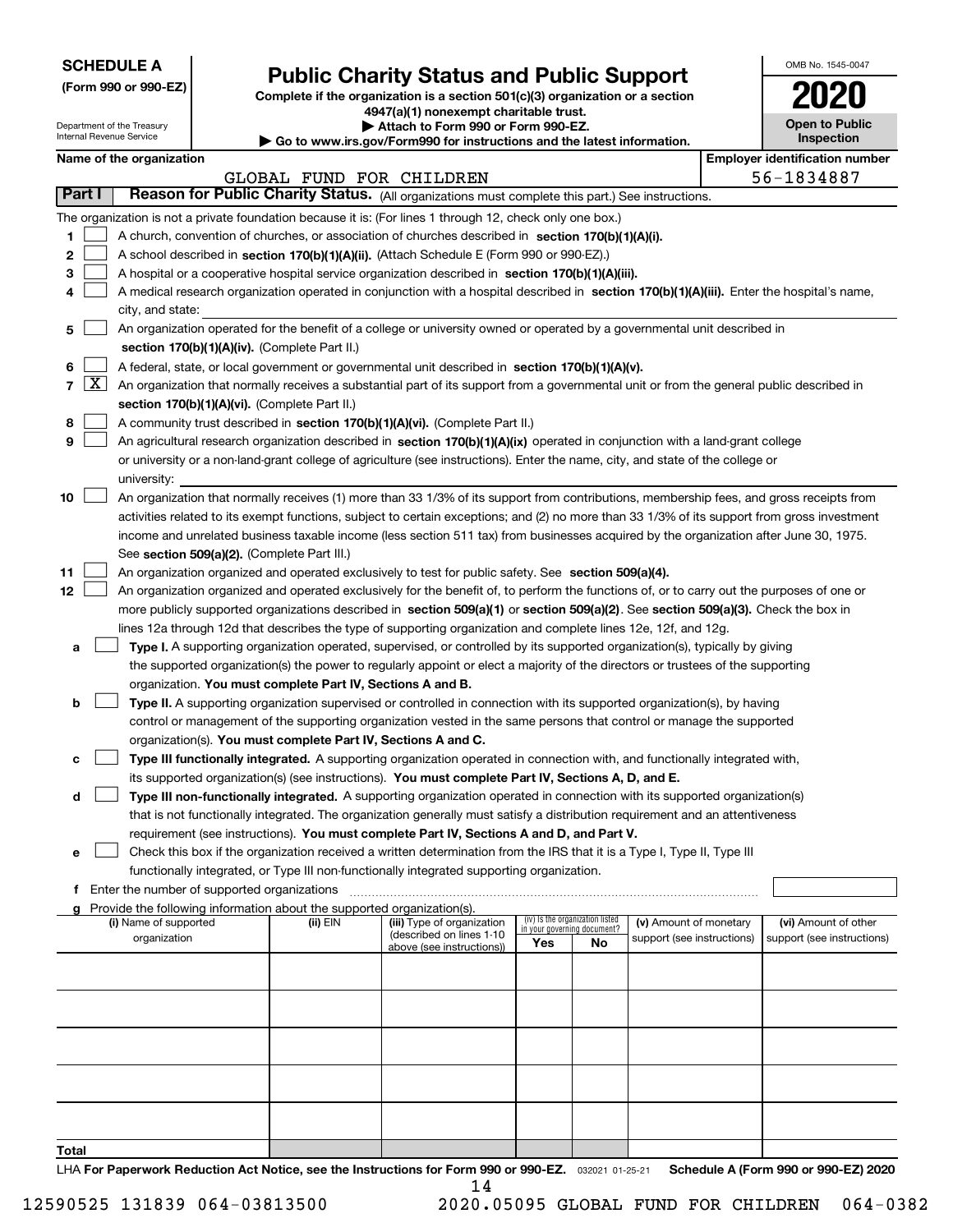#### Schedule A (Form 990 or 990-EZ) 2020 Page GLOBAL FUND FOR CHILDREN 56-1834887

56-1834887 Page 2

(Complete only if you checked the box on line 5, 7, or 8 of Part I or if the organization failed to qualify under Part III. If the organization fails to qualify under the tests listed below, please complete Part III.) **Part II Support Schedule for Organizations Described in Sections 170(b)(1)(A)(iv) and 170(b)(1)(A)(vi)**

|    | <b>Section A. Public Support</b>                                                                                                                                                                                               |          |          |            |            |          |                                      |
|----|--------------------------------------------------------------------------------------------------------------------------------------------------------------------------------------------------------------------------------|----------|----------|------------|------------|----------|--------------------------------------|
|    | Calendar year (or fiscal year beginning in)                                                                                                                                                                                    | (a) 2016 | (b) 2017 | $(c)$ 2018 | $(d)$ 2019 | (e) 2020 | (f) Total                            |
|    | 1 Gifts, grants, contributions, and                                                                                                                                                                                            |          |          |            |            |          |                                      |
|    | membership fees received. (Do not                                                                                                                                                                                              |          |          |            |            |          |                                      |
|    | include any "unusual grants.")                                                                                                                                                                                                 | 7840992. | 8261719. | 5575746.   | 2952092.   |          | 6116730.30747279.                    |
|    | 2 Tax revenues levied for the organ-                                                                                                                                                                                           |          |          |            |            |          |                                      |
|    | ization's benefit and either paid to                                                                                                                                                                                           |          |          |            |            |          |                                      |
|    | or expended on its behalf                                                                                                                                                                                                      |          |          |            |            |          |                                      |
|    | 3 The value of services or facilities                                                                                                                                                                                          |          |          |            |            |          |                                      |
|    | furnished by a governmental unit to                                                                                                                                                                                            |          |          |            |            |          |                                      |
|    | the organization without charge                                                                                                                                                                                                |          |          |            |            |          |                                      |
|    | 4 Total. Add lines 1 through 3                                                                                                                                                                                                 | 7840992. | 8261719. | 5575746.   | 2952092.   |          | 6116730.30747279.                    |
| 5. | The portion of total contributions                                                                                                                                                                                             |          |          |            |            |          |                                      |
|    | by each person (other than a                                                                                                                                                                                                   |          |          |            |            |          |                                      |
|    | governmental unit or publicly                                                                                                                                                                                                  |          |          |            |            |          |                                      |
|    | supported organization) included                                                                                                                                                                                               |          |          |            |            |          |                                      |
|    | on line 1 that exceeds 2% of the                                                                                                                                                                                               |          |          |            |            |          |                                      |
|    | amount shown on line 11,                                                                                                                                                                                                       |          |          |            |            |          |                                      |
|    | column (f)                                                                                                                                                                                                                     |          |          |            |            |          | 8148860.                             |
|    | 6 Public support. Subtract line 5 from line 4.                                                                                                                                                                                 |          |          |            |            |          | 22598419.                            |
|    | <b>Section B. Total Support</b>                                                                                                                                                                                                |          |          |            |            |          |                                      |
|    | Calendar year (or fiscal year beginning in)                                                                                                                                                                                    | (a) 2016 | (b) 2017 | $(c)$ 2018 | $(d)$ 2019 | (e) 2020 | (f) Total                            |
|    | <b>7</b> Amounts from line 4                                                                                                                                                                                                   | 7840992. | 8261719. | 5575746.   | 2952092.   |          | 6116730.30747279.                    |
|    | 8 Gross income from interest,                                                                                                                                                                                                  |          |          |            |            |          |                                      |
|    | dividends, payments received on                                                                                                                                                                                                |          |          |            |            |          |                                      |
|    | securities loans, rents, royalties,                                                                                                                                                                                            |          |          |            |            |          |                                      |
|    | and income from similar sources                                                                                                                                                                                                | 91,767.  | 97,201.  | 192,560.   | 147, 449.  | 152,620. | 681,597.                             |
|    | <b>9</b> Net income from unrelated business                                                                                                                                                                                    |          |          |            |            |          |                                      |
|    | activities, whether or not the                                                                                                                                                                                                 |          |          |            |            |          |                                      |
|    | business is regularly carried on                                                                                                                                                                                               |          |          |            |            |          |                                      |
|    | 10 Other income. Do not include gain                                                                                                                                                                                           |          |          |            |            |          |                                      |
|    | or loss from the sale of capital                                                                                                                                                                                               |          |          |            |            |          |                                      |
|    | assets (Explain in Part VI.)                                                                                                                                                                                                   |          |          |            | 42,094.    | 4,181.   | 46,275.                              |
|    | 11 Total support. Add lines 7 through 10                                                                                                                                                                                       |          |          |            |            |          | 31475151.                            |
|    | 12 Gross receipts from related activities, etc. (see instructions)                                                                                                                                                             |          |          |            |            | 12       |                                      |
|    | 13 First 5 years. If the Form 990 is for the organization's first, second, third, fourth, or fifth tax year as a section 501(c)(3)                                                                                             |          |          |            |            |          |                                      |
|    | organization, check this box and stop here manufactured and according to the state of the state of the state of the state of the state of the state of the state of the state of the state of the state of the state of the st |          |          |            |            |          |                                      |
|    | <b>Section C. Computation of Public Support Percentage</b>                                                                                                                                                                     |          |          |            |            |          |                                      |
|    |                                                                                                                                                                                                                                |          |          |            |            | 14       | 71.80<br>$\frac{9}{6}$               |
|    |                                                                                                                                                                                                                                |          |          |            |            | 15       | 68.49<br>%                           |
|    | 16a 33 1/3% support test - 2020. If the organization did not check the box on line 13, and line 14 is 33 1/3% or more, check this box and                                                                                      |          |          |            |            |          |                                      |
|    | stop here. The organization qualifies as a publicly supported organization                                                                                                                                                     |          |          |            |            |          | $\blacktriangleright$ $\vert$ X      |
|    | b 33 1/3% support test - 2019. If the organization did not check a box on line 13 or 16a, and line 15 is 33 1/3% or more, check this box                                                                                       |          |          |            |            |          |                                      |
|    | and stop here. The organization qualifies as a publicly supported organization                                                                                                                                                 |          |          |            |            |          |                                      |
|    | 17a 10% -facts-and-circumstances test - 2020. If the organization did not check a box on line 13, 16a, or 16b, and line 14 is 10% or more,                                                                                     |          |          |            |            |          |                                      |
|    | and if the organization meets the facts-and-circumstances test, check this box and stop here. Explain in Part VI how the organization                                                                                          |          |          |            |            |          |                                      |
|    | meets the facts-and-circumstances test. The organization qualifies as a publicly supported organization                                                                                                                        |          |          |            |            |          |                                      |
|    | <b>b 10% -facts-and-circumstances test - 2019.</b> If the organization did not check a box on line 13, 16a, 16b, or 17a, and line 15 is 10% or                                                                                 |          |          |            |            |          |                                      |
|    | more, and if the organization meets the facts-and-circumstances test, check this box and stop here. Explain in Part VI how the                                                                                                 |          |          |            |            |          |                                      |
|    | organization meets the facts-and-circumstances test. The organization qualifies as a publicly supported organization                                                                                                           |          |          |            |            |          |                                      |
| 18 | Private foundation. If the organization did not check a box on line 13, 16a, 16b, 17a, or 17b, check this box and see instructions                                                                                             |          |          |            |            |          | Schedule A (Form 990 or 990-EZ) 2020 |

**Schedule A (Form 990 or 990-EZ) 2020**

032022 01-25-21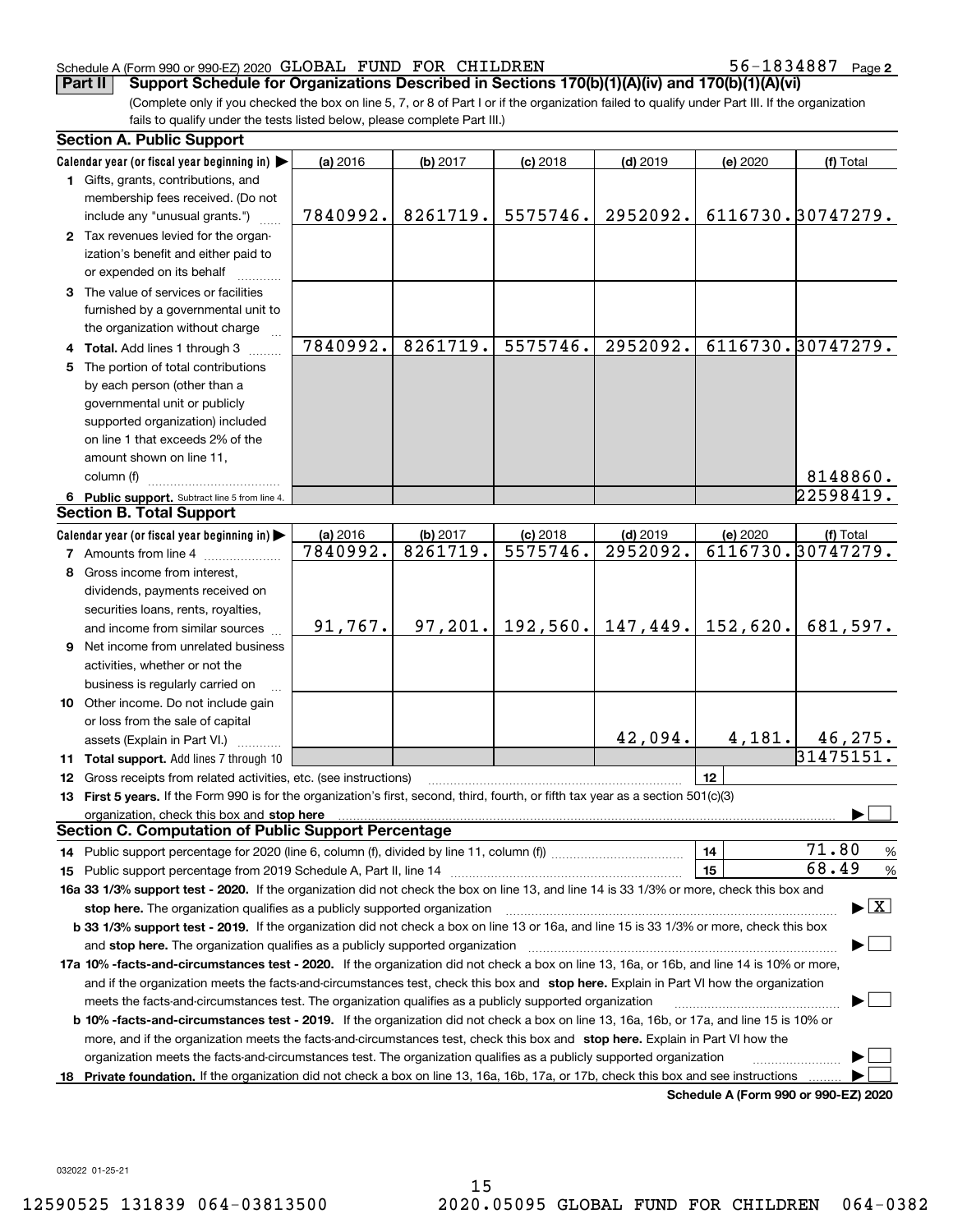#### Schedule A (Form 990 or 990-EZ) 2020 Page GLOBAL FUND FOR CHILDREN 56-1834887 **Part III Support Schedule for Organizations Described in Section 509(a)(2)**

(Complete only if you checked the box on line 10 of Part I or if the organization failed to qualify under Part II. If the organization fails to qualify under the tests listed below, please complete Part II.)

|    | <b>Section A. Public Support</b>                                                                                                                                                                                                                                 |          |          |            |            |          |                                      |
|----|------------------------------------------------------------------------------------------------------------------------------------------------------------------------------------------------------------------------------------------------------------------|----------|----------|------------|------------|----------|--------------------------------------|
|    | Calendar year (or fiscal year beginning in) $\blacktriangleright$                                                                                                                                                                                                | (a) 2016 | (b) 2017 | $(c)$ 2018 | $(d)$ 2019 | (e) 2020 | (f) Total                            |
|    | 1 Gifts, grants, contributions, and                                                                                                                                                                                                                              |          |          |            |            |          |                                      |
|    | membership fees received. (Do not                                                                                                                                                                                                                                |          |          |            |            |          |                                      |
|    | include any "unusual grants.")                                                                                                                                                                                                                                   |          |          |            |            |          |                                      |
|    | <b>2</b> Gross receipts from admissions,<br>merchandise sold or services per-<br>formed, or facilities furnished in<br>any activity that is related to the<br>organization's tax-exempt purpose                                                                  |          |          |            |            |          |                                      |
|    | 3 Gross receipts from activities that<br>are not an unrelated trade or bus-                                                                                                                                                                                      |          |          |            |            |          |                                      |
|    | iness under section 513                                                                                                                                                                                                                                          |          |          |            |            |          |                                      |
|    | 4 Tax revenues levied for the organ-<br>ization's benefit and either paid to<br>or expended on its behalf                                                                                                                                                        |          |          |            |            |          |                                      |
|    | .<br>5 The value of services or facilities                                                                                                                                                                                                                       |          |          |            |            |          |                                      |
|    | furnished by a governmental unit to<br>the organization without charge                                                                                                                                                                                           |          |          |            |            |          |                                      |
|    | <b>6 Total.</b> Add lines 1 through 5                                                                                                                                                                                                                            |          |          |            |            |          |                                      |
|    | 7a Amounts included on lines 1, 2, and<br>3 received from disqualified persons                                                                                                                                                                                   |          |          |            |            |          |                                      |
|    | <b>b</b> Amounts included on lines 2 and 3 received<br>from other than disqualified persons that<br>exceed the greater of \$5,000 or 1% of the<br>amount on line 13 for the year                                                                                 |          |          |            |            |          |                                      |
|    | c Add lines 7a and 7b                                                                                                                                                                                                                                            |          |          |            |            |          |                                      |
|    | 8 Public support. (Subtract line 7c from line 6.)<br><b>Section B. Total Support</b>                                                                                                                                                                             |          |          |            |            |          |                                      |
|    | Calendar year (or fiscal year beginning in)                                                                                                                                                                                                                      | (a) 2016 | (b) 2017 | $(c)$ 2018 | $(d)$ 2019 | (e) 2020 | (f) Total                            |
|    | 9 Amounts from line 6                                                                                                                                                                                                                                            |          |          |            |            |          |                                      |
|    | 10a Gross income from interest,<br>dividends, payments received on<br>securities loans, rents, royalties,<br>and income from similar sources                                                                                                                     |          |          |            |            |          |                                      |
|    | <b>b</b> Unrelated business taxable income                                                                                                                                                                                                                       |          |          |            |            |          |                                      |
|    | (less section 511 taxes) from businesses                                                                                                                                                                                                                         |          |          |            |            |          |                                      |
|    | acquired after June 30, 1975                                                                                                                                                                                                                                     |          |          |            |            |          |                                      |
|    | c Add lines 10a and 10b                                                                                                                                                                                                                                          |          |          |            |            |          |                                      |
|    | 11 Net income from unrelated business<br>activities not included in line 10b,<br>whether or not the business is<br>regularly carried on                                                                                                                          |          |          |            |            |          |                                      |
|    | <b>12</b> Other income. Do not include gain<br>or loss from the sale of capital<br>assets (Explain in Part VI.)                                                                                                                                                  |          |          |            |            |          |                                      |
|    | <b>13</b> Total support. (Add lines 9, 10c, 11, and 12.)                                                                                                                                                                                                         |          |          |            |            |          |                                      |
|    | 14 First 5 years. If the Form 990 is for the organization's first, second, third, fourth, or fifth tax year as a section 501(c)(3) organization,                                                                                                                 |          |          |            |            |          |                                      |
|    | check this box and stop here measurements are constructed as the state of the state of the state of the state o<br>Section C. Computation of Public Support Percentage                                                                                           |          |          |            |            |          |                                      |
|    |                                                                                                                                                                                                                                                                  |          |          |            |            | 15       | %                                    |
|    | 16 Public support percentage from 2019 Schedule A, Part III, line 15                                                                                                                                                                                             |          |          |            |            | 16       | %                                    |
|    | <b>Section D. Computation of Investment Income Percentage</b>                                                                                                                                                                                                    |          |          |            |            |          |                                      |
|    | 17 Investment income percentage for 2020 (line 10c, column (f), divided by line 13, column (f))                                                                                                                                                                  |          |          |            |            | 17       | %                                    |
|    | <b>18</b> Investment income percentage from <b>2019</b> Schedule A, Part III, line 17                                                                                                                                                                            |          |          |            |            | 18       | %                                    |
|    | 19a 33 1/3% support tests - 2020. If the organization did not check the box on line 14, and line 15 is more than 33 1/3%, and line 17 is not                                                                                                                     |          |          |            |            |          | $\sim$ 1                             |
|    | more than 33 1/3%, check this box and stop here. The organization qualifies as a publicly supported organization<br><b>b 33 1/3% support tests - 2019.</b> If the organization did not check a box on line 14 or line 19a, and line 16 is more than 33 1/3%, and |          |          |            |            |          |                                      |
|    | line 18 is not more than 33 1/3%, check this box and stop here. The organization qualifies as a publicly supported organization                                                                                                                                  |          |          |            |            |          |                                      |
| 20 | <b>Private foundation.</b> If the organization did not check a box on line 14, 19a, or 19b, check this box and see instructions                                                                                                                                  |          |          |            |            |          |                                      |
|    | 032023 01-25-21                                                                                                                                                                                                                                                  |          |          |            |            |          | Schedule A (Form 990 or 990-EZ) 2020 |
|    |                                                                                                                                                                                                                                                                  |          | 16       |            |            |          |                                      |

 <sup>12590525 131839 064-03813500 2020.05095</sup> GLOBAL FUND FOR CHILDREN 064-0382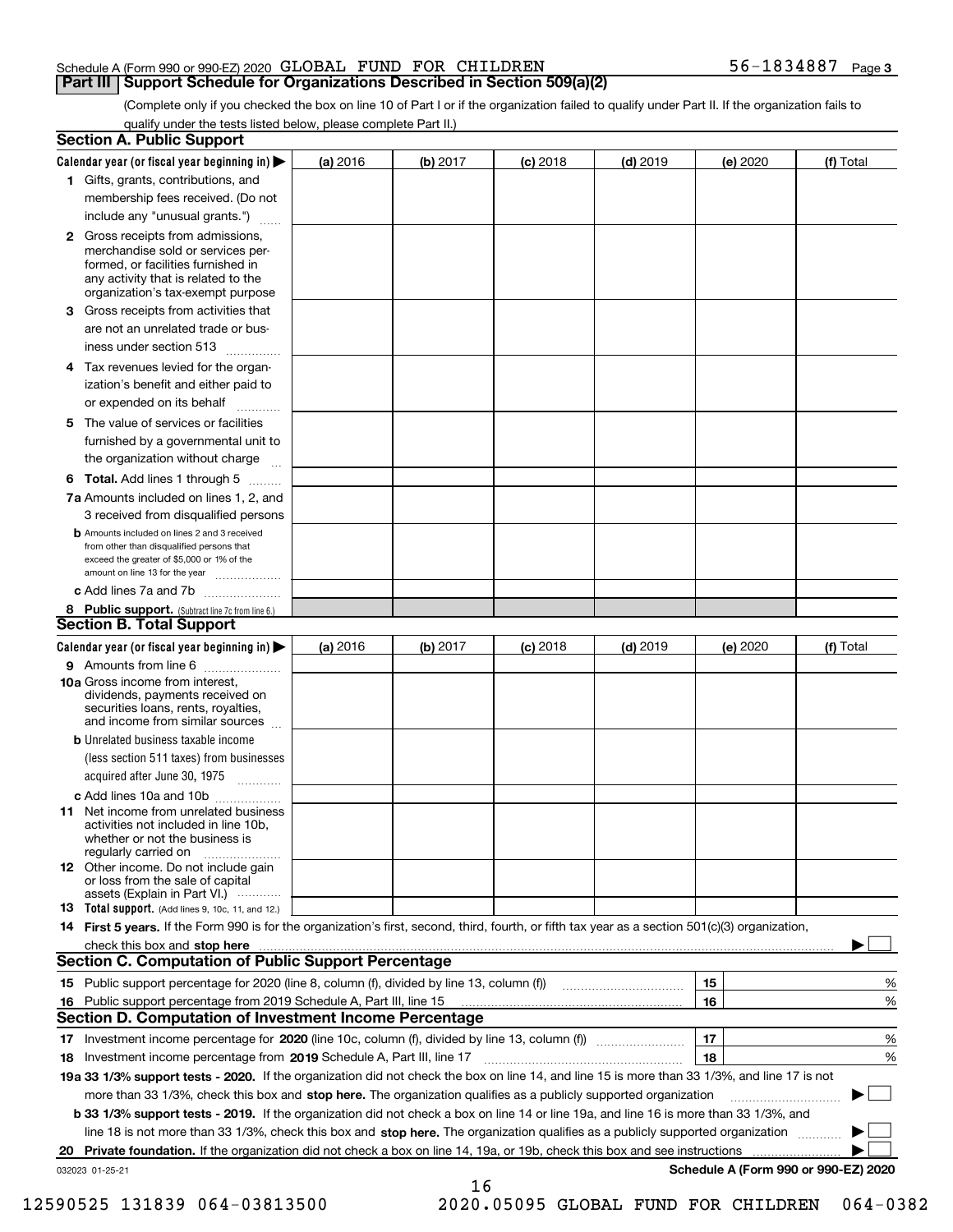#### Schedule A (Form 990 or 990-EZ) 2020 Page GLOBAL FUND FOR CHILDREN 56-1834887

#### **Part IV Supporting Organizations**

(Complete only if you checked a box in line 12 on Part I. If you checked box 12a, Part I, complete Sections A and B. If you checked box 12b, Part I, complete Sections A and C. If you checked box 12c, Part I, complete Sections A, D, and E. If you checked box 12d, Part I, complete Sections A and D, and complete Part V.)

#### **Section A. All Supporting Organizations**

- **1** Are all of the organization's supported organizations listed by name in the organization's governing documents? If "No," describe in **Part VI** how the supported organizations are designated. If designated by *class or purpose, describe the designation. If historic and continuing relationship, explain.*
- **2** Did the organization have any supported organization that does not have an IRS determination of status under section 509(a)(1) or (2)? If "Yes," explain in Part VI how the organization determined that the supported *organization was described in section 509(a)(1) or (2).*
- **3a** Did the organization have a supported organization described in section 501(c)(4), (5), or (6)? If "Yes," answer *lines 3b and 3c below.*
- **b** Did the organization confirm that each supported organization qualified under section 501(c)(4), (5), or (6) and satisfied the public support tests under section 509(a)(2)? If "Yes," describe in **Part VI** when and how the *organization made the determination.*
- **c**Did the organization ensure that all support to such organizations was used exclusively for section 170(c)(2)(B) purposes? If "Yes," explain in **Part VI** what controls the organization put in place to ensure such use.
- **4a***If* Was any supported organization not organized in the United States ("foreign supported organization")? *"Yes," and if you checked box 12a or 12b in Part I, answer lines 4b and 4c below.*
- **b** Did the organization have ultimate control and discretion in deciding whether to make grants to the foreign supported organization? If "Yes," describe in **Part VI** how the organization had such control and discretion *despite being controlled or supervised by or in connection with its supported organizations.*
- **c** Did the organization support any foreign supported organization that does not have an IRS determination under sections 501(c)(3) and 509(a)(1) or (2)? If "Yes," explain in **Part VI** what controls the organization used *to ensure that all support to the foreign supported organization was used exclusively for section 170(c)(2)(B) purposes.*
- **5a** Did the organization add, substitute, or remove any supported organizations during the tax year? If "Yes," answer lines 5b and 5c below (if applicable). Also, provide detail in **Part VI,** including (i) the names and EIN *numbers of the supported organizations added, substituted, or removed; (ii) the reasons for each such action; (iii) the authority under the organization's organizing document authorizing such action; and (iv) how the action was accomplished (such as by amendment to the organizing document).*
- **b** Type I or Type II only. Was any added or substituted supported organization part of a class already designated in the organization's organizing document?
- **cSubstitutions only.**  Was the substitution the result of an event beyond the organization's control?
- **6** Did the organization provide support (whether in the form of grants or the provision of services or facilities) to **Part VI.** *If "Yes," provide detail in* support or benefit one or more of the filing organization's supported organizations? anyone other than (i) its supported organizations, (ii) individuals that are part of the charitable class benefited by one or more of its supported organizations, or (iii) other supporting organizations that also
- **7**Did the organization provide a grant, loan, compensation, or other similar payment to a substantial contributor *If "Yes," complete Part I of Schedule L (Form 990 or 990-EZ).* regard to a substantial contributor? (as defined in section 4958(c)(3)(C)), a family member of a substantial contributor, or a 35% controlled entity with
- **8** Did the organization make a loan to a disqualified person (as defined in section 4958) not described in line 7? *If "Yes," complete Part I of Schedule L (Form 990 or 990-EZ).*
- **9a** Was the organization controlled directly or indirectly at any time during the tax year by one or more in section 509(a)(1) or (2))? If "Yes," *provide detail in* <code>Part VI.</code> disqualified persons, as defined in section 4946 (other than foundation managers and organizations described
- **b** Did one or more disqualified persons (as defined in line 9a) hold a controlling interest in any entity in which the supporting organization had an interest? If "Yes," provide detail in P**art VI**.
- **c**Did a disqualified person (as defined in line 9a) have an ownership interest in, or derive any personal benefit from, assets in which the supporting organization also had an interest? If "Yes," provide detail in P**art VI.**
- **10a** Was the organization subject to the excess business holdings rules of section 4943 because of section supporting organizations)? If "Yes," answer line 10b below. 4943(f) (regarding certain Type II supporting organizations, and all Type III non-functionally integrated
- **b** Did the organization have any excess business holdings in the tax year? (Use Schedule C, Form 4720, to *determine whether the organization had excess business holdings.)*

17

032024 01-25-21

**Schedule A (Form 990 or 990-EZ) 2020**

**1**

**2**

**3a**

**3b**

**3c**

**4a**

**4b**

**4c**

**YesNo**

**5a 5b5c6789a 9b9c10a10b**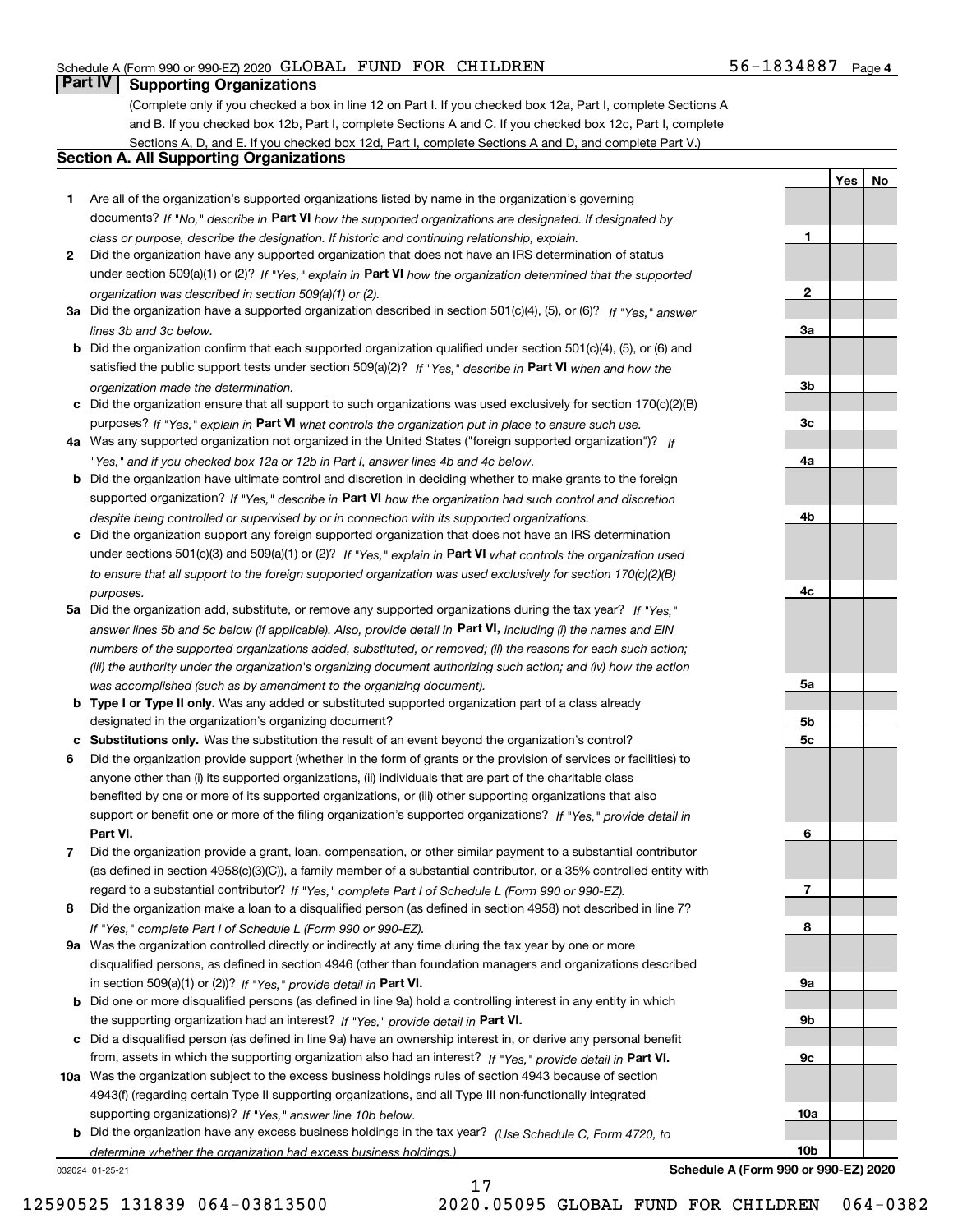#### Schedule A (Form 990 or 990-EZ) 2020 Page GLOBAL FUND FOR CHILDREN 56-1834887

|    | Part IV | <b>Supporting Organizations (continued)</b>                                                                                                                                                                                                                |                 |            |    |
|----|---------|------------------------------------------------------------------------------------------------------------------------------------------------------------------------------------------------------------------------------------------------------------|-----------------|------------|----|
|    |         |                                                                                                                                                                                                                                                            |                 | Yes        | No |
| 11 |         | Has the organization accepted a gift or contribution from any of the following persons?                                                                                                                                                                    |                 |            |    |
|    |         | a A person who directly or indirectly controls, either alone or together with persons described in lines 11b and                                                                                                                                           |                 |            |    |
|    |         | 11c below, the governing body of a supported organization?                                                                                                                                                                                                 | 11a             |            |    |
|    |         | <b>b</b> A family member of a person described in line 11a above?                                                                                                                                                                                          | 11 <sub>b</sub> |            |    |
|    |         | c A 35% controlled entity of a person described in line 11a or 11b above? If "Yes" to line 11a, 11b, or 11c, provide                                                                                                                                       |                 |            |    |
|    |         | detail in Part VI.                                                                                                                                                                                                                                         | 11c             |            |    |
|    |         | <b>Section B. Type I Supporting Organizations</b>                                                                                                                                                                                                          |                 |            |    |
|    |         |                                                                                                                                                                                                                                                            |                 | <b>Yes</b> | No |
| 1  |         | Did the governing body, members of the governing body, officers acting in their official capacity, or membership of one or                                                                                                                                 |                 |            |    |
|    |         | more supported organizations have the power to regularly appoint or elect at least a majority of the organization's officers,                                                                                                                              |                 |            |    |
|    |         | directors, or trustees at all times during the tax year? If "No," describe in Part VI how the supported organization(s)                                                                                                                                    |                 |            |    |
|    |         | effectively operated, supervised, or controlled the organization's activities. If the organization had more than one supported<br>organization, describe how the powers to appoint and/or remove officers, directors, or trustees were allocated among the |                 |            |    |
|    |         | supported organizations and what conditions or restrictions, if any, applied to such powers during the tax year.                                                                                                                                           | 1               |            |    |
| 2  |         | Did the organization operate for the benefit of any supported organization other than the supported                                                                                                                                                        |                 |            |    |
|    |         | organization(s) that operated, supervised, or controlled the supporting organization? If "Yes," explain in                                                                                                                                                 |                 |            |    |
|    |         | Part VI how providing such benefit carried out the purposes of the supported organization(s) that operated,                                                                                                                                                |                 |            |    |
|    |         | supervised, or controlled the supporting organization.                                                                                                                                                                                                     | $\mathbf{2}$    |            |    |
|    |         | <b>Section C. Type II Supporting Organizations</b>                                                                                                                                                                                                         |                 |            |    |
|    |         |                                                                                                                                                                                                                                                            |                 | Yes        | No |
| 1. |         | Were a majority of the organization's directors or trustees during the tax year also a majority of the directors                                                                                                                                           |                 |            |    |
|    |         | or trustees of each of the organization's supported organization(s)? If "No." describe in Part VI how control                                                                                                                                              |                 |            |    |
|    |         | or management of the supporting organization was vested in the same persons that controlled or managed                                                                                                                                                     |                 |            |    |
|    |         | the supported organization(s).                                                                                                                                                                                                                             | 1               |            |    |
|    |         | <b>Section D. All Type III Supporting Organizations</b>                                                                                                                                                                                                    |                 |            |    |
|    |         |                                                                                                                                                                                                                                                            |                 | Yes        | No |
| 1  |         | Did the organization provide to each of its supported organizations, by the last day of the fifth month of the                                                                                                                                             |                 |            |    |
|    |         | organization's tax year, (i) a written notice describing the type and amount of support provided during the prior tax                                                                                                                                      |                 |            |    |
|    |         | year, (ii) a copy of the Form 990 that was most recently filed as of the date of notification, and (iii) copies of the                                                                                                                                     |                 |            |    |
|    |         | organization's governing documents in effect on the date of notification, to the extent not previously provided?                                                                                                                                           | 1               |            |    |
| 2  |         | Were any of the organization's officers, directors, or trustees either (i) appointed or elected by the supported                                                                                                                                           |                 |            |    |
|    |         | organization(s) or (ii) serving on the governing body of a supported organization? If "No," explain in Part VI how                                                                                                                                         |                 |            |    |
|    |         | the organization maintained a close and continuous working relationship with the supported organization(s).                                                                                                                                                | $\mathbf{2}$    |            |    |
| 3  |         | By reason of the relationship described in line 2, above, did the organization's supported organizations have a                                                                                                                                            |                 |            |    |
|    |         | significant voice in the organization's investment policies and in directing the use of the organization's                                                                                                                                                 |                 |            |    |
|    |         | income or assets at all times during the tax year? If "Yes," describe in Part VI the role the organization's                                                                                                                                               |                 |            |    |
|    |         | supported organizations played in this regard.                                                                                                                                                                                                             | з               |            |    |
|    |         | Section E. Type III Functionally Integrated Supporting Organizations                                                                                                                                                                                       |                 |            |    |
| 1  |         | Check the box next to the method that the organization used to satisfy the Integral Part Test during the year (see instructions).                                                                                                                          |                 |            |    |
| а  |         | The organization satisfied the Activities Test. Complete line 2 below.                                                                                                                                                                                     |                 |            |    |
| b  |         | The organization is the parent of each of its supported organizations. Complete line 3 below.                                                                                                                                                              |                 |            |    |
| c  |         | The organization supported a governmental entity. Describe in Part VI how you supported a governmental entity (see instructions)                                                                                                                           |                 |            |    |
| 2  |         | Activities Test. Answer lines 2a and 2b below.                                                                                                                                                                                                             |                 | Yes        | No |
| а  |         | Did substantially all of the organization's activities during the tax year directly further the exempt purposes of                                                                                                                                         |                 |            |    |
|    |         | the supported organization(s) to which the organization was responsive? If "Yes," then in Part VI identify                                                                                                                                                 |                 |            |    |
|    |         | those supported organizations and explain how these activities directly furthered their exempt purposes,                                                                                                                                                   |                 |            |    |
|    |         | how the organization was responsive to those supported organizations, and how the organization determined                                                                                                                                                  |                 |            |    |
|    |         | that these activities constituted substantially all of its activities.                                                                                                                                                                                     | 2a              |            |    |
| b  |         | Did the activities described in line 2a, above, constitute activities that, but for the organization's involvement,                                                                                                                                        |                 |            |    |
|    |         | one or more of the organization's supported organization(s) would have been engaged in? If "Yes," explain in                                                                                                                                               |                 |            |    |
|    |         | Part VI the reasons for the organization's position that its supported organization(s) would have engaged in                                                                                                                                               |                 |            |    |
|    |         | these activities but for the organization's involvement.                                                                                                                                                                                                   | 2b              |            |    |
| 3  |         | Parent of Supported Organizations. Answer lines 3a and 3b below.                                                                                                                                                                                           |                 |            |    |
| а  |         | Did the organization have the power to regularly appoint or elect a majority of the officers, directors, or                                                                                                                                                |                 |            |    |
|    |         | trustees of each of the supported organizations? If "Yes" or "No" provide details in Part VI.                                                                                                                                                              | За              |            |    |

**b** Did the organization exercise a substantial degree of direction over the policies, programs, and activities of each trustees of each of the supported organizations? If "Yes" or "No" provide details in **Part VI.** of its supported organizations? If "Yes," describe in Part VI the role played by the organization in this regard.

18

032025 01-25-21

**Schedule A (Form 990 or 990-EZ) 2020**

**3b**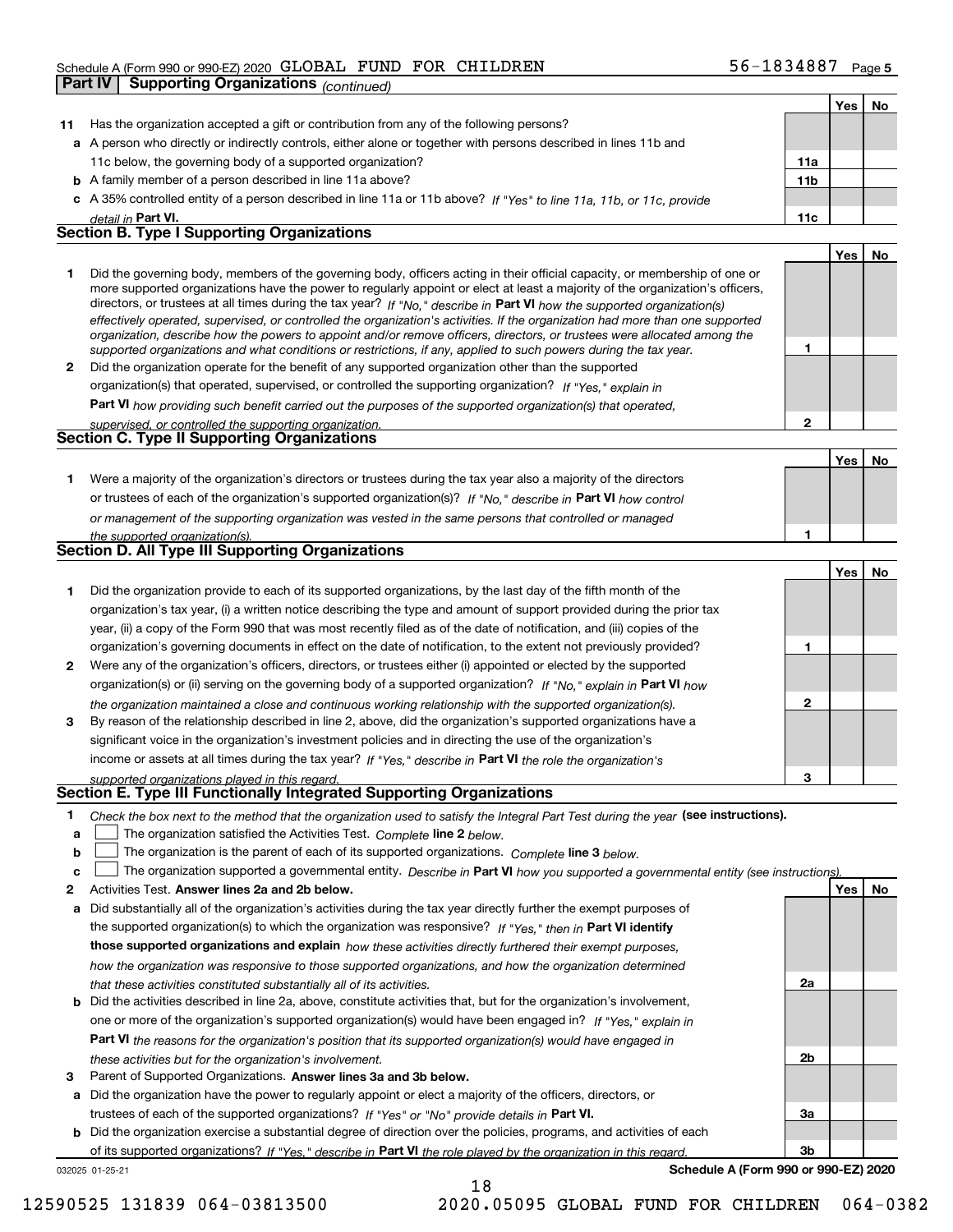|                                                               |  | Part V   Type III Non-Functionally Integrated 509(a)(3) Supporting Organizations |                   |  |
|---------------------------------------------------------------|--|----------------------------------------------------------------------------------|-------------------|--|
| Schedule A (Form 990 or 990-EZ) 2020 GLOBAL FUND FOR CHILDREN |  |                                                                                  | 56-1834887 Page 6 |  |

**Part VI** Check here if the organization satisfied the Integral Part Test as a qualifying trust on Nov. 20, 1970 ( *explain in* Part **VI**). See instructions. All other Type III non-functionally integrated supporting organizations must complete Sections A through E.  $\mathcal{L}^{\text{max}}$ 

|              | Section A - Adjusted Net Income                                             |                | (A) Prior Year | (B) Current Year<br>(optional) |
|--------------|-----------------------------------------------------------------------------|----------------|----------------|--------------------------------|
| 1            | Net short-term capital gain                                                 | 1              |                |                                |
| 2            | Recoveries of prior-year distributions                                      | $\mathbf{2}$   |                |                                |
| 3            | Other gross income (see instructions)                                       | 3              |                |                                |
| 4            | Add lines 1 through 3.                                                      | 4              |                |                                |
| 5            | Depreciation and depletion                                                  | 5              |                |                                |
| 6            | Portion of operating expenses paid or incurred for production or            |                |                |                                |
|              | collection of gross income or for management, conservation, or              |                |                |                                |
|              | maintenance of property held for production of income (see instructions)    | 6              |                |                                |
| 7            | Other expenses (see instructions)                                           | $\overline{7}$ |                |                                |
| 8            | Adjusted Net Income (subtract lines 5, 6, and 7 from line 4)                | 8              |                |                                |
|              | <b>Section B - Minimum Asset Amount</b>                                     |                | (A) Prior Year | (B) Current Year<br>(optional) |
| 1            | Aggregate fair market value of all non-exempt-use assets (see               |                |                |                                |
|              | instructions for short tax year or assets held for part of year):           |                |                |                                |
|              | a Average monthly value of securities                                       | 1a             |                |                                |
|              | <b>b</b> Average monthly cash balances                                      | 1b             |                |                                |
|              | c Fair market value of other non-exempt-use assets                          | 1c             |                |                                |
|              | <b>d</b> Total (add lines 1a, 1b, and 1c)                                   | 1d             |                |                                |
|              | e Discount claimed for blockage or other factors                            |                |                |                                |
|              | (explain in detail in Part VI):                                             |                |                |                                |
| 2            | Acquisition indebtedness applicable to non-exempt-use assets                | $\mathbf{2}$   |                |                                |
| 3            | Subtract line 2 from line 1d.                                               | 3              |                |                                |
| 4            | Cash deemed held for exempt use. Enter 0.015 of line 3 (for greater amount, |                |                |                                |
|              | see instructions).                                                          | 4              |                |                                |
| 5            | Net value of non-exempt-use assets (subtract line 4 from line 3)            | 5              |                |                                |
| 6            | Multiply line 5 by 0.035.                                                   | 6              |                |                                |
| 7            | Recoveries of prior-year distributions                                      | $\overline{7}$ |                |                                |
| 8            | Minimum Asset Amount (add line 7 to line 6)                                 | 8              |                |                                |
|              | <b>Section C - Distributable Amount</b>                                     |                |                | <b>Current Year</b>            |
| 1            | Adjusted net income for prior year (from Section A, line 8, column A)       | 1              |                |                                |
| $\mathbf{2}$ | Enter 0.85 of line 1                                                        | $\mathbf{2}$   |                |                                |
| 3            | Minimum asset amount for prior year (from Section B, line 8, column A)      | 3              |                |                                |
| 4            | Enter greater of line 2 or line 3.                                          | 4              |                |                                |
| 5            | Income tax imposed in prior year                                            | 5              |                |                                |
| 6            | <b>Distributable Amount.</b> Subtract line 5 from line 4, unless subject to |                |                |                                |
|              | emergency temporary reduction (see instructions).                           | 6              |                |                                |
|              | $\sim$ $\sim$ $\sim$ $\sim$                                                 |                |                |                                |

**7**Check here if the current year is the organization's first as a non-functionally integrated Type III supporting organization (see instructions).

**Schedule A (Form 990 or 990-EZ) 2020**

032026 01-25-21

**1**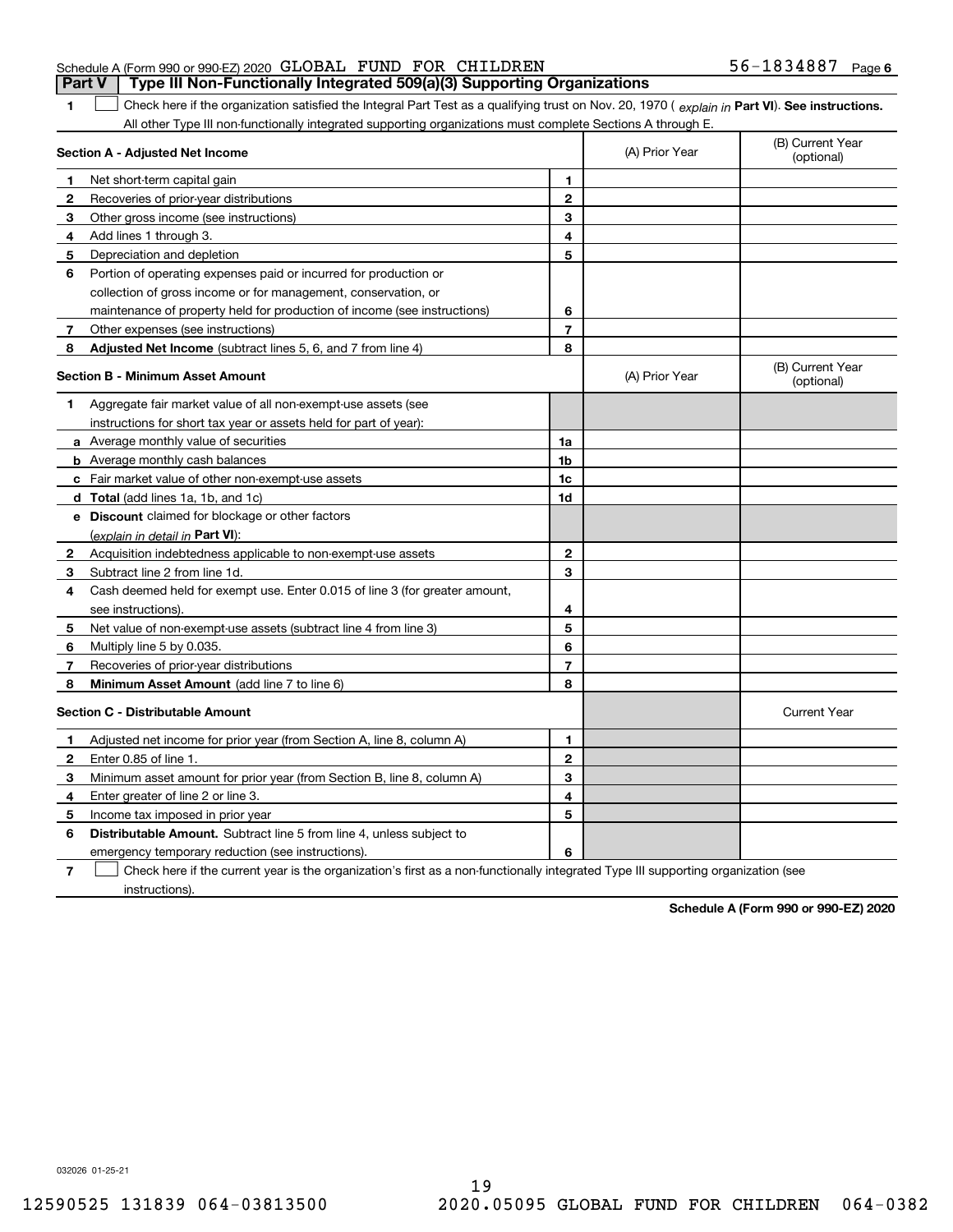#### Schedule A (Form 990 or 990-EZ) 2020 Page GLOBAL FUND FOR CHILDREN 56-1834887

| Type III Non-Functionally Integrated 509(a)(3) Supporting Organizations<br><b>Part V</b><br>(continued) |                                                                                                                                                                |                             |                                       |                |                                         |  |  |
|---------------------------------------------------------------------------------------------------------|----------------------------------------------------------------------------------------------------------------------------------------------------------------|-----------------------------|---------------------------------------|----------------|-----------------------------------------|--|--|
|                                                                                                         | <b>Section D - Distributions</b>                                                                                                                               |                             |                                       |                | <b>Current Year</b>                     |  |  |
| 1                                                                                                       | Amounts paid to supported organizations to accomplish exempt purposes                                                                                          |                             | 1                                     |                |                                         |  |  |
| 2                                                                                                       | Amounts paid to perform activity that directly furthers exempt purposes of supported                                                                           |                             |                                       |                |                                         |  |  |
|                                                                                                         | organizations, in excess of income from activity                                                                                                               |                             | 2                                     |                |                                         |  |  |
| 3                                                                                                       | Administrative expenses paid to accomplish exempt purposes of supported organizations                                                                          |                             |                                       | 3              |                                         |  |  |
| 4                                                                                                       | Amounts paid to acquire exempt-use assets                                                                                                                      |                             |                                       | 4              |                                         |  |  |
| 5                                                                                                       | Qualified set-aside amounts (prior IRS approval required - provide details in Part VI)                                                                         |                             |                                       | 5              |                                         |  |  |
| 6                                                                                                       | Other distributions ( <i>describe in</i> Part VI). See instructions.                                                                                           |                             |                                       | 6              |                                         |  |  |
| 7                                                                                                       | Total annual distributions. Add lines 1 through 6.                                                                                                             |                             |                                       | $\overline{7}$ |                                         |  |  |
| 8                                                                                                       | Distributions to attentive supported organizations to which the organization is responsive                                                                     |                             |                                       |                |                                         |  |  |
|                                                                                                         | (provide details in Part VI). See instructions.                                                                                                                |                             |                                       | 8              |                                         |  |  |
| 9                                                                                                       | Distributable amount for 2020 from Section C, line 6                                                                                                           |                             |                                       | 9              |                                         |  |  |
| 10                                                                                                      | Line 8 amount divided by line 9 amount                                                                                                                         |                             |                                       | 10             |                                         |  |  |
|                                                                                                         |                                                                                                                                                                | (i)                         | (ii)                                  |                | (iii)                                   |  |  |
|                                                                                                         | <b>Section E - Distribution Allocations</b> (see instructions)                                                                                                 | <b>Excess Distributions</b> | <b>Underdistributions</b><br>Pre-2020 |                | <b>Distributable</b><br>Amount for 2020 |  |  |
| 1                                                                                                       | Distributable amount for 2020 from Section C, line 6                                                                                                           |                             |                                       |                |                                         |  |  |
| 2                                                                                                       | Underdistributions, if any, for years prior to 2020 (reason-                                                                                                   |                             |                                       |                |                                         |  |  |
|                                                                                                         | able cause required - explain in Part VI). See instructions.                                                                                                   |                             |                                       |                |                                         |  |  |
| 3                                                                                                       | Excess distributions carryover, if any, to 2020                                                                                                                |                             |                                       |                |                                         |  |  |
|                                                                                                         | <b>a</b> From 2015                                                                                                                                             |                             |                                       |                |                                         |  |  |
|                                                                                                         | <b>b</b> From 2016                                                                                                                                             |                             |                                       |                |                                         |  |  |
|                                                                                                         | c From 2017                                                                                                                                                    |                             |                                       |                |                                         |  |  |
|                                                                                                         | <b>d</b> From 2018                                                                                                                                             |                             |                                       |                |                                         |  |  |
|                                                                                                         | e From 2019                                                                                                                                                    |                             |                                       |                |                                         |  |  |
|                                                                                                         | f Total of lines 3a through 3e                                                                                                                                 |                             |                                       |                |                                         |  |  |
|                                                                                                         | g Applied to underdistributions of prior years                                                                                                                 |                             |                                       |                |                                         |  |  |
|                                                                                                         | <b>h</b> Applied to 2020 distributable amount                                                                                                                  |                             |                                       |                |                                         |  |  |
|                                                                                                         | Carryover from 2015 not applied (see instructions)                                                                                                             |                             |                                       |                |                                         |  |  |
|                                                                                                         | Remainder. Subtract lines 3g, 3h, and 3i from line 3f.                                                                                                         |                             |                                       |                |                                         |  |  |
| 4                                                                                                       | Distributions for 2020 from Section D,                                                                                                                         |                             |                                       |                |                                         |  |  |
|                                                                                                         | line $7:$                                                                                                                                                      |                             |                                       |                |                                         |  |  |
|                                                                                                         | a Applied to underdistributions of prior years                                                                                                                 |                             |                                       |                |                                         |  |  |
|                                                                                                         | <b>b</b> Applied to 2020 distributable amount                                                                                                                  |                             |                                       |                |                                         |  |  |
|                                                                                                         | c Remainder. Subtract lines 4a and 4b from line 4.                                                                                                             |                             |                                       |                |                                         |  |  |
| 5                                                                                                       | Remaining underdistributions for years prior to 2020, if                                                                                                       |                             |                                       |                |                                         |  |  |
|                                                                                                         | any. Subtract lines 3g and 4a from line 2. For result greater                                                                                                  |                             |                                       |                |                                         |  |  |
|                                                                                                         | than zero, explain in Part VI. See instructions.                                                                                                               |                             |                                       |                |                                         |  |  |
| 6                                                                                                       | Remaining underdistributions for 2020. Subtract lines 3h                                                                                                       |                             |                                       |                |                                         |  |  |
|                                                                                                         | and 4b from line 1. For result greater than zero, explain in                                                                                                   |                             |                                       |                |                                         |  |  |
|                                                                                                         | Part VI. See instructions.                                                                                                                                     |                             |                                       |                |                                         |  |  |
|                                                                                                         |                                                                                                                                                                |                             |                                       |                |                                         |  |  |
|                                                                                                         |                                                                                                                                                                |                             |                                       |                |                                         |  |  |
| 8                                                                                                       | Breakdown of line 7:                                                                                                                                           |                             |                                       |                |                                         |  |  |
|                                                                                                         |                                                                                                                                                                |                             |                                       |                |                                         |  |  |
|                                                                                                         |                                                                                                                                                                |                             |                                       |                |                                         |  |  |
|                                                                                                         |                                                                                                                                                                |                             |                                       |                |                                         |  |  |
|                                                                                                         |                                                                                                                                                                |                             |                                       |                |                                         |  |  |
|                                                                                                         | e Excess from 2020                                                                                                                                             |                             |                                       |                |                                         |  |  |
| 7                                                                                                       | Excess distributions carryover to 2021. Add lines 3j<br>and 4c.<br>a Excess from 2016<br><b>b</b> Excess from 2017<br>c Excess from 2018<br>d Excess from 2019 |                             |                                       |                |                                         |  |  |

**Schedule A (Form 990 or 990-EZ) 2020**

032027 01-25-21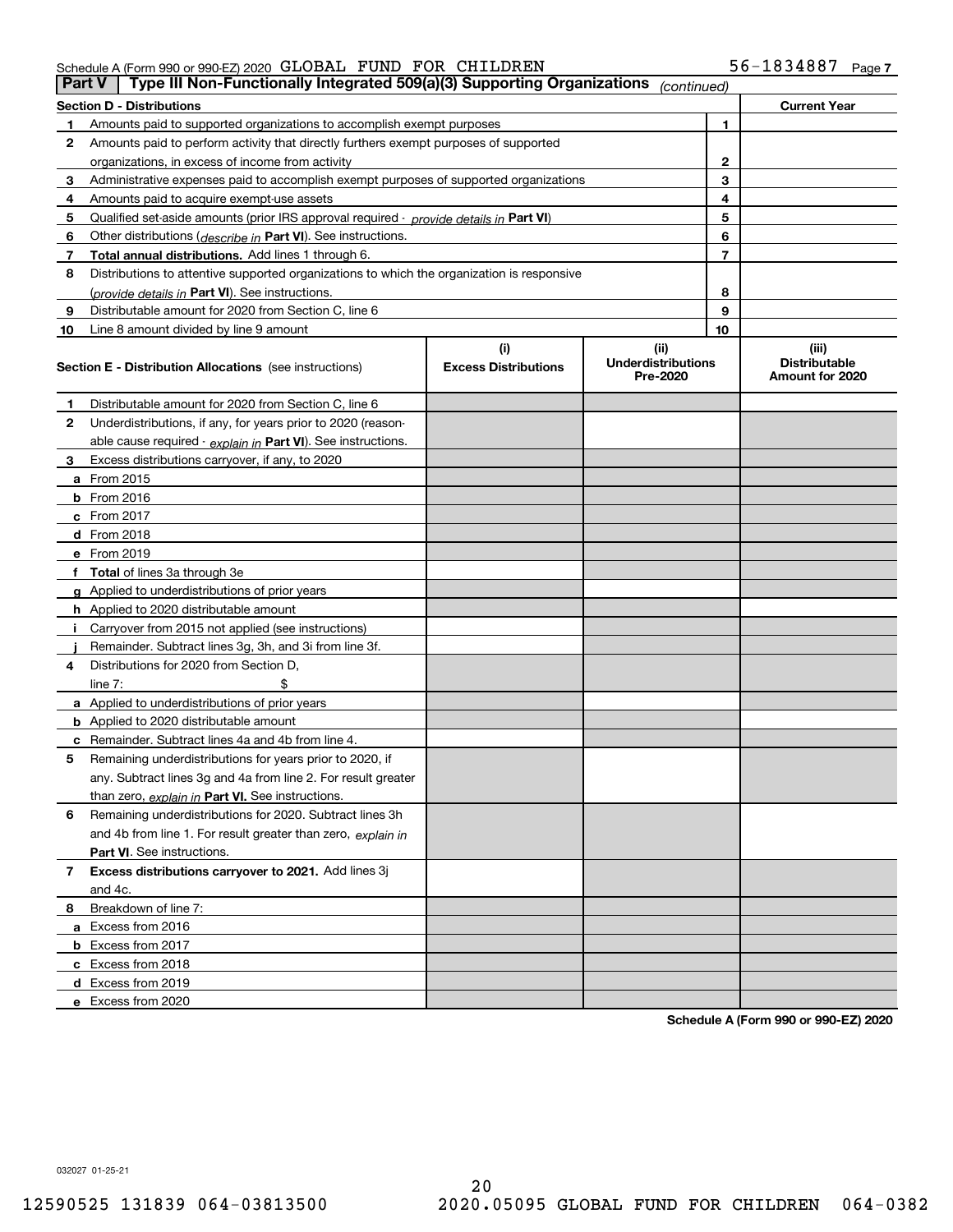|                 | Schedule A (Form 990 or 990-EZ) 2020 GLOBAL FUND FOR CHILDREN                                                                                                                                                                                                                                                                                                                                                                                                                                                                                                        |    | $56 - 1834887$ Page 8                |
|-----------------|----------------------------------------------------------------------------------------------------------------------------------------------------------------------------------------------------------------------------------------------------------------------------------------------------------------------------------------------------------------------------------------------------------------------------------------------------------------------------------------------------------------------------------------------------------------------|----|--------------------------------------|
| <b>Part VI</b>  | Supplemental Information. Provide the explanations required by Part II, line 10; Part II, line 17a or 17b; Part III, line 12;<br>Part IV, Section A, lines 1, 2, 3b, 3c, 4b, 4c, 5a, 6, 9a, 9b, 9c, 11a, 11b, and 11c; Part IV, Section B, lines 1 and 2; Part IV, Section C,<br>line 1; Part IV, Section D, lines 2 and 3; Part IV, Section E, lines 1c, 2a, 2b, 3a, and 3b; Part V, line 1; Part V, Section B, line 1e; Part V,<br>Section D, lines 5, 6, and 8; and Part V, Section E, lines 2, 5, and 6. Also complete this part for any additional information. |    |                                      |
|                 | (See instructions.)                                                                                                                                                                                                                                                                                                                                                                                                                                                                                                                                                  |    |                                      |
|                 |                                                                                                                                                                                                                                                                                                                                                                                                                                                                                                                                                                      |    |                                      |
|                 |                                                                                                                                                                                                                                                                                                                                                                                                                                                                                                                                                                      |    |                                      |
|                 |                                                                                                                                                                                                                                                                                                                                                                                                                                                                                                                                                                      |    |                                      |
|                 |                                                                                                                                                                                                                                                                                                                                                                                                                                                                                                                                                                      |    |                                      |
|                 |                                                                                                                                                                                                                                                                                                                                                                                                                                                                                                                                                                      |    |                                      |
|                 |                                                                                                                                                                                                                                                                                                                                                                                                                                                                                                                                                                      |    |                                      |
|                 |                                                                                                                                                                                                                                                                                                                                                                                                                                                                                                                                                                      |    |                                      |
|                 |                                                                                                                                                                                                                                                                                                                                                                                                                                                                                                                                                                      |    |                                      |
|                 |                                                                                                                                                                                                                                                                                                                                                                                                                                                                                                                                                                      |    |                                      |
|                 |                                                                                                                                                                                                                                                                                                                                                                                                                                                                                                                                                                      |    |                                      |
|                 |                                                                                                                                                                                                                                                                                                                                                                                                                                                                                                                                                                      |    |                                      |
|                 |                                                                                                                                                                                                                                                                                                                                                                                                                                                                                                                                                                      |    |                                      |
|                 |                                                                                                                                                                                                                                                                                                                                                                                                                                                                                                                                                                      |    |                                      |
|                 |                                                                                                                                                                                                                                                                                                                                                                                                                                                                                                                                                                      |    |                                      |
|                 |                                                                                                                                                                                                                                                                                                                                                                                                                                                                                                                                                                      |    |                                      |
|                 |                                                                                                                                                                                                                                                                                                                                                                                                                                                                                                                                                                      |    |                                      |
|                 |                                                                                                                                                                                                                                                                                                                                                                                                                                                                                                                                                                      |    |                                      |
|                 |                                                                                                                                                                                                                                                                                                                                                                                                                                                                                                                                                                      |    |                                      |
|                 |                                                                                                                                                                                                                                                                                                                                                                                                                                                                                                                                                                      |    |                                      |
|                 |                                                                                                                                                                                                                                                                                                                                                                                                                                                                                                                                                                      |    |                                      |
|                 |                                                                                                                                                                                                                                                                                                                                                                                                                                                                                                                                                                      |    |                                      |
|                 |                                                                                                                                                                                                                                                                                                                                                                                                                                                                                                                                                                      |    |                                      |
|                 |                                                                                                                                                                                                                                                                                                                                                                                                                                                                                                                                                                      |    |                                      |
|                 |                                                                                                                                                                                                                                                                                                                                                                                                                                                                                                                                                                      |    |                                      |
|                 |                                                                                                                                                                                                                                                                                                                                                                                                                                                                                                                                                                      |    |                                      |
|                 |                                                                                                                                                                                                                                                                                                                                                                                                                                                                                                                                                                      |    |                                      |
|                 |                                                                                                                                                                                                                                                                                                                                                                                                                                                                                                                                                                      |    |                                      |
|                 |                                                                                                                                                                                                                                                                                                                                                                                                                                                                                                                                                                      |    |                                      |
|                 |                                                                                                                                                                                                                                                                                                                                                                                                                                                                                                                                                                      |    |                                      |
|                 |                                                                                                                                                                                                                                                                                                                                                                                                                                                                                                                                                                      |    |                                      |
|                 |                                                                                                                                                                                                                                                                                                                                                                                                                                                                                                                                                                      |    |                                      |
|                 |                                                                                                                                                                                                                                                                                                                                                                                                                                                                                                                                                                      |    |                                      |
|                 |                                                                                                                                                                                                                                                                                                                                                                                                                                                                                                                                                                      |    |                                      |
| 032028 01-25-21 |                                                                                                                                                                                                                                                                                                                                                                                                                                                                                                                                                                      | 21 | Schedule A (Form 990 or 990-EZ) 2020 |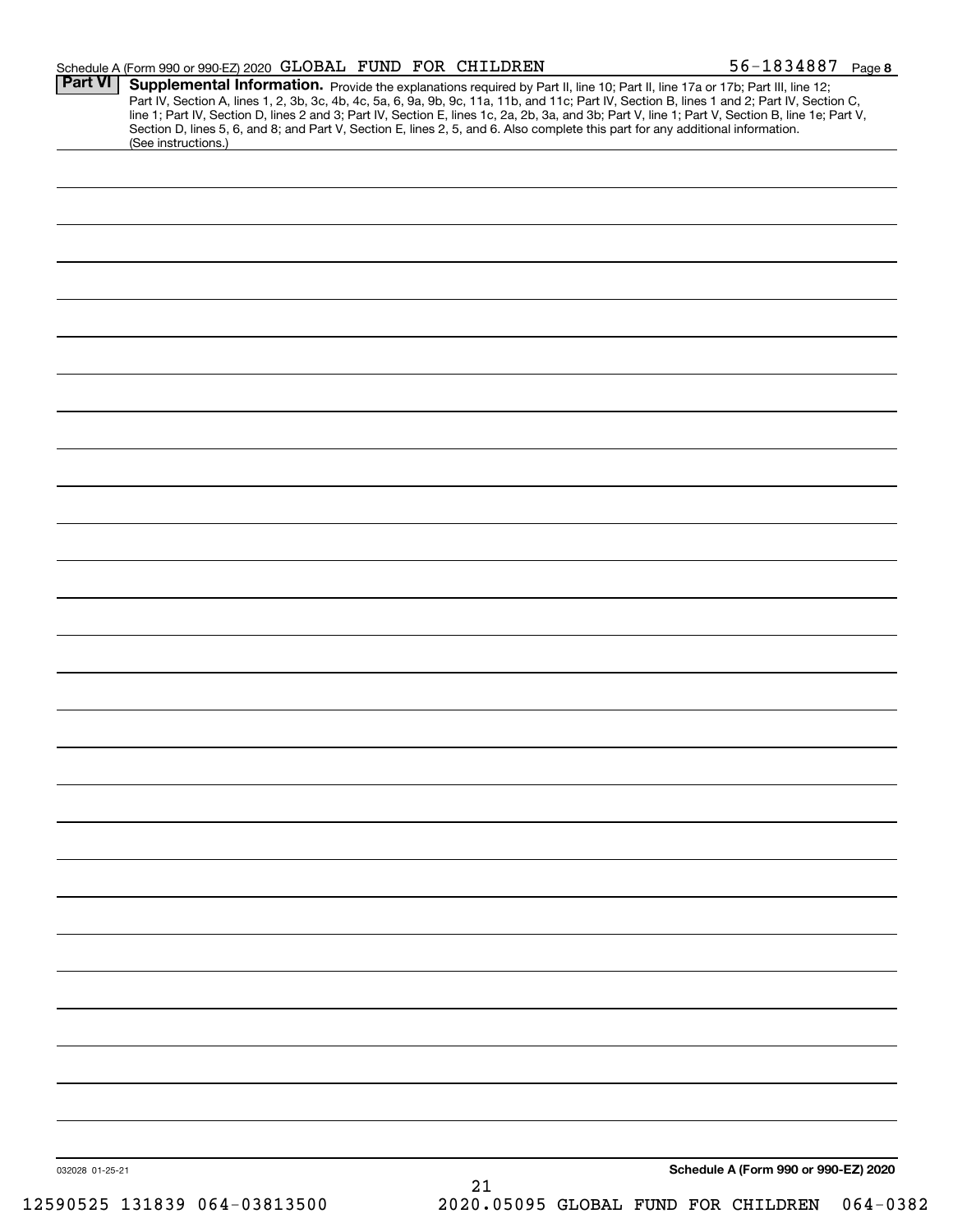Department of the Treasury Internal Revenue Service **(Form 990, 990-EZ, or 990-PF)**

Name of the organization

#### \*\* PUBLIC DISCLOSURE COPY \*\*

### **Schedule B Schedule of Contributors**

**| Attach to Form 990, Form 990-EZ, or Form 990-PF. | Go to www.irs.gov/Form990 for the latest information.** OMB No. 1545-0047

**2020**

**Employer identification number**

| 6-1834887 |  |
|-----------|--|
|-----------|--|

| $\frac{1}{2}$                         | ---- |
|---------------------------------------|------|
| GLOBAL FUND FOR CHILDREN              |      |
| <b>Organization type</b> (check one): |      |

| Filers of:         | Section:                                                                    |
|--------------------|-----------------------------------------------------------------------------|
| Form 990 or 990-EZ | $ \mathbf{X} $ 501(c)( 3) (enter number) organization                       |
|                    | $4947(a)(1)$ nonexempt charitable trust not treated as a private foundation |
|                    | 527 political organization                                                  |
| Form 990-PF        | 501(c)(3) exempt private foundation                                         |
|                    | 4947(a)(1) nonexempt charitable trust treated as a private foundation       |
|                    | 501(c)(3) taxable private foundation                                        |

Check if your organization is covered by the **General Rule** or a **Special Rule. Note:**  Only a section 501(c)(7), (8), or (10) organization can check boxes for both the General Rule and a Special Rule. See instructions.

#### **General Rule**

 $\mathcal{L}^{\text{max}}$ 

For an organization filing Form 990, 990-EZ, or 990-PF that received, during the year, contributions totaling \$5,000 or more (in money or property) from any one contributor. Complete Parts I and II. See instructions for determining a contributor's total contributions.

#### **Special Rules**

any one contributor, during the year, total contributions of the greater of  $\,$  (1) \$5,000; or **(2)** 2% of the amount on (i) Form 990, Part VIII, line 1h;  $\boxed{\textbf{X}}$  For an organization described in section 501(c)(3) filing Form 990 or 990-EZ that met the 33 1/3% support test of the regulations under sections 509(a)(1) and 170(b)(1)(A)(vi), that checked Schedule A (Form 990 or 990-EZ), Part II, line 13, 16a, or 16b, and that received from or (ii) Form 990-EZ, line 1. Complete Parts I and II.

For an organization described in section 501(c)(7), (8), or (10) filing Form 990 or 990-EZ that received from any one contributor, during the year, total contributions of more than \$1,000 exclusively for religious, charitable, scientific, literary, or educational purposes, or for the prevention of cruelty to children or animals. Complete Parts I (entering "N/A" in column (b) instead of the contributor name and address), II, and III.  $\mathcal{L}^{\text{max}}$ 

purpose. Don't complete any of the parts unless the **General Rule** applies to this organization because it received *nonexclusively* year, contributions <sub>exclusively</sub> for religious, charitable, etc., purposes, but no such contributions totaled more than \$1,000. If this box is checked, enter here the total contributions that were received during the year for an  $\;$ exclusively religious, charitable, etc., For an organization described in section 501(c)(7), (8), or (10) filing Form 990 or 990-EZ that received from any one contributor, during the religious, charitable, etc., contributions totaling \$5,000 or more during the year  $\Box$ — $\Box$   $\Box$  $\mathcal{L}^{\text{max}}$ 

**Caution:**  An organization that isn't covered by the General Rule and/or the Special Rules doesn't file Schedule B (Form 990, 990-EZ, or 990-PF),  **must** but it answer "No" on Part IV, line 2, of its Form 990; or check the box on line H of its Form 990-EZ or on its Form 990-PF, Part I, line 2, to certify that it doesn't meet the filing requirements of Schedule B (Form 990, 990-EZ, or 990-PF).

**For Paperwork Reduction Act Notice, see the instructions for Form 990, 990-EZ, or 990-PF. Schedule B (Form 990, 990-EZ, or 990-PF) (2020)** LHA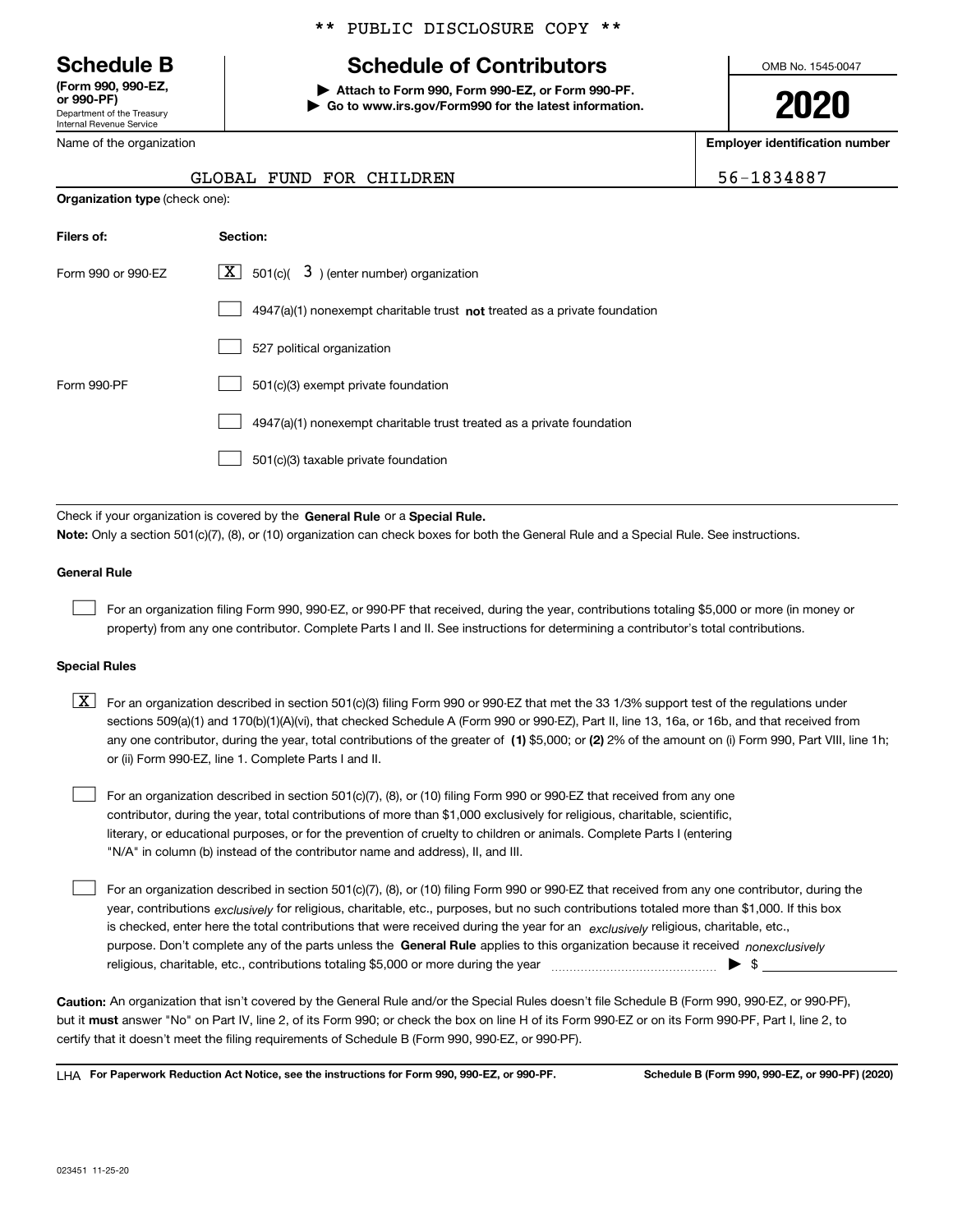#### Schedule B (Form 990, 990-EZ, or 990-PF) (2020) **Page 2** Page 2 and the state of the state of the state of the state of the state of the state of the state of the state of the state of the state of the state of the state o

Name of organization

**Employer identification number**

GLOBAL FUND FOR CHILDREN  $\vert$  56-1834887

#### **(a)No.(b)Name, address, and ZIP + 4 (c)Total contributions (d)Type of contribution PersonPayrollNoncash (a)No.(b)Name, address, and ZIP + 4 (c)Total contributions (d)Type of contribution PersonPayrollNoncash (a)No.(b)Name, address, and ZIP + 4 (c)Total contributions (d)Type of contribution PersonPayrollNoncash (a) No.(b) Name, address, and ZIP + 4 (c) Total contributions (d) Type of contribution PersonPayrollNoncash (a) No.(b) Name, address, and ZIP + 4 (c) Total contributions (d) Type of contribution PersonPayrollNoncash(a) No.(b)Name, address, and ZIP + 4 (c) Total contributions (d)Type of contribution PersonPayrollNoncash Contributors** (see instructions). Use duplicate copies of Part I if additional space is needed. \$(Complete Part II for noncash contributions.) \$(Complete Part II for noncash contributions.) \$(Complete Part II for noncash contributions.) \$(Complete Part II for noncash contributions.) \$(Complete Part II for noncash contributions.) \$(Complete Part II for noncash contributions.) Employer identification Page 2<br>
Iame of organization<br> **2Part I 2Part I Contributors** (see instructions). Use duplicate copies of Part I if additional space is needed.<br>
2Part I **Contributors** (see instructions). Use dup  $|X|$  $\mathcal{L}^{\text{max}}$  $\mathcal{L}^{\text{max}}$  $\boxed{\text{X}}$  $\mathcal{L}^{\text{max}}$  $\mathcal{L}^{\text{max}}$  $|X|$  $\mathcal{L}^{\text{max}}$  $\mathcal{L}^{\text{max}}$  $\boxed{\text{X}}$  $\mathcal{L}^{\text{max}}$  $\mathcal{L}^{\text{max}}$  $\boxed{\text{X}}$  $\mathcal{L}^{\text{max}}$  $\mathcal{L}^{\text{max}}$  $\lfloor x \rfloor$  $\mathcal{L}^{\text{max}}$  $\mathcal{L}^{\text{max}}$  $\begin{array}{c|c|c|c|c|c} 1 & \hspace{1.5cm} & \hspace{1.5cm} & \hspace{1.5cm} & \hspace{1.5cm} & \hspace{1.5cm} & \hspace{1.5cm} & \hspace{1.5cm} & \hspace{1.5cm} & \hspace{1.5cm} & \hspace{1.5cm} & \hspace{1.5cm} & \hspace{1.5cm} & \hspace{1.5cm} & \hspace{1.5cm} & \hspace{1.5cm} & \hspace{1.5cm} & \hspace{1.5cm} & \hspace{1.5cm} & \hspace{1.5cm} & \hspace{1.5cm} &$ 150,000.  $2$  | Person  $\overline{\text{X}}$ 125,000.  $\overline{3}$  | Person  $\overline{X}$ 362,837.  $4$  | Person  $\overline{\text{X}}$ 300,000.  $\sim$  5 | Person X 230,000.  $\sim$  6 | Person X 450,000.

023452 11-25-20 **Schedule B (Form 990, 990-EZ, or 990-PF) (2020)**

12590525 131839 064-03813500 2020.05095 GLOBAL FUND FOR CHILDREN 064-0382

23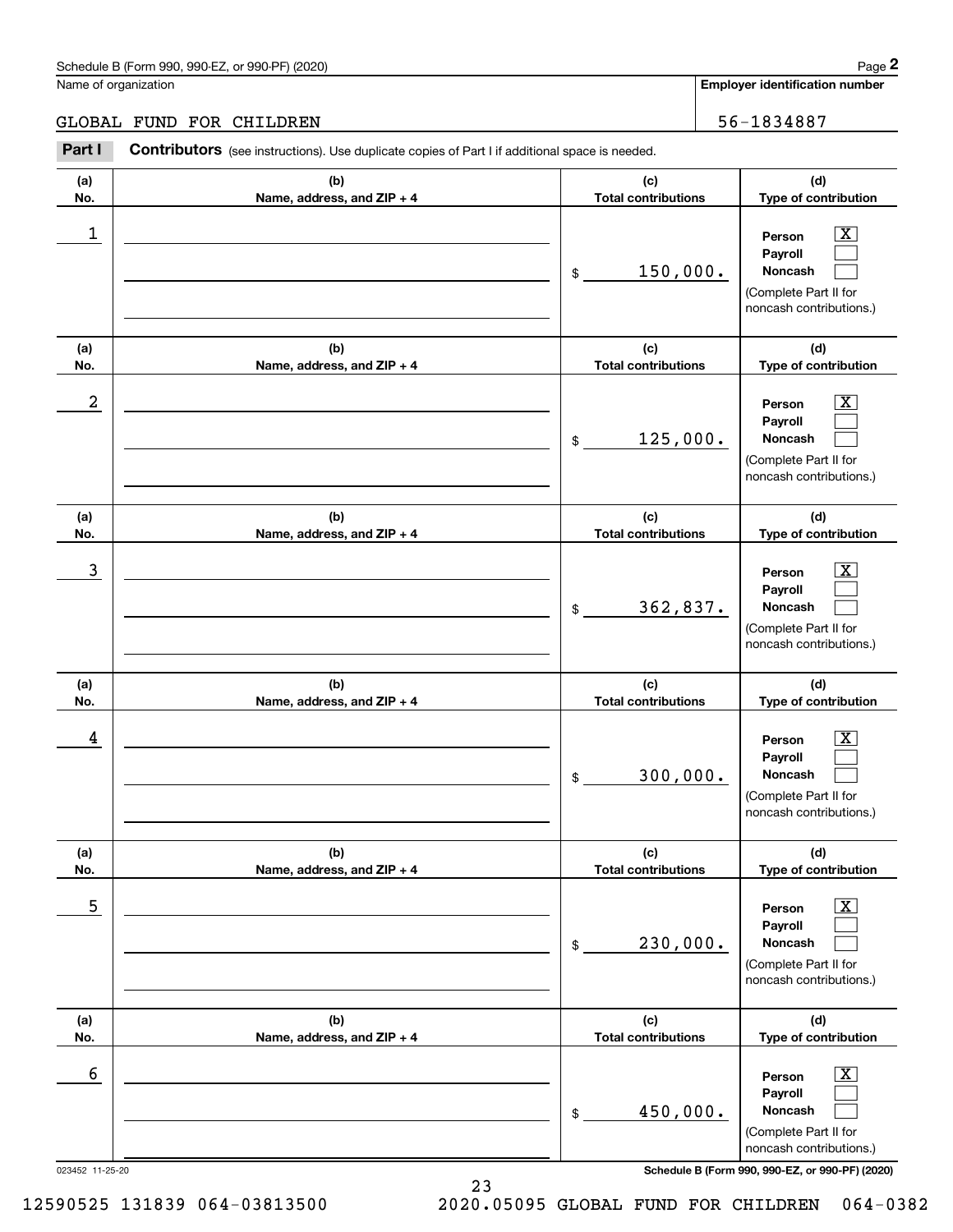### Schedule B (Form 990, 990-EZ, or 990-PF) (2020) Page 2

#### GLOBAL FUND FOR CHILDREN 56-1834887

|                      | Schedule B (Form 990, 990-EZ, or 990-PF) (2020)                                                |                                   | Page 2                                                                                                      |
|----------------------|------------------------------------------------------------------------------------------------|-----------------------------------|-------------------------------------------------------------------------------------------------------------|
| Name of organization |                                                                                                |                                   | <b>Employer identification number</b>                                                                       |
|                      | <b>GLOBAL FUND FOR CHILDREN</b>                                                                |                                   | 56-1834887                                                                                                  |
| Part I               | Contributors (see instructions). Use duplicate copies of Part I if additional space is needed. |                                   |                                                                                                             |
| (a)<br>No.           | (b)<br>Name, address, and ZIP + 4                                                              | (c)<br><b>Total contributions</b> | (d)<br>Type of contribution                                                                                 |
| 7                    |                                                                                                | 250,000.<br>\$                    | $\overline{\mathbf{X}}$<br>Person<br>Payroll<br>Noncash<br>(Complete Part II for<br>noncash contributions.) |
| (a)<br>No.           | (b)<br>Name, address, and ZIP + 4                                                              | (c)<br><b>Total contributions</b> | (d)<br>Type of contribution                                                                                 |
| 8                    |                                                                                                | 420,000.<br>\$                    | $\overline{\mathbf{X}}$<br>Person<br>Payroll<br>Noncash<br>(Complete Part II for<br>noncash contributions.) |
| (a)<br>No.           | (b)<br>Name, address, and ZIP + 4                                                              | (c)<br><b>Total contributions</b> | (d)<br>Type of contribution                                                                                 |
| 9                    |                                                                                                | 125,000.<br>\$                    | $\overline{\text{X}}$<br>Person<br>Payroll<br>Noncash<br>(Complete Part II for<br>noncash contributions.)   |
| (a)<br>No.           | (b)<br>Name, address, and ZIP + 4                                                              | (c)<br><b>Total contributions</b> | (d)<br>Type of contribution                                                                                 |
| 10                   |                                                                                                | 2,002,008.<br>\$                  | $\mathbf{X}$<br>Person<br>Payroll<br>Noncash<br>(Complete Part II for<br>noncash contributions.)            |
| (a)<br>No.           | (b)<br>Name, address, and ZIP + 4                                                              | (c)<br><b>Total contributions</b> | (d)<br>Type of contribution                                                                                 |
| 11                   |                                                                                                | 525,451.<br>\$                    | $\boxed{\text{X}}$<br>Person<br>Payroll<br>Noncash<br>(Complete Part II for<br>noncash contributions.)      |
| (a)<br>No.           | (b)<br>Name, address, and ZIP + 4                                                              | (c)<br><b>Total contributions</b> | (d)<br>Type of contribution                                                                                 |
|                      |                                                                                                | \$                                | Person<br>Payroll<br>Noncash<br>(Complete Part II for<br>noncash contributions.)                            |

023452 11-25-20 **Schedule B (Form 990, 990-EZ, or 990-PF) (2020)**

12590525 131839 064-03813500 2020.05095 GLOBAL FUND FOR CHILDREN 064-0382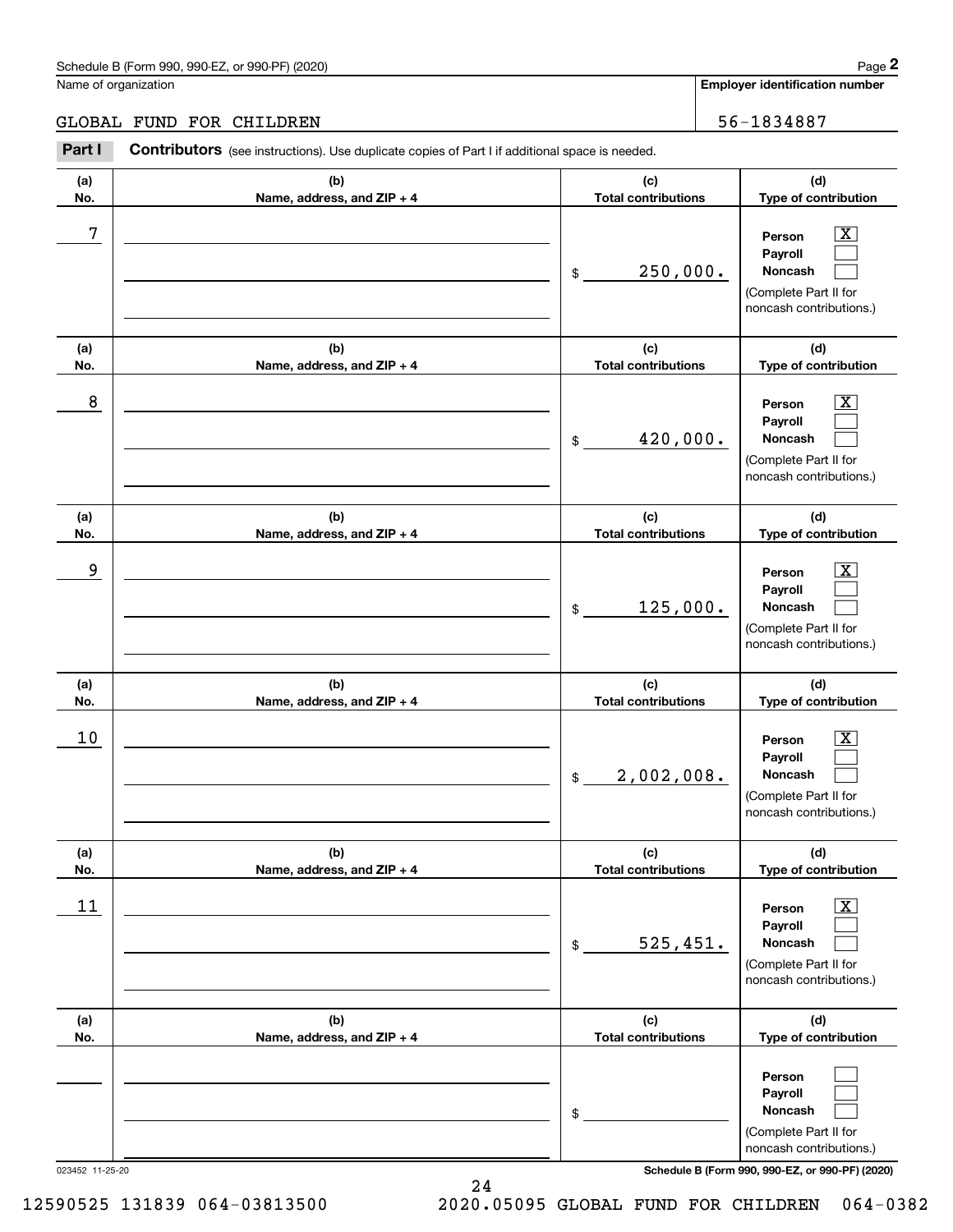Name of organization

**Employer identification number**

GLOBAL FUND FOR CHILDREN | 56-1834887

Chedule B (Form 990, 990-EZ, or 990-PF) (2020)<br> **2Part II is additional space is needed.**<br> **3Part II is Additional space is needed.**<br> **2Part II Noncash Property** (see instructions). Use duplicate copies of Part II if addit

| (a)<br>No.<br>from<br>Part I | (b)<br>Description of noncash property given | (c)<br>FMV (or estimate)<br>(See instructions.) | (d)<br>Date received |
|------------------------------|----------------------------------------------|-------------------------------------------------|----------------------|
|                              |                                              | \$                                              |                      |
| (a)<br>No.<br>from<br>Part I | (b)<br>Description of noncash property given | (c)<br>FMV (or estimate)<br>(See instructions.) | (d)<br>Date received |
|                              |                                              | \$                                              |                      |
| (a)<br>No.<br>from<br>Part I | (b)<br>Description of noncash property given | (c)<br>FMV (or estimate)<br>(See instructions.) | (d)<br>Date received |
|                              |                                              | \$                                              |                      |
| (a)<br>No.<br>from<br>Part I | (b)<br>Description of noncash property given | (c)<br>FMV (or estimate)<br>(See instructions.) | (d)<br>Date received |
|                              |                                              | \$                                              |                      |
| (a)<br>No.<br>from<br>Part I | (b)<br>Description of noncash property given | (c)<br>FMV (or estimate)<br>(See instructions.) | (d)<br>Date received |
|                              |                                              | \$                                              |                      |
| (a)<br>No.<br>from<br>Part I | (b)<br>Description of noncash property given | (c)<br>FMV (or estimate)<br>(See instructions.) | (d)<br>Date received |
|                              |                                              | \$                                              |                      |

25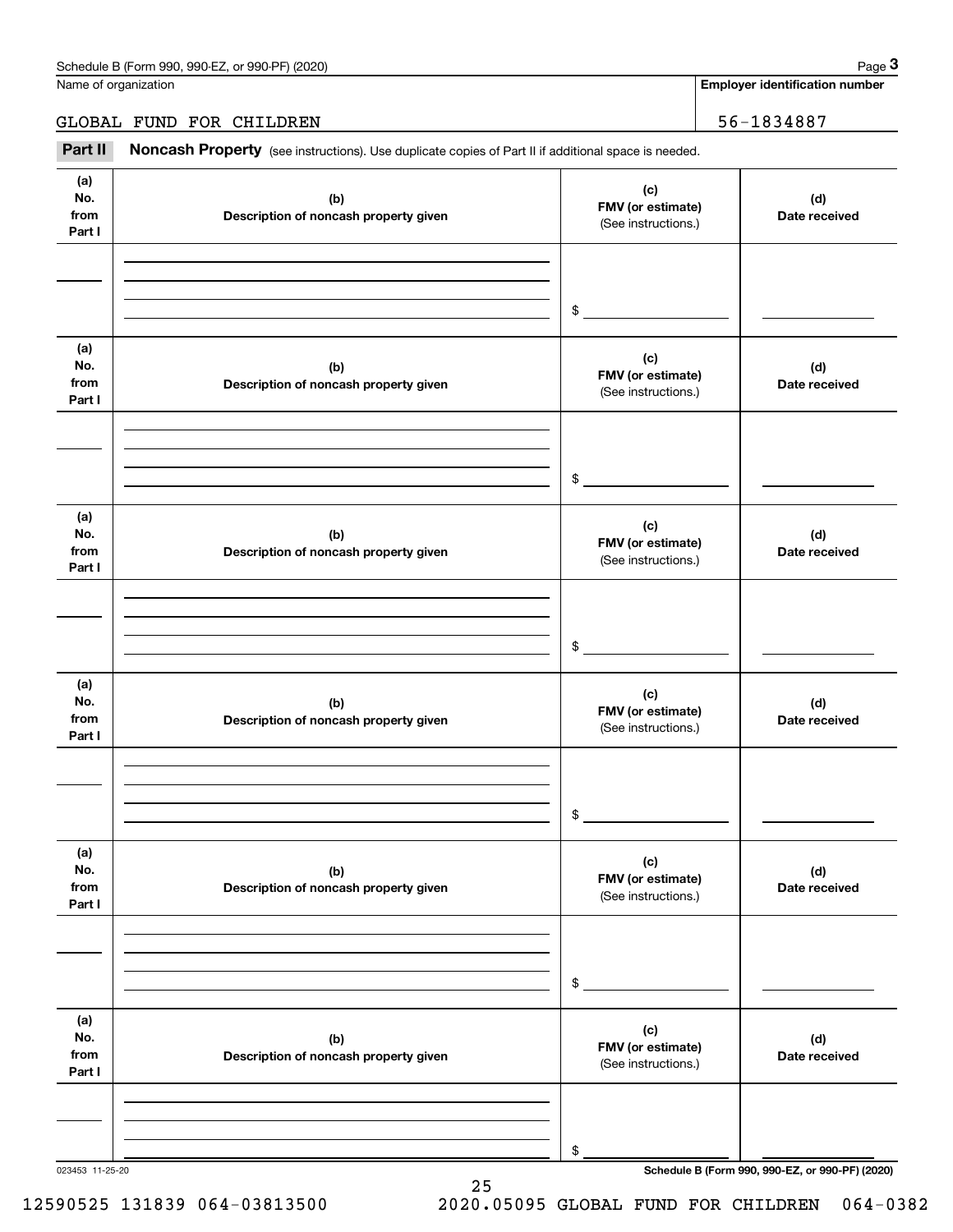|                           | Schedule B (Form 990, 990-EZ, or 990-PF) (2020)                                                                                                                                                                                                                                                                                                                                                                                                                   |                      |                                          |  | Page 4                                   |  |  |
|---------------------------|-------------------------------------------------------------------------------------------------------------------------------------------------------------------------------------------------------------------------------------------------------------------------------------------------------------------------------------------------------------------------------------------------------------------------------------------------------------------|----------------------|------------------------------------------|--|------------------------------------------|--|--|
| Name of organization      |                                                                                                                                                                                                                                                                                                                                                                                                                                                                   |                      |                                          |  | <b>Employer identification number</b>    |  |  |
|                           | GLOBAL FUND FOR CHILDREN                                                                                                                                                                                                                                                                                                                                                                                                                                          |                      |                                          |  | 56-1834887                               |  |  |
| Part III                  | Exclusively religious, charitable, etc., contributions to organizations described in section 501(c)(7), (8), or (10) that total more than \$1,000 for the year<br>from any one contributor. Complete columns (a) through (e) and the following line entry. For organizations<br>completing Part III, enter the total of exclusively religious, charitable, etc., contributions of \$1,000 or less for the year. (Enter this info. once.) $\blacktriangleright$ \$ |                      |                                          |  |                                          |  |  |
|                           | Use duplicate copies of Part III if additional space is needed.                                                                                                                                                                                                                                                                                                                                                                                                   |                      |                                          |  |                                          |  |  |
| (a) No.<br>from<br>Part I | (b) Purpose of gift                                                                                                                                                                                                                                                                                                                                                                                                                                               | (c) Use of gift      |                                          |  | (d) Description of how gift is held      |  |  |
|                           |                                                                                                                                                                                                                                                                                                                                                                                                                                                                   |                      |                                          |  |                                          |  |  |
|                           |                                                                                                                                                                                                                                                                                                                                                                                                                                                                   | (e) Transfer of gift |                                          |  |                                          |  |  |
|                           | Transferee's name, address, and ZIP + 4                                                                                                                                                                                                                                                                                                                                                                                                                           |                      |                                          |  | Relationship of transferor to transferee |  |  |
|                           |                                                                                                                                                                                                                                                                                                                                                                                                                                                                   |                      |                                          |  |                                          |  |  |
| (a) No.<br>from<br>Part I | (b) Purpose of gift                                                                                                                                                                                                                                                                                                                                                                                                                                               | (c) Use of gift      |                                          |  | (d) Description of how gift is held      |  |  |
|                           |                                                                                                                                                                                                                                                                                                                                                                                                                                                                   |                      |                                          |  |                                          |  |  |
|                           | (e) Transfer of gift                                                                                                                                                                                                                                                                                                                                                                                                                                              |                      |                                          |  |                                          |  |  |
|                           |                                                                                                                                                                                                                                                                                                                                                                                                                                                                   |                      |                                          |  |                                          |  |  |
|                           | Transferee's name, address, and ZIP + 4                                                                                                                                                                                                                                                                                                                                                                                                                           |                      |                                          |  | Relationship of transferor to transferee |  |  |
|                           |                                                                                                                                                                                                                                                                                                                                                                                                                                                                   |                      |                                          |  |                                          |  |  |
|                           |                                                                                                                                                                                                                                                                                                                                                                                                                                                                   |                      |                                          |  |                                          |  |  |
| (a) No.<br>from<br>Part I | (b) Purpose of gift                                                                                                                                                                                                                                                                                                                                                                                                                                               | (c) Use of gift      |                                          |  | (d) Description of how gift is held      |  |  |
|                           |                                                                                                                                                                                                                                                                                                                                                                                                                                                                   |                      |                                          |  |                                          |  |  |
|                           |                                                                                                                                                                                                                                                                                                                                                                                                                                                                   |                      |                                          |  |                                          |  |  |
|                           |                                                                                                                                                                                                                                                                                                                                                                                                                                                                   | (e) Transfer of gift |                                          |  |                                          |  |  |
|                           | Transferee's name, address, and $ZIP + 4$                                                                                                                                                                                                                                                                                                                                                                                                                         |                      |                                          |  | Relationship of transferor to transferee |  |  |
|                           |                                                                                                                                                                                                                                                                                                                                                                                                                                                                   |                      |                                          |  |                                          |  |  |
|                           |                                                                                                                                                                                                                                                                                                                                                                                                                                                                   |                      |                                          |  |                                          |  |  |
| (a) No.<br>from<br>Part I | (b) Purpose of gift                                                                                                                                                                                                                                                                                                                                                                                                                                               | (c) Use of gift      |                                          |  | (d) Description of how gift is held      |  |  |
|                           |                                                                                                                                                                                                                                                                                                                                                                                                                                                                   |                      |                                          |  |                                          |  |  |
|                           |                                                                                                                                                                                                                                                                                                                                                                                                                                                                   |                      |                                          |  |                                          |  |  |
|                           | (e) Transfer of gift                                                                                                                                                                                                                                                                                                                                                                                                                                              |                      |                                          |  |                                          |  |  |
|                           | Transferee's name, address, and ZIP + 4                                                                                                                                                                                                                                                                                                                                                                                                                           |                      | Relationship of transferor to transferee |  |                                          |  |  |
|                           |                                                                                                                                                                                                                                                                                                                                                                                                                                                                   |                      |                                          |  |                                          |  |  |
|                           |                                                                                                                                                                                                                                                                                                                                                                                                                                                                   |                      |                                          |  |                                          |  |  |
|                           |                                                                                                                                                                                                                                                                                                                                                                                                                                                                   |                      |                                          |  |                                          |  |  |

26

023454 11-25-20

**Schedule B (Form 990, 990-EZ, or 990-PF) (2020)**

12590525 131839 064-03813500 2020.05095 GLOBAL FUND FOR CHILDREN 064-0382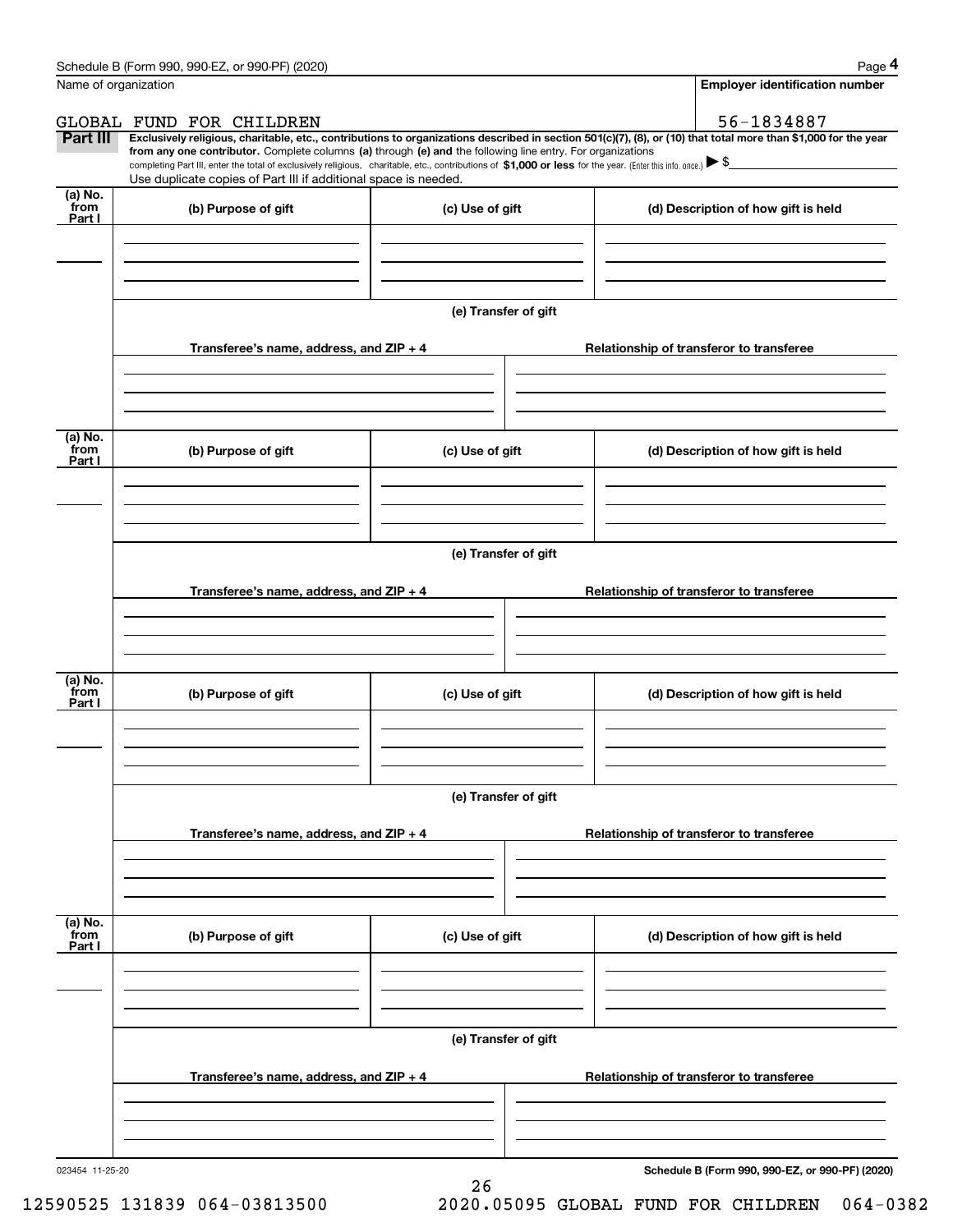| <b>CHEDULE D</b> |
|------------------|
|------------------|

| (Form 990) |
|------------|
|            |

Department of the Treasury Internal Revenue Service

### **SCHEDULE D Supplemental Financial Statements**

(Form 990)<br>
Pepartment of the Treasury<br>
Department of the Treasury<br>
Department of the Treasury<br>
Department of the Treasury<br> **Co to www.irs.gov/Form990 for instructions and the latest information.**<br> **Co to www.irs.gov/Form9** 



**Name of the organization Employer identification number**

|          | GLOBAL FUND FOR CHILDREN                                                                                                                                                                                                      |                         |  | 56-1834887                                         |
|----------|-------------------------------------------------------------------------------------------------------------------------------------------------------------------------------------------------------------------------------|-------------------------|--|----------------------------------------------------|
| Part I   | Organizations Maintaining Donor Advised Funds or Other Similar Funds or Accounts. Complete if the                                                                                                                             |                         |  |                                                    |
|          | organization answered "Yes" on Form 990, Part IV, line 6.                                                                                                                                                                     |                         |  |                                                    |
|          |                                                                                                                                                                                                                               | (a) Donor advised funds |  | (b) Funds and other accounts                       |
| 1        |                                                                                                                                                                                                                               |                         |  |                                                    |
| 2        | Aggregate value of contributions to (during year)                                                                                                                                                                             |                         |  |                                                    |
| 3        | Aggregate value of grants from (during year)                                                                                                                                                                                  |                         |  |                                                    |
| 4        |                                                                                                                                                                                                                               |                         |  |                                                    |
| 5        | Did the organization inform all donors and donor advisors in writing that the assets held in donor advised funds                                                                                                              |                         |  |                                                    |
|          |                                                                                                                                                                                                                               |                         |  | Yes<br>No                                          |
| 6        | Did the organization inform all grantees, donors, and donor advisors in writing that grant funds can be used only                                                                                                             |                         |  |                                                    |
|          | for charitable purposes and not for the benefit of the donor or donor advisor, or for any other purpose conferring                                                                                                            |                         |  |                                                    |
|          |                                                                                                                                                                                                                               |                         |  | Yes<br>No                                          |
| Part II  | impermissible private benefit? использовании положительно положительно положительно положительно положительно<br>Conservation Easements. Complete if the organization answered "Yes" on Form 990, Part IV, line 7.            |                         |  |                                                    |
|          |                                                                                                                                                                                                                               |                         |  |                                                    |
| 1        | Purpose(s) of conservation easements held by the organization (check all that apply).                                                                                                                                         |                         |  |                                                    |
|          | Preservation of land for public use (for example, recreation or education)                                                                                                                                                    |                         |  | Preservation of a historically important land area |
|          | Protection of natural habitat                                                                                                                                                                                                 |                         |  | Preservation of a certified historic structure     |
|          | Preservation of open space                                                                                                                                                                                                    |                         |  |                                                    |
| 2        | Complete lines 2a through 2d if the organization held a qualified conservation contribution in the form of a conservation easement on the last                                                                                |                         |  |                                                    |
|          | day of the tax year.                                                                                                                                                                                                          |                         |  | Held at the End of the Tax Year                    |
| а        |                                                                                                                                                                                                                               |                         |  | 2a                                                 |
| b        | Total acreage restricted by conservation easements                                                                                                                                                                            |                         |  | 2 <sub>b</sub>                                     |
|          |                                                                                                                                                                                                                               |                         |  | 2c                                                 |
| d        | Number of conservation easements included in (c) acquired after 7/25/06, and not on a historic structure                                                                                                                      |                         |  |                                                    |
|          | listed in the National Register [111] Marshall Register [11] Marshall Register [11] Marshall Register [11] Marshall Register [11] Marshall Register [11] Marshall Register [11] Marshall Register [11] Marshall Register [11] |                         |  | 2d                                                 |
| 3        | Number of conservation easements modified, transferred, released, extinguished, or terminated by the organization during the tax                                                                                              |                         |  |                                                    |
|          | year                                                                                                                                                                                                                          |                         |  |                                                    |
| 4        | Number of states where property subject to conservation easement is located >                                                                                                                                                 |                         |  |                                                    |
| 5        | Does the organization have a written policy regarding the periodic monitoring, inspection, handling of                                                                                                                        |                         |  |                                                    |
|          | violations, and enforcement of the conservation easements it holds?                                                                                                                                                           |                         |  | Yes<br>No                                          |
| 6        | Staff and volunteer hours devoted to monitoring, inspecting, handling of violations, and enforcing conservation easements during the year                                                                                     |                         |  |                                                    |
|          |                                                                                                                                                                                                                               |                         |  |                                                    |
| 7        | Amount of expenses incurred in monitoring, inspecting, handling of violations, and enforcing conservation easements during the year                                                                                           |                         |  |                                                    |
|          | $\blacktriangleright$ \$                                                                                                                                                                                                      |                         |  |                                                    |
| 8        | Does each conservation easement reported on line 2(d) above satisfy the requirements of section 170(h)(4)(B)(i)                                                                                                               |                         |  |                                                    |
|          |                                                                                                                                                                                                                               |                         |  | Yes<br>No                                          |
| 9        | In Part XIII, describe how the organization reports conservation easements in its revenue and expense statement and                                                                                                           |                         |  |                                                    |
|          | balance sheet, and include, if applicable, the text of the footnote to the organization's financial statements that describes the                                                                                             |                         |  |                                                    |
|          | organization's accounting for conservation easements.                                                                                                                                                                         |                         |  |                                                    |
| Part III | Organizations Maintaining Collections of Art, Historical Treasures, or Other Similar Assets.                                                                                                                                  |                         |  |                                                    |
|          | Complete if the organization answered "Yes" on Form 990, Part IV, line 8.                                                                                                                                                     |                         |  |                                                    |
|          | 1a If the organization elected, as permitted under FASB ASC 958, not to report in its revenue statement and balance sheet works                                                                                               |                         |  |                                                    |
|          | of art, historical treasures, or other similar assets held for public exhibition, education, or research in furtherance of public                                                                                             |                         |  |                                                    |
|          | service, provide in Part XIII the text of the footnote to its financial statements that describes these items.                                                                                                                |                         |  |                                                    |
| b        | If the organization elected, as permitted under FASB ASC 958, to report in its revenue statement and balance sheet works of                                                                                                   |                         |  |                                                    |
|          | art, historical treasures, or other similar assets held for public exhibition, education, or research in furtherance of public service,                                                                                       |                         |  |                                                    |
|          | provide the following amounts relating to these items:                                                                                                                                                                        |                         |  |                                                    |
|          |                                                                                                                                                                                                                               |                         |  | \$<br>▶                                            |
|          | (ii) Assets included in Form 990, Part X                                                                                                                                                                                      |                         |  | $\blacktriangleright$ \$                           |
| 2        | If the organization received or held works of art, historical treasures, or other similar assets for financial gain, provide                                                                                                  |                         |  |                                                    |
|          | the following amounts required to be reported under FASB ASC 958 relating to these items:                                                                                                                                     |                         |  |                                                    |
| а        | Revenue included on Form 990, Part VIII, line 1 [2000] [2000] [2000] [2000] [3000] [3000] [3000] [3000] [3000                                                                                                                 |                         |  | - \$<br>▶                                          |
|          |                                                                                                                                                                                                                               |                         |  | $\blacktriangleright$ s                            |
|          | LHA For Paperwork Reduction Act Notice, see the Instructions for Form 990.                                                                                                                                                    |                         |  | Schedule D (Form 990) 2020                         |
|          | 032051 12-01-20                                                                                                                                                                                                               |                         |  |                                                    |
|          |                                                                                                                                                                                                                               | 27                      |  |                                                    |

| . 1 |                    |  |
|-----|--------------------|--|
|     | 05095 CLORAL FILMD |  |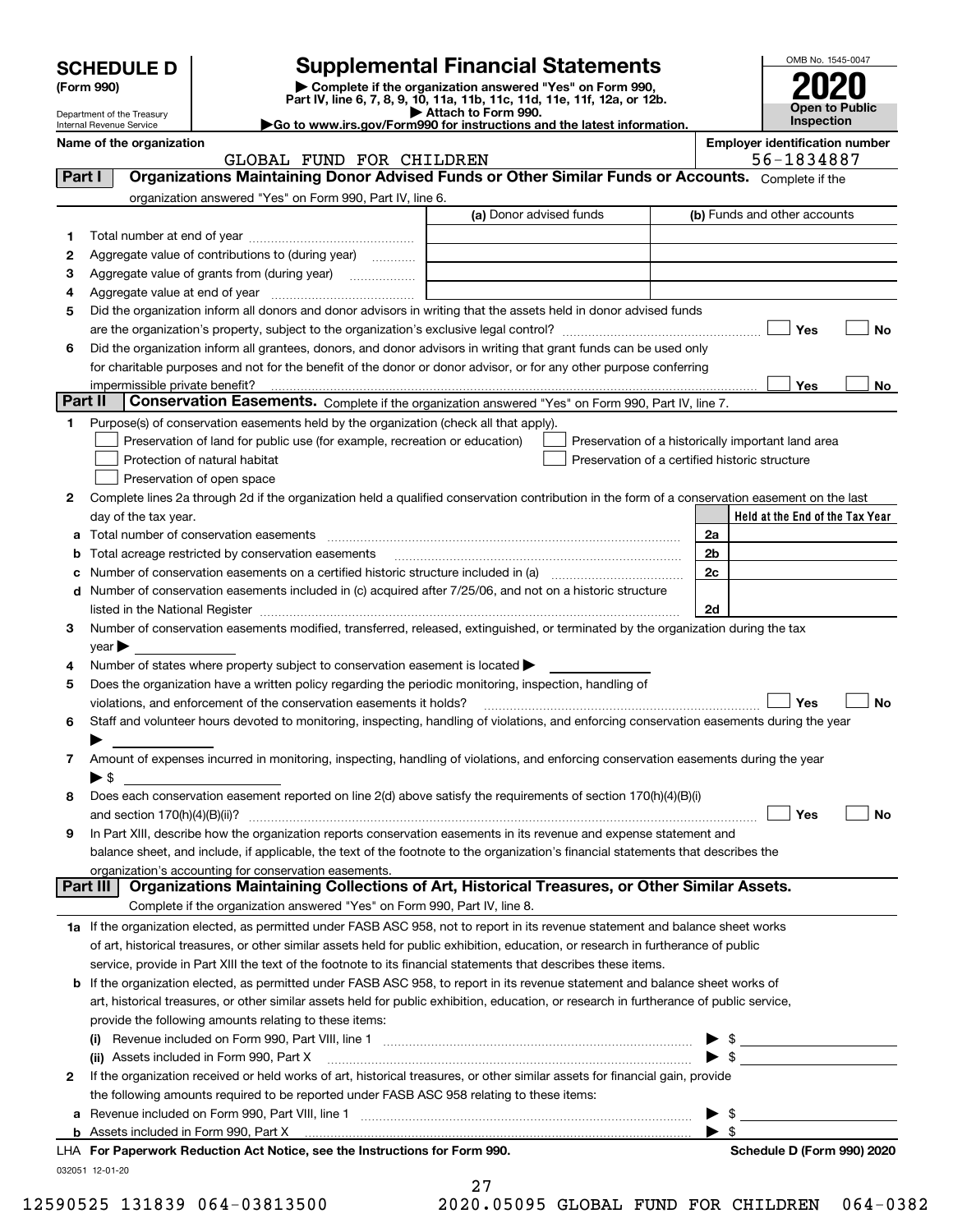|        | Schedule D (Form 990) 2020                                                                                                                                                                                                     | GLOBAL FUND FOR CHILDREN                |                |                                    |                                            |         | 56-1834887     | Page 2    |
|--------|--------------------------------------------------------------------------------------------------------------------------------------------------------------------------------------------------------------------------------|-----------------------------------------|----------------|------------------------------------|--------------------------------------------|---------|----------------|-----------|
|        | Organizations Maintaining Collections of Art, Historical Treasures, or Other Similar Assets (continued)<br>Part III                                                                                                            |                                         |                |                                    |                                            |         |                |           |
| 3      | Using the organization's acquisition, accession, and other records, check any of the following that make significant use of its                                                                                                |                                         |                |                                    |                                            |         |                |           |
|        | collection items (check all that apply):                                                                                                                                                                                       |                                         |                |                                    |                                            |         |                |           |
| a      | Public exhibition                                                                                                                                                                                                              |                                         |                | Loan or exchange program           |                                            |         |                |           |
| b      | Scholarly research                                                                                                                                                                                                             | е                                       |                |                                    |                                            |         |                |           |
| c      | Preservation for future generations                                                                                                                                                                                            |                                         |                |                                    |                                            |         |                |           |
| 4      | Provide a description of the organization's collections and explain how they further the organization's exempt purpose in Part XIII.                                                                                           |                                         |                |                                    |                                            |         |                |           |
| 5      | During the year, did the organization solicit or receive donations of art, historical treasures, or other similar assets                                                                                                       |                                         |                |                                    |                                            |         |                |           |
|        | to be sold to raise funds rather than to be maintained as part of the organization's collection?                                                                                                                               |                                         |                |                                    |                                            |         | Yes            | No        |
|        | <b>Part IV</b><br>Escrow and Custodial Arrangements. Complete if the organization answered "Yes" on Form 990, Part IV, line 9, or                                                                                              |                                         |                |                                    |                                            |         |                |           |
|        | reported an amount on Form 990, Part X, line 21.                                                                                                                                                                               |                                         |                |                                    |                                            |         |                |           |
|        | 1a Is the organization an agent, trustee, custodian or other intermediary for contributions or other assets not included                                                                                                       |                                         |                |                                    |                                            |         |                |           |
|        |                                                                                                                                                                                                                                |                                         |                |                                    |                                            |         | Yes            | No        |
|        | b If "Yes," explain the arrangement in Part XIII and complete the following table:                                                                                                                                             |                                         |                |                                    |                                            |         |                |           |
|        |                                                                                                                                                                                                                                |                                         |                |                                    |                                            |         | Amount         |           |
|        | Beginning balance                                                                                                                                                                                                              |                                         |                |                                    | 1c                                         |         |                |           |
|        | Additions during the year manufactured and an account of the year manufactured and account of the year manufactured and account of the year manufactured and account of the year manufactured and account of the year manufact |                                         |                |                                    | 1d                                         |         |                |           |
|        | Distributions during the year manufactured and an account of the state of the state of the state of the state o                                                                                                                |                                         |                |                                    | 1e<br>1f                                   |         |                |           |
|        | 2a Did the organization include an amount on Form 990, Part X, line 21, for escrow or custodial account liability?                                                                                                             |                                         |                |                                    |                                            |         | Yes            | No        |
|        | <b>b</b> If "Yes," explain the arrangement in Part XIII. Check here if the explanation has been provided on Part XIII                                                                                                          |                                         |                |                                    |                                            |         |                |           |
| Part V | Endowment Funds. Complete if the organization answered "Yes" on Form 990, Part IV, line 10.                                                                                                                                    |                                         |                |                                    |                                            |         |                |           |
|        |                                                                                                                                                                                                                                | (a) Current year                        | (b) Prior year | (c) Two years back                 | (d) Three years back   (e) Four years back |         |                |           |
| 1a     | Beginning of year balance                                                                                                                                                                                                      | 1,138,072.                              | 1,064,866.     | 77,088.                            |                                            |         |                |           |
| b      |                                                                                                                                                                                                                                | 61,700.                                 | 68,344.        | 1,007,484.                         |                                            | 77,088. |                |           |
|        | Net investment earnings, gains, and losses                                                                                                                                                                                     | 259,203.                                | 46,762.        | 34,955.                            |                                            |         |                |           |
|        |                                                                                                                                                                                                                                | 81,100.                                 | 41,900.        | 54,661.                            |                                            |         |                |           |
|        | Other expenditures for facilities                                                                                                                                                                                              |                                         |                |                                    |                                            |         |                |           |
|        | and programs                                                                                                                                                                                                                   |                                         |                |                                    |                                            |         |                |           |
|        |                                                                                                                                                                                                                                |                                         |                |                                    |                                            |         |                |           |
| g      | End of year balance                                                                                                                                                                                                            | 1,377,875.                              | 1,138,072.     | 1,064,866.                         |                                            | 77,088. |                |           |
| 2      | Provide the estimated percentage of the current year end balance (line 1g, column (a)) held as:                                                                                                                                |                                         |                |                                    |                                            |         |                |           |
|        | Board designated or quasi-endowment                                                                                                                                                                                            |                                         | %              |                                    |                                            |         |                |           |
| b      | 100<br>Permanent endowment > _____                                                                                                                                                                                             | %                                       |                |                                    |                                            |         |                |           |
| с      | Term endowment $\blacktriangleright$                                                                                                                                                                                           | %                                       |                |                                    |                                            |         |                |           |
|        | The percentages on lines 2a, 2b, and 2c should equal 100%.                                                                                                                                                                     |                                         |                |                                    |                                            |         |                |           |
|        | 3a Are there endowment funds not in the possession of the organization that are held and administered for the organization                                                                                                     |                                         |                |                                    |                                            |         |                |           |
|        | by:                                                                                                                                                                                                                            |                                         |                |                                    |                                            |         |                | Yes<br>No |
|        | (i)                                                                                                                                                                                                                            |                                         |                |                                    |                                            |         | 3a(i)          | X         |
|        |                                                                                                                                                                                                                                |                                         |                |                                    |                                            |         | 3a(ii)         | X         |
|        |                                                                                                                                                                                                                                |                                         |                |                                    |                                            |         | 3b             |           |
|        | Describe in Part XIII the intended uses of the organization's endowment funds.<br>Land, Buildings, and Equipment.<br>Part VI                                                                                                   |                                         |                |                                    |                                            |         |                |           |
|        |                                                                                                                                                                                                                                |                                         |                |                                    |                                            |         |                |           |
|        | Complete if the organization answered "Yes" on Form 990, Part IV, line 11a. See Form 990, Part X, line 10.                                                                                                                     |                                         |                |                                    |                                            |         |                |           |
|        | Description of property                                                                                                                                                                                                        | (a) Cost or other<br>basis (investment) |                | (b) Cost or other<br>basis (other) | (c) Accumulated<br>depreciation            |         | (d) Book value |           |
|        |                                                                                                                                                                                                                                |                                         |                |                                    |                                            |         |                |           |
|        |                                                                                                                                                                                                                                |                                         |                |                                    |                                            |         |                |           |
| b      | Leasehold improvements                                                                                                                                                                                                         | 255,274.                                |                |                                    | 90, 962.                                   |         |                | 164,312.  |
| d      |                                                                                                                                                                                                                                |                                         | 96,671.        |                                    | 52,239.                                    |         |                | 44,432.   |
|        |                                                                                                                                                                                                                                |                                         |                |                                    |                                            |         |                |           |
|        |                                                                                                                                                                                                                                |                                         |                |                                    |                                            |         |                | 208,744.  |
|        |                                                                                                                                                                                                                                |                                         |                |                                    |                                            |         |                |           |

**Schedule D (Form 990) 2020**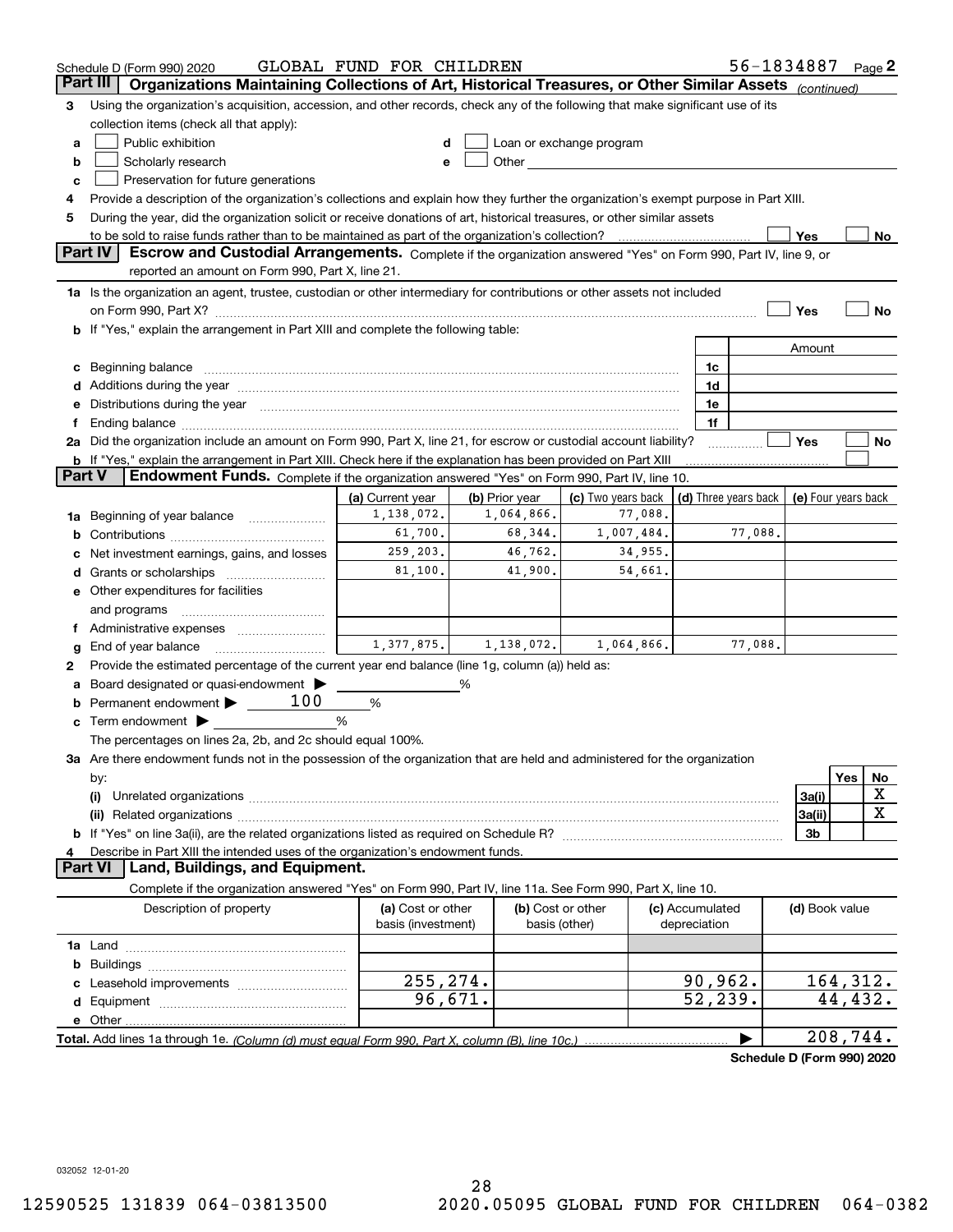| Schedule D (Form 990) 2020                                                                                 | GLOBAL FUND FOR CHILDREN | 56-1834887<br>$P$ aqe $3$                                 |
|------------------------------------------------------------------------------------------------------------|--------------------------|-----------------------------------------------------------|
| <b>Investments - Other Securities.</b><br><b>Part VII</b>                                                  |                          |                                                           |
| Complete if the organization answered "Yes" on Form 990, Part IV, line 11b. See Form 990, Part X, line 12. |                          |                                                           |
| (a) Description of security or category (including name of security)                                       | (b) Book value           | (c) Method of valuation: Cost or end-of-year market value |
| (1) Financial derivatives                                                                                  |                          |                                                           |
| Closely held equity interests<br>(2)                                                                       |                          |                                                           |
| $(3)$ Other                                                                                                |                          |                                                           |
| (A)                                                                                                        |                          |                                                           |
| (B)                                                                                                        |                          |                                                           |
| (C)                                                                                                        |                          |                                                           |
| (D)                                                                                                        |                          |                                                           |
| (E)                                                                                                        |                          |                                                           |
| (F)                                                                                                        |                          |                                                           |
| (G)                                                                                                        |                          |                                                           |
| (H)                                                                                                        |                          |                                                           |
| <b>Total.</b> (Col. (b) must equal Form 990, Part X, col. (B) line 12.) $\blacktriangleright$              |                          |                                                           |
| Part VIII Investments - Program Related.                                                                   |                          |                                                           |
| Complete if the organization answered "Yes" on Form 990, Part IV, line 11c. See Form 990, Part X, line 13. |                          |                                                           |
| (a) Description of investment                                                                              | (b) Book value           | (c) Method of valuation: Cost or end-of-year market value |
| (1)                                                                                                        |                          |                                                           |
|                                                                                                            |                          |                                                           |

| (2)                                                                                     |  |
|-----------------------------------------------------------------------------------------|--|
| (3)                                                                                     |  |
| (4)                                                                                     |  |
| (5)                                                                                     |  |
| (6)                                                                                     |  |
| (7)                                                                                     |  |
| (8)                                                                                     |  |
| (9)                                                                                     |  |
| Total. (Col. (b) must equal Form 990, Part X, col. (B) line $13.$ $\blacktriangleright$ |  |

#### **Part IX Other Assets.**

Complete if the organization answered "Yes" on Form 990, Part IV, line 11d. See Form 990, Part X, line 15.

| (a) Description                                                                                                   | (b) Book value |
|-------------------------------------------------------------------------------------------------------------------|----------------|
| (1)                                                                                                               |                |
| (2)                                                                                                               |                |
| $\frac{1}{2}$                                                                                                     |                |
| (4)                                                                                                               |                |
| $\frac{1}{2}$ (5)                                                                                                 |                |
| (6)                                                                                                               |                |
| $\sqrt{(7)}$                                                                                                      |                |
| (8)                                                                                                               |                |
| (9)                                                                                                               |                |
|                                                                                                                   |                |
| <b>Other Liabilities.</b><br>Part X                                                                               |                |
| Complete if the organization answered "Yes" on Form 990, Part IV, line 11e or 11f. See Form 990, Part X, line 25. |                |

| 1.  | (a) Description of liability | (b) Book value |
|-----|------------------------------|----------------|
| (1) | Federal income taxes         |                |
| (2) | DEFERRED LEASE OBLIGATION    | 304,725.       |
| (3) |                              |                |
| (4) |                              |                |
| (5) |                              |                |
| (6) |                              |                |
| (7) |                              |                |
| (8) |                              |                |
| (9) |                              |                |
|     |                              | 304,725.       |

**2.** Liability for uncertain tax positions. In Part XIII, provide the text of the footnote to the organization's financial statements that reports the organization's liability for uncertain tax positions under FASB ASC 740. Check here if the text of the footnote has been provided in Part XIII  $\boxed{\text{X}}$ 

**Schedule D (Form 990) 2020**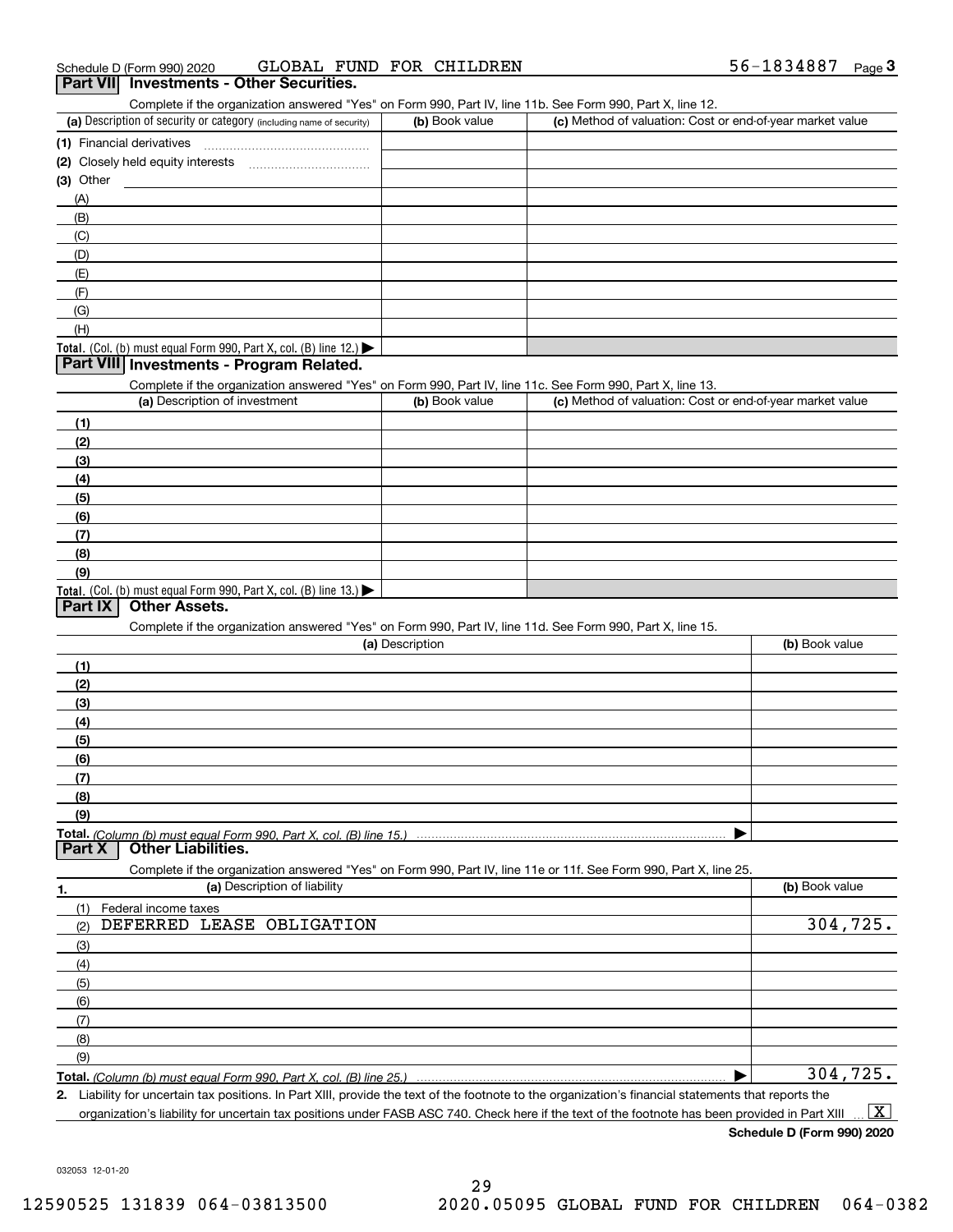|    | GLOBAL FUND FOR CHILDREN<br>Schedule D (Form 990) 2020                                                                                                                                                                              |                |                 |                | 56-1834887<br>Page $4$ |
|----|-------------------------------------------------------------------------------------------------------------------------------------------------------------------------------------------------------------------------------------|----------------|-----------------|----------------|------------------------|
|    | Part XI<br>Reconciliation of Revenue per Audited Financial Statements With Revenue per Return.                                                                                                                                      |                |                 |                |                        |
|    | Complete if the organization answered "Yes" on Form 990, Part IV, line 12a.                                                                                                                                                         |                |                 |                |                        |
| 1  | Total revenue, gains, and other support per audited financial statements                                                                                                                                                            |                |                 | 1.             | 6,786,187.             |
| 2  | Amounts included on line 1 but not on Form 990, Part VIII, line 12:                                                                                                                                                                 |                |                 |                |                        |
|    | a Net unrealized gains (losses) on investments [11] [11] Net unrealized gains (losses) on investments [11] [11                                                                                                                      | 2a             | 196,597.        |                |                        |
| b  |                                                                                                                                                                                                                                     | 2 <sub>b</sub> | 129,105.        |                |                        |
| c  |                                                                                                                                                                                                                                     | 2c             |                 |                |                        |
|    |                                                                                                                                                                                                                                     | 2d             |                 |                |                        |
|    | e Add lines 2a through 2d                                                                                                                                                                                                           |                |                 | 2е             | 325, 702.              |
| 3  |                                                                                                                                                                                                                                     |                |                 | 3              | 6,460,485.             |
| 4  | Amounts included on Form 990, Part VIII, line 12, but not on line 1:                                                                                                                                                                |                |                 |                |                        |
|    |                                                                                                                                                                                                                                     | 4a             | 19,364.         |                |                        |
|    |                                                                                                                                                                                                                                     | 4 <sub>b</sub> |                 |                |                        |
|    | c Add lines 4a and 4b                                                                                                                                                                                                               |                |                 | 4c             | <u> 19,364.</u>        |
| 5  |                                                                                                                                                                                                                                     |                |                 | 5              | 6,479,849.             |
|    | Part XII   Reconciliation of Expenses per Audited Financial Statements With Expenses per Return.                                                                                                                                    |                |                 |                |                        |
|    | Complete if the organization answered "Yes" on Form 990, Part IV, line 12a.                                                                                                                                                         |                |                 |                |                        |
| 1  | Total expenses and losses per audited financial statements                                                                                                                                                                          |                |                 | $\blacksquare$ | 5,574,931.             |
| 2  | Amounts included on line 1 but not on Form 990, Part IX, line 25:                                                                                                                                                                   |                |                 |                |                        |
| a  |                                                                                                                                                                                                                                     | 2a             | <u>129,105.</u> |                |                        |
| b  |                                                                                                                                                                                                                                     | 2 <sub>b</sub> |                 |                |                        |
|    |                                                                                                                                                                                                                                     | 2c             |                 |                |                        |
| d  |                                                                                                                                                                                                                                     | 2d             |                 |                |                        |
| e  | Add lines 2a through 2d <b>contained a contained a contained a</b> contained a contact the state of the contained and contained a contact the state of the contact of the contact of the contact of the contact of the contact of t |                |                 | 2e             | 129, 105.              |
| 3  |                                                                                                                                                                                                                                     |                |                 | 3              | 5,445,826.             |
| 4  | Amounts included on Form 990, Part IX, line 25, but not on line 1:                                                                                                                                                                  |                |                 |                |                        |
| a  | Investment expenses not included on Form 990, Part VIII, line 7b [11, 111, 111, 111]                                                                                                                                                | 4a             | 19,364.         |                |                        |
|    |                                                                                                                                                                                                                                     | 4 <sub>h</sub> |                 |                |                        |
|    | Add lines 4a and 4b                                                                                                                                                                                                                 |                |                 | 4с             | 19,364.                |
| 5. |                                                                                                                                                                                                                                     |                |                 | 5              | 5,465,190.             |
|    | Part XIII Supplemental Information.                                                                                                                                                                                                 |                |                 |                |                        |
|    | Provide the descriptions required for Part II, lines 3, 5, and 9; Part III, lines 1a and 4; Part IV, lines 1b and 2b; Part V, line 4; Part X, line 2; Part XI,                                                                      |                |                 |                |                        |

lines 2d and 4b; and Part XII, lines 2d and 4b. Also complete this part to provide any additional information.

#### PART V, LINE 4:

THE ENDOWMENT FUNDS ARE ESTABLISHED TO FUND SPECIAL AWARDS TO CURRENT AND

ALUMNI PARTNERS OF GFC. THERE ARE TWO SEPARATE FUNDS THAT MAKE THE TOTAL,

THE GIMON COURAGE AWARD FUND AND STILLMAN DIGNITY AWARD FUND.

PART X, LINE 2:

GLOBAL FUND FOR CHILDREN IS EXEMPT FROM FEDERAL INCOME TAXES UNDER SECTION

30

501(C)(3) OF THE INTERNAL REVENUE CODE (IRC). THE INTERNAL REVENUE

SERVICE HAS CLASSIFIED GLOBAL FUND FOR CHILDREN AS A PUBLICLY SUPPORTED

FOUNDATION UNDER SECTIONS  $509(A)(1)$  AND  $170(B)(1)(A)(VI)$  OF THE IRC.

GLOBAL FUND FOR CHILDREN HAS ADOPTED THE GUIDANCE IN THE INCOME TAX

STANDARD REGARDING THE RECOGNITION AND MEASUREMENT OF UNCERTAIN TAX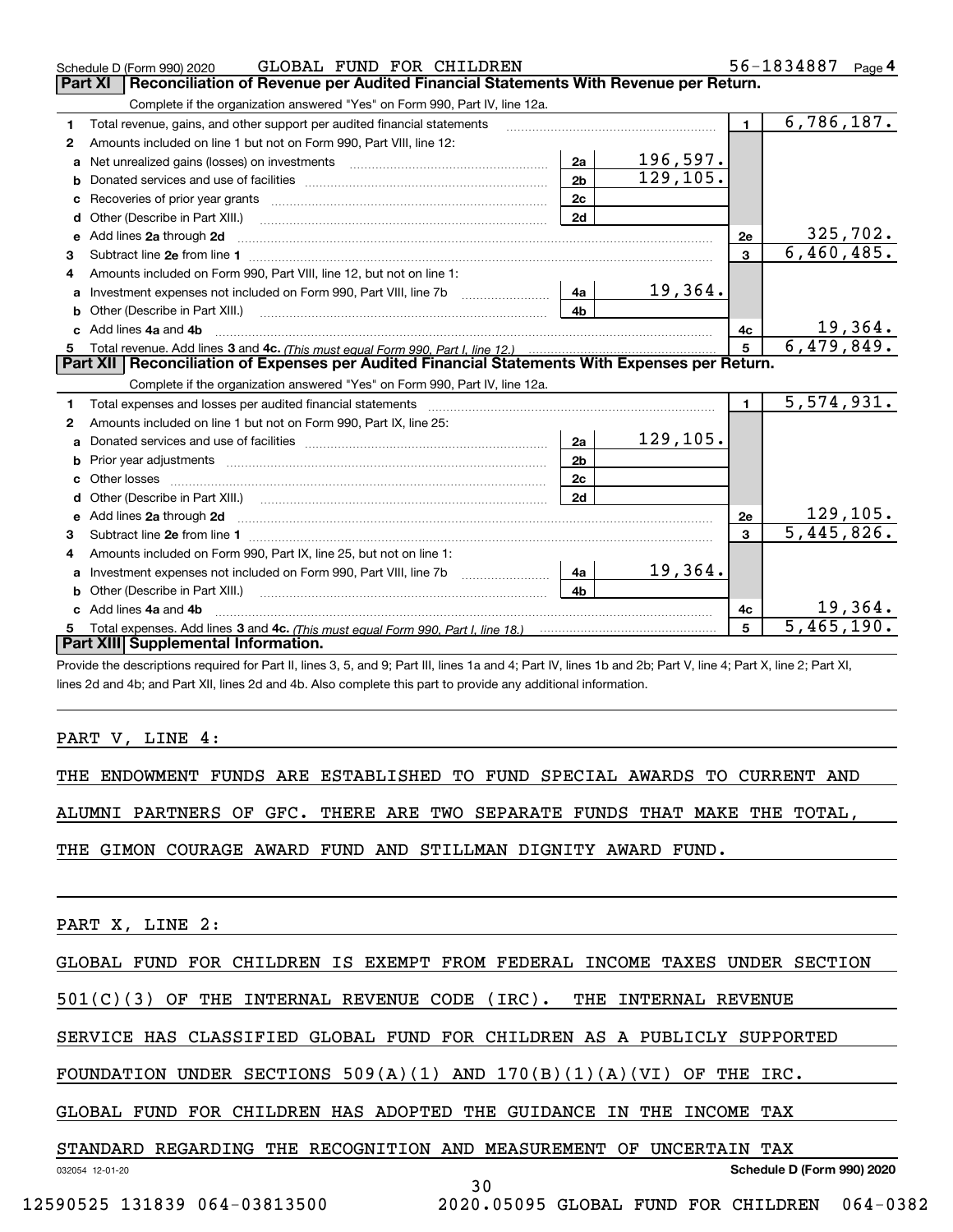| Schedule D (Form 990) 2020                            | GLOBAL FUND FOR CHILDREN                                      | 56-1834887<br>Page 5 |
|-------------------------------------------------------|---------------------------------------------------------------|----------------------|
| <b>Part XIII Supplemental Information</b> (continued) |                                                               |                      |
|                                                       |                                                               |                      |
| POSITIONS.<br>THE                                     | THIS GUIDANCE HAD NO<br>IMPLEMENTATION OF<br>IMPACT           | ON.<br>GLOBAL        |
| FUND FOR CHILDREN'S FINANCIAL STATEMENTS.             | GLOBAL<br>FUND FOR CHILDREN                                   |                      |
|                                                       |                                                               |                      |
| <b>BELIEVES</b>                                       | IT HAS APPROPRIATE SUPPORT FOR UNRELATED<br>TRADE OR BUSINESS |                      |
|                                                       |                                                               |                      |
|                                                       | POSITIONS AND, AS A RESULT, DOES NOT HAVE UNCERTAIN           | INCOME TAX POSITIONS |
|                                                       |                                                               |                      |
| THAT HAVE A                                           | MATERIAL IMPACT ON THE FINANCIAL<br>STATEMENTS. GLOBAL FUND   | FOR                  |
|                                                       |                                                               |                      |
| CHILDREN                                              | FILES AS A TAX-EXEMPT ORGANIZATION.                           |                      |

**Schedule D (Form 990) 2020**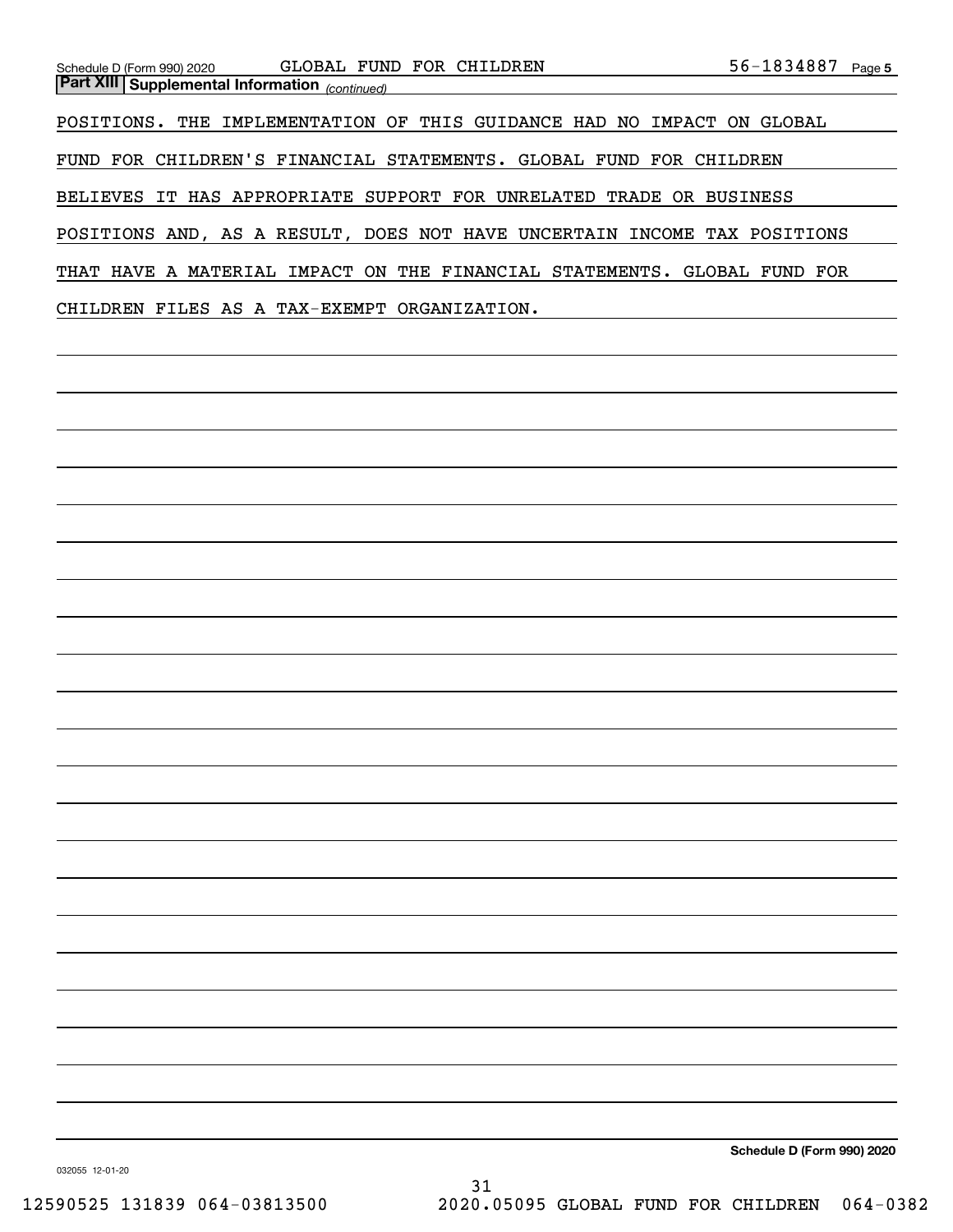032071 12-03-20

# 32

# **SCHEDULE F Statement of Activities Outside the United States**

**| Complete if the organization answered "Yes" on Form 990, Part IV, line 14b, 15, or 16. | Attach to Form 990.**

**| Go to www.irs.gov/Form990 for instructions and the latest information.**

OMB No. 1545-0047 **Open to Public InspectionEmployer identification number 2020**

Department of the Treasury Internal Revenue Service

**(Form 990)**

Name of the organization

### GLOBAL FUND FOR CHILDREN 56-1834887

**Part I**  $\parallel$  General Information on Activities Outside the United States. Complete if the organization answered "Yes" on Form 990, Part IV, line 14b.

- **1For grantmakers.**  Does the organization maintain records to substantiate the amount of its grants and other assistance, **Yes No** X the grantees' eligibility for the grants or assistance, and the selection criteria used to award the grants or assistance?
- **2 For grantmakers.**  Describe in Part V the organization's procedures for monitoring the use of its grants and other assistance outside the United States.

|  | 3 Activities per Region. (The following Part I, line 3 table can be duplicated if additional space is needed.) |  |
|--|----------------------------------------------------------------------------------------------------------------|--|
|  |                                                                                                                |  |

| (c) Number of $\vert$ (d) Activities conducted in the region<br>(a) Region<br>(b) Number of<br>(e) If activity listed in (d)<br>(f) Total<br>employees,<br>expenditures<br>offices<br>(by type) (such as, fundraising, pro-<br>is a program service,<br>agents, and<br>for and<br>in the region<br>gram services, investments, grants to<br>describe specific type<br>independent<br>investments<br>contractors<br>recipients located in the region)<br>of service(s) in the region<br>in the region<br>in the region<br>CENTRAL AMERICA AND<br>TO PROVIDE GRANTS,<br>PROGRAM CONSULTING<br>THE CARIBBEAN -<br>SERVICES AND CAPACITY<br>0<br>PROGRAM SERVICES<br>BUILDING SUPPORT. THE<br>1<br>EAST ASIA AND THE<br>TO PROVIDE GRANTS,<br>PROGRAM CONSULTING<br>PACIFIC - AUSTRALIA,<br>BRUNEI, BURMA,<br>SERVICES AND CAPACITY<br>0<br>PROGRAM SERVICES<br>BUILDING SUPPORT. THE<br>CAMBODIA,<br>1<br>EUROPE (INCLUDING<br>TO PROVIDE GRANTS,<br>PROGRAM CONSULTING<br>ICELAND & GREENLAND)<br>- ALBANIA, ANDORRA,<br>SERVICES AND CAPACITY<br>PROGRAM SERVICES<br>BUILDING SUPPORT. THE<br>154,630.<br>1<br>0<br>TO PROVIDE GRANTS,<br>PROGRAM CONSULTING<br>SERVICES AND CAPACITY<br>$\mathbf 0$<br>PROGRAM SERVICES<br>BUILDING SUPPORT. THE<br>8,000.<br>0<br>TO PROVIDE GRANTS,<br>PROGRAM CONSULTING<br>CANADA AND MEXICO,<br>BUT NOT THE UNITED<br>SERVICES AND CAPACITY<br>0<br>PROGRAM SERVICES<br>BUILDING SUPPORT. THE<br><b>STATES</b><br>1<br>TO PROVIDE GRANTS,<br>PROGRAM CONSULTING<br>SERVICES AND CAPACITY<br>0<br>$\mathbf{0}$<br>PROGRAM SERVICES<br>BUILDING SUPPORT. THE<br>BELARUS,<br>SOUTH AMERICA -<br>TO PROVIDE GRANTS,<br>ARGENTINA, BOLIVIA,<br>PROGRAM CONSULTING<br>BRAZIL, CHILE,<br>SERVICES AND CAPACITY<br>0<br>56, 350.<br>COLUMBIA, ECUADOR,<br>0<br>PROGRAM SERVICES<br>BUILDING SUPPORT. THE<br>SOUTH ASIA -<br>TO PROVIDE GRANTS,<br>PROGRAM CONSULTING<br>BANGLADESH, BHUTAN,<br>SERVICES AND CAPACITY<br>PROGRAM SERVICES<br>BUILDING SUPPORT. THE<br>INDIA, MALDIVES,<br>4<br>0<br>719,127.<br>8<br>$\mathbf 0$<br>1,810,672.<br>3 a Subtotal<br><b>b</b> Total from continuation<br>$\mathbf 0$<br>1<br>sheets to Part I<br>c Totals (add lines 3a<br>9<br>0<br>2, 241, 897.<br>and 3b)<br>. |                      |  | Activities per Region. (The following Part I, line 5 table can be duplicated if additional space is needed.) |          |
|--------------------------------------------------------------------------------------------------------------------------------------------------------------------------------------------------------------------------------------------------------------------------------------------------------------------------------------------------------------------------------------------------------------------------------------------------------------------------------------------------------------------------------------------------------------------------------------------------------------------------------------------------------------------------------------------------------------------------------------------------------------------------------------------------------------------------------------------------------------------------------------------------------------------------------------------------------------------------------------------------------------------------------------------------------------------------------------------------------------------------------------------------------------------------------------------------------------------------------------------------------------------------------------------------------------------------------------------------------------------------------------------------------------------------------------------------------------------------------------------------------------------------------------------------------------------------------------------------------------------------------------------------------------------------------------------------------------------------------------------------------------------------------------------------------------------------------------------------------------------------------------------------------------------------------------------------------------------------------------------------------------------------------------------------------------------------------------------------------------------------------------------------------------------------------------------------------------------------------------------|----------------------|--|--------------------------------------------------------------------------------------------------------------|----------|
|                                                                                                                                                                                                                                                                                                                                                                                                                                                                                                                                                                                                                                                                                                                                                                                                                                                                                                                                                                                                                                                                                                                                                                                                                                                                                                                                                                                                                                                                                                                                                                                                                                                                                                                                                                                                                                                                                                                                                                                                                                                                                                                                                                                                                                            |                      |  |                                                                                                              |          |
|                                                                                                                                                                                                                                                                                                                                                                                                                                                                                                                                                                                                                                                                                                                                                                                                                                                                                                                                                                                                                                                                                                                                                                                                                                                                                                                                                                                                                                                                                                                                                                                                                                                                                                                                                                                                                                                                                                                                                                                                                                                                                                                                                                                                                                            |                      |  |                                                                                                              |          |
|                                                                                                                                                                                                                                                                                                                                                                                                                                                                                                                                                                                                                                                                                                                                                                                                                                                                                                                                                                                                                                                                                                                                                                                                                                                                                                                                                                                                                                                                                                                                                                                                                                                                                                                                                                                                                                                                                                                                                                                                                                                                                                                                                                                                                                            |                      |  |                                                                                                              |          |
|                                                                                                                                                                                                                                                                                                                                                                                                                                                                                                                                                                                                                                                                                                                                                                                                                                                                                                                                                                                                                                                                                                                                                                                                                                                                                                                                                                                                                                                                                                                                                                                                                                                                                                                                                                                                                                                                                                                                                                                                                                                                                                                                                                                                                                            |                      |  |                                                                                                              |          |
|                                                                                                                                                                                                                                                                                                                                                                                                                                                                                                                                                                                                                                                                                                                                                                                                                                                                                                                                                                                                                                                                                                                                                                                                                                                                                                                                                                                                                                                                                                                                                                                                                                                                                                                                                                                                                                                                                                                                                                                                                                                                                                                                                                                                                                            |                      |  |                                                                                                              |          |
|                                                                                                                                                                                                                                                                                                                                                                                                                                                                                                                                                                                                                                                                                                                                                                                                                                                                                                                                                                                                                                                                                                                                                                                                                                                                                                                                                                                                                                                                                                                                                                                                                                                                                                                                                                                                                                                                                                                                                                                                                                                                                                                                                                                                                                            |                      |  |                                                                                                              |          |
|                                                                                                                                                                                                                                                                                                                                                                                                                                                                                                                                                                                                                                                                                                                                                                                                                                                                                                                                                                                                                                                                                                                                                                                                                                                                                                                                                                                                                                                                                                                                                                                                                                                                                                                                                                                                                                                                                                                                                                                                                                                                                                                                                                                                                                            | ANTIGUA & BARBUDA,   |  |                                                                                                              |          |
|                                                                                                                                                                                                                                                                                                                                                                                                                                                                                                                                                                                                                                                                                                                                                                                                                                                                                                                                                                                                                                                                                                                                                                                                                                                                                                                                                                                                                                                                                                                                                                                                                                                                                                                                                                                                                                                                                                                                                                                                                                                                                                                                                                                                                                            | ARUBA, BAHAMAS,      |  |                                                                                                              | 430,765. |
|                                                                                                                                                                                                                                                                                                                                                                                                                                                                                                                                                                                                                                                                                                                                                                                                                                                                                                                                                                                                                                                                                                                                                                                                                                                                                                                                                                                                                                                                                                                                                                                                                                                                                                                                                                                                                                                                                                                                                                                                                                                                                                                                                                                                                                            |                      |  |                                                                                                              |          |
|                                                                                                                                                                                                                                                                                                                                                                                                                                                                                                                                                                                                                                                                                                                                                                                                                                                                                                                                                                                                                                                                                                                                                                                                                                                                                                                                                                                                                                                                                                                                                                                                                                                                                                                                                                                                                                                                                                                                                                                                                                                                                                                                                                                                                                            |                      |  |                                                                                                              |          |
|                                                                                                                                                                                                                                                                                                                                                                                                                                                                                                                                                                                                                                                                                                                                                                                                                                                                                                                                                                                                                                                                                                                                                                                                                                                                                                                                                                                                                                                                                                                                                                                                                                                                                                                                                                                                                                                                                                                                                                                                                                                                                                                                                                                                                                            |                      |  |                                                                                                              |          |
|                                                                                                                                                                                                                                                                                                                                                                                                                                                                                                                                                                                                                                                                                                                                                                                                                                                                                                                                                                                                                                                                                                                                                                                                                                                                                                                                                                                                                                                                                                                                                                                                                                                                                                                                                                                                                                                                                                                                                                                                                                                                                                                                                                                                                                            |                      |  |                                                                                                              | 128,618. |
|                                                                                                                                                                                                                                                                                                                                                                                                                                                                                                                                                                                                                                                                                                                                                                                                                                                                                                                                                                                                                                                                                                                                                                                                                                                                                                                                                                                                                                                                                                                                                                                                                                                                                                                                                                                                                                                                                                                                                                                                                                                                                                                                                                                                                                            |                      |  |                                                                                                              |          |
|                                                                                                                                                                                                                                                                                                                                                                                                                                                                                                                                                                                                                                                                                                                                                                                                                                                                                                                                                                                                                                                                                                                                                                                                                                                                                                                                                                                                                                                                                                                                                                                                                                                                                                                                                                                                                                                                                                                                                                                                                                                                                                                                                                                                                                            |                      |  |                                                                                                              |          |
|                                                                                                                                                                                                                                                                                                                                                                                                                                                                                                                                                                                                                                                                                                                                                                                                                                                                                                                                                                                                                                                                                                                                                                                                                                                                                                                                                                                                                                                                                                                                                                                                                                                                                                                                                                                                                                                                                                                                                                                                                                                                                                                                                                                                                                            |                      |  |                                                                                                              |          |
|                                                                                                                                                                                                                                                                                                                                                                                                                                                                                                                                                                                                                                                                                                                                                                                                                                                                                                                                                                                                                                                                                                                                                                                                                                                                                                                                                                                                                                                                                                                                                                                                                                                                                                                                                                                                                                                                                                                                                                                                                                                                                                                                                                                                                                            | AUSTRIA, BELGIUM     |  |                                                                                                              |          |
|                                                                                                                                                                                                                                                                                                                                                                                                                                                                                                                                                                                                                                                                                                                                                                                                                                                                                                                                                                                                                                                                                                                                                                                                                                                                                                                                                                                                                                                                                                                                                                                                                                                                                                                                                                                                                                                                                                                                                                                                                                                                                                                                                                                                                                            | MIDDLE EAST AND      |  |                                                                                                              |          |
|                                                                                                                                                                                                                                                                                                                                                                                                                                                                                                                                                                                                                                                                                                                                                                                                                                                                                                                                                                                                                                                                                                                                                                                                                                                                                                                                                                                                                                                                                                                                                                                                                                                                                                                                                                                                                                                                                                                                                                                                                                                                                                                                                                                                                                            | NORTH AFRICA -       |  |                                                                                                              |          |
|                                                                                                                                                                                                                                                                                                                                                                                                                                                                                                                                                                                                                                                                                                                                                                                                                                                                                                                                                                                                                                                                                                                                                                                                                                                                                                                                                                                                                                                                                                                                                                                                                                                                                                                                                                                                                                                                                                                                                                                                                                                                                                                                                                                                                                            | ALGERIA, BAHRAIN,    |  |                                                                                                              |          |
|                                                                                                                                                                                                                                                                                                                                                                                                                                                                                                                                                                                                                                                                                                                                                                                                                                                                                                                                                                                                                                                                                                                                                                                                                                                                                                                                                                                                                                                                                                                                                                                                                                                                                                                                                                                                                                                                                                                                                                                                                                                                                                                                                                                                                                            | DJIBOUTI, EGYPT,     |  |                                                                                                              |          |
|                                                                                                                                                                                                                                                                                                                                                                                                                                                                                                                                                                                                                                                                                                                                                                                                                                                                                                                                                                                                                                                                                                                                                                                                                                                                                                                                                                                                                                                                                                                                                                                                                                                                                                                                                                                                                                                                                                                                                                                                                                                                                                                                                                                                                                            | NORTH AMERICA -      |  |                                                                                                              |          |
|                                                                                                                                                                                                                                                                                                                                                                                                                                                                                                                                                                                                                                                                                                                                                                                                                                                                                                                                                                                                                                                                                                                                                                                                                                                                                                                                                                                                                                                                                                                                                                                                                                                                                                                                                                                                                                                                                                                                                                                                                                                                                                                                                                                                                                            |                      |  |                                                                                                              |          |
|                                                                                                                                                                                                                                                                                                                                                                                                                                                                                                                                                                                                                                                                                                                                                                                                                                                                                                                                                                                                                                                                                                                                                                                                                                                                                                                                                                                                                                                                                                                                                                                                                                                                                                                                                                                                                                                                                                                                                                                                                                                                                                                                                                                                                                            |                      |  |                                                                                                              |          |
|                                                                                                                                                                                                                                                                                                                                                                                                                                                                                                                                                                                                                                                                                                                                                                                                                                                                                                                                                                                                                                                                                                                                                                                                                                                                                                                                                                                                                                                                                                                                                                                                                                                                                                                                                                                                                                                                                                                                                                                                                                                                                                                                                                                                                                            |                      |  |                                                                                                              | 222,682. |
|                                                                                                                                                                                                                                                                                                                                                                                                                                                                                                                                                                                                                                                                                                                                                                                                                                                                                                                                                                                                                                                                                                                                                                                                                                                                                                                                                                                                                                                                                                                                                                                                                                                                                                                                                                                                                                                                                                                                                                                                                                                                                                                                                                                                                                            | RUSSIA AND           |  |                                                                                                              |          |
|                                                                                                                                                                                                                                                                                                                                                                                                                                                                                                                                                                                                                                                                                                                                                                                                                                                                                                                                                                                                                                                                                                                                                                                                                                                                                                                                                                                                                                                                                                                                                                                                                                                                                                                                                                                                                                                                                                                                                                                                                                                                                                                                                                                                                                            | NEIGHBORING STATES - |  |                                                                                                              |          |
|                                                                                                                                                                                                                                                                                                                                                                                                                                                                                                                                                                                                                                                                                                                                                                                                                                                                                                                                                                                                                                                                                                                                                                                                                                                                                                                                                                                                                                                                                                                                                                                                                                                                                                                                                                                                                                                                                                                                                                                                                                                                                                                                                                                                                                            | ARMENIA, AZERBIJAN,  |  |                                                                                                              |          |
|                                                                                                                                                                                                                                                                                                                                                                                                                                                                                                                                                                                                                                                                                                                                                                                                                                                                                                                                                                                                                                                                                                                                                                                                                                                                                                                                                                                                                                                                                                                                                                                                                                                                                                                                                                                                                                                                                                                                                                                                                                                                                                                                                                                                                                            |                      |  |                                                                                                              | 90,500.  |
|                                                                                                                                                                                                                                                                                                                                                                                                                                                                                                                                                                                                                                                                                                                                                                                                                                                                                                                                                                                                                                                                                                                                                                                                                                                                                                                                                                                                                                                                                                                                                                                                                                                                                                                                                                                                                                                                                                                                                                                                                                                                                                                                                                                                                                            |                      |  |                                                                                                              |          |
|                                                                                                                                                                                                                                                                                                                                                                                                                                                                                                                                                                                                                                                                                                                                                                                                                                                                                                                                                                                                                                                                                                                                                                                                                                                                                                                                                                                                                                                                                                                                                                                                                                                                                                                                                                                                                                                                                                                                                                                                                                                                                                                                                                                                                                            |                      |  |                                                                                                              |          |
|                                                                                                                                                                                                                                                                                                                                                                                                                                                                                                                                                                                                                                                                                                                                                                                                                                                                                                                                                                                                                                                                                                                                                                                                                                                                                                                                                                                                                                                                                                                                                                                                                                                                                                                                                                                                                                                                                                                                                                                                                                                                                                                                                                                                                                            |                      |  |                                                                                                              |          |
|                                                                                                                                                                                                                                                                                                                                                                                                                                                                                                                                                                                                                                                                                                                                                                                                                                                                                                                                                                                                                                                                                                                                                                                                                                                                                                                                                                                                                                                                                                                                                                                                                                                                                                                                                                                                                                                                                                                                                                                                                                                                                                                                                                                                                                            |                      |  |                                                                                                              |          |
|                                                                                                                                                                                                                                                                                                                                                                                                                                                                                                                                                                                                                                                                                                                                                                                                                                                                                                                                                                                                                                                                                                                                                                                                                                                                                                                                                                                                                                                                                                                                                                                                                                                                                                                                                                                                                                                                                                                                                                                                                                                                                                                                                                                                                                            |                      |  |                                                                                                              |          |
|                                                                                                                                                                                                                                                                                                                                                                                                                                                                                                                                                                                                                                                                                                                                                                                                                                                                                                                                                                                                                                                                                                                                                                                                                                                                                                                                                                                                                                                                                                                                                                                                                                                                                                                                                                                                                                                                                                                                                                                                                                                                                                                                                                                                                                            | AFGHANISTAN,         |  |                                                                                                              |          |
|                                                                                                                                                                                                                                                                                                                                                                                                                                                                                                                                                                                                                                                                                                                                                                                                                                                                                                                                                                                                                                                                                                                                                                                                                                                                                                                                                                                                                                                                                                                                                                                                                                                                                                                                                                                                                                                                                                                                                                                                                                                                                                                                                                                                                                            |                      |  |                                                                                                              |          |
|                                                                                                                                                                                                                                                                                                                                                                                                                                                                                                                                                                                                                                                                                                                                                                                                                                                                                                                                                                                                                                                                                                                                                                                                                                                                                                                                                                                                                                                                                                                                                                                                                                                                                                                                                                                                                                                                                                                                                                                                                                                                                                                                                                                                                                            |                      |  |                                                                                                              |          |
|                                                                                                                                                                                                                                                                                                                                                                                                                                                                                                                                                                                                                                                                                                                                                                                                                                                                                                                                                                                                                                                                                                                                                                                                                                                                                                                                                                                                                                                                                                                                                                                                                                                                                                                                                                                                                                                                                                                                                                                                                                                                                                                                                                                                                                            |                      |  |                                                                                                              |          |
|                                                                                                                                                                                                                                                                                                                                                                                                                                                                                                                                                                                                                                                                                                                                                                                                                                                                                                                                                                                                                                                                                                                                                                                                                                                                                                                                                                                                                                                                                                                                                                                                                                                                                                                                                                                                                                                                                                                                                                                                                                                                                                                                                                                                                                            |                      |  |                                                                                                              |          |
|                                                                                                                                                                                                                                                                                                                                                                                                                                                                                                                                                                                                                                                                                                                                                                                                                                                                                                                                                                                                                                                                                                                                                                                                                                                                                                                                                                                                                                                                                                                                                                                                                                                                                                                                                                                                                                                                                                                                                                                                                                                                                                                                                                                                                                            |                      |  |                                                                                                              | 431,225. |
|                                                                                                                                                                                                                                                                                                                                                                                                                                                                                                                                                                                                                                                                                                                                                                                                                                                                                                                                                                                                                                                                                                                                                                                                                                                                                                                                                                                                                                                                                                                                                                                                                                                                                                                                                                                                                                                                                                                                                                                                                                                                                                                                                                                                                                            |                      |  |                                                                                                              |          |
|                                                                                                                                                                                                                                                                                                                                                                                                                                                                                                                                                                                                                                                                                                                                                                                                                                                                                                                                                                                                                                                                                                                                                                                                                                                                                                                                                                                                                                                                                                                                                                                                                                                                                                                                                                                                                                                                                                                                                                                                                                                                                                                                                                                                                                            |                      |  |                                                                                                              |          |

**For Paperwork Reduction Act Notice, see the Instructions for Form 990. Schedule F (Form 990) 2020** LHA SEE PART V FOR COLUMN (E) DESCRIPTIONS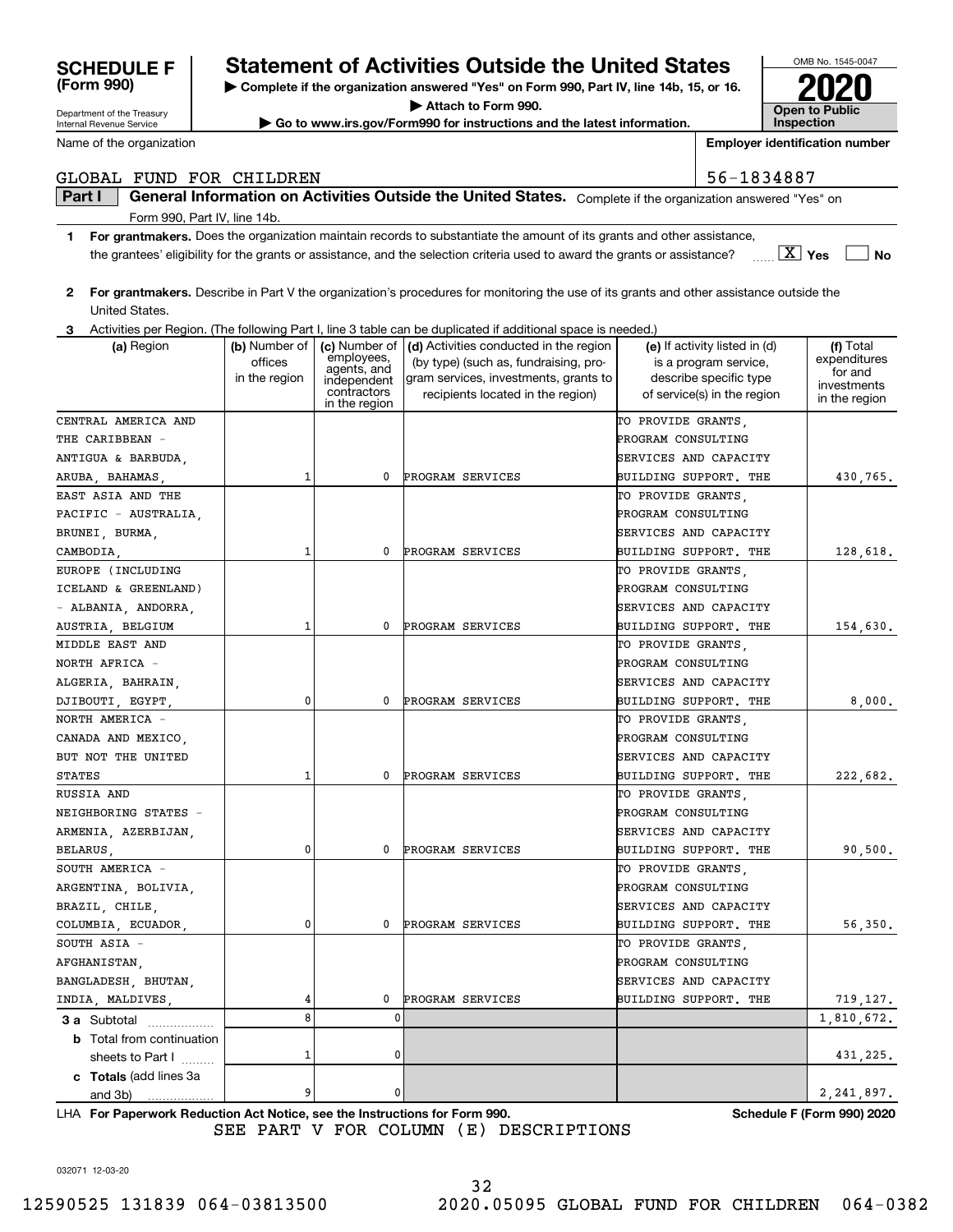| Schedule F (Form 990)<br><b>Part I</b>                      | GLOBAL FUND FOR CHILDREN                  |                                                      | Continuation of Activities per Region. (Schedule F (Form 990), Part I, line 3)                                                          | 56-1834887                                                                                                  | Page 1                                  |
|-------------------------------------------------------------|-------------------------------------------|------------------------------------------------------|-----------------------------------------------------------------------------------------------------------------------------------------|-------------------------------------------------------------------------------------------------------------|-----------------------------------------|
| (a) Region                                                  | (b) Number of<br>offices<br>in the region | (c) Number of<br>employees or<br>agents in<br>region | (d) Activities conducted in region<br>(by type) (i.e., fundraising,<br>program services, grants to<br>recipients located in the region) | (e) If activity listed in (d)<br>is a program service,<br>describe specific type<br>of service(s) in region | (f) Total<br>expenditures<br>for region |
| SUB-SAHARAN AFRICA -<br>ANGOLA, BENIN,<br>BOTSWANA, BURKINA |                                           |                                                      |                                                                                                                                         | TO PROVIDE GRANTS,<br>PROGRAM CONSULTING<br>SERVICES AND CAPACITY                                           |                                         |
| FASO,                                                       | 1                                         | $\mathbf 0$                                          | PROGRAM SERVICES                                                                                                                        | BUILDING SUPPORT. THE                                                                                       | 431,225.                                |
|                                                             |                                           |                                                      |                                                                                                                                         |                                                                                                             |                                         |
|                                                             |                                           |                                                      |                                                                                                                                         |                                                                                                             |                                         |
|                                                             |                                           |                                                      |                                                                                                                                         |                                                                                                             |                                         |
|                                                             |                                           |                                                      |                                                                                                                                         |                                                                                                             |                                         |
|                                                             |                                           |                                                      |                                                                                                                                         |                                                                                                             |                                         |
|                                                             |                                           |                                                      |                                                                                                                                         |                                                                                                             |                                         |
|                                                             |                                           |                                                      |                                                                                                                                         |                                                                                                             |                                         |
|                                                             |                                           |                                                      |                                                                                                                                         |                                                                                                             |                                         |
|                                                             |                                           |                                                      |                                                                                                                                         |                                                                                                             |                                         |
|                                                             | 1                                         |                                                      |                                                                                                                                         |                                                                                                             | 431,225.                                |
| <b>Totals</b><br>.                                          |                                           |                                                      |                                                                                                                                         |                                                                                                             |                                         |

032181 04-01-20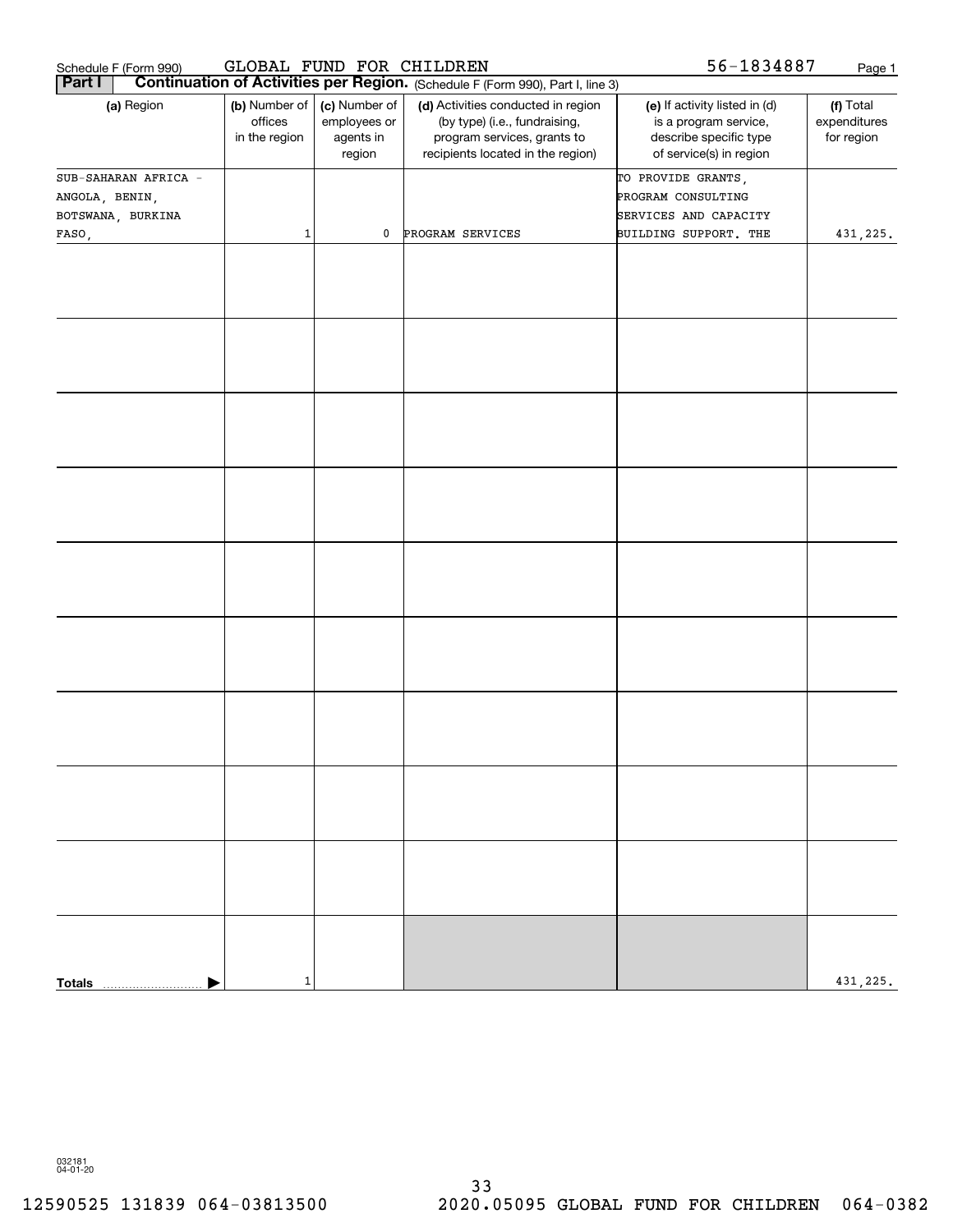Part II | Grants and Other Assistance to Organizations or Entities Outside the United States. Complete if the organization answered "Yes" on Form 990, Part IV, line 15, for any recipient who received more than \$5,000. Part II can be duplicated if additional space is needed.

| 1.<br>(a) Name of organization | (b) IRS code section<br>and EIN (if applicable) | (c) Region           | (d) Purpose of<br>grant                                                                                                                 | (e) Amount<br>of cash grant | (f) Manner of<br>cash disbursement | (g) Amount of<br>noncash<br>assistance | (h) Description<br>of noncash<br>assistance | (i) Method of<br>valuation (book, FMV,<br>appraisal, other) |
|--------------------------------|-------------------------------------------------|----------------------|-----------------------------------------------------------------------------------------------------------------------------------------|-----------------------------|------------------------------------|----------------------------------------|---------------------------------------------|-------------------------------------------------------------|
|                                |                                                 | CENTRAL AMERICA      |                                                                                                                                         |                             |                                    |                                        |                                             |                                                             |
|                                |                                                 | AND THE CARIBBEAN    |                                                                                                                                         |                             |                                    |                                        |                                             |                                                             |
|                                |                                                 | ANTIGUA &            | EMPOWERING ADOLESCENT                                                                                                                   |                             |                                    |                                        |                                             |                                                             |
|                                |                                                 | BARBUDA, ARUBA       | GIRLS                                                                                                                                   |                             | 18,000. WIRE TRANSFER              |                                        | 0. N/A                                      | N/A                                                         |
|                                |                                                 | CENTRAL AMERICA      |                                                                                                                                         |                             |                                    |                                        |                                             |                                                             |
|                                |                                                 | AND THE CARIBBEAN    |                                                                                                                                         |                             |                                    |                                        |                                             |                                                             |
|                                |                                                 | ANTIGUA &            | EMPOWERING ADOLESCENT                                                                                                                   |                             |                                    |                                        |                                             |                                                             |
|                                |                                                 | BARBUDA, ARUBA       | GIRLS                                                                                                                                   |                             | 16,000. WIRE TRANSFER              |                                        | 0. N/A                                      | N/A                                                         |
|                                |                                                 | CENTRAL AMERICA      |                                                                                                                                         |                             |                                    |                                        |                                             |                                                             |
|                                |                                                 | AND THE CARIBBEAN    |                                                                                                                                         |                             |                                    |                                        |                                             |                                                             |
|                                |                                                 | ANTIGUA &            | EMPOWERING ADOLESCENT                                                                                                                   |                             |                                    |                                        |                                             |                                                             |
|                                |                                                 | BARBUDA, ARUBA       | GIRLS                                                                                                                                   |                             | 16,000. WIRE TRANSFER              |                                        | 0. N/A                                      | N/A                                                         |
|                                |                                                 | CENTRAL AMERICA      |                                                                                                                                         |                             |                                    |                                        |                                             |                                                             |
|                                |                                                 | AND THE CARIBBEAN    |                                                                                                                                         |                             |                                    |                                        |                                             |                                                             |
|                                |                                                 | ANTIGUA &            | EMPOWERING ADOLESCENT                                                                                                                   |                             |                                    |                                        |                                             |                                                             |
|                                |                                                 | BARBUDA, ARUBA,      | GIRLS                                                                                                                                   |                             | 10,000. WIRE TRANSFER              |                                        | 0. N/A                                      | N/A                                                         |
|                                |                                                 | CENTRAL AMERICA      |                                                                                                                                         |                             |                                    |                                        |                                             |                                                             |
|                                |                                                 | AND THE CARIBBEAN    |                                                                                                                                         |                             |                                    |                                        |                                             |                                                             |
|                                |                                                 | <b>ANTIGUA &amp;</b> | EMPOWERING ADOLESCENT                                                                                                                   |                             |                                    |                                        |                                             |                                                             |
|                                |                                                 | BARBUDA, ARUBA,      | GIRLS                                                                                                                                   |                             | 6,000. WIRE TRANSFER               |                                        | 0. N/A                                      | N/A                                                         |
|                                |                                                 | CENTRAL AMERICA      |                                                                                                                                         |                             |                                    |                                        |                                             |                                                             |
|                                |                                                 | AND THE CARIBBEAN    |                                                                                                                                         |                             |                                    |                                        |                                             |                                                             |
|                                |                                                 | ANTIGUA &            | EMPOWERING ADOLESCENT                                                                                                                   |                             |                                    |                                        |                                             |                                                             |
|                                |                                                 | BARBUDA, ARUBA,      | GIRLS                                                                                                                                   |                             | 18,000. WIRE TRANSFER              |                                        | 0. N/A                                      | N/A                                                         |
|                                |                                                 | CENTRAL AMERICA      |                                                                                                                                         |                             |                                    |                                        |                                             |                                                             |
|                                |                                                 | AND THE CARIBBEAN    |                                                                                                                                         |                             |                                    |                                        |                                             |                                                             |
|                                |                                                 | ANTIGUA &            | EMPOWERING ADOLESCENT                                                                                                                   |                             |                                    |                                        |                                             |                                                             |
|                                |                                                 | BARBUDA, ARUBA,      | GIRLS                                                                                                                                   |                             | 18,000. WIRE TRANSFER              |                                        | 0. N/A                                      | N/A                                                         |
|                                |                                                 | CENTRAL AMERICA      |                                                                                                                                         |                             |                                    |                                        |                                             |                                                             |
|                                |                                                 | AND THE CARIBBEAN    |                                                                                                                                         |                             |                                    |                                        |                                             |                                                             |
|                                |                                                 | ANTIGUA &            | EMPOWERING ADOLESCENT                                                                                                                   |                             |                                    |                                        |                                             |                                                             |
|                                |                                                 | BARBUDA, ARUBA,      | GIRLS                                                                                                                                   |                             | 10,000. WIRE TRANSFER              |                                        | 0. N/A                                      | N/A                                                         |
| 2                              |                                                 |                      | Enter total number of recipient organizations listed above that are recognized as charities by the foreign country, recognized as a tax |                             |                                    |                                        |                                             |                                                             |
|                                |                                                 |                      | exempt 501(c)(3) organization by the IRS, or for which the grantee or counsel has provided a section 501(c)(3) equivalency letter       |                             |                                    |                                        |                                             |                                                             |

**3**Enter total number of other organizations or entities |

SEE PART V FOR COLUMN (D) DESCRIPTIONS

**Schedule F (Form 990) 2020**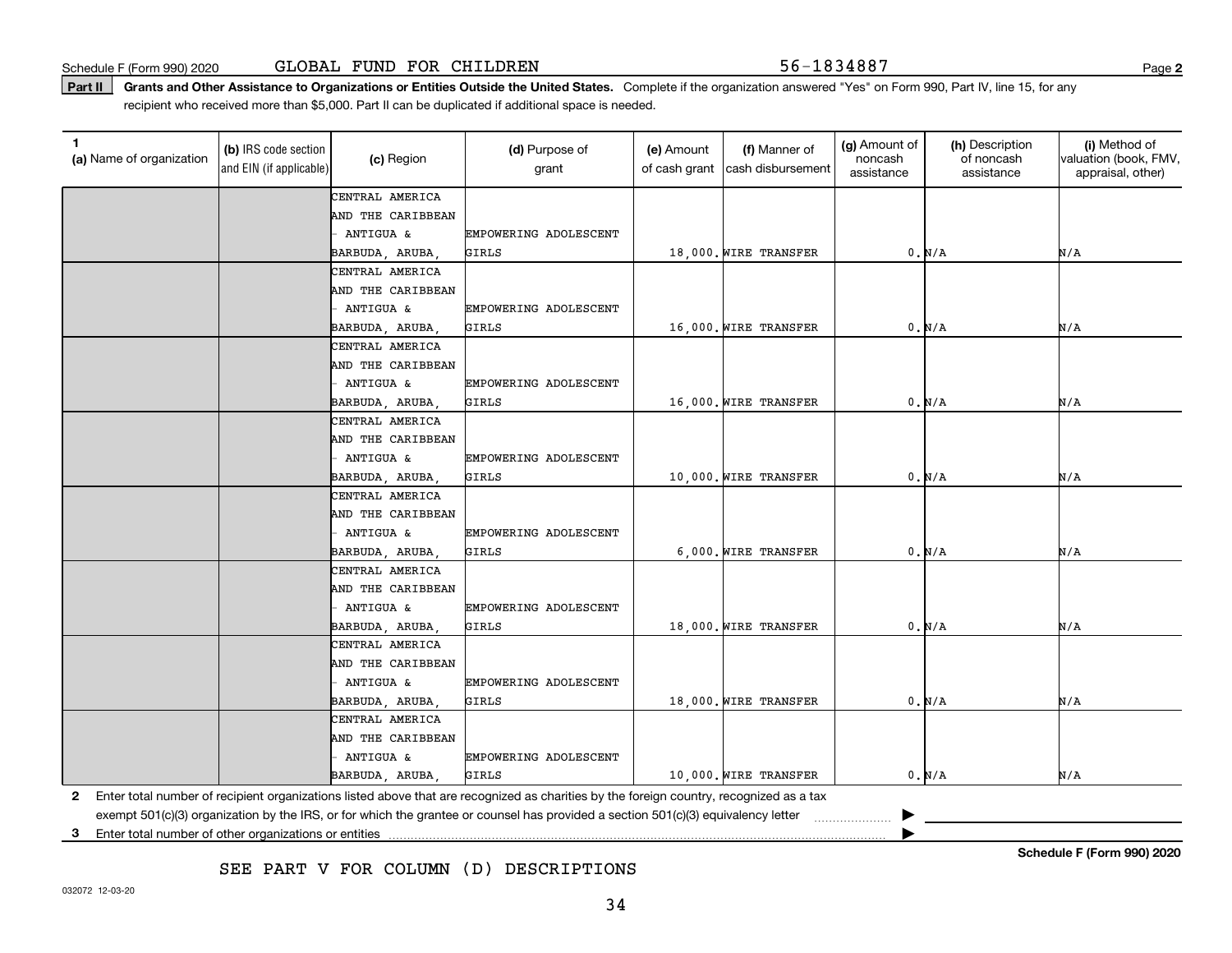**2Part II** (a) Name of organization **Continuation of Grants and Other Assistance to Organizations or Entities Outside the United States. (b)**  IRS code section **(c)**  Region **(d)** Purpose of **c c (e)** Amount **c (f) 1**(a)  $\Box$  (a)  $\Box$  (a)  $\Box$  (a)  $\Box$  (a)  $\Box$  (a)  $\Box$  (a)  $\Box$  (a)  $\Box$  (a)  $\Box$  (b)  $\Box$  (b)  $\Box$  (b)  $\Box$  (scription  $\Box$  (i) and EIN (if applicable) Schedule F (Form 990)<br> **Part II** Continuation of Grants and Other Assistance to Organizations or Entities Outside the United States. (Schedule F (Form 990), Part II, line 1)<br> **Part II** Continuation of Grants and Other Assi (Schedule F (Form 990), Part II, line 1) grant (e) Amount of cash grant |cash disbursement (f) Manner of (g) Amount of non-cash assistance(h) Description of non-cash assistance(i) Method of valuation (book, FMV, appraisal, other) CENTRAL AMERICA CENTRAL AMERICA AND THE CARIBBEAN ANTIGUA & EMPOWERING ADOLESCENT BARBUDA, ARUBA, GIRLS 17,000. WIRE TRANSFER 0. N/A AND THE CARIBBEAN ANTIGUA & ADOLESCENT GIRLS & BARBUDA, ARUBA, MIGRATION 8,000. WIRE TRANSFER 0. N/A N/A N/A CENTRAL AMERICA AND THE CARIBBEAN ANTIGUA & EMPOWERING ADOLESCENT BARBUDA, ARUBA, GIRLS 10,000. WIRE TRANSFER 0. N/A N/A CENTRAL AMERICA AND THE CARIBBEAN ANTIGUA & EMPOWERING ADOLESCENT BARBUDA, ARUBA, GIRLS 17,000. WIRE TRANSFER 0. N/A N/A CENTRAL AMERICA AND THE CARIBBEAN ANTIGUA & EMPOWERING ADOLESCENT BARBUDA, ARUBA, GIRLS 13,000. WIRE TRANSFER 0. N/A N/A CENTRAL AMERICA AND THE CARIBBEAN ANTIGUA & EMPOWERING ADOLESCENT BARBUDA, ARUBA, GIRLS 17,000. WIRE TRANSFER 0. N/A N/A CENTRAL AMERICA AND THE CARIBBEAN ANTIGUA & EMPOWERING ADOLESCENT BARBUDA, ARUBA, GIRLS 12,000. WIRE TRANSFER 0. N/A N/A CENTRAL AMERICA AND THE CARIBBEAN - ANTIGUA & BARBUDA, ARUBA, GLOBAL FUND FOR CHILDREN 56-1834887 FY 21 COURAGE AWARD 20,000. WIRE TRANSFER 0. N/A N/A CENTRAL AMERICA AND THE CARIBBEAN - ANTIGUA & BARBUDA, ARUBA, FY 21 SPECIAL AWARD 25,000. WIRE TRANSFER 0. N/A N/A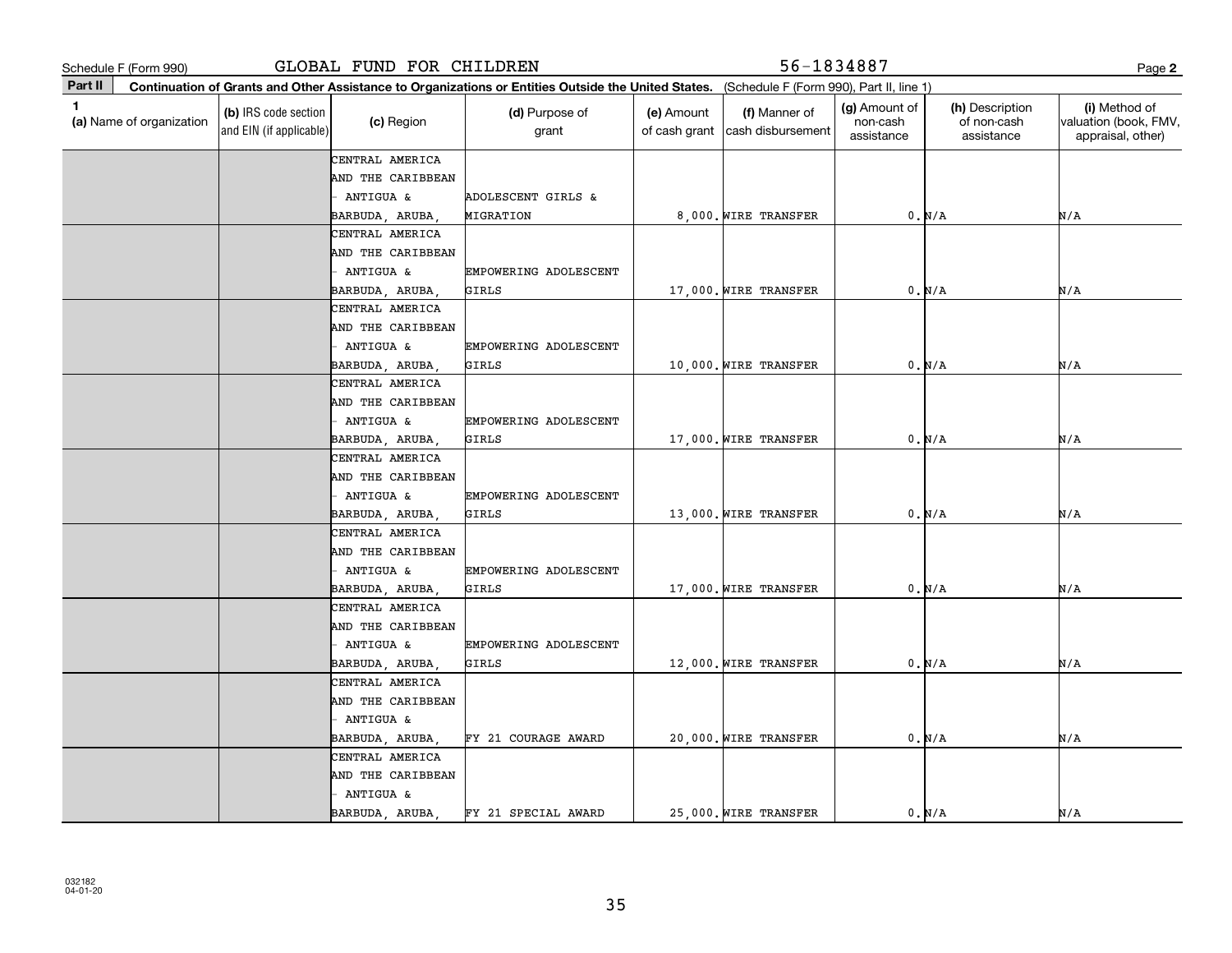| Schedule F (Form 990)         |                                                 | GLOBAL FUND FOR CHILDREN                                             |                                                                                                                                              |                             | 56-1834887                         |                                         |                                              | Page 2                                                      |
|-------------------------------|-------------------------------------------------|----------------------------------------------------------------------|----------------------------------------------------------------------------------------------------------------------------------------------|-----------------------------|------------------------------------|-----------------------------------------|----------------------------------------------|-------------------------------------------------------------|
| Part II                       |                                                 |                                                                      | Continuation of Grants and Other Assistance to Organizations or Entities Outside the United States. (Schedule F (Form 990), Part II, line 1) |                             |                                    |                                         |                                              |                                                             |
| 1<br>(a) Name of organization | (b) IRS code section<br>and EIN (if applicable) | (c) Region                                                           | (d) Purpose of<br>grant                                                                                                                      | (e) Amount<br>of cash grant | (f) Manner of<br>cash disbursement | (g) Amount of<br>non-cash<br>assistance | (h) Description<br>of non-cash<br>assistance | (i) Method of<br>valuation (book, FMV,<br>appraisal, other) |
|                               |                                                 | CENTRAL AMERICA<br>AND THE CARIBBEAN<br>ANTIGUA &<br>BARBUDA, ARUBA, | CHANGING GENDER<br>ATTITUDES, EMPOWERING<br>GIRLS                                                                                            |                             | 12,500. WIRE TRANSFER              |                                         | 0. N/A                                       | N/A                                                         |
|                               |                                                 | EAST ASIA AND THE<br>PACIFIC -<br>AUSTRALIA,<br>BRUNEI, BURMA        | CHILDREN WITH<br>DISABILITIES & CHILD<br>TRAFFICKING                                                                                         |                             | 5,000. WIRE TRANSFER               |                                         | 0. N/A                                       | N/A                                                         |
|                               |                                                 | EAST ASIA AND THE<br>PACIFIC -<br>AUSTRALIA,<br>BRUNEI, BURMA        | CHILDREN WITH<br>DISABILITIES & CHILD<br>TRAFFICKING                                                                                         |                             | 10,500. WIRE TRANSFER              |                                         | 0. N/A                                       | N/A                                                         |
|                               |                                                 | EAST ASIA AND THE<br>PACIFIC -<br>AUSTRALIA,<br>BRUNEI, BURMA,       | CHILDREN WITH<br>DISABILITIES & CHILD<br>TRAFFICKING                                                                                         |                             | 11,500. WIRE TRANSFER              |                                         | 0. N/A                                       | N/A                                                         |
|                               |                                                 | EAST ASIA AND THE<br>PACIFIC -<br>AUSTRALIA,<br>BRUNEI, BURMA,       | CHILDREN WITH<br>DISABILITIES & CHILD<br>TRAFFICKING                                                                                         |                             | 10,500. WIRE TRANSFER              |                                         | 0. N/A                                       | N/A                                                         |
|                               |                                                 | EAST ASIA AND THE<br>PACIFIC -<br>AUSTRALIA,<br>BRUNEI, BURMA        | CENTER FOR DISASTER<br>PHILANTHROPY                                                                                                          |                             | 6,000. WIRE TRANSFER               |                                         | 0. N/A                                       | N/A                                                         |
|                               |                                                 | EAST ASIA AND THE<br>PACIFIC -<br>AUSTRALIA,<br>BRUNEI, BURMA        | CENTER FOR DISASTER<br>PHILANTHROPY                                                                                                          |                             | 6.000. WIRE TRANSFER               |                                         | 0. N/A                                       | N/A                                                         |
|                               |                                                 | EUROPE (INCLUDING<br>ICELAND &<br>GREENLAND) -<br>ALBANIA, ANDORRA   | <b>ENSURING THE</b><br>WELLBEING OF<br>CHILDREN: A HOLISTIC<br>APPROACH TO GIRLS                                                             |                             | 32,000. WIRE TRANSFER              |                                         | 0. N/A                                       | N/A                                                         |
|                               |                                                 | EUROPE (INCLUDING<br>ICELAND &<br>GREENLAND) -<br>ALBANIA, ANDORRA,  | ENSURING THE<br>WELLBEING OF<br>CHILDREN: A HOLISTIC<br>APPROACH TO GIRLS                                                                    |                             | 30,000. WIRE TRANSFER              |                                         | 0. N/A                                       | N/A                                                         |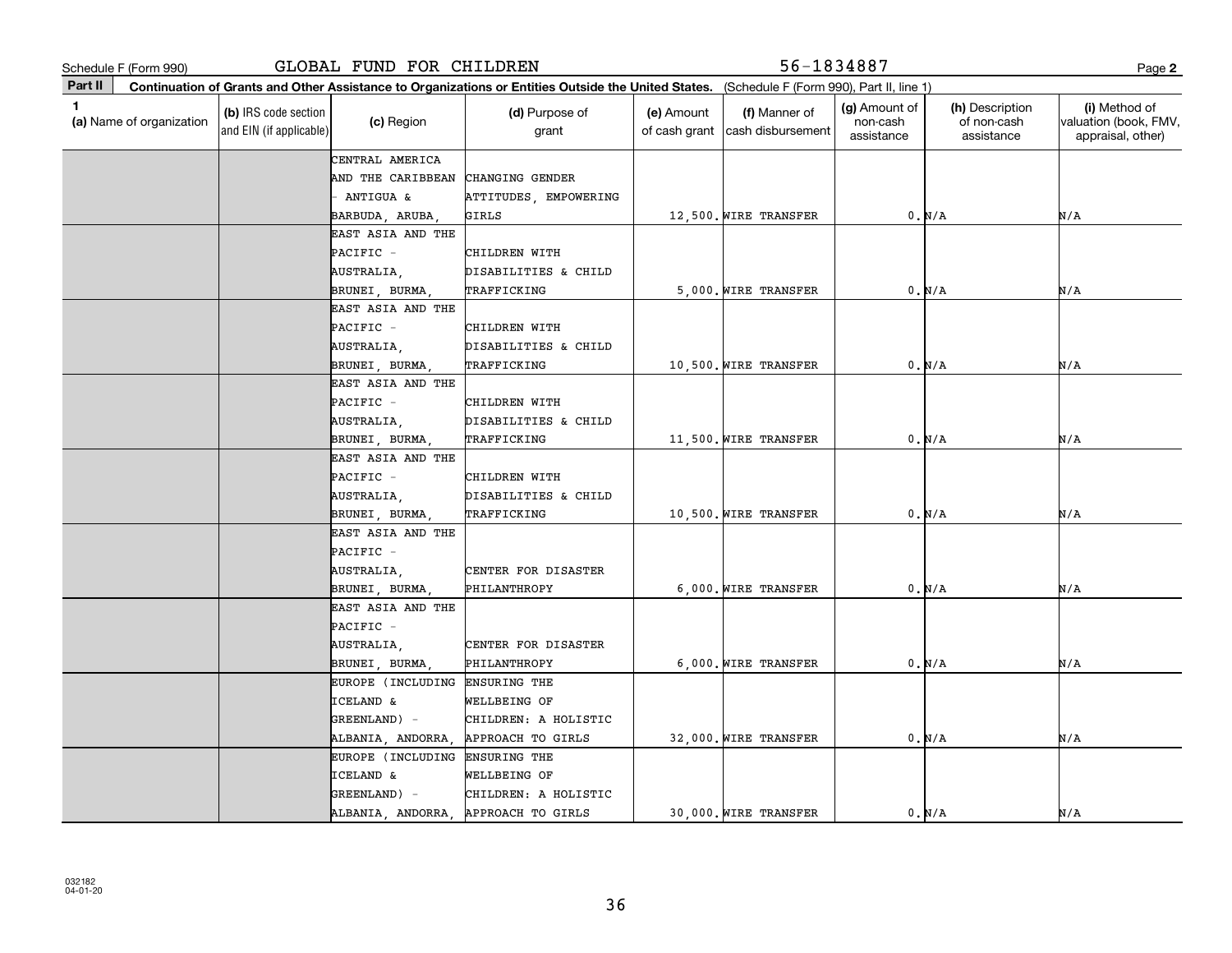| Schedule F (Form 990)                    |                                                 | GLOBAL FUND FOR CHILDREN |                                                                                                                                              |                             | 56-1834887                         |                                         |                                              | Page 2                                                      |
|------------------------------------------|-------------------------------------------------|--------------------------|----------------------------------------------------------------------------------------------------------------------------------------------|-----------------------------|------------------------------------|-----------------------------------------|----------------------------------------------|-------------------------------------------------------------|
| Part II                                  |                                                 |                          | Continuation of Grants and Other Assistance to Organizations or Entities Outside the United States. (Schedule F (Form 990), Part II, line 1) |                             |                                    |                                         |                                              |                                                             |
| $\mathbf{1}$<br>(a) Name of organization | (b) IRS code section<br>and EIN (if applicable) | (c) Region               | (d) Purpose of<br>grant                                                                                                                      | (e) Amount<br>of cash grant | (f) Manner of<br>cash disbursement | (g) Amount of<br>non-cash<br>assistance | (h) Description<br>of non-cash<br>assistance | (i) Method of<br>valuation (book, FMV,<br>appraisal, other) |
|                                          |                                                 | EUROPE (INCLUDING        | <b>ENSURING THE</b>                                                                                                                          |                             |                                    |                                         |                                              |                                                             |
|                                          |                                                 | <b>ICELAND &amp;</b>     | WELLBEING OF                                                                                                                                 |                             |                                    |                                         |                                              |                                                             |
|                                          |                                                 | GREENLAND) -             | CHILDREN: A HOLISTIC                                                                                                                         |                             |                                    |                                         |                                              |                                                             |
|                                          |                                                 | ALBANIA, ANDORRA,        | APPROACH TO GIRLS                                                                                                                            |                             | 30,000. WIRE TRANSFER              |                                         | 0. N/A                                       | N/A                                                         |
|                                          |                                                 | EUROPE (INCLUDING        |                                                                                                                                              |                             |                                    |                                         |                                              |                                                             |
|                                          |                                                 | ICELAND &                |                                                                                                                                              |                             |                                    |                                         |                                              |                                                             |
|                                          |                                                 | GREENLAND) -             | EMERGENCY FUND -                                                                                                                             |                             |                                    |                                         |                                              |                                                             |
|                                          |                                                 | ALBANIA, ANDORRA,        | COVID-19                                                                                                                                     |                             | 10,000. WIRE TRANSFER              |                                         | 0. N/A                                       | N/A                                                         |
|                                          |                                                 | EUROPE (INCLUDING        |                                                                                                                                              |                             |                                    |                                         |                                              |                                                             |
|                                          |                                                 | ICELAND &                |                                                                                                                                              |                             |                                    |                                         |                                              |                                                             |
|                                          |                                                 | GREENLAND) -             | CENTER FOR DISASTER                                                                                                                          |                             |                                    |                                         |                                              |                                                             |
|                                          |                                                 | ALBANIA, ANDORRA         | PHILANTHROPY                                                                                                                                 |                             | 10,000. WIRE TRANSFER              |                                         | 0. N/A                                       | N/A                                                         |
|                                          |                                                 | NORTH AMERICA -          |                                                                                                                                              |                             |                                    |                                         |                                              |                                                             |
|                                          |                                                 | CANADA AND               | <b>CHANGING GENDER</b>                                                                                                                       |                             |                                    |                                         |                                              |                                                             |
|                                          |                                                 | MEXICO, BUT NOT          | ATTITUDES, EMPOWERING                                                                                                                        |                             |                                    |                                         |                                              |                                                             |
|                                          |                                                 | THE UNITED STATES        | GIRLS                                                                                                                                        |                             | 12,000. WIRE TRANSFER              |                                         | 0. N/A                                       | N/A                                                         |
|                                          |                                                 | NORTH AMERICA -          |                                                                                                                                              |                             |                                    |                                         |                                              |                                                             |
|                                          |                                                 | CANADA AND               | <b>CHANGING GENDER</b>                                                                                                                       |                             |                                    |                                         |                                              |                                                             |
|                                          |                                                 | MEXICO, BUT NOT          | ATTITUDES, EMPOWERING                                                                                                                        |                             |                                    |                                         |                                              |                                                             |
|                                          |                                                 | THE UNITED STATES        | <b>GIRLS</b>                                                                                                                                 |                             | 12,500. WIRE TRANSFER              |                                         | 0. N/A                                       | N/A                                                         |
|                                          |                                                 | NORTH AMERICA -          | ENSURING THE                                                                                                                                 |                             |                                    |                                         |                                              |                                                             |
|                                          |                                                 | CANADA AND               | WELLBEING OF                                                                                                                                 |                             |                                    |                                         |                                              |                                                             |
|                                          |                                                 | MEXICO, BUT NOT          | CHILDREN: A HOLISTIC                                                                                                                         |                             |                                    |                                         |                                              |                                                             |
|                                          |                                                 | THE UNITED STATES        | APPROACH TO GIRLS                                                                                                                            |                             | 23,000. WIRE TRANSFER              |                                         | 0. N/A                                       | N/A                                                         |
|                                          |                                                 | NORTH AMERICA -          | ENSURING THE                                                                                                                                 |                             |                                    |                                         |                                              |                                                             |
|                                          |                                                 | CANADA AND               | WELLBEING OF                                                                                                                                 |                             |                                    |                                         |                                              |                                                             |
|                                          |                                                 | MEXICO, BUT NOT          | CHILDREN: A HOLISTIC                                                                                                                         |                             |                                    |                                         |                                              |                                                             |
|                                          |                                                 | THE UNITED STATES        | APPROACH TO GIRLS                                                                                                                            |                             | 20,000. WIRE TRANSFER              |                                         | 0. N/A                                       | N/A                                                         |
|                                          |                                                 | NORTH AMERICA -          |                                                                                                                                              |                             |                                    |                                         |                                              |                                                             |
|                                          |                                                 | CANADA AND               |                                                                                                                                              |                             |                                    |                                         |                                              |                                                             |
|                                          |                                                 | MEXICO, BUT NOT          | ADOLESCENT GIRLS &                                                                                                                           |                             |                                    |                                         |                                              |                                                             |
|                                          |                                                 | THE UNITED STATES        | MIGRATION                                                                                                                                    |                             | 8,000. WIRE TRANSFER               |                                         | 0. N/A                                       | N/A                                                         |
|                                          |                                                 | NORTH AMERICA -          |                                                                                                                                              |                             |                                    |                                         |                                              |                                                             |
|                                          |                                                 | CANADA AND               |                                                                                                                                              |                             |                                    |                                         |                                              |                                                             |
|                                          |                                                 | MEXICO, BUT NOT          | ADOLESCENT GIRLS &                                                                                                                           |                             |                                    |                                         |                                              |                                                             |
|                                          |                                                 | THE UNITED STATES        | MIGRATION                                                                                                                                    |                             | 8,000. WIRE TRANSFER               |                                         | 0. N/A                                       | N/A                                                         |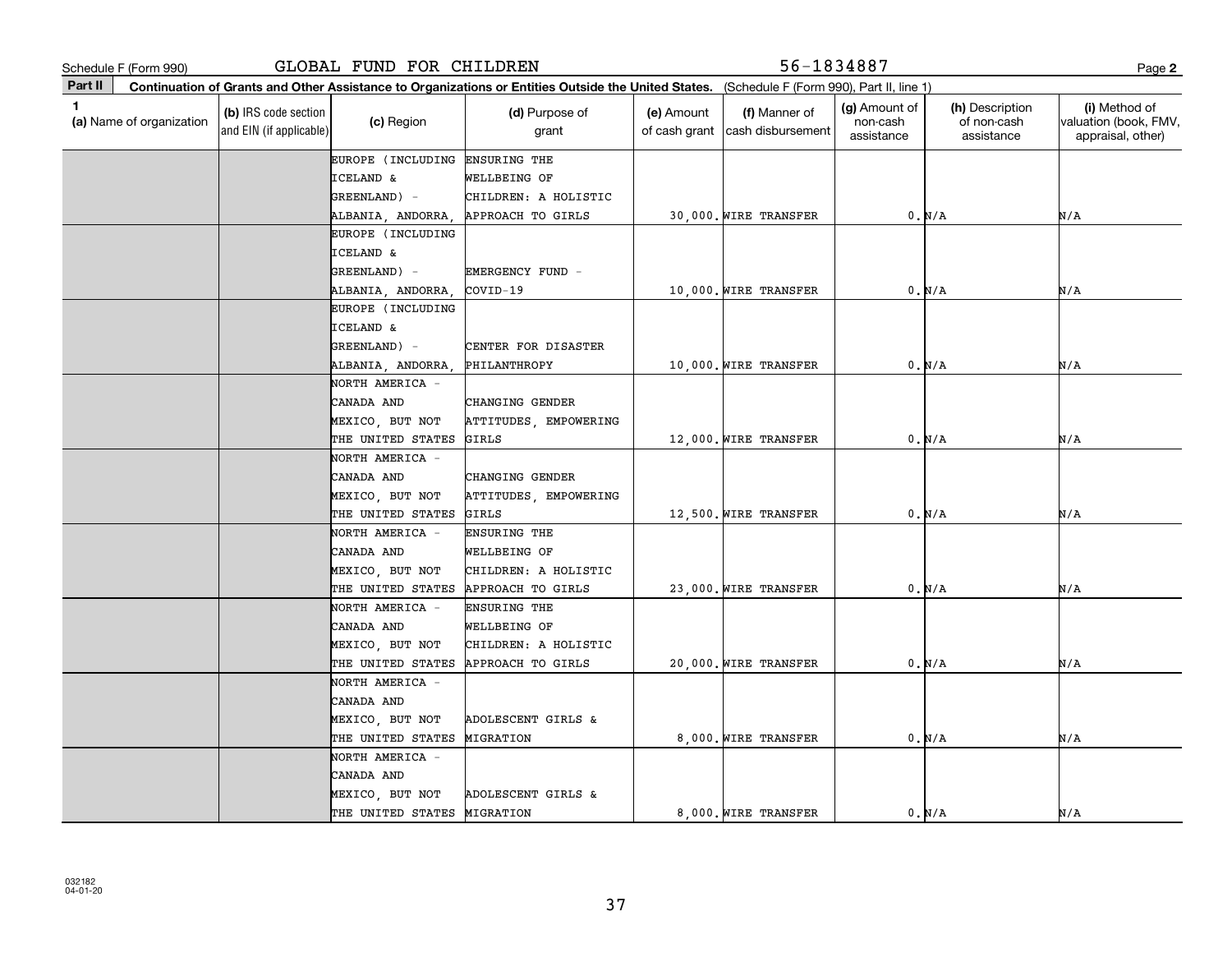GLOBAL FUND FOR CHILDREN 56-1834887

**2**

|         | Schedule F (Form 990)    |                                                 | GLOBAL FUND FOR CHILDREN |                                                                                                                                              | 56-1834887                  |                                    |                                         |                                              |                                                             |
|---------|--------------------------|-------------------------------------------------|--------------------------|----------------------------------------------------------------------------------------------------------------------------------------------|-----------------------------|------------------------------------|-----------------------------------------|----------------------------------------------|-------------------------------------------------------------|
| Part II |                          |                                                 |                          | Continuation of Grants and Other Assistance to Organizations or Entities Outside the United States. (Schedule F (Form 990), Part II, line 1) |                             |                                    |                                         |                                              |                                                             |
| 1.      | (a) Name of organization | (b) IRS code section<br>and EIN (if applicable) | (c) Region               | (d) Purpose of<br>grant                                                                                                                      | (e) Amount<br>of cash grant | (f) Manner of<br>cash disbursement | (g) Amount of<br>non-cash<br>assistance | (h) Description<br>of non-cash<br>assistance | (i) Method of<br>valuation (book, FMV,<br>appraisal, other) |
|         |                          |                                                 | NORTH AMERICA -          |                                                                                                                                              |                             |                                    |                                         |                                              |                                                             |
|         |                          |                                                 | CANADA AND               |                                                                                                                                              |                             |                                    |                                         |                                              |                                                             |
|         |                          |                                                 | MEXICO, BUT NOT          | ADOLESCENT GIRLS &                                                                                                                           |                             |                                    |                                         |                                              |                                                             |
|         |                          |                                                 | THE UNITED STATES        | MIGRATION                                                                                                                                    |                             | 16,000. WIRE TRANSFER              |                                         | 0. N/A                                       | N/A                                                         |
|         |                          |                                                 | NORTH AMERICA -          |                                                                                                                                              |                             |                                    |                                         |                                              |                                                             |
|         |                          |                                                 | CANADA AND               |                                                                                                                                              |                             |                                    |                                         |                                              |                                                             |
|         |                          |                                                 | MEXICO, BUT NOT          | ADOLESCENT GIRLS &                                                                                                                           |                             |                                    |                                         |                                              |                                                             |
|         |                          |                                                 | THE UNITED STATES        | MIGRATION                                                                                                                                    |                             | 16,000. WIRE TRANSFER              |                                         | 0. N/A                                       | N/A                                                         |
|         |                          |                                                 | NORTH AMERICA -          |                                                                                                                                              |                             |                                    |                                         |                                              |                                                             |
|         |                          |                                                 | CANADA AND               |                                                                                                                                              |                             |                                    |                                         |                                              |                                                             |
|         |                          |                                                 | MEXICO, BUT NOT          | ADOLESCENT GIRLS &                                                                                                                           |                             |                                    |                                         |                                              |                                                             |
|         |                          |                                                 | THE UNITED STATES        | MIGRATION                                                                                                                                    |                             | 10,000. WIRE TRANSFER              |                                         | 0. N/A                                       | N/A                                                         |
|         |                          |                                                 | NORTH AMERICA -          |                                                                                                                                              |                             |                                    |                                         |                                              |                                                             |
|         |                          |                                                 | CANADA AND               |                                                                                                                                              |                             |                                    |                                         |                                              |                                                             |
|         |                          |                                                 | MEXICO, BUT NOT          |                                                                                                                                              |                             |                                    |                                         |                                              |                                                             |
|         |                          |                                                 | THE UNITED STATES        | PRIMARY GRANT                                                                                                                                |                             | 10,000. WIRE TRANSFER              |                                         | 0. N/A                                       | N/A                                                         |
|         |                          |                                                 | NORTH AMERICA -          |                                                                                                                                              |                             |                                    |                                         |                                              |                                                             |
|         |                          |                                                 | CANADA AND               |                                                                                                                                              |                             |                                    |                                         |                                              |                                                             |
|         |                          |                                                 | MEXICO, BUT NOT          | YOUTH IN ACTION                                                                                                                              |                             |                                    |                                         |                                              |                                                             |
|         |                          |                                                 | THE UNITED STATES        | PROGRAM                                                                                                                                      |                             | 13,636. WIRE TRANSFER              |                                         | 0. N/A                                       | N/A                                                         |
|         |                          |                                                 | CENTRAL AMERICA          |                                                                                                                                              |                             |                                    |                                         |                                              |                                                             |
|         |                          |                                                 | AND THE CARIBBEAN        |                                                                                                                                              |                             |                                    |                                         |                                              |                                                             |
|         |                          |                                                 | - ANTIGUA &              | EMPOWERING ADOLESCENT                                                                                                                        |                             |                                    |                                         |                                              |                                                             |
|         |                          |                                                 | BARBUDA, ARUBA,          | GIRLS                                                                                                                                        |                             | 20,000. WIRE TRANSFER              |                                         | 0. N/A                                       | N/A                                                         |
|         |                          |                                                 | RUSSIA AND               |                                                                                                                                              |                             |                                    |                                         |                                              |                                                             |
|         |                          |                                                 | NEIGHBORING              | CHILDREN WITH                                                                                                                                |                             |                                    |                                         |                                              |                                                             |
|         |                          |                                                 | STATES - ARMENIA,        | DISABILITIES & CHILD                                                                                                                         |                             |                                    |                                         |                                              |                                                             |
|         |                          |                                                 | AZERBIJAN,               | TRAFFICKING                                                                                                                                  |                             | 11,500. WIRE TRANSFER              |                                         | 0. N/A                                       | N/A                                                         |
|         |                          |                                                 | RUSSIA AND               |                                                                                                                                              |                             |                                    |                                         |                                              |                                                             |
|         |                          |                                                 | NEIGHBORING              | CHILDREN WITH                                                                                                                                |                             |                                    |                                         |                                              |                                                             |
|         |                          |                                                 | STATES - ARMENIA,        | DISABILITIES & CHILD                                                                                                                         |                             |                                    |                                         |                                              |                                                             |
|         |                          |                                                 | AZERBIJAN,               | TRAFFICKING                                                                                                                                  |                             | 5,000. WIRE TRANSFER               |                                         | 0. N/A                                       | N/A                                                         |
|         |                          |                                                 | RUSSIA AND               |                                                                                                                                              |                             |                                    |                                         |                                              |                                                             |
|         |                          |                                                 | NEIGHBORING              | CHILDREN WITH                                                                                                                                |                             |                                    |                                         |                                              |                                                             |
|         |                          |                                                 | STATES - ARMENIA,        | DISABILITIES & CHILD                                                                                                                         |                             |                                    |                                         |                                              |                                                             |
|         |                          |                                                 | AZERBIJAN,               | TRAFFICKING                                                                                                                                  |                             | 11,500. WIRE TRANSFER              |                                         | 0. N/A                                       | N/A                                                         |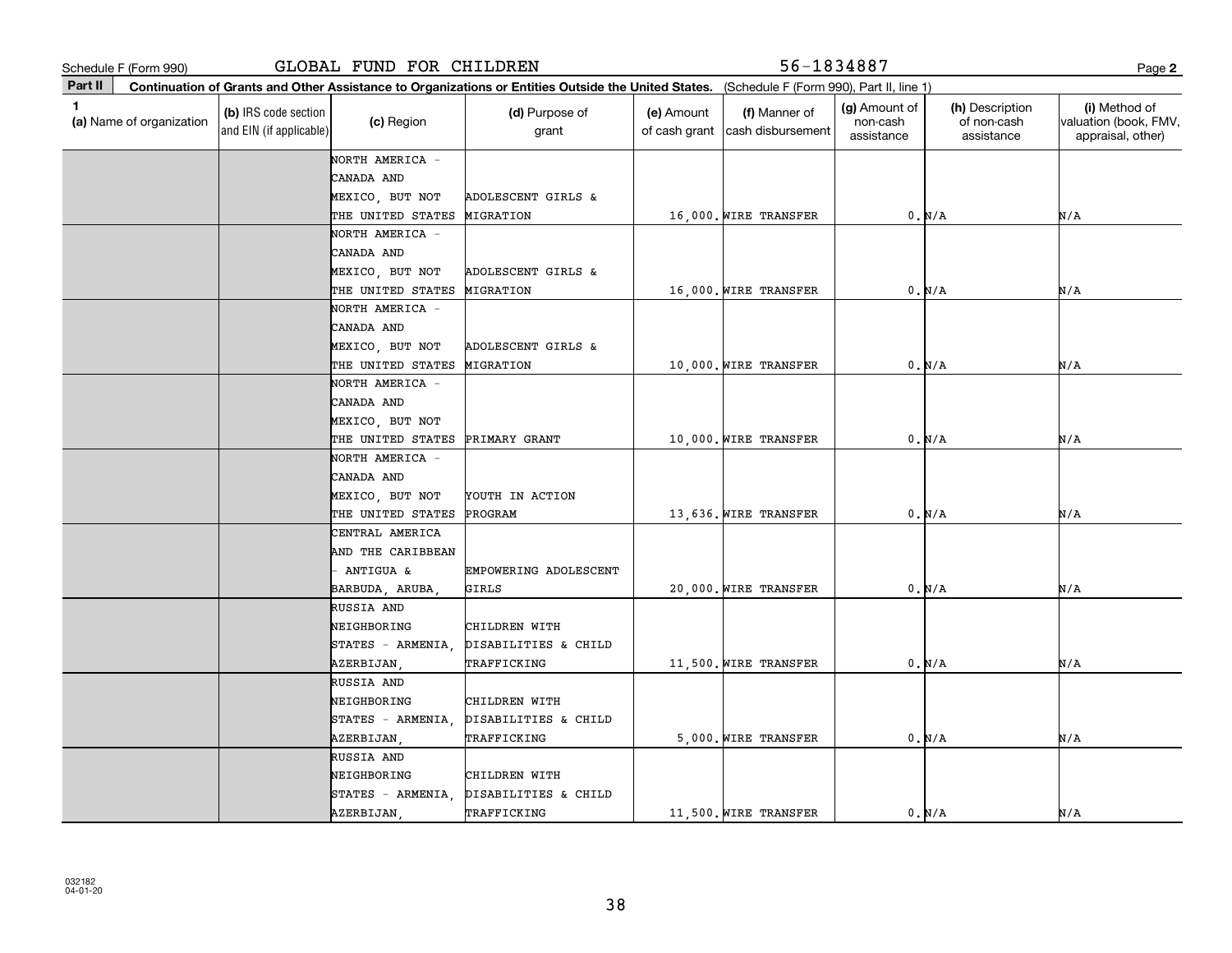| Schedule F (Form 990)         |                                                 | GLOBAL FUND FOR CHILDREN |                                                                                                                                              |                             | 56-1834887                         |                                         |                                              | Page 2                                                      |
|-------------------------------|-------------------------------------------------|--------------------------|----------------------------------------------------------------------------------------------------------------------------------------------|-----------------------------|------------------------------------|-----------------------------------------|----------------------------------------------|-------------------------------------------------------------|
| Part II                       |                                                 |                          | Continuation of Grants and Other Assistance to Organizations or Entities Outside the United States. (Schedule F (Form 990), Part II, line 1) |                             |                                    |                                         |                                              |                                                             |
| 1<br>(a) Name of organization | (b) IRS code section<br>and EIN (if applicable) | (c) Region               | (d) Purpose of<br>grant                                                                                                                      | (e) Amount<br>of cash grant | (f) Manner of<br>cash disbursement | (g) Amount of<br>non-cash<br>assistance | (h) Description<br>of non-cash<br>assistance | (i) Method of<br>valuation (book, FMV,<br>appraisal, other) |
|                               |                                                 | RUSSIA AND               |                                                                                                                                              |                             |                                    |                                         |                                              |                                                             |
|                               |                                                 | NEIGHBORING              | CHILDREN WITH                                                                                                                                |                             |                                    |                                         |                                              |                                                             |
|                               |                                                 | STATES - ARMENIA,        | DISABILITIES & CHILD                                                                                                                         |                             |                                    |                                         |                                              |                                                             |
|                               |                                                 | AZERBIJAN                | TRAFFICKING                                                                                                                                  |                             | 10,500. WIRE TRANSFER              |                                         | 0. N/A                                       | N/A                                                         |
|                               |                                                 | RUSSIA AND               |                                                                                                                                              |                             |                                    |                                         |                                              |                                                             |
|                               |                                                 | NEIGHBORING              |                                                                                                                                              |                             |                                    |                                         |                                              |                                                             |
|                               |                                                 | STATES - ARMENIA,        | CENTER FOR DISASTER                                                                                                                          |                             |                                    |                                         |                                              |                                                             |
|                               |                                                 | AZERBIJAN                | PHILANTHROPY                                                                                                                                 |                             | 7,000. WIRE TRANSFER               |                                         | 0. N/A                                       | N/A                                                         |
|                               |                                                 | RUSSIA AND               |                                                                                                                                              |                             |                                    |                                         |                                              |                                                             |
|                               |                                                 | NEIGHBORING              |                                                                                                                                              |                             |                                    |                                         |                                              |                                                             |
|                               |                                                 | $STATES - ARMENIA$       |                                                                                                                                              |                             |                                    |                                         |                                              |                                                             |
|                               |                                                 | AZERBIJAN,               | EMERGENCY GRANT                                                                                                                              |                             | 6,000. WIRE TRANSFER               |                                         | 0. N/A                                       | N/A                                                         |
|                               |                                                 | RUSSIA AND               |                                                                                                                                              |                             |                                    |                                         |                                              |                                                             |
|                               |                                                 | NEIGHBORING              |                                                                                                                                              |                             |                                    |                                         |                                              |                                                             |
|                               |                                                 | STATES - ARMENIA         |                                                                                                                                              |                             |                                    |                                         |                                              |                                                             |
|                               |                                                 | AZERBIJAN,               | EMERGENCY GRANT                                                                                                                              |                             | 7.000. WIRE TRANSFER               |                                         | 0. N/A                                       | N/A                                                         |
|                               |                                                 | RUSSIA AND               |                                                                                                                                              |                             |                                    |                                         |                                              |                                                             |
|                               |                                                 | NEIGHBORING              |                                                                                                                                              |                             |                                    |                                         |                                              |                                                             |
|                               |                                                 | STATES - ARMENIA,        |                                                                                                                                              |                             |                                    |                                         |                                              |                                                             |
|                               |                                                 | AZERBIJAN,               | EMERGENCY GRANT                                                                                                                              |                             | 9,000. WIRE TRANSFER               |                                         | 0. N/A                                       | N/A                                                         |
|                               |                                                 | RUSSIA AND               |                                                                                                                                              |                             |                                    |                                         |                                              |                                                             |
|                               |                                                 | NEIGHBORING              |                                                                                                                                              |                             |                                    |                                         |                                              |                                                             |
|                               |                                                 | STATES - ARMENIA,        | CENTER FOR DISASTER                                                                                                                          |                             |                                    |                                         |                                              |                                                             |
|                               |                                                 | AZERBIJAN,               | PHILANTHROPY                                                                                                                                 |                             | 7,000. WIRE TRANSFER               |                                         | 0. N/A                                       | N/A                                                         |
|                               |                                                 | RUSSIA AND               |                                                                                                                                              |                             |                                    |                                         |                                              |                                                             |
|                               |                                                 | NEIGHBORING              |                                                                                                                                              |                             |                                    |                                         |                                              |                                                             |
|                               |                                                 | STATES - ARMENIA,        | CENTER FOR DISASTER                                                                                                                          |                             |                                    |                                         |                                              |                                                             |
|                               |                                                 | AZERBIJAN,               | PHILANTHROPY                                                                                                                                 |                             | 6,000. WIRE TRANSFER               |                                         | 0. N/A                                       | N/A                                                         |
|                               |                                                 | RUSSIA AND               |                                                                                                                                              |                             |                                    |                                         |                                              |                                                             |
|                               |                                                 | NEIGHBORING              |                                                                                                                                              |                             |                                    |                                         |                                              |                                                             |
|                               |                                                 | $STATES - ARMENIA$       | CENTER FOR DISASTER                                                                                                                          |                             |                                    |                                         |                                              |                                                             |
|                               |                                                 | AZERBIJAN                | PHILANTHROPY                                                                                                                                 |                             | 8,000. WIRE TRANSFER               |                                         | 0. N/A                                       | N/A                                                         |
|                               |                                                 | SOUTH AMERICA -          |                                                                                                                                              |                             |                                    |                                         |                                              |                                                             |
|                               |                                                 | ARGENTINA,               |                                                                                                                                              |                             |                                    |                                         |                                              |                                                             |
|                               |                                                 | BOLIVIA, BRAZIL,         | EMERGENCY FUND -                                                                                                                             |                             |                                    |                                         |                                              |                                                             |
|                               |                                                 | CHILE, COLUMBIA          | COVID-19                                                                                                                                     |                             | 10,000. WIRE TRANSFER              |                                         | 0. N/A                                       | N/A                                                         |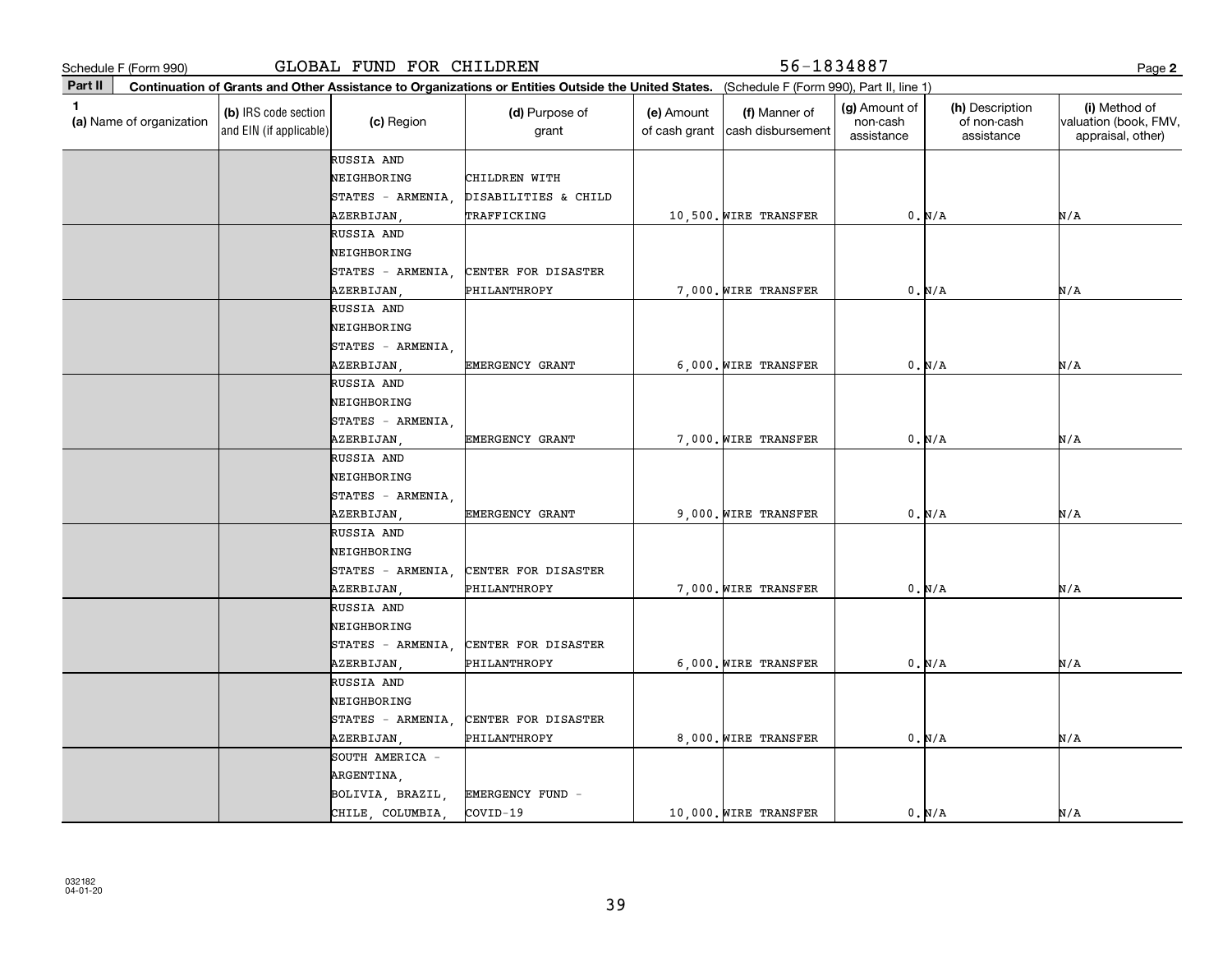GLOBAL FUND FOR CHILDREN 56-1834887

**2**

|         | Schedule F (Form 990)    |                                                 | GLOBAL FUND FOR CHILDREN |                                                                                                                                              | 56-1834887                  |                                    |                                         |                                              |                                                             |
|---------|--------------------------|-------------------------------------------------|--------------------------|----------------------------------------------------------------------------------------------------------------------------------------------|-----------------------------|------------------------------------|-----------------------------------------|----------------------------------------------|-------------------------------------------------------------|
| Part II |                          |                                                 |                          | Continuation of Grants and Other Assistance to Organizations or Entities Outside the United States. (Schedule F (Form 990), Part II, line 1) |                             |                                    |                                         |                                              |                                                             |
| 1       | (a) Name of organization | (b) IRS code section<br>and EIN (if applicable) | (c) Region               | (d) Purpose of<br>grant                                                                                                                      | (e) Amount<br>of cash grant | (f) Manner of<br>cash disbursement | (g) Amount of<br>non-cash<br>assistance | (h) Description<br>of non-cash<br>assistance | (i) Method of<br>valuation (book, FMV,<br>appraisal, other) |
|         |                          |                                                 | SOUTH AMERICA -          |                                                                                                                                              |                             |                                    |                                         |                                              |                                                             |
|         |                          |                                                 | ARGENTINA,               |                                                                                                                                              |                             |                                    |                                         |                                              |                                                             |
|         |                          |                                                 | BOLIVIA, BRAZIL,         |                                                                                                                                              |                             |                                    |                                         |                                              |                                                             |
|         |                          |                                                 | CHILE, COLUMBIA          | SUSTAINABILITY AWARD                                                                                                                         |                             | 15,000. WIRE TRANSFER              |                                         | 0. N/A                                       | N/A                                                         |
|         |                          |                                                 | SOUTH AMERICA -          |                                                                                                                                              |                             |                                    |                                         |                                              |                                                             |
|         |                          |                                                 | ARGENTINA,               |                                                                                                                                              |                             |                                    |                                         |                                              |                                                             |
|         |                          |                                                 | BOLIVIA, BRAZIL,         |                                                                                                                                              |                             |                                    |                                         |                                              |                                                             |
|         |                          |                                                 | CHILE, COLUMBIA,         | EMERGENCY GRANT                                                                                                                              |                             | 10,000. WIRE TRANSFER              |                                         | 0. N/A                                       | N/A                                                         |
|         |                          |                                                 | SOUTH AMERICA -          |                                                                                                                                              |                             |                                    |                                         |                                              |                                                             |
|         |                          |                                                 | ARGENTINA,               |                                                                                                                                              |                             |                                    |                                         |                                              |                                                             |
|         |                          |                                                 | BOLIVIA, BRAZIL,         |                                                                                                                                              |                             |                                    |                                         |                                              |                                                             |
|         |                          |                                                 | CHILE, COLUMBIA          | SPECIAL AWARD                                                                                                                                |                             | 5,000. WIRE TRANSFER               |                                         | 0. N/A                                       | N/A                                                         |
|         |                          |                                                 | SOUTH ASIA -             |                                                                                                                                              |                             |                                    |                                         |                                              |                                                             |
|         |                          |                                                 | AFGHANISTAN,             |                                                                                                                                              |                             |                                    |                                         |                                              |                                                             |
|         |                          |                                                 | BANGLADESH,              | HAZARDOUS CHILD                                                                                                                              |                             |                                    |                                         |                                              |                                                             |
|         |                          |                                                 | BHUTAN, INDIA,           | LABOUR                                                                                                                                       |                             | 13,500. WIRE TRANSFER              |                                         | 0. N/A                                       | N/A                                                         |
|         |                          |                                                 | SOUTH ASIA -             |                                                                                                                                              |                             |                                    |                                         |                                              |                                                             |
|         |                          |                                                 | AFGHANISTAN,             |                                                                                                                                              |                             |                                    |                                         |                                              |                                                             |
|         |                          |                                                 | BANGLADESH,              | HAZARDOUS CHILD                                                                                                                              |                             |                                    |                                         |                                              |                                                             |
|         |                          |                                                 | BHUTAN, INDIA,           | LABOUR                                                                                                                                       |                             | 11,500. WIRE TRANSFER              |                                         | 0. N/A                                       | N/A                                                         |
|         |                          |                                                 | SOUTH ASIA -             |                                                                                                                                              |                             |                                    |                                         |                                              |                                                             |
|         |                          |                                                 | AFGHANISTAN,             |                                                                                                                                              |                             |                                    |                                         |                                              |                                                             |
|         |                          |                                                 | BANGLADESH,              | HAZARDOUS CHILD                                                                                                                              |                             |                                    |                                         |                                              |                                                             |
|         |                          |                                                 | BHUTAN, INDIA,           | LABOUR                                                                                                                                       |                             | 13,500. WIRE TRANSFER              |                                         | 0. N/A                                       | N/A                                                         |
|         |                          |                                                 | SOUTH ASIA -             |                                                                                                                                              |                             |                                    |                                         |                                              |                                                             |
|         |                          |                                                 | AFGHANISTAN,             |                                                                                                                                              |                             |                                    |                                         |                                              |                                                             |
|         |                          |                                                 | BANGLADESH,              | HAZARDOUS CHILD                                                                                                                              |                             |                                    |                                         |                                              |                                                             |
|         |                          |                                                 | BHUTAN, INDIA,           | LABOUR                                                                                                                                       |                             | 11,500. WIRE TRANSFER              |                                         | 0. N/A                                       | N/A                                                         |
|         |                          |                                                 | SOUTH ASIA -             |                                                                                                                                              |                             |                                    |                                         |                                              |                                                             |
|         |                          |                                                 | AFGHANISTAN,             | CHILDREN WITH                                                                                                                                |                             |                                    |                                         |                                              |                                                             |
|         |                          |                                                 | BANGLADESH,              | DISABILITIES & CHILD                                                                                                                         |                             |                                    |                                         |                                              |                                                             |
|         |                          |                                                 | BHUTAN, INDIA,           | TRAFFICKING                                                                                                                                  |                             | 9,500. WIRE TRANSFER               |                                         | 0. N/A                                       | N/A                                                         |
|         |                          |                                                 | SOUTH ASIA -             |                                                                                                                                              |                             |                                    |                                         |                                              |                                                             |
|         |                          |                                                 | AFGHANISTAN,             | CHILDREN WITH                                                                                                                                |                             |                                    |                                         |                                              |                                                             |
|         |                          |                                                 | BANGLADESH,              | DISABILITIES & CHILD                                                                                                                         |                             |                                    |                                         |                                              |                                                             |
|         |                          |                                                 | BHUTAN, INDIA            | TRAFFICKING                                                                                                                                  |                             | 9.500. WIRE TRANSFER               |                                         | 0. N/A                                       | N/A                                                         |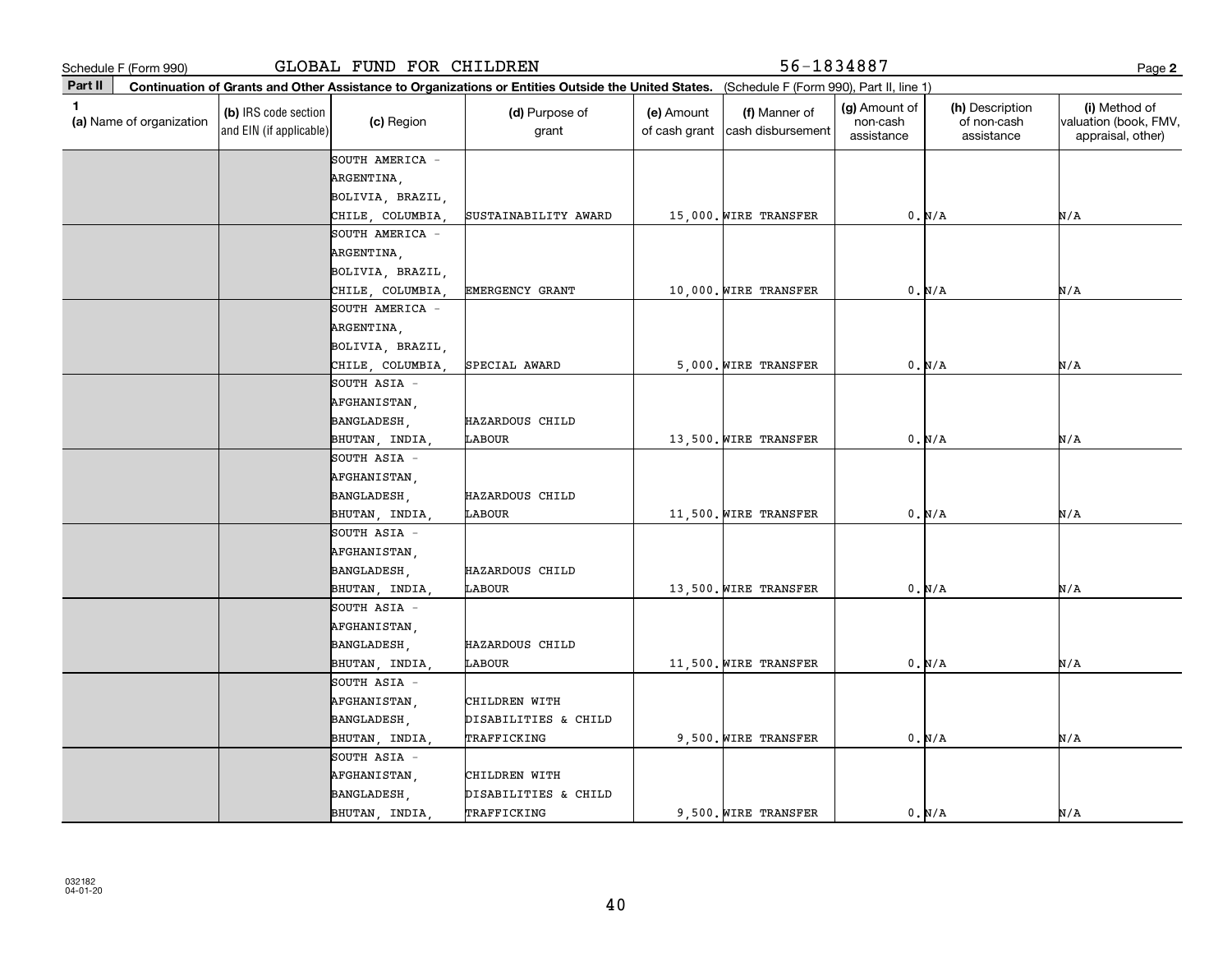| Schedule F (Form 990)                      |                                                 | GLOBAL FUND FOR CHILDREN |                                                                                                                                              |                             | 56-1834887                         |                                         |                                              | Page 2                                                      |
|--------------------------------------------|-------------------------------------------------|--------------------------|----------------------------------------------------------------------------------------------------------------------------------------------|-----------------------------|------------------------------------|-----------------------------------------|----------------------------------------------|-------------------------------------------------------------|
| Part II                                    |                                                 |                          | Continuation of Grants and Other Assistance to Organizations or Entities Outside the United States. (Schedule F (Form 990), Part II, line 1) |                             |                                    |                                         |                                              |                                                             |
| $\blacksquare$<br>(a) Name of organization | (b) IRS code section<br>and EIN (if applicable) | (c) Region               | (d) Purpose of<br>grant                                                                                                                      | (e) Amount<br>of cash grant | (f) Manner of<br>cash disbursement | (g) Amount of<br>non-cash<br>assistance | (h) Description<br>of non-cash<br>assistance | (i) Method of<br>valuation (book, FMV,<br>appraisal, other) |
|                                            |                                                 | SOUTH ASIA -             |                                                                                                                                              |                             |                                    |                                         |                                              |                                                             |
|                                            |                                                 | AFGHANISTAN,             |                                                                                                                                              |                             |                                    |                                         |                                              |                                                             |
|                                            |                                                 | BANGLADESH,              | HAZARDOUS CHILD                                                                                                                              |                             |                                    |                                         |                                              |                                                             |
|                                            |                                                 | BHUTAN, INDIA,           | LABOUR                                                                                                                                       |                             | 12,000. WIRE TRANSFER              |                                         | 0. N/A                                       | N/A                                                         |
|                                            |                                                 | SOUTH ASIA -             |                                                                                                                                              |                             |                                    |                                         |                                              |                                                             |
|                                            |                                                 | AFGHANISTAN,             |                                                                                                                                              |                             |                                    |                                         |                                              |                                                             |
|                                            |                                                 | BANGLADESH,              | HAZARDOUS CHILD                                                                                                                              |                             |                                    |                                         |                                              |                                                             |
|                                            |                                                 | BHUTAN, INDIA,           | LABOUR                                                                                                                                       |                             | 12,000. WIRE TRANSFER              |                                         | 0. N/A                                       | N/A                                                         |
|                                            |                                                 | SOUTH ASIA -             |                                                                                                                                              |                             |                                    |                                         |                                              |                                                             |
|                                            |                                                 | AFGHANISTAN,             |                                                                                                                                              |                             |                                    |                                         |                                              |                                                             |
|                                            |                                                 | BANGLADESH,              | HAZARDOUS CHILD                                                                                                                              |                             |                                    |                                         |                                              |                                                             |
|                                            |                                                 | BHUTAN, INDIA,           | LABOUR                                                                                                                                       |                             | 12,000. WIRE TRANSFER              |                                         | 0. N/A                                       | N/A                                                         |
|                                            |                                                 | SOUTH ASIA -             |                                                                                                                                              |                             |                                    |                                         |                                              |                                                             |
|                                            |                                                 | AFGHANISTAN,             |                                                                                                                                              |                             |                                    |                                         |                                              |                                                             |
|                                            |                                                 | BANGLADESH,              |                                                                                                                                              |                             |                                    |                                         |                                              |                                                             |
|                                            |                                                 | BHUTAN, INDIA,           | PRIMARY GRANT                                                                                                                                |                             | 21,000. WIRE TRANSFER              |                                         | 0. N/A                                       | N/A                                                         |
|                                            |                                                 | SOUTH ASIA -             |                                                                                                                                              |                             |                                    |                                         |                                              |                                                             |
|                                            |                                                 | AFGHANISTAN,             |                                                                                                                                              |                             |                                    |                                         |                                              |                                                             |
|                                            |                                                 | BANGLADESH,              |                                                                                                                                              |                             |                                    |                                         |                                              |                                                             |
|                                            |                                                 | BHUTAN, INDIA,           | PRIMARY GRANT                                                                                                                                |                             | 20,000. WIRE TRANSFER              |                                         | 0. N/A                                       | N/A                                                         |
|                                            |                                                 | SOUTH ASIA -             |                                                                                                                                              |                             |                                    |                                         |                                              |                                                             |
|                                            |                                                 | AFGHANISTAN,             |                                                                                                                                              |                             |                                    |                                         |                                              |                                                             |
|                                            |                                                 | BANGLADESH,              |                                                                                                                                              |                             |                                    |                                         |                                              |                                                             |
|                                            |                                                 | BHUTAN, INDIA,           | PRIMARY GRANT                                                                                                                                |                             | 23,000. WIRE TRANSFER              |                                         | 0. N/A                                       | N/A                                                         |
|                                            |                                                 | SOUTH ASIA -             |                                                                                                                                              |                             |                                    |                                         |                                              |                                                             |
|                                            |                                                 | AFGHANISTAN,             |                                                                                                                                              |                             |                                    |                                         |                                              |                                                             |
|                                            |                                                 | BANGLADESH,              |                                                                                                                                              |                             |                                    |                                         |                                              |                                                             |
|                                            |                                                 | BHUTAN, INDIA,           | PRIMARY GRANT                                                                                                                                |                             | 21,000. WIRE TRANSFER              |                                         | 0. N/A                                       | N/A                                                         |
|                                            |                                                 | SOUTH ASIA -             |                                                                                                                                              |                             |                                    |                                         |                                              |                                                             |
|                                            |                                                 | AFGHANISTAN,             |                                                                                                                                              |                             |                                    |                                         |                                              |                                                             |
|                                            |                                                 | BANGLADESH,              |                                                                                                                                              |                             |                                    |                                         |                                              |                                                             |
|                                            |                                                 | BHUTAN, INDIA,           | PRIMARY GRANT                                                                                                                                |                             | 21,000. WIRE TRANSFER              |                                         | 0. N/A                                       | N/A                                                         |
|                                            |                                                 | SOUTH ASIA -             |                                                                                                                                              |                             |                                    |                                         |                                              |                                                             |
|                                            |                                                 | AFGHANISTAN,             |                                                                                                                                              |                             |                                    |                                         |                                              |                                                             |
|                                            |                                                 | BANGLADESH,              |                                                                                                                                              |                             |                                    |                                         |                                              |                                                             |
|                                            |                                                 | BHUTAN, INDIA            | DIGNITY AWARD                                                                                                                                |                             | 5,000. WIRE TRANSFER               |                                         | 0. N/A                                       | N/A                                                         |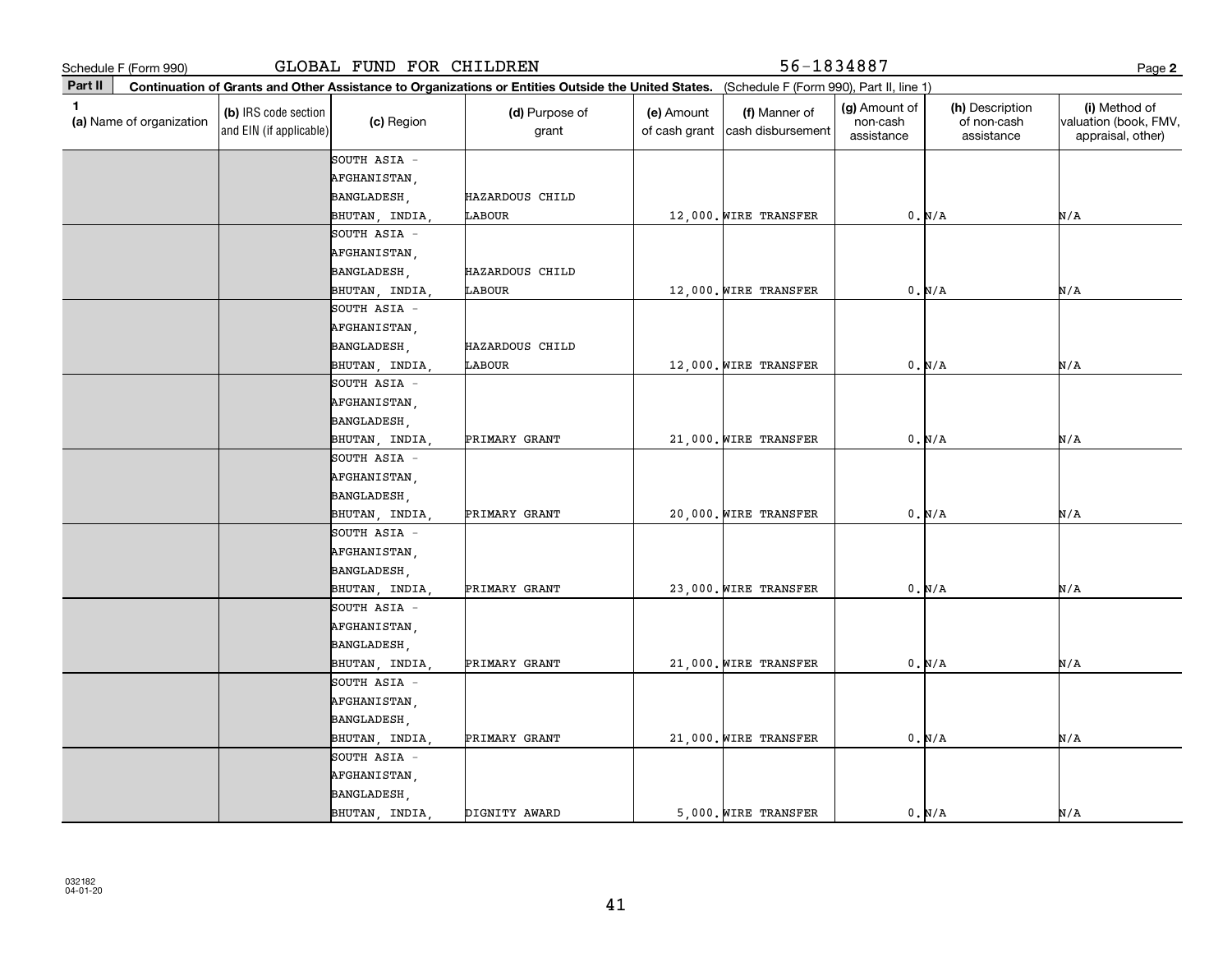**2Part II** (a) Name of organization **Continuation of Grants and Other Assistance to Organizations or Entities Outside the United States. (b)**  IRS code section **(c)**  Region **(d)** Purpose of **c c (e)** Amount **c (f) 1**(a)  $\Box$  (a)  $\Box$  (a)  $\Box$  (a)  $\Box$  (a)  $\Box$  (a)  $\Box$  (a)  $\Box$  (a)  $\Box$  (a)  $\Box$  (b)  $\Box$  (b)  $\Box$  (b)  $\Box$  (scription  $\Box$  (i) and EIN (if applicable) Schedule F (Form 990)<br> **Part II** Continuation of Grants and Other Assistance to Organizations or Entities Outside the United States. (Schedule F (Form 990), Part II, line 1)<br> **Part II** Continuation of Grants and Other Assi (Schedule F (Form 990), Part II, line 1) grant (e) Amount of cash grant |cash disbursement (f) Manner of (g) Amount of non-cash assistance(h) Description of non-cash assistance(i) Method of valuation (book, FMV, appraisal, other) SOUTH ASIA SOUTH ASIA - AFGHANISTAN, BANGLADESH, BHUTAN, INDIA, EMERGENCY GRANT | 7,000. WIRE TRANSFER | 0. N/A AFGHANISTAN, BANGLADESH, BHUTAN, INDIA, EMERGENCY GRANT 7,000. WIRE TRANSFER 0. N/A N/A N/A N/A SOUTH ASIA - AFGHANISTAN, BANGLADESH, BHUTAN, INDIA, EMERGENCY GRANT 7,000. WIRE TRANSFER 0. N/A N/A N/A SOUTH ASIA - AFGHANISTAN, BANGLADESH, BHUTAN, INDIA, EMERGENCY GRANT 10,000. WIRE TRANSFER 0. N/A N/A N/A SOUTH ASIA - AFGHANISTAN, BANGLADESH, BHUTAN, INDIA, EMERGENCY GRANT 7,000. WIRE TRANSFER 0. N/A N/A N/A SOUTH ASIA AFGHANISTAN, BANGLADESH, BHUTAN, INDIA, EMERGANCY GRANT | 7,000. WIRE TRANSFER | 0. N/A N/A N/A SOUTH ASIA - AFGHANISTAN, BANGLADESH, BHUTAN, INDIA, EMERGENCY GRANT 7,000. WIRE TRANSFER 0. N/A N/A N/A SOUTH ASIA AFGHANISTAN, BANGLADESH, BHUTAN, INDIA, GLOBAL FUND FOR CHILDREN 56-1834887 EMERGENCY GRANT  $\vert$  10,000. WIRE TRANSFER  $\vert$  0. N/A N/A N/A SOUTH ASIA - AFGHANISTAN, BANGLADESH, BHUTAN, INDIA, EMERGENCY GRANT 7,000. WIRE TRANSFER 0. N/A N/A N/A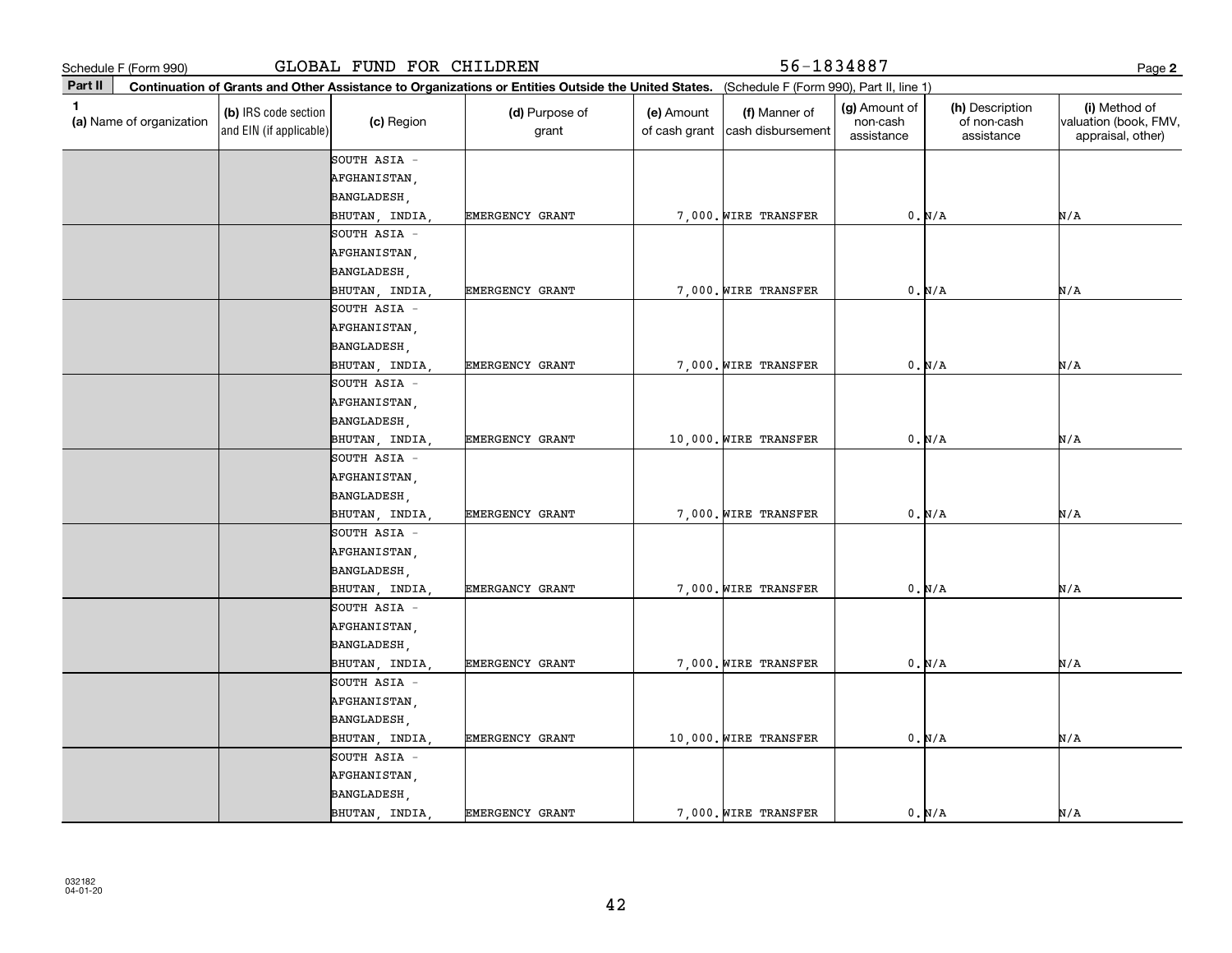**2Part II** (a) Name of organization **Continuation of Grants and Other Assistance to Organizations or Entities Outside the United States. (b)**  IRS code section **(c)**  Region **(d)** Purpose of **c c (e)** Amount **c (f) 1**(a)  $\Box$  (a)  $\Box$  (a)  $\Box$  (a)  $\Box$  (a)  $\Box$  (a)  $\Box$  (a)  $\Box$  (a)  $\Box$  (a)  $\Box$  (b)  $\Box$  (b)  $\Box$  (b)  $\Box$  (scription  $\Box$  (i) and EIN (if applicable) Schedule F (Form 990)<br> **Part II** Continuation of Grants and Other Assistance to Organizations or Entities Outside the United States. (Schedule F (Form 990), Part II, line 1)<br> **Part II** Continuation of Grants and Other Assi (Schedule F (Form 990), Part II, line 1) grant (e) Amount of cash grant |cash disbursement (f) Manner of (g) Amount of non-cash assistance(h) Description of non-cash assistance(i) Method of valuation (book, FMV, appraisal, other) SOUTH ASIA SOUTH ASIA - AFGHANISTAN, BANGLADESH, BHUTAN, INDIA, EMERGENCY GRANT | 6,000. WIRE TRANSFER | 0. N/A AFGHANISTAN, BANGLADESH, BHUTAN, INDIA, EMERGENCY GRANT 7,000. WIRE TRANSFER 0. N/A N/A N/A N/A SOUTH ASIA - AFGHANISTAN, BANGLADESH, BHUTAN, INDIA, EMERGENCY GRANT 15,000. WIRE TRANSFER 0. N/A N/A N/A SOUTH ASIA AFGHANISTAN, BANGLADESH, BHUTAN, INDIA, EMERGENCY GRANT 5,000. WIRE TRANSFER 0. N/A N/A N/A SOUTH ASIA - AFGHANISTAN, BANGLADESH, BHUTAN, INDIA, EMERGENCY GRANT 6,000. WIRE TRANSFER 0. N/A N/A N/A SOUTH ASIA AFGHANISTAN, BANGLADESH, BHUTAN, INDIA, EMERGENCY GRANT 6,000. WIRE TRANSFER 0. N/A N/A N/A SOUTH ASIA - AFGHANISTAN, BANGLADESH, BHUTAN, INDIA, EMERGENCY GRANT 6,000. WIRE TRANSFER 0. N/A N/A N/A SOUTH ASIA AFGHANISTAN, BANGLADESH, BHUTAN, INDIA, GLOBAL FUND FOR CHILDREN 56-1834887 EMERGENCY GRANT  $\begin{matrix} 5,000 \\ \end{matrix}$  wire transfer  $\begin{matrix} 0,0 \end{matrix}$   $\begin{matrix} 0,0 \end{matrix}$   $\begin{matrix} 0,0 \end{matrix}$   $\begin{matrix} 0,0 \end{matrix}$   $\begin{matrix} 0,0 \end{matrix}$   $\begin{matrix} 0,0 \end{matrix}$   $\begin{matrix} 0,0 \end{matrix}$   $\begin{matrix} 0,0 \end{matrix}$   $\begin{matrix} 0,0 \end{matrix}$   $\begin{matrix} 0,0 \end{matrix}$   $\$ SOUTH ASIA - AFGHANISTAN, BANGLADESH, BHUTAN, INDIA, EMERGENCY GRANT | 5,000. WIRE TRANSFER | 0. N/A N/A N/A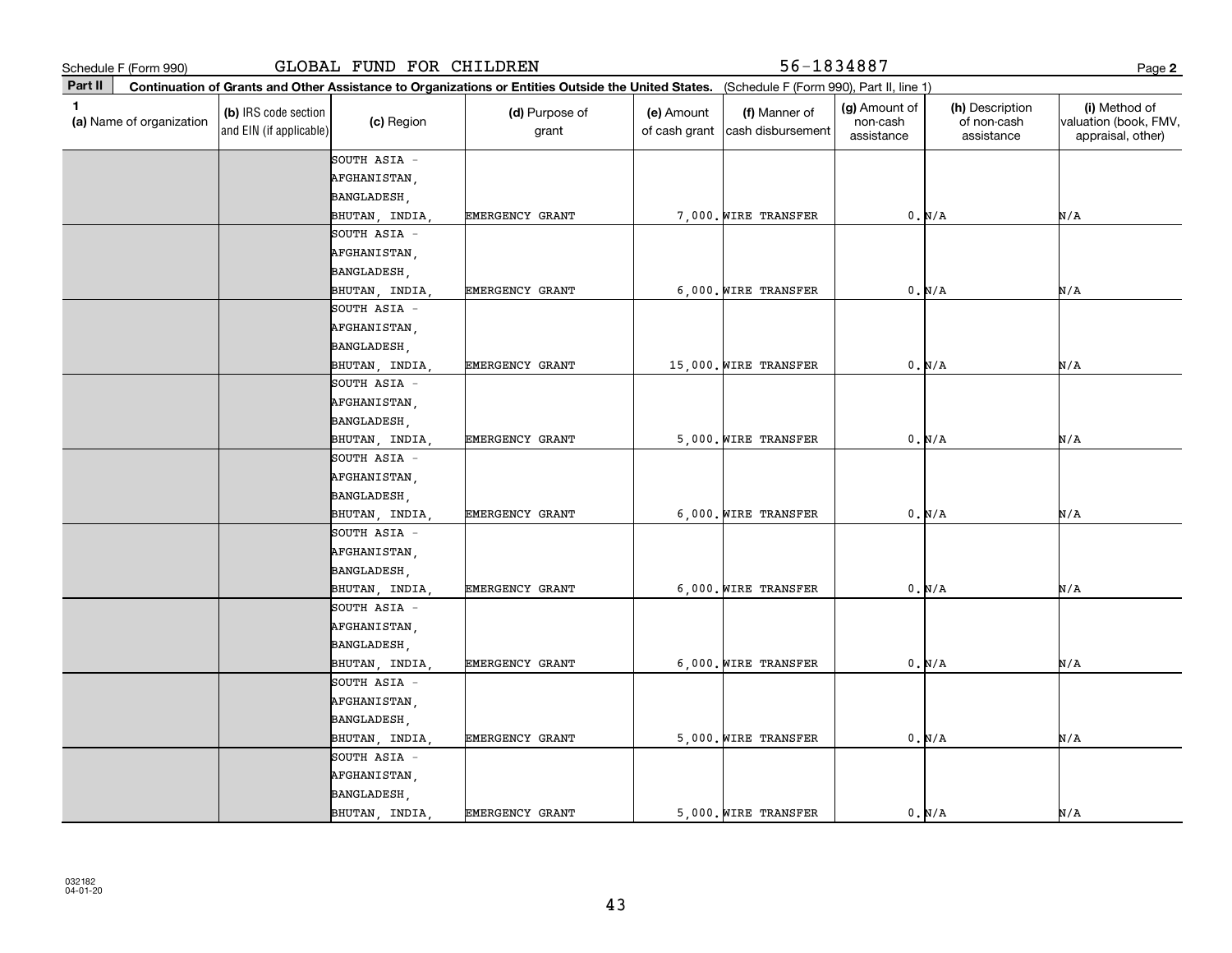**2Part II** (a) Name of organization **Continuation of Grants and Other Assistance to Organizations or Entities Outside the United States. (b)**  IRS code section **(c)**  Region **(d)** Purpose of **c c (e)** Amount **c (f) 1**(a)  $\Box$  (a)  $\Box$  (a)  $\Box$  (a)  $\Box$  (a)  $\Box$  (a)  $\Box$  (a)  $\Box$  (a)  $\Box$  (a)  $\Box$  (b)  $\Box$  (b)  $\Box$  (b)  $\Box$  (scription  $\Box$  (i) and EIN (if applicable) Schedule F (Form 990)<br> **Part II** Continuation of Grants and Other Assistance to Organizations or Entities Outside the United States. (Schedule F (Form 990), Part II, line 1)<br> **Part II** Continuation of Grants and Other Assi (Schedule F (Form 990), Part II, line 1) grant (e) Amount of cash grant |cash disbursement (f) Manner of (g) Amount of non-cash assistance(h) Description of non-cash assistance(i) Method of valuation (book, FMV, appraisal, other) SOUTH ASIA SOUTH ASIA - AFGHANISTAN, BANGLADESH, BHUTAN, INDIA, EMERGENCY GRANT | 5,000. WIRE TRANSFER | 0. N/A AFGHANISTAN, BANGLADESH, BHUTAN, INDIA, EMERGENCY GRANT 5,000. WIRE TRANSFER 0. N/A N/A N/A N/A SOUTH ASIA - AFGHANISTAN, BANGLADESH, BHUTAN, INDIA, EMERGENCY GRANT | 6,000. WIRE TRANSFER | 0. N/A N/A N/A SOUTH ASIA - AFGHANISTAN, BANGLADESH, BHUTAN, INDIA, SPECIAL AWARD 22,266. WIRE TRANSFER 0. N/A N/A N/A SOUTH ASIA - AFGHANISTAN, BANGLADESH, BHUTAN, INDIA, SPECIAL AWARD 19,507. WIRE TRANSFER 0. N/A N/A N/A SOUTH ASIA AFGHANISTAN, BANGLADESH, BHUTAN, INDIA, SPECIAL AWARD 182,867. WIRE TRANSFER 0. N/A N/A N/A SOUTH ASIA - AFGHANISTAN, BANGLADESH, BHUTAN, INDIA, SPECIAL AWARD 29,762. WIRE TRANSFER 0. N/A N/A N/A SUB-SAHARAN ENSURING THE AFRICA - ANGOLA, WELLBEING OF BENIN, BOTSWANA, CHILDREN: A HOLISTIC BURKINA FASO, GLOBAL FUND FOR CHILDREN 56-1834887 APPROACH TO GIRLS 24,000. WIRE TRANSFER 0. N/A N/A SUB-SAHARAN ENSURING THE AFRICA - ANGOLA, WELLBEING OF BENIN, BOTSWANA, CHILDREN: A HOLISTIC BURKINA FASO, APPROACH TO GIRLS | 27,000. WIRE TRANSFER | 0. N/A N/A N/A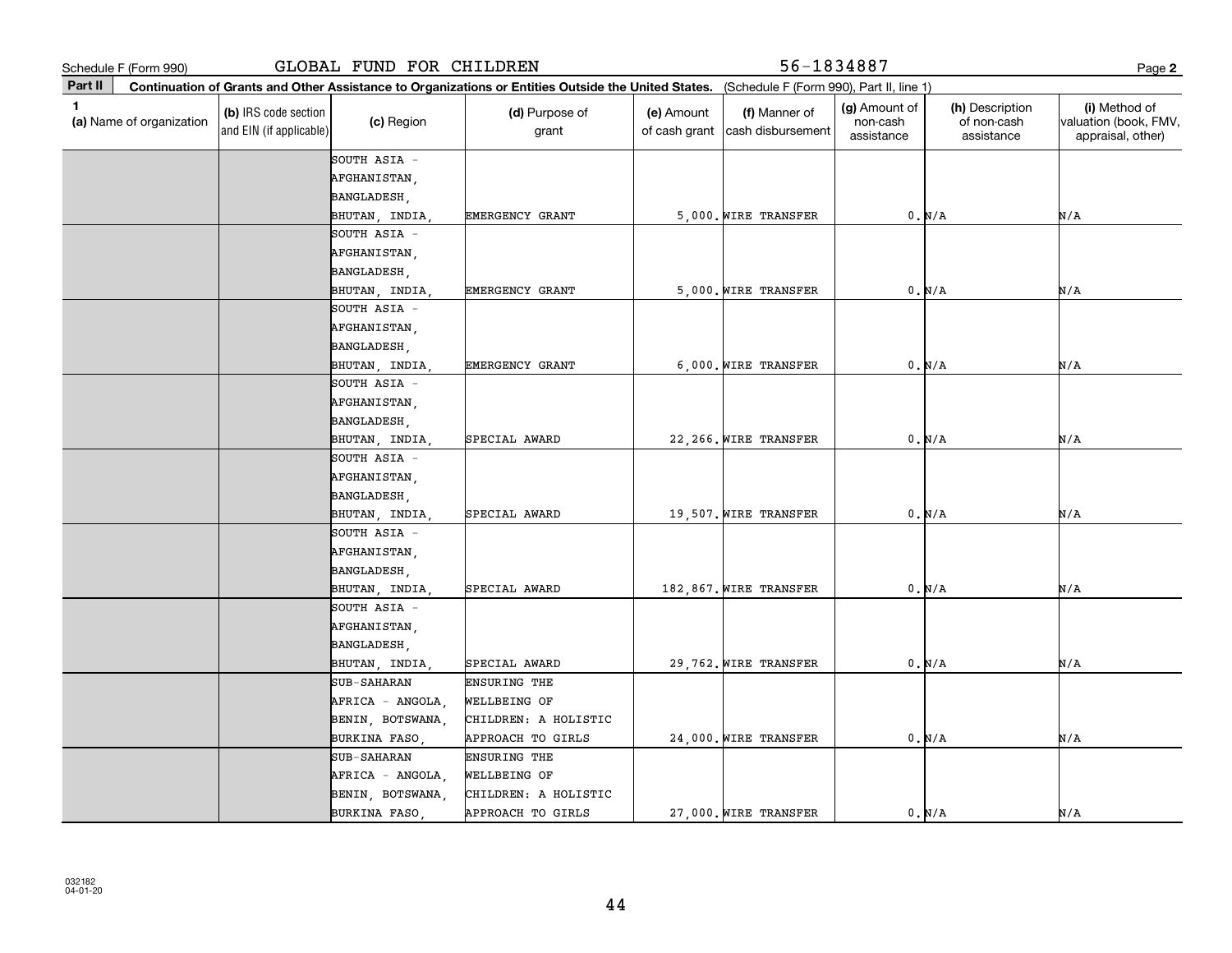| Schedule F (Form 990)                                                                                                                                   | GLOBAL FUND FOR CHILDREN |                         |                             | 56-1834887                         |                                         |                                              | Page 2                                                      |
|---------------------------------------------------------------------------------------------------------------------------------------------------------|--------------------------|-------------------------|-----------------------------|------------------------------------|-----------------------------------------|----------------------------------------------|-------------------------------------------------------------|
| Part II<br>Continuation of Grants and Other Assistance to Organizations or Entities Outside the United States. (Schedule F (Form 990), Part II, line 1) |                          |                         |                             |                                    |                                         |                                              |                                                             |
| 1<br>(b) IRS code section<br>(a) Name of organization<br>and EIN (if applicable)                                                                        | (c) Region               | (d) Purpose of<br>grant | (e) Amount<br>of cash grant | (f) Manner of<br>cash disbursement | (g) Amount of<br>non-cash<br>assistance | (h) Description<br>of non-cash<br>assistance | (i) Method of<br>valuation (book, FMV,<br>appraisal, other) |
|                                                                                                                                                         | <b>SUB-SAHARAN</b>       | ENSURING THE            |                             |                                    |                                         |                                              |                                                             |
|                                                                                                                                                         | AFRICA - ANGOLA,         | WELLBEING OF            |                             |                                    |                                         |                                              |                                                             |
|                                                                                                                                                         | BENIN, BOTSWANA,         | CHILDREN: A HOLISTIC    |                             |                                    |                                         |                                              |                                                             |
|                                                                                                                                                         | BURKINA FASO             | APPROACH TO GIRLS       |                             | 20,000. WIRE TRANSFER              |                                         | 0. N/A                                       | N/A                                                         |
|                                                                                                                                                         | SUB-SAHARAN              | ENSURING THE            |                             |                                    |                                         |                                              |                                                             |
|                                                                                                                                                         | AFRICA - ANGOLA,         | WELLBEING OF            |                             |                                    |                                         |                                              |                                                             |
|                                                                                                                                                         | BENIN, BOTSWANA,         | CHILDREN: A HOLISTIC    |                             |                                    |                                         |                                              |                                                             |
|                                                                                                                                                         | BURKINA FASO,            | APPROACH TO GIRLS       |                             | 27,000. WIRE TRANSFER              |                                         | 0. N/A                                       | N/A                                                         |
|                                                                                                                                                         | <b>SUB-SAHARAN</b>       | ENSURING THE            |                             |                                    |                                         |                                              |                                                             |
|                                                                                                                                                         | AFRICA - ANGOLA.         | WELLBEING OF            |                             |                                    |                                         |                                              |                                                             |
|                                                                                                                                                         | BENIN, BOTSWANA,         | CHILDREN: A HOLISTIC    |                             |                                    |                                         |                                              |                                                             |
|                                                                                                                                                         | BURKINA FASO,            | APPROACH TO GIRLS       |                             | 24,000. WIRE TRANSFER              |                                         | 0. N/A                                       | N/A                                                         |
|                                                                                                                                                         | <b>SUB-SAHARAN</b>       |                         |                             |                                    |                                         |                                              |                                                             |
|                                                                                                                                                         | AFRICA - ANGOLA,         |                         |                             |                                    |                                         |                                              |                                                             |
|                                                                                                                                                         | BENIN, BOTSWANA,         | NOVO WEST AFRICA        |                             |                                    |                                         |                                              |                                                             |
|                                                                                                                                                         | BURKINA FASO             | GIRLS EMPOWERMENT       |                             | 9,250. WIRE TRANSFER               |                                         | 0. N/A                                       | N/A                                                         |
|                                                                                                                                                         | <b>SUB-SAHARAN</b>       |                         |                             |                                    |                                         |                                              |                                                             |
|                                                                                                                                                         | AFRICA - ANGOLA,         |                         |                             |                                    |                                         |                                              |                                                             |
|                                                                                                                                                         | BENIN, BOTSWANA,         | NOVO WEST AFRICA        |                             |                                    |                                         |                                              |                                                             |
|                                                                                                                                                         | BURKINA FASO             | GIRLS EMPOWERMENT       |                             | 14,250. WIRE TRANSFER              |                                         | 0. N/A                                       | N/A                                                         |
|                                                                                                                                                         | SUB-SAHARAN              |                         |                             |                                    |                                         |                                              |                                                             |
|                                                                                                                                                         | AFRICA - ANGOLA,         |                         |                             |                                    |                                         |                                              |                                                             |
|                                                                                                                                                         | BENIN, BOTSWANA,         | NOVO WEST AFRICA        |                             |                                    |                                         |                                              |                                                             |
|                                                                                                                                                         | BURKINA FASO             | GIRLS EMPOWERMENT       |                             | 14,250. WIRE TRANSFER              |                                         | 0. N/A                                       | N/A                                                         |
|                                                                                                                                                         | <b>SUB-SAHARAN</b>       |                         |                             |                                    |                                         |                                              |                                                             |
|                                                                                                                                                         | AFRICA - ANGOLA,         |                         |                             |                                    |                                         |                                              |                                                             |
|                                                                                                                                                         | BENIN, BOTSWANA,         | NOVO WEST AFRICA        |                             |                                    |                                         |                                              |                                                             |
|                                                                                                                                                         | BURKINA FASO             | GIRLS EMPOWERMENT       |                             | 12,250. WIRE TRANSFER              |                                         | 0. N/A                                       | N/A                                                         |
|                                                                                                                                                         | <b>SUB-SAHARAN</b>       |                         |                             |                                    |                                         |                                              |                                                             |
|                                                                                                                                                         | AFRICA - ANGOLA.         |                         |                             |                                    |                                         |                                              |                                                             |
|                                                                                                                                                         | BENIN, BOTSWANA,         | NOVO WEST AFRICA        |                             |                                    |                                         |                                              |                                                             |
|                                                                                                                                                         | BURKINA FASO             | GIRLS EMPOWERMENT       |                             | 14,250. WIRE TRANSFER              |                                         | 0. N/A                                       | N/A                                                         |
|                                                                                                                                                         | <b>SUB-SAHARAN</b>       |                         |                             |                                    |                                         |                                              |                                                             |
|                                                                                                                                                         | AFRICA - ANGOLA,         |                         |                             |                                    |                                         |                                              |                                                             |
|                                                                                                                                                         | BENIN, BOTSWANA,         | NOVO WEST AFRICA        |                             |                                    |                                         |                                              |                                                             |
|                                                                                                                                                         | BURKINA FASO             | GIRLS EMPOWERMENT       |                             | 14,250. WIRE TRANSFER              |                                         | 0. N/A                                       | N/A                                                         |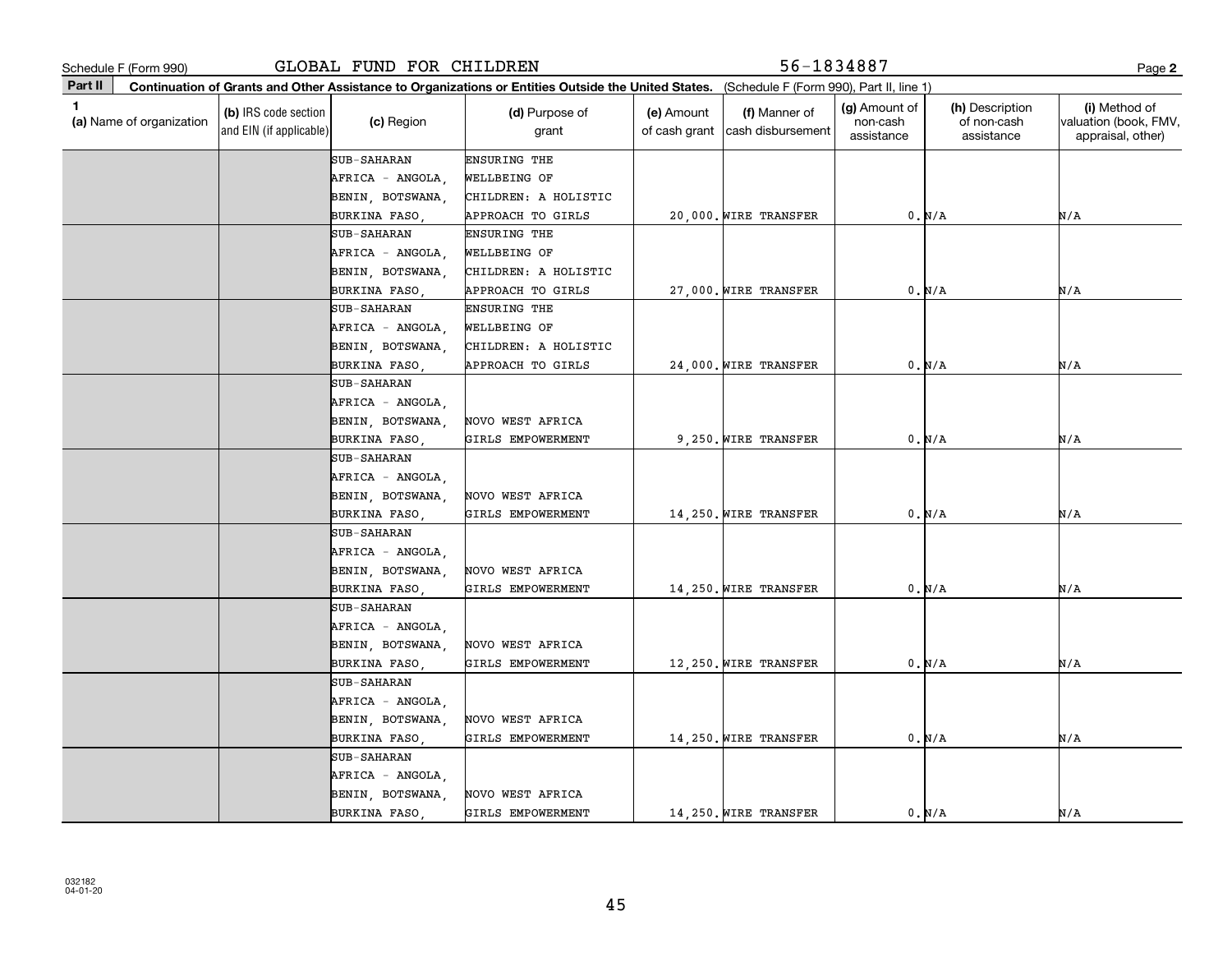**2Part II** (a) Name of organization **Continuation of Grants and Other Assistance to Organizations or Entities Outside the United States. (b)**  IRS code section **(c)**  Region **(d)** Purpose of **c c (e)** Amount **c (f) 1**(a)  $\Box$  (a)  $\Box$  (a)  $\Box$  (a)  $\Box$  (a)  $\Box$  (a)  $\Box$  (a)  $\Box$  (a)  $\Box$  (a)  $\Box$  (b)  $\Box$  (b)  $\Box$  (b)  $\Box$  (scription  $\Box$  (i) and EIN (if applicable) Schedule F (Form 990)<br> **Part II** Continuation of Grants and Other Assistance to Organizations or Entities Outside the United States. (Schedule F (Form 990), Part II, line 1)<br> **Part II** Continuation of Grants and Other Assi (Schedule F (Form 990), Part II, line 1) grant (e) Amount of cash grant |cash disbursement (f) Manner of (g) Amount of non-cash assistance(h) Description of non-cash assistance(i) Method of valuation (book, FMV, appraisal, other) SUB-SAHARAN SUB-SAHARAN AFRICA - ANGOLA, BENIN, BOTSWANA, BURKINA FASO, COURAGE AWARD 20,000. WIRE TRANSFER 0. N/A AFRICA - ANGOLA, BENIN, BOTSWANA, BURKINA FASO, DIGNITY AWARD 5,000. WIRE TRANSFER 0. N/A N/A N/A N/A SUB-SAHARANAFRICA - ANGOLA, BENIN, BOTSWANA, BURKINA FASO, SUSTAINABILITY AWARD 15,000. WIRE TRANSFER 0. N/A N/A SUB-SAHARANAFRICA - ANGOLA, BENIN, BOTSWANA, EMERGENCY FUND - BURKINA FASO, COVID-19 5,000. WIRE TRANSFER 0. N/A N/A N/A GLOBAL FUND FOR CHILDREN 56-1834887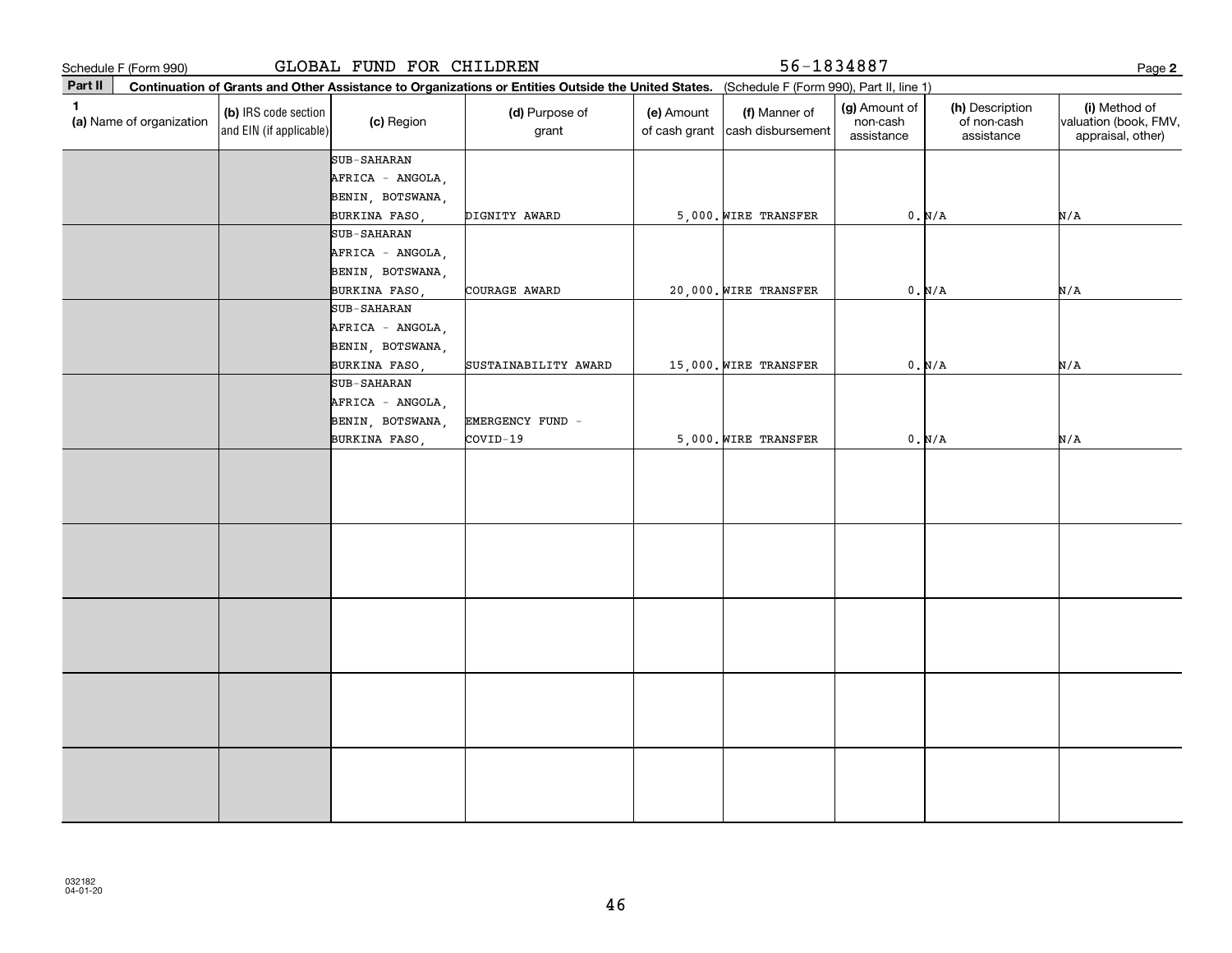47

Schedule F (Form 990) 2020 Page GLOBAL FUND FOR CHILDREN 56-1834887

**(a)** Type of grant or assistance  $\qquad$  **(b)** Region

Part III Grants and Other Assistance to Individuals Outside the United States. Complete if the organization answered "Yes" on Form 990, Part IV, line 16. Part III can be duplicated if additional space is needed.

> (d) Amount of cash grant

(c) Number of *recipients* 

032073 12-03-20

**Schedule F (Form 990) 2020**

Page 3

**(h)** Method of<br>valuation<br>(book, FMV,<br>appraisal, other)

(f) Amount of noncashassistance

noncash assistance

**(c)** Number of **| (d)** Amount of **| (e)** Manner of **| (f)** Amount of **| (g)** Description of **| (h)** 

(e) Manner of cash disbursement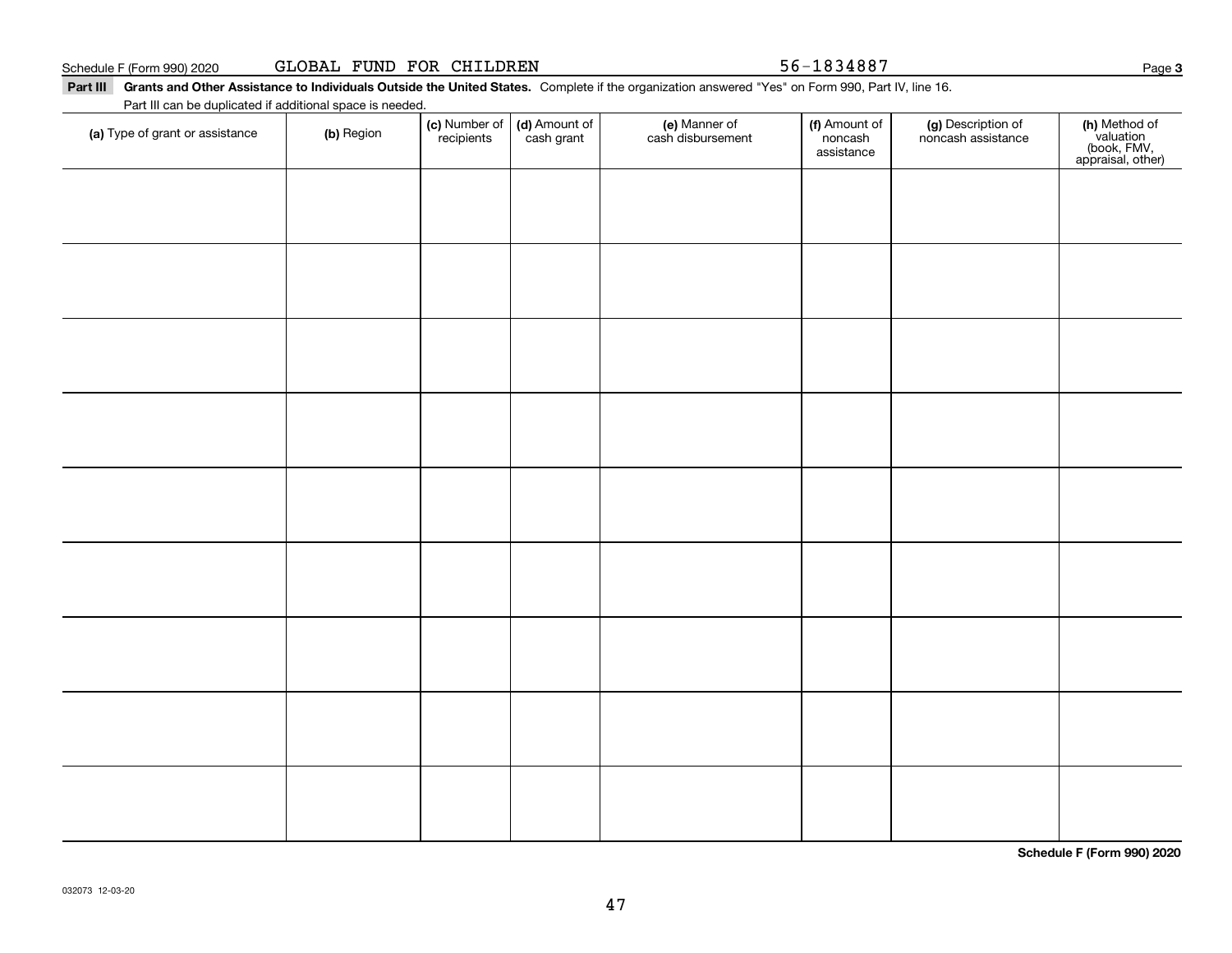| 1            | Was the organization a U.S. transferor of property to a foreign corporation during the tax year? If "Yes."<br>the organization may be required to file Form 926, Return by a U.S. Transferor of Property to a Foreign<br>Corporation (see Instructions for Form 926)                                                                                                                                                                                    | Yes | X∣No         |
|--------------|---------------------------------------------------------------------------------------------------------------------------------------------------------------------------------------------------------------------------------------------------------------------------------------------------------------------------------------------------------------------------------------------------------------------------------------------------------|-----|--------------|
| $\mathbf{2}$ | Did the organization have an interest in a foreign trust during the tax year? If "Yes," the organization may<br>be required to separately file Form 3520, Annual Return To Report Transactions With Foreign Trusts and<br>Receipt of Certain Foreign Gifts, and/or Form 3520-A, Annual Information Return of Foreign Trust With a                                                                                                                       | Yes | $X $ No      |
| 3            | Did the organization have an ownership interest in a foreign corporation during the tax year? If "Yes."<br>the organization may be required to file Form 5471, Information Return of U.S. Persons With Respect to                                                                                                                                                                                                                                       | Yes | $X \mid N_0$ |
| 4            | Was the organization a direct or indirect shareholder of a passive foreign investment company or a<br>qualified electing fund during the tax year? If "Yes," the organization may be required to file Form 8621,<br>Information Return by a Shareholder of a Passive Foreign Investment Company or Qualified Electing                                                                                                                                   | Yes | X∣No         |
| 5            | Did the organization have an ownership interest in a foreign partnership during the tax year? If "Yes."<br>the organization may be required to file Form 8865, Return of U.S. Persons With Respect to Certain<br>Foreign Partnerships (see Instructions for Form 8865)                                                                                                                                                                                  | Yes | $X $ No      |
| 6            | Did the organization have any operations in or related to any boycotting countries during the tax year? If<br>"Yes," the organization may be required to separately file Form 5713, International Boycott Report (see<br>Instructions for Form 5713; don't file with Form 990) manufactured and the content of the content of the content of the content of the content of the content of the content of the content of the content of the content of t | Yes |              |

**Schedule F (Form 990) 2020**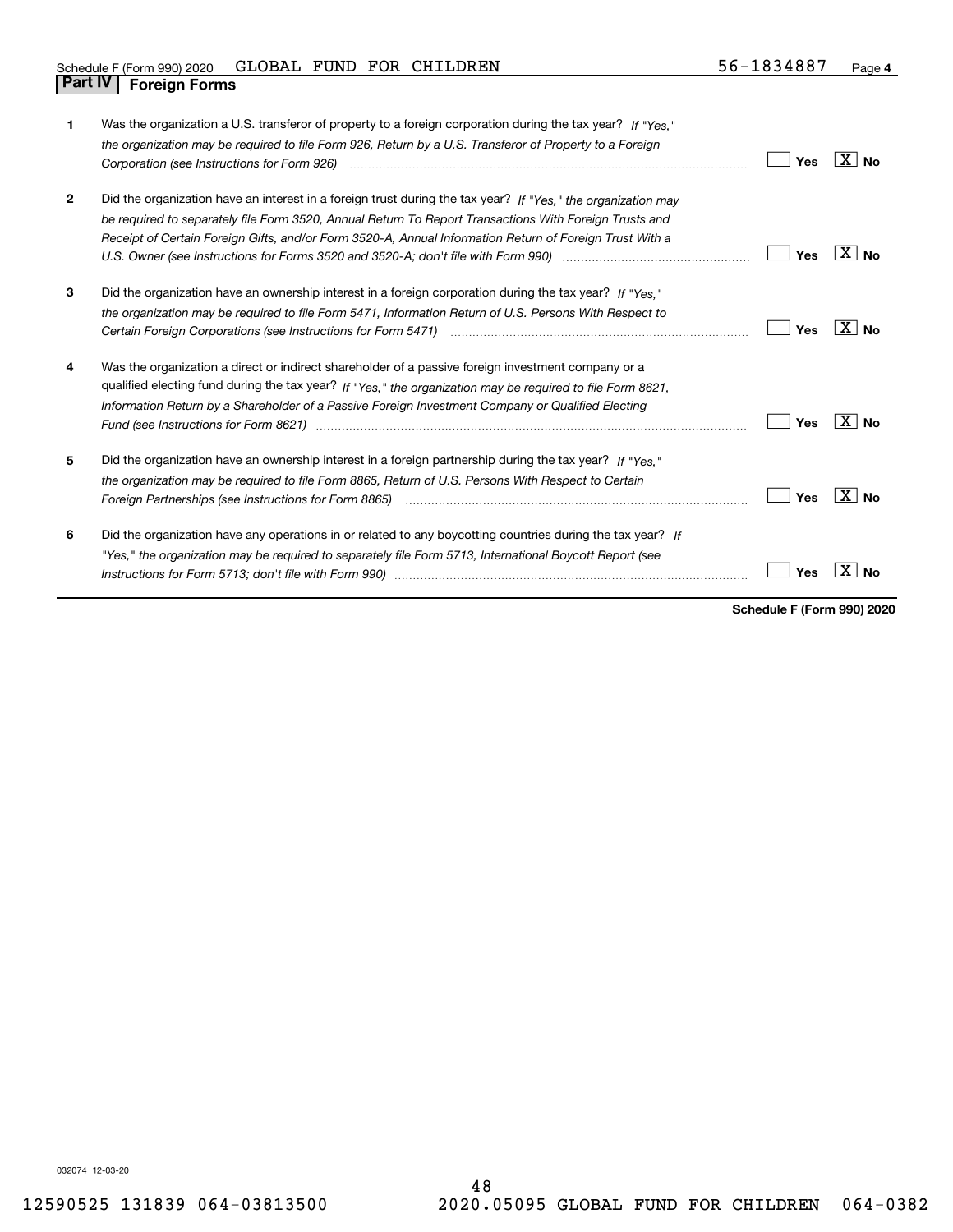PART I, LINE 2:

GLOBAL FUND FOR CHILDREN (GFC) MONITORS THE USE OF GRANT FUNDS OUTSIDE OF

THE US BY REQUIRING GRANTEES TO SUBMIT INTERIM AND FINAL NARRATIVE AND

FINANCIAL REPORTS TO OUR PROGRAM OFFICERS WHO MONITOR THEIR GRANTEES.

ADDITIONALLY, GFC COMPILES AND INPUTS DATA INTO OUR GRANTS MANAGEMENT AND

METRICS SYSTEM. PROGRAM OFFICERS ALSO PERFORM SITE VISITS, TYPICALLY ON A

BIANNUAL BASIS, VISITING A SELECTION OF GRANTEES EACH TRIP. THE GRANTS

MANAGER ENSURES GRANT COMPLIANCE AND COMPLIANCE WITH US TREASURY

VOLUNTARY GUIDELINES FOR ORDER 13224.

PART I, LINE 3, COLUMN (E):

(A) REGION:

CENTRAL AMERICA AND THE CARIBBEAN - ANTIGUA & BARBUDA, ARUBA, BAHAMAS,

(E) SPECIFIC TYPES OF SERVICES IN REGION: TO PROVIDE GRANTS, PROGRAM

CONSULTING SERVICES AND CAPACITY BUILDING SUPPORT. THE CONSULTANT

PROVIDED GRANTMAKING SUPPORT AND CAPACITY BUILDING SERVICES TO GFC

GRASSROOTS GRANTEE PARTNERS IN THE REGION. OTHER EXPENSES INCLUDE TRAVEL,

KNOWLEDGE EXCHANGES AND CONVENINGS HELD IN THE REGION FOR THE GRASSROOTS

PARTNERS.

REGION: EAST ASIA AND THE PACIFIC - AUSTRALIA, BRUNEI, BURMA, CAMBODIA, (E) SPECIFIC TYPES OF SERVICES IN REGION: TO PROVIDE GRANTS, PROGRAM CONSULTING SERVICES AND CAPACITY BUILDING SUPPORT. THE CONSULTANT PROVIDED GRANTMAKING SUPPORT AND CAPACITY BUILDING SERVICES TO GFC GRASSROOTS GRANTEE PARTNERS IN THE REGION. OTHER EXPENSES INCLUDE TRAVEL, KNOWLEDGE EXCHANGES AND CONVENINGS HELD IN THE REGION FOR THE GRASSROOTS PARTNERS.

49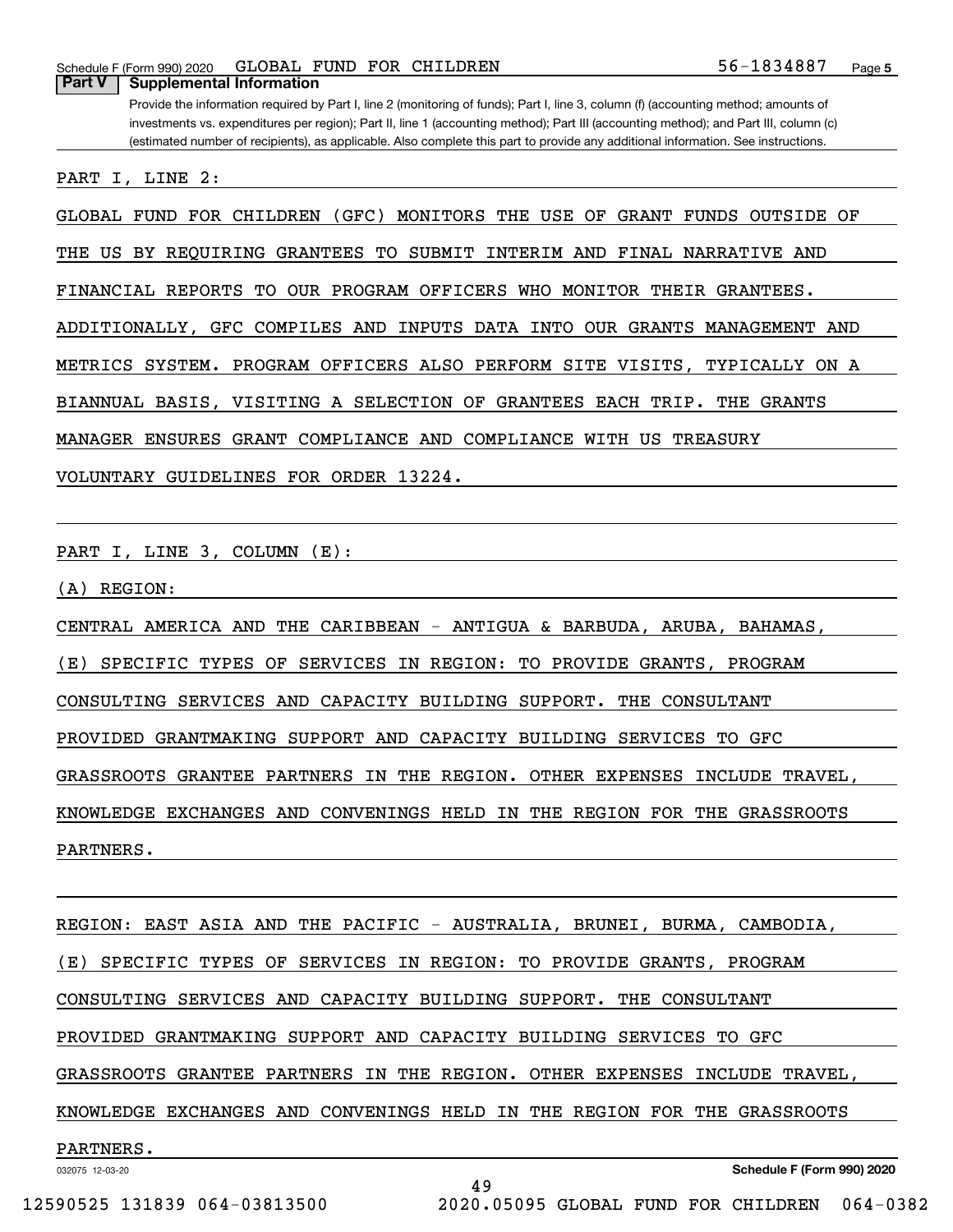#### (A) REGION:

EUROPE (INCLUDING ICELAND & GREENLAND) - ALBANIA, ANDORRA, AUSTRIA, BELGIU

(E) SPECIFIC TYPES OF SERVICES IN REGION: TO PROVIDE GRANTS, PROGRAM

CONSULTING SERVICES AND CAPACITY BUILDING SUPPORT. THE CONSULTANT

PROVIDED GRANTMAKING SUPPORT AND CAPACITY BUILDING SERVICES TO GFC

GRASSROOTS GRANTEE PARTNERS IN THE REGION. OTHER EXPENSES INCLUDE TRAVEL,

KNOWLEDGE EXCHANGES AND CONVENINGS HELD IN THE REGION FOR THE GRASSROOTS

PARTNERS.

#### (A) REGION:

MIDDLE EAST AND NORTH AFRICA - ALGERIA, BAHRAIN, DJIBOUTI, EGYPT,

(E) SPECIFIC TYPES OF SERVICES IN REGION: TO PROVIDE GRANTS, PROGRAM

CONSULTING SERVICES AND CAPACITY BUILDING SUPPORT. THE CONSULTANT

PROVIDED GRANTMAKING SUPPORT AND CAPACITY BUILDING SERVICES TO GFC

GRASSROOTS GRANTEE PARTNERS IN THE REGION. OTHER EXPENSES INCLUDE TRAVEL,

KNOWLEDGE EXCHANGES AND CONVENINGS HELD IN THE REGION FOR THE GRASSROOTS

PARTNERS.

REGION: NORTH AMERICA - CANADA AND MEXICO, BUT NOT THE UNITED STATES (E) SPECIFIC TYPES OF SERVICES IN REGION: TO PROVIDE GRANTS, PROGRAM CONSULTING SERVICES AND CAPACITY BUILDING SUPPORT. THE CONSULTANT PROVIDED GRANTMAKING SUPPORT AND CAPACITY BUILDING SERVICES TO GFC GRASSROOTS GRANTEE PARTNERS IN THE REGION. OTHER EXPENSES INCLUDE TRAVEL, KNOWLEDGE EXCHANGES AND CONVENINGS HELD IN THE REGION FOR THE GRASSROOTS PARTNERS.

50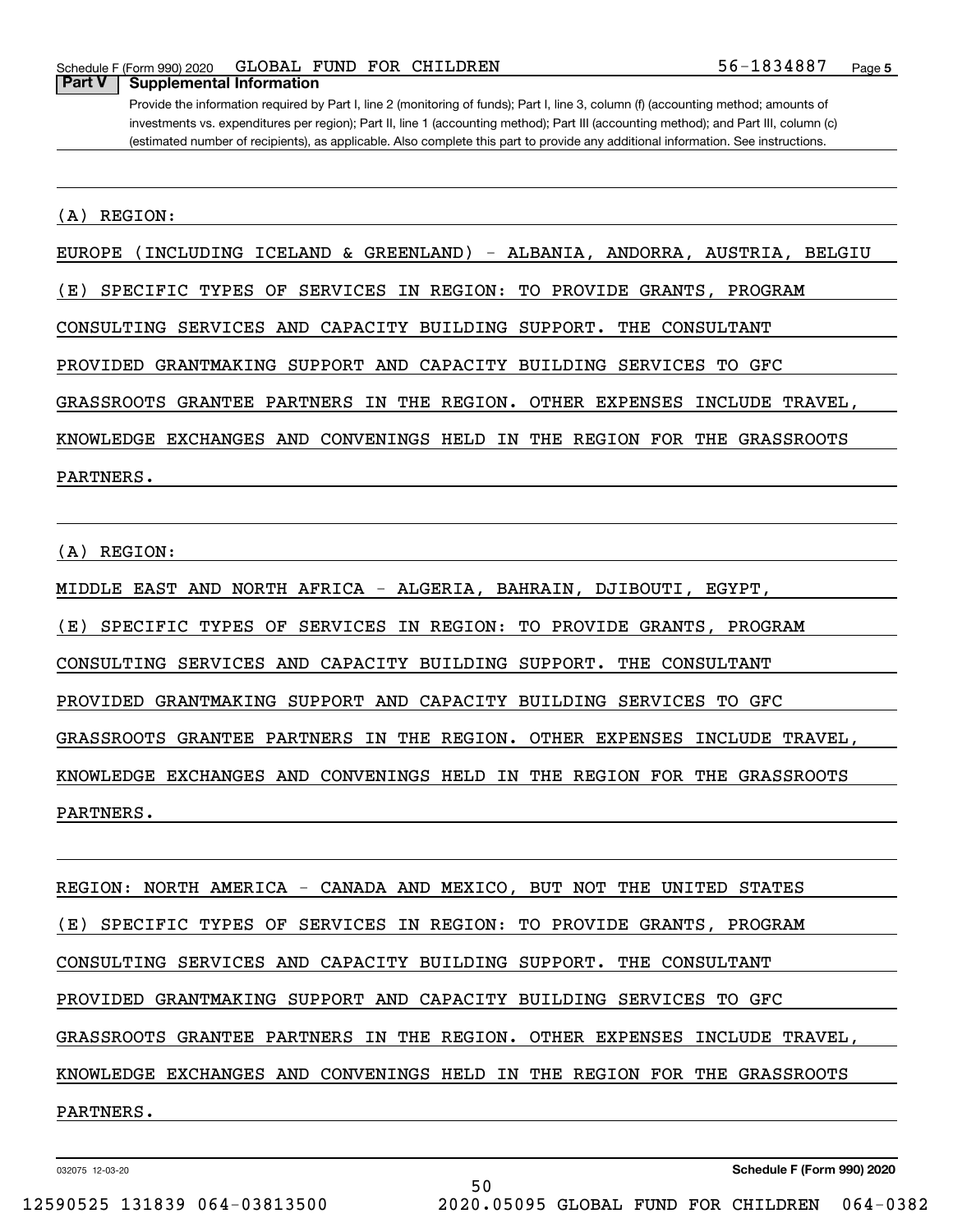REGION: RUSSIA AND NEIGHBORING STATES - ARMENIA, AZERBIJAN, BELARUS,

(E) SPECIFIC TYPES OF SERVICES IN REGION: TO PROVIDE GRANTS, PROGRAM

CONSULTING SERVICES AND CAPACITY BUILDING SUPPORT. THE CONSULTANT

PROVIDED GRANTMAKING SUPPORT AND CAPACITY BUILDING SERVICES TO GFC

GRASSROOTS GRANTEE PARTNERS IN THE REGION. OTHER EXPENSES INCLUDE TRAVEL,

KNOWLEDGE EXCHANGES AND CONVENINGS HELD IN THE REGION FOR THE GRASSROOTS

PARTNERS.

(A) REGION:

SOUTH AMERICA - ARGENTINA, BOLIVIA, BRAZIL, CHILE, COLUMBIA, ECUADOR,

(E) SPECIFIC TYPES OF SERVICES IN REGION: TO PROVIDE GRANTS, PROGRAM

CONSULTING SERVICES AND CAPACITY BUILDING SUPPORT. THE CONSULTANT

PROVIDED GRANTMAKING SUPPORT AND CAPACITY BUILDING SERVICES TO GFC

GRASSROOTS GRANTEE PARTNERS IN THE REGION. OTHER EXPENSES INCLUDE TRAVEL,

KNOWLEDGE EXCHANGES AND CONVENINGS HELD IN THE REGION FOR THE GRASSROOTS PARTNERS.

(A) REGION:

SOUTH ASIA - AFGHANISTAN, BANGLADESH, BHUTAN, INDIA, MALDIVES, NEPAL,

(E) SPECIFIC TYPES OF SERVICES IN REGION: TO PROVIDE GRANTS, PROGRAM

CONSULTING SERVICES AND CAPACITY BUILDING SUPPORT. THE CONSULTANT

PROVIDED GRANTMAKING SUPPORT AND CAPACITY BUILDING SERVICES TO GFC

GRASSROOTS GRANTEE PARTNERS IN THE REGION. OTHER EXPENSES INCLUDE TRAVEL,

KNOWLEDGE EXCHANGES AND CONVENINGS HELD IN THE REGION FOR THE GRASSROOTS

PARTNERS.

032075 12-03-20 **Schedule F (Form 990) 2020** REGION: SUB-SAHARAN AFRICA - ANGOLA, BENIN, BOTSWANA, BURKINA FASO, 51 12590525 131839 064-03813500 2020.05095 GLOBAL FUND FOR CHILDREN 064-0382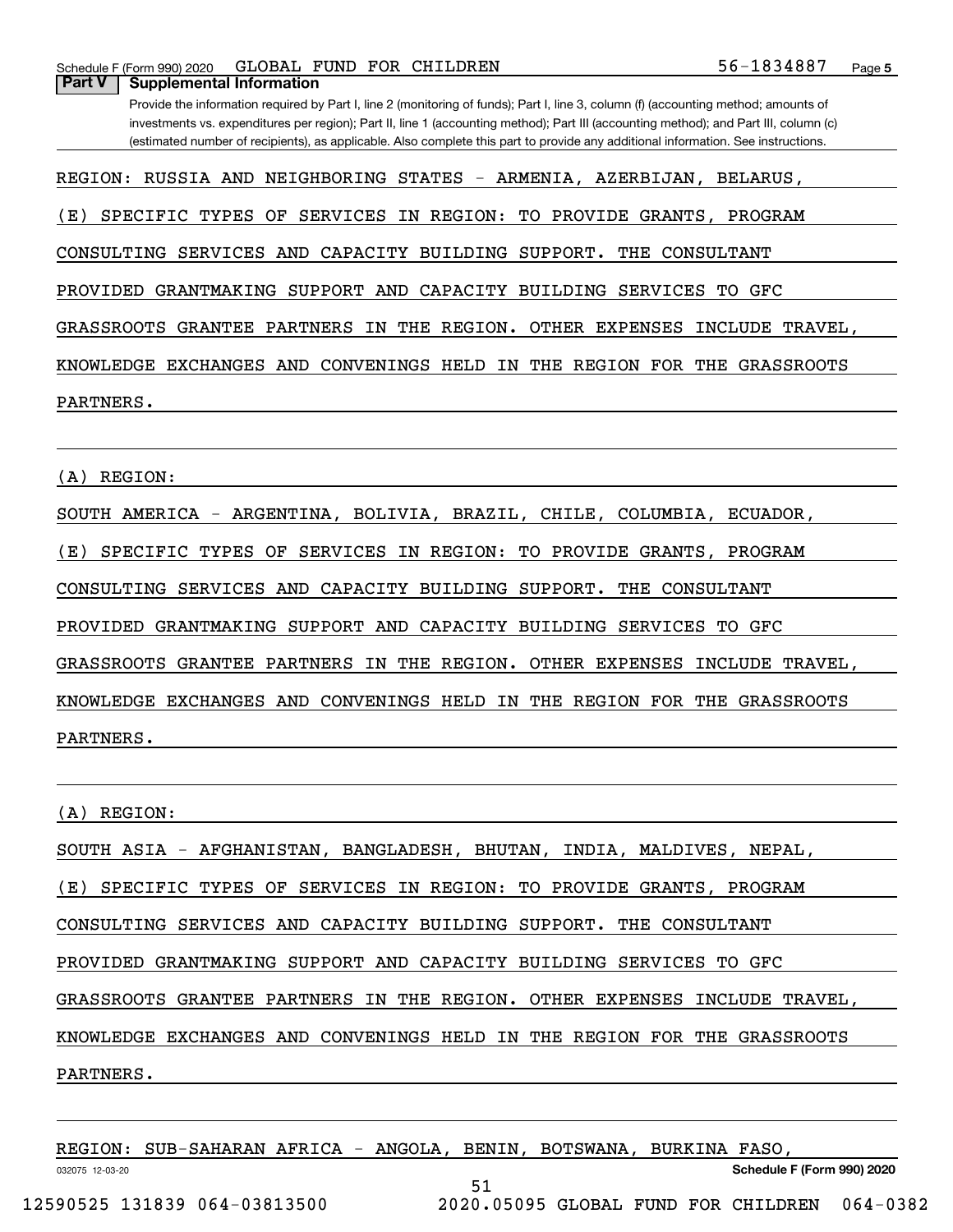(E) SPECIFIC TYPES OF SERVICES IN REGION: TO PROVIDE GRANTS, PROGRAM

Provide the information required by Part I, line 2 (monitoring of funds); Part I, line 3, column (f) (accounting method; amounts of investments vs. expenditures per region); Part II, line 1 (accounting method); Part III (accounting method); and Part III, column (c) (estimated number of recipients), as applicable. Also complete this part to provide any additional information. See instructions.

PARTNERS.

PART II, COLUMN (D):

**Part V Supplemental Information**

(A) REGION:

EUROPE (INCLUDING ICELAND & GREENLAND) - ALBANIA, ANDORRA, AUSTRIA, BELGIU

(D) PURPOSE OF GRANT: ENSURING THE WELLBEING OF CHILDREN: A HOLISTIC

APPROACH TO GIRLS EMPOWERMENT

(A) REGION:

EUROPE (INCLUDING ICELAND & GREENLAND) - ALBANIA, ANDORRA, AUSTRIA, BELGIU

(D) PURPOSE OF GRANT: ENSURING THE WELLBEING OF CHILDREN: A HOLISTIC

APPROACH TO GIRLS EMPOWERMENT

(A) REGION:

EUROPE (INCLUDING ICELAND & GREENLAND) - ALBANIA, ANDORRA, AUSTRIA, BELGIU

(D) PURPOSE OF GRANT: ENSURING THE WELLBEING OF CHILDREN: A HOLISTIC

APPROACH TO GIRLS EMPOWERMENT

REGION: NORTH AMERICA - CANADA AND MEXICO, BUT NOT THE UNITED STATES

(D) PURPOSE OF GRANT: ENSURING THE WELLBEING OF CHILDREN: A HOLISTIC

APPROACH TO GIRLS EMPOWERMENT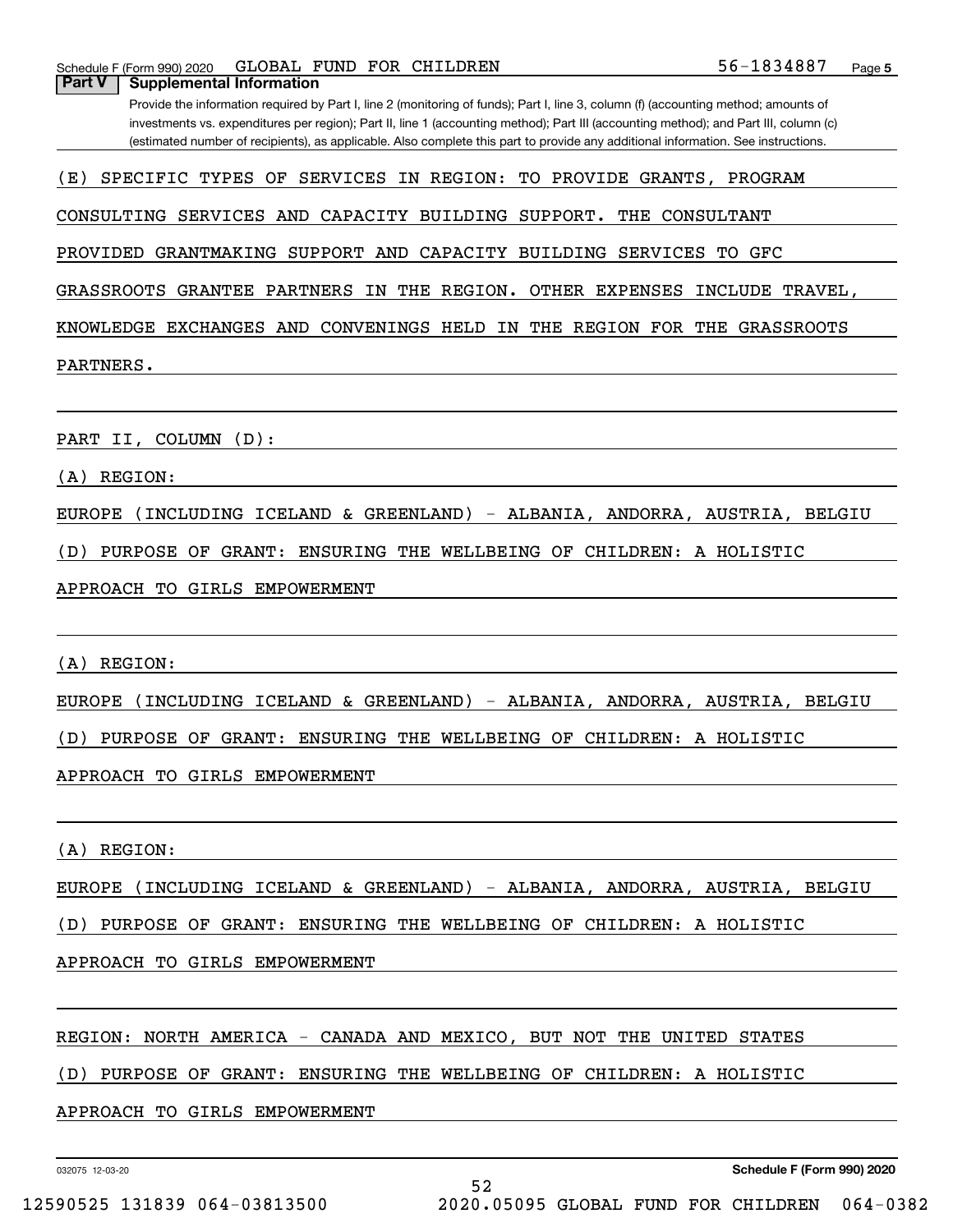REGION: NORTH AMERICA - CANADA AND MEXICO, BUT NOT THE UNITED STATES

(D) PURPOSE OF GRANT: ENSURING THE WELLBEING OF CHILDREN: A HOLISTIC

APPROACH TO GIRLS EMPOWERMENT

REGION: SUB-SAHARAN AFRICA - ANGOLA, BENIN, BOTSWANA, BURKINA FASO,

(D) PURPOSE OF GRANT: ENSURING THE WELLBEING OF CHILDREN: A HOLISTIC

APPROACH TO GIRLS EMPOWERMENT

REGION: SUB-SAHARAN AFRICA - ANGOLA, BENIN, BOTSWANA, BURKINA FASO,

(D) PURPOSE OF GRANT: ENSURING THE WELLBEING OF CHILDREN: A HOLISTIC

APPROACH TO GIRLS EMPOWERMENT

REGION: SUB-SAHARAN AFRICA - ANGOLA, BENIN, BOTSWANA, BURKINA FASO,

(D) PURPOSE OF GRANT: ENSURING THE WELLBEING OF CHILDREN: A HOLISTIC

APPROACH TO GIRLS EMPOWERMENT

REGION: SUB-SAHARAN AFRICA - ANGOLA, BENIN, BOTSWANA, BURKINA FASO,

(D) PURPOSE OF GRANT: ENSURING THE WELLBEING OF CHILDREN: A HOLISTIC

APPROACH TO GIRLS EMPOWERMENT

REGION: SUB-SAHARAN AFRICA - ANGOLA, BENIN, BOTSWANA, BURKINA FASO,

(D) PURPOSE OF GRANT: ENSURING THE WELLBEING OF CHILDREN: A HOLISTIC

53

APPROACH TO GIRLS EMPOWERMENT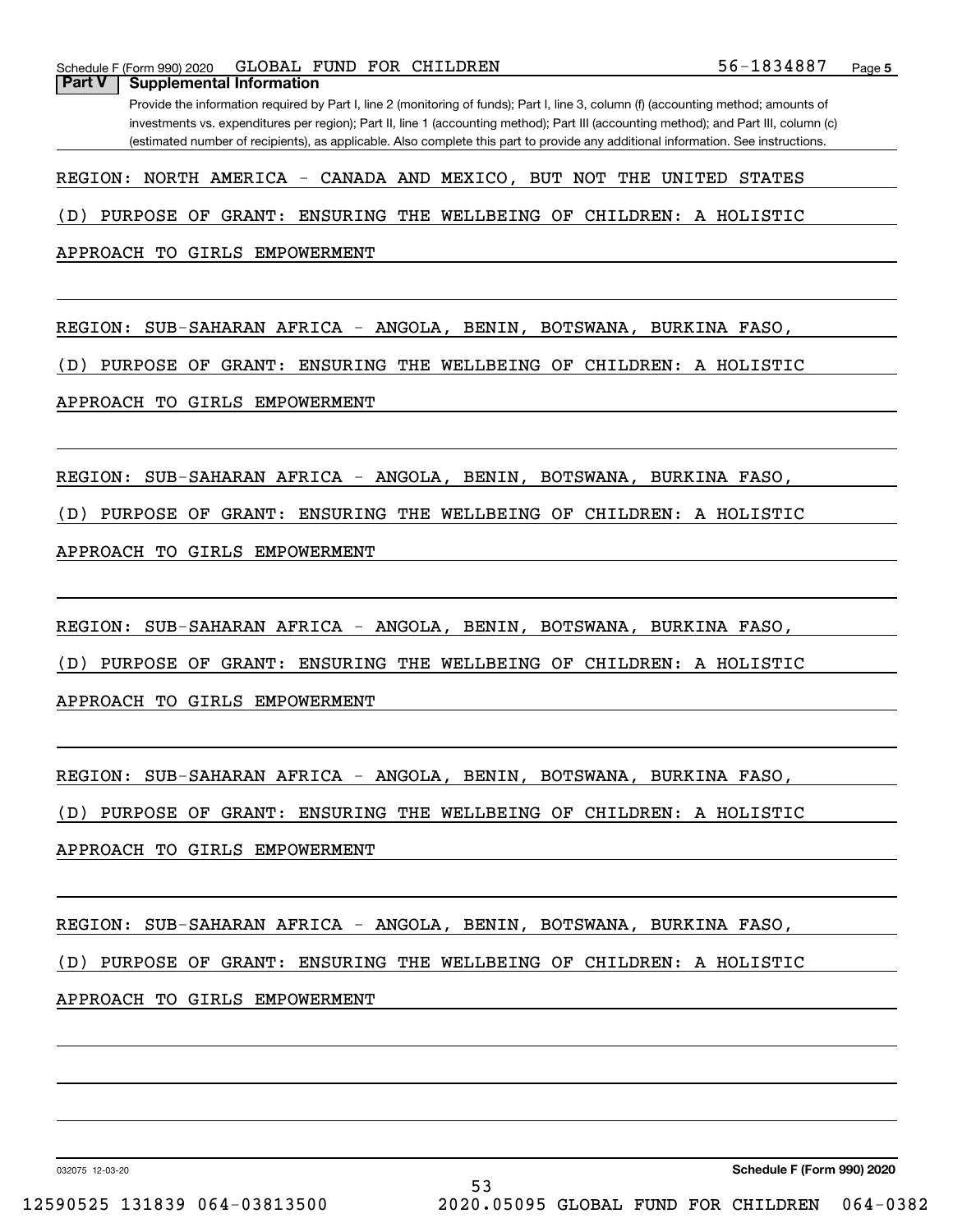| <b>SCHEDULE I</b><br>(Form 990)                                                                                                                                               |                                              | <b>Grants and Other Assistance to Organizations,</b><br>Governments, and Individuals in the United States |                                                       |                                         |                                               |                                          | OMB No. 1545-0047                                   |
|-------------------------------------------------------------------------------------------------------------------------------------------------------------------------------|----------------------------------------------|-----------------------------------------------------------------------------------------------------------|-------------------------------------------------------|-----------------------------------------|-----------------------------------------------|------------------------------------------|-----------------------------------------------------|
|                                                                                                                                                                               |                                              | Complete if the organization answered "Yes" on Form 990, Part IV, line 21 or 22.                          |                                                       |                                         |                                               |                                          |                                                     |
| Department of the Treasury                                                                                                                                                    | Attach to Form 990.<br><b>Open to Public</b> |                                                                                                           |                                                       |                                         |                                               |                                          |                                                     |
| Internal Revenue Service                                                                                                                                                      |                                              |                                                                                                           | Go to www.irs.gov/Form990 for the latest information. |                                         |                                               |                                          | Inspection                                          |
| Name of the organization                                                                                                                                                      | GLOBAL FUND FOR CHILDREN                     |                                                                                                           |                                                       |                                         |                                               |                                          | <b>Employer identification number</b><br>56-1834887 |
| Part I<br><b>General Information on Grants and Assistance</b>                                                                                                                 |                                              |                                                                                                           |                                                       |                                         |                                               |                                          |                                                     |
| 1 Does the organization maintain records to substantiate the amount of the grants or assistance, the grantees' eligibility for the grants or assistance, and the selection    |                                              |                                                                                                           |                                                       |                                         |                                               |                                          |                                                     |
|                                                                                                                                                                               |                                              |                                                                                                           |                                                       |                                         |                                               |                                          | $\sqrt{X}$ Yes<br>l No                              |
| 2 Describe in Part IV the organization's procedures for monitoring the use of grant funds in the United States.                                                               |                                              |                                                                                                           |                                                       |                                         |                                               |                                          |                                                     |
| Part II<br>Grants and Other Assistance to Domestic Organizations and Domestic Governments. Complete if the organization answered "Yes" on Form 990, Part IV, line 21, for any |                                              |                                                                                                           |                                                       |                                         |                                               |                                          |                                                     |
| recipient that received more than \$5,000. Part II can be duplicated if additional space is needed.                                                                           |                                              |                                                                                                           |                                                       |                                         | (f) Method of                                 |                                          |                                                     |
| <b>1 (a)</b> Name and address of organization<br>or government                                                                                                                | $(b)$ EIN                                    | (c) IRC section<br>(if applicable)                                                                        | (d) Amount of<br>cash grant                           | (e) Amount of<br>non-cash<br>assistance | valuation (book,<br>FMV, appraisal,<br>other) | (g) Description of<br>noncash assistance | (h) Purpose of grant<br>or assistance               |
| TAHIRIH JUSTICE CENTER<br>1717 ST. JAMES PLACE, SUITE 450                                                                                                                     |                                              |                                                                                                           |                                                       |                                         |                                               |                                          |                                                     |
| HOUSTON, TX 77056                                                                                                                                                             | 54-1858176 $501(C)(3)$                       |                                                                                                           | 13,000.                                               | $\mathbf{0}$ .                          |                                               |                                          | PRIMARY GRANT                                       |
| HOMIES UNIDOS<br>2105 BEVERLY BLVD., SUITE 219<br>LOS ANGELES, CA 90057                                                                                                       | $95 - 4740768$ 501(C)(3)                     |                                                                                                           | 19,500.                                               | $\mathbf{0}$ .                          |                                               |                                          | PRIMARY AND OPPORTUNITY<br>GRANT                    |
| IMMIGRANT YOUTH COALITION<br>23532 CALABASAS ROAD, SUITE A<br>CALABASAS, CA 91302                                                                                             | $95 - 4116679$ $501(C)(3)$                   |                                                                                                           | 12,000.                                               | 0.                                      |                                               |                                          | PRIMARY AND EMERGENCY<br>GRANT                      |
| LAUNIDAD11<br>457 RIVERSIDE DRIVE, SUITE 678<br>NEW YORK, NY 10115                                                                                                            | $13 - 4080201$ 501(C)(3)                     |                                                                                                           | 5.000                                                 | 0.                                      |                                               |                                          | PRIMARY GRANT                                       |
| THE NICARAGUAN EDUCATION RESOURCE<br>CENTER (CREA) - 5824 CLOVER DRIVE<br>$-$ OAKLAND, CA 94618                                                                               | $47-4997229$ 501(C)(3)                       |                                                                                                           | 21,400.                                               | 0.                                      |                                               |                                          | PRIMARY GRANT                                       |
| WOMEN'S JUSTICE INITIATIVE<br>PO BOX 21540<br>NEW YORK, NY 10087                                                                                                              | $30-0681223$ $501(C)(3)$                     |                                                                                                           | 18,000.                                               | $\mathbf{0}$ .                          |                                               |                                          | PRIMARY GRANT                                       |
| 2 Enter total number of section 501(c)(3) and government organizations listed in the line 1 table<br>3 Enter total number of other organizations listed in the line 1 table   |                                              |                                                                                                           |                                                       |                                         |                                               |                                          |                                                     |
|                                                                                                                                                                               |                                              |                                                                                                           |                                                       |                                         |                                               |                                          |                                                     |

**For Paperwork Reduction Act Notice, see the Instructions for Form 990. Schedule I (Form 990) 2020** LHA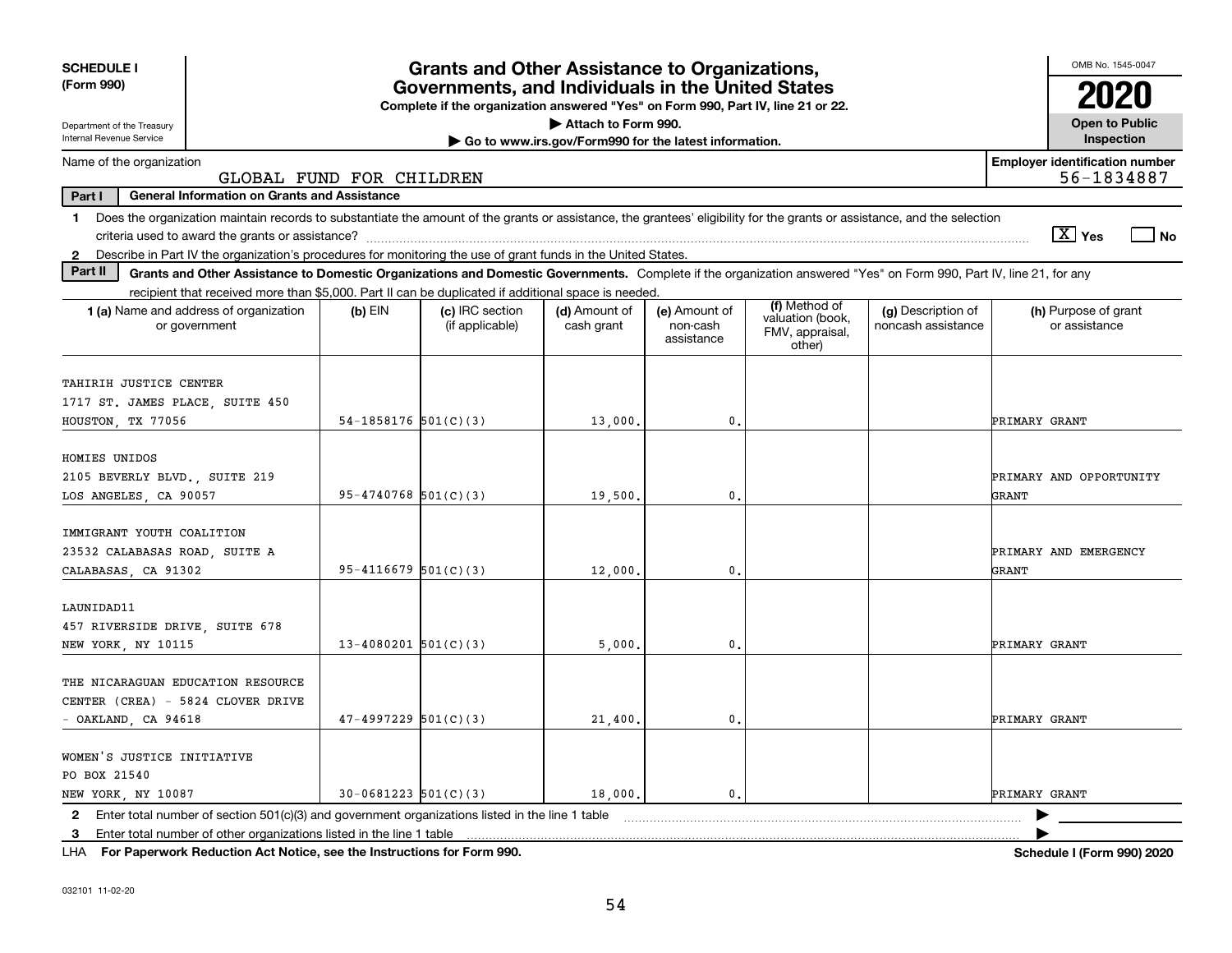#### Schedule I (Form 990) GLOBAL FUND FOR CHILDREN 5 5-1 8 3 4 8 8 7 Page 1

| Continuation of Grants and Other Assistance to Domestic Organizations and Domestic Governments (Schedule I (Form 990), Part II.)<br>Part II |                          |                                  |                             |                                         |                                                                |                                           |                                       |
|---------------------------------------------------------------------------------------------------------------------------------------------|--------------------------|----------------------------------|-----------------------------|-----------------------------------------|----------------------------------------------------------------|-------------------------------------------|---------------------------------------|
| (a) Name and address of<br>organization or government                                                                                       | $(b)$ EIN                | (c) IRC section<br>if applicable | (d) Amount of<br>cash grant | (e) Amount of<br>non-cash<br>assistance | (f) Method of<br>valuation<br>(book, FMV,<br>appraisal, other) | (g) Description of<br>non-cash assistance | (h) Purpose of grant<br>or assistance |
|                                                                                                                                             |                          |                                  |                             |                                         |                                                                |                                           |                                       |
| AL OTRO LADO                                                                                                                                |                          |                                  |                             |                                         |                                                                |                                           |                                       |
| PO BOX 32578                                                                                                                                |                          |                                  |                             |                                         |                                                                |                                           |                                       |
| LOS ANGELES, CA 90032                                                                                                                       | $47 - 2910078$ 501(C)(3) |                                  | 12,000.                     | $\mathbf 0$ .                           |                                                                |                                           | PRIMARY GRANT                         |
|                                                                                                                                             |                          |                                  |                             |                                         |                                                                |                                           |                                       |
|                                                                                                                                             |                          |                                  |                             |                                         |                                                                |                                           |                                       |
|                                                                                                                                             |                          |                                  |                             |                                         |                                                                |                                           |                                       |
|                                                                                                                                             |                          |                                  |                             |                                         |                                                                |                                           |                                       |
|                                                                                                                                             |                          |                                  |                             |                                         |                                                                |                                           |                                       |
|                                                                                                                                             |                          |                                  |                             |                                         |                                                                |                                           |                                       |
|                                                                                                                                             |                          |                                  |                             |                                         |                                                                |                                           |                                       |
|                                                                                                                                             |                          |                                  |                             |                                         |                                                                |                                           |                                       |
|                                                                                                                                             |                          |                                  |                             |                                         |                                                                |                                           |                                       |
|                                                                                                                                             |                          |                                  |                             |                                         |                                                                |                                           |                                       |
|                                                                                                                                             |                          |                                  |                             |                                         |                                                                |                                           |                                       |
|                                                                                                                                             |                          |                                  |                             |                                         |                                                                |                                           |                                       |
|                                                                                                                                             |                          |                                  |                             |                                         |                                                                |                                           |                                       |
|                                                                                                                                             |                          |                                  |                             |                                         |                                                                |                                           |                                       |
|                                                                                                                                             |                          |                                  |                             |                                         |                                                                |                                           |                                       |
|                                                                                                                                             |                          |                                  |                             |                                         |                                                                |                                           |                                       |
|                                                                                                                                             |                          |                                  |                             |                                         |                                                                |                                           |                                       |
|                                                                                                                                             |                          |                                  |                             |                                         |                                                                |                                           |                                       |
|                                                                                                                                             |                          |                                  |                             |                                         |                                                                |                                           |                                       |
|                                                                                                                                             |                          |                                  |                             |                                         |                                                                |                                           |                                       |
|                                                                                                                                             |                          |                                  |                             |                                         |                                                                |                                           |                                       |
|                                                                                                                                             |                          |                                  |                             |                                         |                                                                |                                           |                                       |
|                                                                                                                                             |                          |                                  |                             |                                         |                                                                |                                           |                                       |
|                                                                                                                                             |                          |                                  |                             |                                         |                                                                |                                           |                                       |
|                                                                                                                                             |                          |                                  |                             |                                         |                                                                |                                           |                                       |
|                                                                                                                                             |                          |                                  |                             |                                         |                                                                |                                           |                                       |
|                                                                                                                                             |                          |                                  |                             |                                         |                                                                |                                           |                                       |
|                                                                                                                                             |                          |                                  |                             |                                         |                                                                |                                           |                                       |
|                                                                                                                                             |                          |                                  |                             |                                         |                                                                |                                           |                                       |

**Schedule I (Form 990)**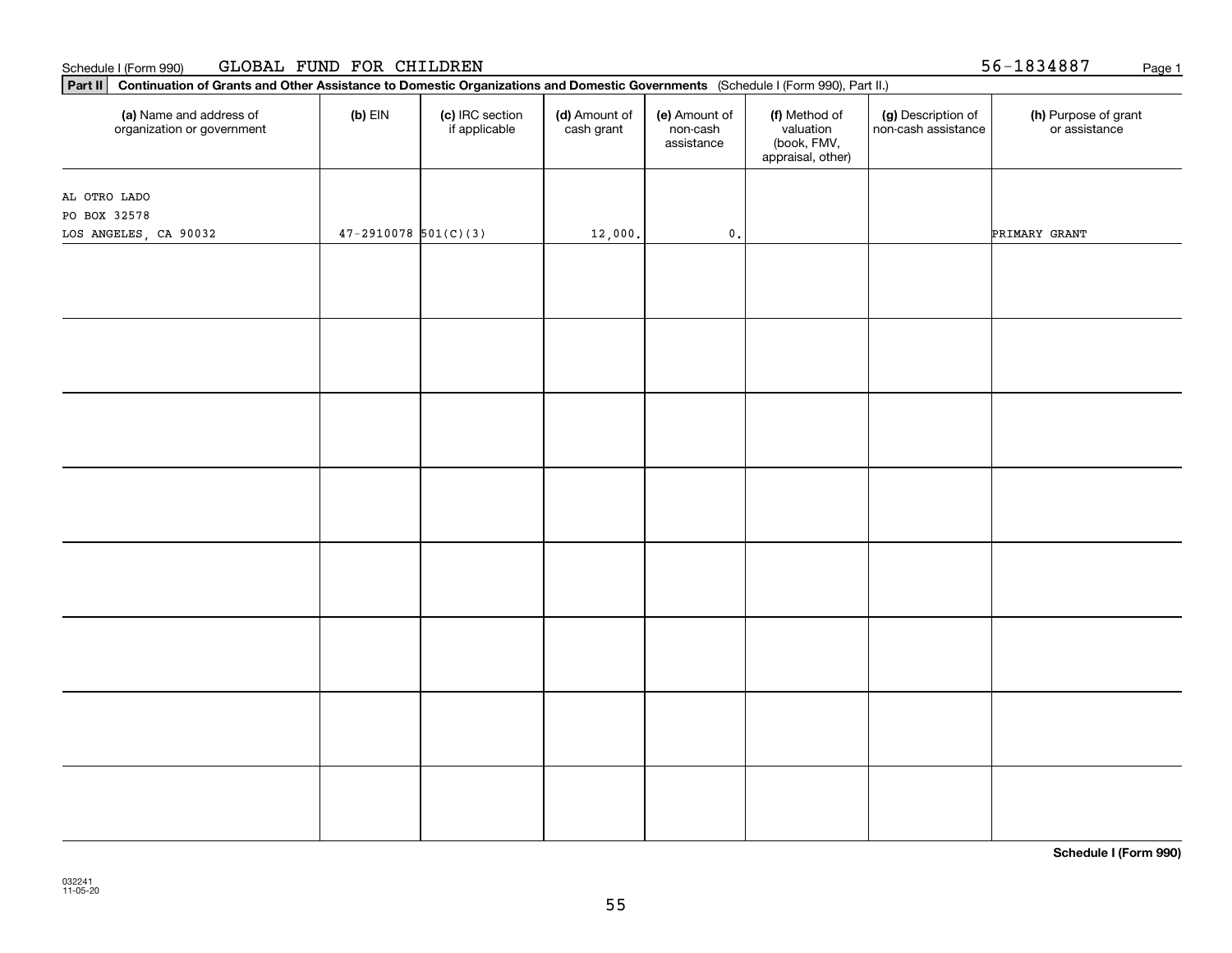032102 11-02-20

#### Schedule I (Form 990) 2020

| GLOBAL FUND FOR CHILDREN |  |
|--------------------------|--|
|--------------------------|--|

**Part III | Grants and Other Assistance to Domestic Individuals. Complete if the organization answered "Yes" on Form 990, Part IV, line 22.** 

(a) Type of grant or assistance **Audity Commet Audio Commet Commet Commet Commet Commet Commet Commet Commet Comme** Part III can be duplicated if additional space is needed. (e) Method of valuation (book, FMV, appraisal, other) recipients(c) Amount of cash grant (d) Amount of noncash assistance (f) Description of noncash assistance

Part IV | Supplemental Information. Provide the information required in Part I, line 2; Part III, column (b); and any other additional information.

PART I, LINE 2:

GLOBAL FUND FOR CHILDREN'S MONITORING PROCEDURES FOR U.S. GRANTEES INVOLVE

SITE VISITS BY THE PROGRAM OFFICER ASSIGNED TO U.S. GRANTMAKING. WE ALSO

COLLECT A MIDTERM AND A FINAL REPORT FROM THE GRANTEES, WHICH INCLUDE

ORGANIZATIONAL METRICS, NARRATIVE DESCRIPTIONS OF HOW THE MONEY WAS SPENT,

#### AND FINANCIAL REPORTS.

56-1834887

**2**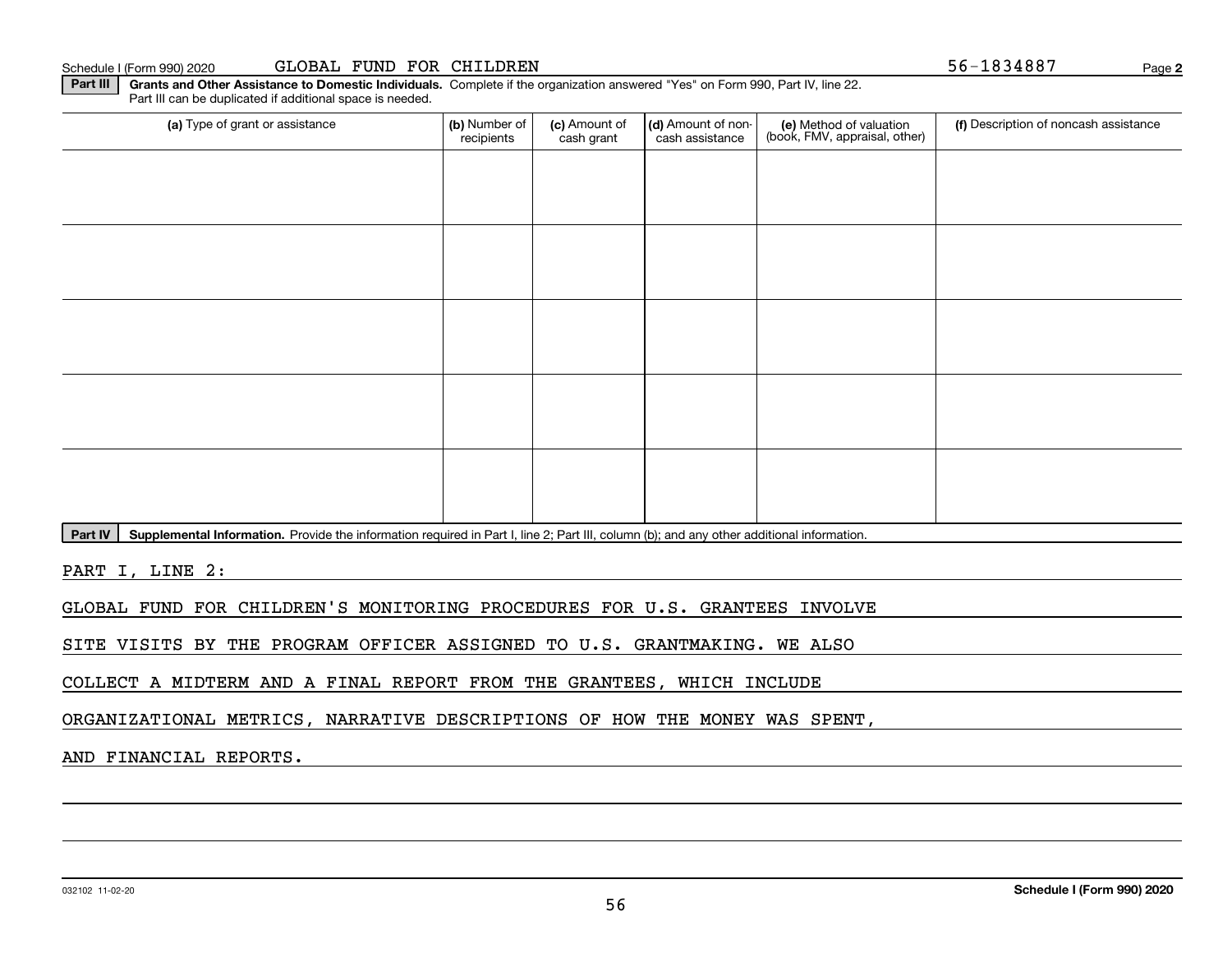|                                                                                                               | <b>Compensation Information</b><br><b>SCHEDULE J</b>                                                                                                                                                                                 |                                       | OMB No. 1545-0047          |     |                         |  |  |
|---------------------------------------------------------------------------------------------------------------|--------------------------------------------------------------------------------------------------------------------------------------------------------------------------------------------------------------------------------------|---------------------------------------|----------------------------|-----|-------------------------|--|--|
|                                                                                                               | (Form 990)<br>For certain Officers, Directors, Trustees, Key Employees, and Highest<br>2020<br><b>Compensated Employees</b>                                                                                                          |                                       |                            |     |                         |  |  |
|                                                                                                               | Complete if the organization answered "Yes" on Form 990, Part IV, line 23.                                                                                                                                                           |                                       |                            |     |                         |  |  |
|                                                                                                               | <b>Open to Public</b><br>Attach to Form 990.<br>Department of the Treasury<br><b>Inspection</b>                                                                                                                                      |                                       |                            |     |                         |  |  |
|                                                                                                               | Go to www.irs.gov/Form990 for instructions and the latest information.<br>Internal Revenue Service                                                                                                                                   | <b>Employer identification number</b> |                            |     |                         |  |  |
|                                                                                                               | Name of the organization                                                                                                                                                                                                             |                                       |                            |     |                         |  |  |
|                                                                                                               | GLOBAL FUND FOR CHILDREN<br><b>Questions Regarding Compensation</b><br>Part I                                                                                                                                                        |                                       | 56-1834887                 |     |                         |  |  |
|                                                                                                               |                                                                                                                                                                                                                                      |                                       |                            |     |                         |  |  |
|                                                                                                               |                                                                                                                                                                                                                                      |                                       |                            | Yes | No                      |  |  |
|                                                                                                               | 1a Check the appropriate box(es) if the organization provided any of the following to or for a person listed on Form 990,                                                                                                            |                                       |                            |     |                         |  |  |
|                                                                                                               | Part VII, Section A, line 1a. Complete Part III to provide any relevant information regarding these items.                                                                                                                           |                                       |                            |     |                         |  |  |
|                                                                                                               | First-class or charter travel<br>Housing allowance or residence for personal use                                                                                                                                                     |                                       |                            |     |                         |  |  |
|                                                                                                               | Travel for companions<br>Payments for business use of personal residence                                                                                                                                                             |                                       |                            |     |                         |  |  |
|                                                                                                               | Tax indemnification and gross-up payments<br>Health or social club dues or initiation fees                                                                                                                                           |                                       |                            |     |                         |  |  |
|                                                                                                               | Discretionary spending account<br>Personal services (such as maid, chauffeur, chef)                                                                                                                                                  |                                       |                            |     |                         |  |  |
|                                                                                                               |                                                                                                                                                                                                                                      |                                       |                            |     |                         |  |  |
|                                                                                                               | <b>b</b> If any of the boxes on line 1a are checked, did the organization follow a written policy regarding payment or                                                                                                               |                                       |                            |     |                         |  |  |
|                                                                                                               | reimbursement or provision of all of the expenses described above? If "No," complete Part III to explain                                                                                                                             |                                       | 1b                         |     |                         |  |  |
| 2                                                                                                             | Did the organization require substantiation prior to reimbursing or allowing expenses incurred by all directors,                                                                                                                     |                                       | $\mathbf{2}$               |     |                         |  |  |
|                                                                                                               | trustees, and officers, including the CEO/Executive Director, regarding the items checked on line 1a?                                                                                                                                |                                       |                            |     |                         |  |  |
| З                                                                                                             | Indicate which, if any, of the following the organization used to establish the compensation of the organization's                                                                                                                   |                                       |                            |     |                         |  |  |
|                                                                                                               | CEO/Executive Director. Check all that apply. Do not check any boxes for methods used by a related organization to                                                                                                                   |                                       |                            |     |                         |  |  |
|                                                                                                               | establish compensation of the CEO/Executive Director, but explain in Part III.                                                                                                                                                       |                                       |                            |     |                         |  |  |
|                                                                                                               | Compensation committee                                                                                                                                                                                                               |                                       |                            |     |                         |  |  |
|                                                                                                               | Written employment contract                                                                                                                                                                                                          |                                       |                            |     |                         |  |  |
|                                                                                                               | Compensation survey or study<br>Independent compensation consultant<br>$\overline{\textbf{X}}$ Approval by the board or compensation committee<br>$\lfloor x \rfloor$ Form 990 of other organizations                                |                                       |                            |     |                         |  |  |
|                                                                                                               |                                                                                                                                                                                                                                      |                                       |                            |     |                         |  |  |
|                                                                                                               | During the year, did any person listed on Form 990, Part VII, Section A, line 1a, with respect to the filing                                                                                                                         |                                       |                            |     |                         |  |  |
|                                                                                                               | organization or a related organization:                                                                                                                                                                                              |                                       |                            |     |                         |  |  |
| а                                                                                                             | Receive a severance payment or change-of-control payment?                                                                                                                                                                            |                                       | 4a                         |     | х                       |  |  |
| b                                                                                                             | Participate in or receive payment from a supplemental nonqualified retirement plan?                                                                                                                                                  |                                       | 4b                         |     | $\overline{\texttt{x}}$ |  |  |
| с                                                                                                             | Participate in or receive payment from an equity-based compensation arrangement?                                                                                                                                                     |                                       | 4c                         |     | $\overline{\text{x}}$   |  |  |
| If "Yes" to any of lines 4a-c, list the persons and provide the applicable amounts for each item in Part III. |                                                                                                                                                                                                                                      |                                       |                            |     |                         |  |  |
|                                                                                                               |                                                                                                                                                                                                                                      |                                       |                            |     |                         |  |  |
|                                                                                                               | Only section 501(c)(3), 501(c)(4), and 501(c)(29) organizations must complete lines 5-9.                                                                                                                                             |                                       |                            |     |                         |  |  |
|                                                                                                               | For persons listed on Form 990, Part VII, Section A, line 1a, did the organization pay or accrue any compensation                                                                                                                    |                                       |                            |     |                         |  |  |
|                                                                                                               | contingent on the revenues of:                                                                                                                                                                                                       |                                       |                            |     |                         |  |  |
|                                                                                                               | a The organization? <b>Entitled Strategies and Strategies and Strategies and Strategies and Strategies and Strategies and Strategies and Strategies and Strategies and Strategies and Strategies and Strategies and Strategies a</b> |                                       | 5а                         |     | x                       |  |  |
|                                                                                                               |                                                                                                                                                                                                                                      |                                       | <b>5b</b>                  |     | $\overline{\text{x}}$   |  |  |
|                                                                                                               | If "Yes" on line 5a or 5b, describe in Part III.                                                                                                                                                                                     |                                       |                            |     |                         |  |  |
| 6.                                                                                                            | For persons listed on Form 990, Part VII, Section A, line 1a, did the organization pay or accrue any compensation                                                                                                                    |                                       |                            |     |                         |  |  |
|                                                                                                               | contingent on the net earnings of:                                                                                                                                                                                                   |                                       |                            |     |                         |  |  |
|                                                                                                               | a The organization? <b>Entitled Strategies and Strategies and Strategies and Strategies and Strategies and Strategies and Strategies and Strategies and Strategies and Strategies and Strategies and Strategies and Strategies a</b> |                                       |                            |     | x                       |  |  |
|                                                                                                               |                                                                                                                                                                                                                                      |                                       | 6b                         |     | $\overline{\text{x}}$   |  |  |
|                                                                                                               | If "Yes" on line 6a or 6b, describe in Part III.                                                                                                                                                                                     |                                       |                            |     |                         |  |  |
|                                                                                                               | 7 For persons listed on Form 990, Part VII, Section A, line 1a, did the organization provide any nonfixed payments                                                                                                                   |                                       |                            |     |                         |  |  |
|                                                                                                               |                                                                                                                                                                                                                                      |                                       | 7                          |     | х                       |  |  |
| 8                                                                                                             | Were any amounts reported on Form 990, Part VII, paid or accrued pursuant to a contract that was subject to the                                                                                                                      |                                       |                            |     |                         |  |  |
|                                                                                                               | initial contract exception described in Regulations section 53.4958-4(a)(3)? If "Yes," describe in Part III                                                                                                                          |                                       | 8                          |     | x                       |  |  |
| 9                                                                                                             | If "Yes" on line 8, did the organization also follow the rebuttable presumption procedure described in                                                                                                                               |                                       |                            |     |                         |  |  |
|                                                                                                               | Regulations section 53.4958-6(c)?                                                                                                                                                                                                    |                                       | 9                          |     |                         |  |  |
|                                                                                                               | LHA For Paperwork Reduction Act Notice, see the Instructions for Form 990.                                                                                                                                                           |                                       | Schedule J (Form 990) 2020 |     |                         |  |  |

032111 12-07-20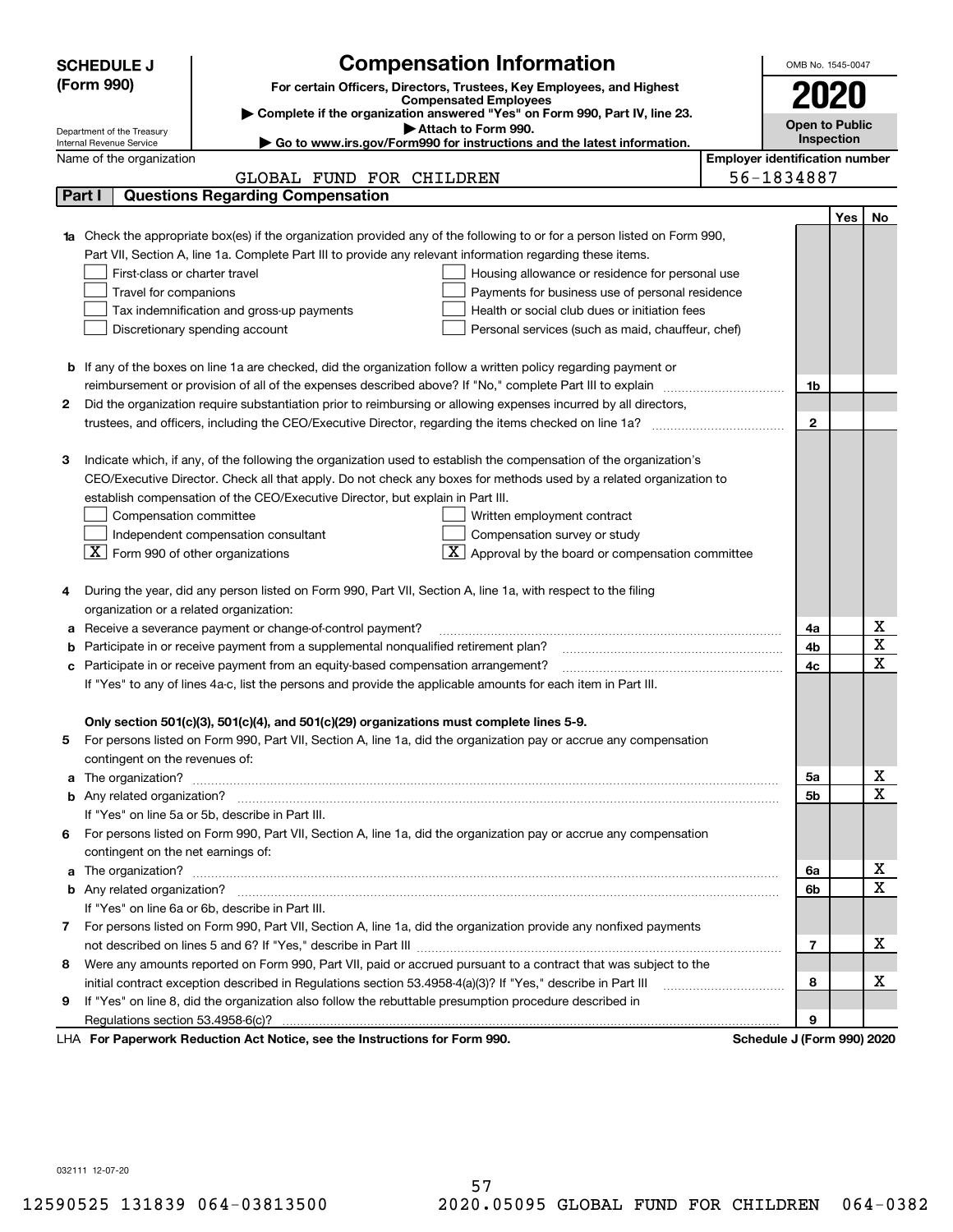56-1834887

### **Part II Officers, Directors, Trustees, Key Employees, and Highest Compensated Employees.**  Schedule J (Form 990) 2020 Page Use duplicate copies if additional space is needed.

For each individual whose compensation must be reported on Schedule J, report compensation from the organization on row (i) and from related organizations, described in the instructions, on row (ii). Do not list any individuals that aren't listed on Form 990, Part VII.

**Note:**  The sum of columns (B)(i)-(iii) for each listed individual must equal the total amount of Form 990, Part VII, Section A, line 1a, applicable column (D) and (E) amounts for that individual.

|                               |      |                          | (B) Breakdown of W-2 and/or 1099-MISC compensation |                                           | (C) Retirement and<br>other deferred | (D) Nontaxable<br>benefits | (E) Total of columns<br>$(B)(i)-(D)$ | (F) Compensation<br>in column (B)         |
|-------------------------------|------|--------------------------|----------------------------------------------------|-------------------------------------------|--------------------------------------|----------------------------|--------------------------------------|-------------------------------------------|
| (A) Name and Title            |      | (i) Base<br>compensation | (ii) Bonus &<br>incentive<br>compensation          | (iii) Other<br>reportable<br>compensation | compensation                         |                            |                                      | reported as deferred<br>on prior Form 990 |
| <b>JOHN HECKLINGER</b><br>(1) | (i)  | 220,876.                 | $\overline{0}$ .                                   | $\overline{0}$ .                          | 9,000.                               | 22,672.                    | 252, 548.                            | 0.                                        |
| CEO/PRESIDENT                 | (ii) | $\overline{0}$ .         | $\overline{0}$ .                                   | $\overline{0}$ .                          | $\overline{0}$ .                     | $\overline{0}$ .           | $\overline{0}$ .                     | $\overline{0}$ .                          |
| COREY OSER<br>(2)             | (i)  | 161,059.                 | $\overline{0}$ .                                   | $\overline{0}$ .                          | 6,480.                               | 10,958.                    | 178,497.                             | $\overline{0}$ .                          |
| VP PROGRAMS                   | (ii) | $\overline{0}$ .         | $\overline{0}$ .                                   | $\overline{0}$ .                          | $\overline{0}$ .                     | 0.                         | $\overline{0}$ .                     | $\overline{0}$ .                          |
|                               | (i)  |                          |                                                    |                                           |                                      |                            |                                      |                                           |
|                               | (ii) |                          |                                                    |                                           |                                      |                            |                                      |                                           |
|                               | (i)  |                          |                                                    |                                           |                                      |                            |                                      |                                           |
|                               | (ii) |                          |                                                    |                                           |                                      |                            |                                      |                                           |
|                               | (i)  |                          |                                                    |                                           |                                      |                            |                                      |                                           |
|                               | (ii) |                          |                                                    |                                           |                                      |                            |                                      |                                           |
|                               | (i)  |                          |                                                    |                                           |                                      |                            |                                      |                                           |
|                               | (ii) |                          |                                                    |                                           |                                      |                            |                                      |                                           |
|                               | (i)  |                          |                                                    |                                           |                                      |                            |                                      |                                           |
|                               | (ii) |                          |                                                    |                                           |                                      |                            |                                      |                                           |
|                               | (i)  |                          |                                                    |                                           |                                      |                            |                                      |                                           |
|                               | (ii) |                          |                                                    |                                           |                                      |                            |                                      |                                           |
|                               | (i)  |                          |                                                    |                                           |                                      |                            |                                      |                                           |
|                               | (ii) |                          |                                                    |                                           |                                      |                            |                                      |                                           |
|                               | (i)  |                          |                                                    |                                           |                                      |                            |                                      |                                           |
|                               | (ii) |                          |                                                    |                                           |                                      |                            |                                      |                                           |
|                               | (i)  |                          |                                                    |                                           |                                      |                            |                                      |                                           |
|                               | (ii) |                          |                                                    |                                           |                                      |                            |                                      |                                           |
|                               | (i)  |                          |                                                    |                                           |                                      |                            |                                      |                                           |
|                               | (ii) |                          |                                                    |                                           |                                      |                            |                                      |                                           |
|                               | (i)  |                          |                                                    |                                           |                                      |                            |                                      |                                           |
|                               | (ii) |                          |                                                    |                                           |                                      |                            |                                      |                                           |
|                               | (i)  |                          |                                                    |                                           |                                      |                            |                                      |                                           |
|                               | (ii) |                          |                                                    |                                           |                                      |                            |                                      |                                           |
|                               | (i)  |                          |                                                    |                                           |                                      |                            |                                      |                                           |
|                               | (ii) |                          |                                                    |                                           |                                      |                            |                                      |                                           |
|                               | (i)  |                          |                                                    |                                           |                                      |                            |                                      |                                           |
|                               | (ii) |                          |                                                    |                                           |                                      |                            |                                      |                                           |

**Schedule J (Form 990) 2020**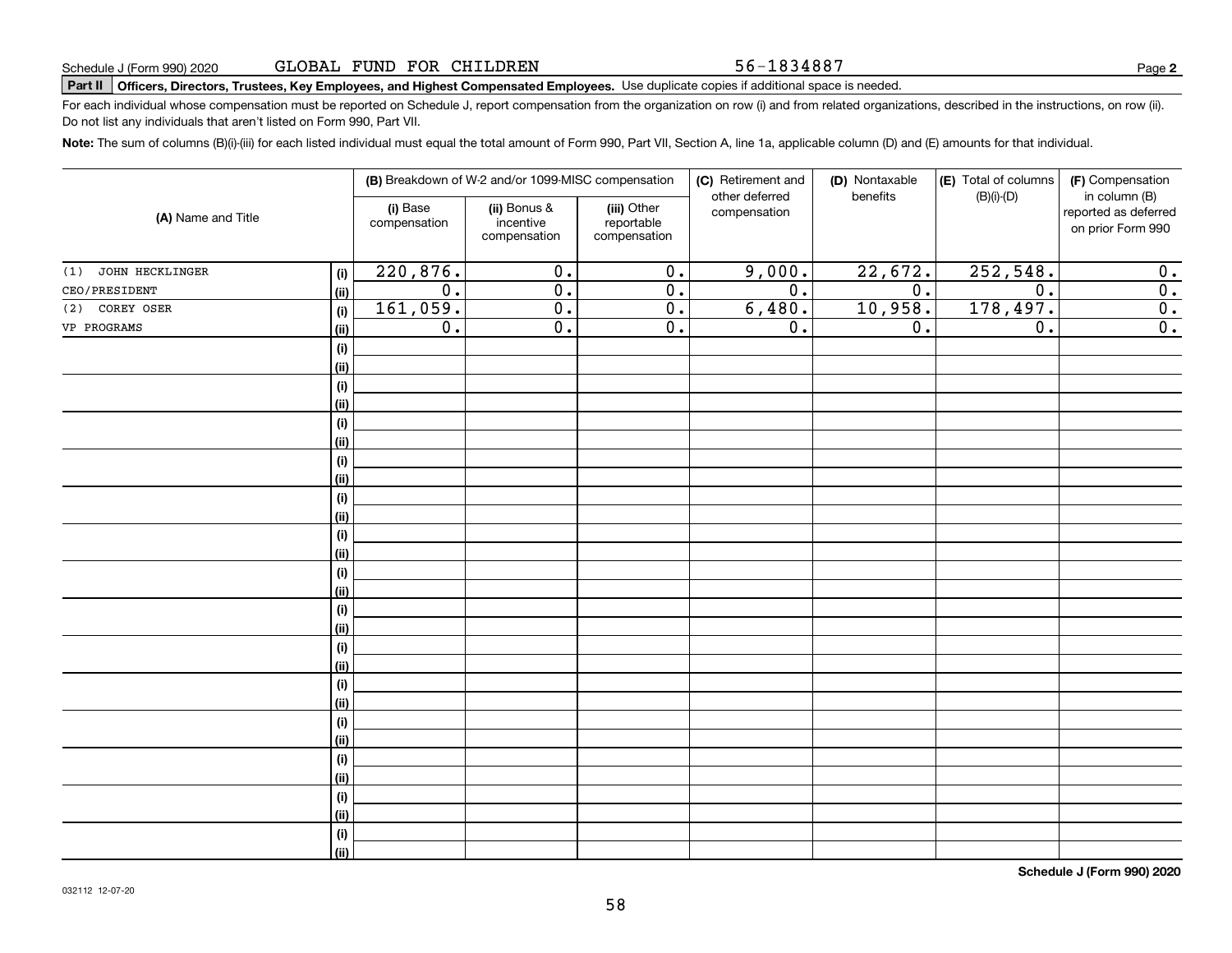#### **Part III Supplemental Information**

Schedule J (Form 990) 2020 GLOBAL FUND FOR CHILDREN<br>Part III Supplemental Information<br>Provide the information, explanation, or descriptions required for Part I, lines 1a, 1b, 3, 4a, 4b, 4c, 5a, 5b, 6a, 6b, 7, and 8, and fo

PART I, LINE 3:

THE GLOBAL FUND FOR CHILDREN HAS A SUBSET TO THE BOARD THAT REVIEWS THE

SALARY OF THE CHIEF EXECUTIVE OFFICER ON AN ANNUAL BASIS. FACTORS THAT

INFLUENCE THEIR DECISION INCLUDE: 1) COMPARISON TO PEER ORGANIZATIONS, 2)

THE ORGANIZATION'S OVERALL PERFORMANCE

**Schedule J (Form 990) 2020**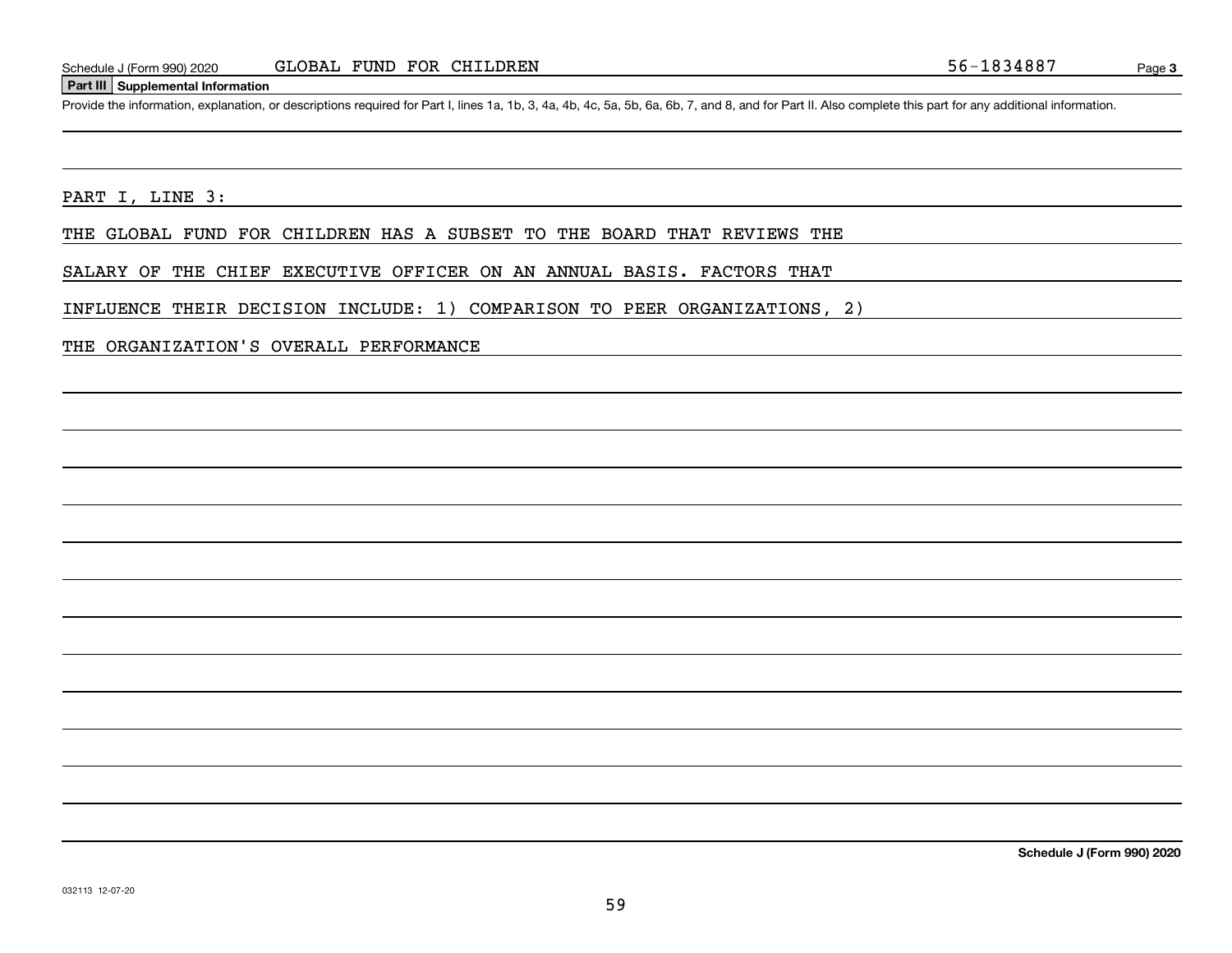#### **SCHEDULE M (Form 990)**

### **Noncash Contributions**

OMB No. 1545-0047

| Department of the Treasury |
|----------------------------|
| Internal Revenue Service   |

**Complete if the organizations answered "Yes" on Form 990, Part IV, lines 29 or 30.** <sup>J</sup>**2020 Attach to Form 990.** J

**Open to Public Inspection**

|  | Name of the organization |  |
|--|--------------------------|--|

 **Go to www.irs.gov/Form990 for instructions and the latest information.** J

|               | Name of the organization                                                                                                       |                               |                                      |                                                                                                      |  | <b>Employer identification number</b>                        |            |     |    |
|---------------|--------------------------------------------------------------------------------------------------------------------------------|-------------------------------|--------------------------------------|------------------------------------------------------------------------------------------------------|--|--------------------------------------------------------------|------------|-----|----|
|               | GLOBAL FUND FOR CHILDREN                                                                                                       |                               |                                      |                                                                                                      |  |                                                              | 56-1834887 |     |    |
| <b>Part I</b> | <b>Types of Property</b>                                                                                                       |                               |                                      |                                                                                                      |  |                                                              |            |     |    |
|               |                                                                                                                                | (a)<br>Check if<br>applicable | (b)<br>Number of<br>contributions or | (c)<br>Noncash contribution<br>amounts reported on<br>items contributed Form 990, Part VIII, line 1g |  | (d)<br>Method of determining<br>noncash contribution amounts |            |     |    |
| 1.            |                                                                                                                                |                               |                                      |                                                                                                      |  |                                                              |            |     |    |
| 2             |                                                                                                                                |                               |                                      |                                                                                                      |  |                                                              |            |     |    |
| 3             | Art - Fractional interests                                                                                                     |                               |                                      |                                                                                                      |  |                                                              |            |     |    |
| 4             | Books and publications                                                                                                         |                               |                                      |                                                                                                      |  |                                                              |            |     |    |
| 5             | Clothing and household goods                                                                                                   |                               |                                      |                                                                                                      |  |                                                              |            |     |    |
| 6             |                                                                                                                                |                               |                                      |                                                                                                      |  |                                                              |            |     |    |
| 7             |                                                                                                                                |                               |                                      |                                                                                                      |  |                                                              |            |     |    |
| 8             |                                                                                                                                |                               |                                      |                                                                                                      |  |                                                              |            |     |    |
| 9             |                                                                                                                                | $\mathbf X$                   | 3                                    |                                                                                                      |  | 27,864. MARKET VALUE                                         |            |     |    |
| 10            | Securities - Closely held stock                                                                                                |                               |                                      |                                                                                                      |  |                                                              |            |     |    |
| 11            | Securities - Partnership, LLC, or                                                                                              |                               |                                      |                                                                                                      |  |                                                              |            |     |    |
|               | trust interests                                                                                                                |                               |                                      |                                                                                                      |  |                                                              |            |     |    |
| 12            |                                                                                                                                |                               |                                      |                                                                                                      |  |                                                              |            |     |    |
| 13            | Qualified conservation contribution -                                                                                          |                               |                                      |                                                                                                      |  |                                                              |            |     |    |
|               | Historic structures                                                                                                            |                               |                                      |                                                                                                      |  |                                                              |            |     |    |
| 14            | Qualified conservation contribution - Other                                                                                    |                               |                                      |                                                                                                      |  |                                                              |            |     |    |
| 15            | Real estate - Residential                                                                                                      |                               |                                      |                                                                                                      |  |                                                              |            |     |    |
| 16            | Real estate - Commercial                                                                                                       |                               |                                      |                                                                                                      |  |                                                              |            |     |    |
| 17            |                                                                                                                                |                               |                                      |                                                                                                      |  |                                                              |            |     |    |
| 18            |                                                                                                                                |                               |                                      |                                                                                                      |  |                                                              |            |     |    |
| 19            |                                                                                                                                |                               |                                      |                                                                                                      |  |                                                              |            |     |    |
| 20            | Drugs and medical supplies                                                                                                     |                               |                                      |                                                                                                      |  |                                                              |            |     |    |
| 21            |                                                                                                                                |                               |                                      |                                                                                                      |  |                                                              |            |     |    |
| 22            |                                                                                                                                |                               |                                      |                                                                                                      |  |                                                              |            |     |    |
| 23            |                                                                                                                                |                               |                                      |                                                                                                      |  |                                                              |            |     |    |
| 24            |                                                                                                                                |                               |                                      |                                                                                                      |  |                                                              |            |     |    |
| 25            | Other $\blacktriangleright$                                                                                                    |                               |                                      |                                                                                                      |  |                                                              |            |     |    |
| 26            | Other<br>▸                                                                                                                     |                               |                                      |                                                                                                      |  |                                                              |            |     |    |
| 27            | Other $\blacktriangleright$                                                                                                    |                               |                                      |                                                                                                      |  |                                                              |            |     |    |
| 28            | Other                                                                                                                          |                               |                                      |                                                                                                      |  |                                                              |            |     |    |
| 29            | Number of Forms 8283 received by the organization during the tax year for contributions                                        |                               |                                      |                                                                                                      |  |                                                              |            |     |    |
|               | for which the organization completed Form 8283, Part V, Donee Acknowledgement                                                  |                               |                                      | 29                                                                                                   |  |                                                              |            |     |    |
|               |                                                                                                                                |                               |                                      |                                                                                                      |  |                                                              |            | Yes | No |
|               | 30a During the year, did the organization receive by contribution any property reported in Part I, lines 1 through 28, that it |                               |                                      |                                                                                                      |  |                                                              |            |     |    |
|               | must hold for at least three years from the date of the initial contribution, and which isn't required to be used for          |                               |                                      |                                                                                                      |  |                                                              |            |     |    |
|               | exempt purposes for the entire holding period?                                                                                 |                               |                                      |                                                                                                      |  |                                                              | 30a        |     | х  |
|               | <b>b</b> If "Yes," describe the arrangement in Part II.                                                                        |                               |                                      |                                                                                                      |  |                                                              |            |     |    |
| 31            | Does the organization have a gift acceptance policy that requires the review of any nonstandard contributions?                 |                               |                                      |                                                                                                      |  |                                                              | 31         | X   |    |
|               | 32a Does the organization hire or use third parties or related organizations to solicit, process, or sell noncash              |                               |                                      |                                                                                                      |  |                                                              |            |     |    |
|               | contributions?                                                                                                                 |                               |                                      |                                                                                                      |  |                                                              | <b>32a</b> |     | х  |
|               | <b>b</b> If "Yes," describe in Part II.                                                                                        |                               |                                      |                                                                                                      |  |                                                              |            |     |    |
| 33            | If the organization didn't report an amount in column (c) for a type of property for which column (a) is checked,              |                               |                                      |                                                                                                      |  |                                                              |            |     |    |
|               | describe in Part II.                                                                                                           |                               |                                      |                                                                                                      |  |                                                              |            |     |    |
|               |                                                                                                                                |                               |                                      |                                                                                                      |  |                                                              |            |     |    |

**For Paperwork Reduction Act Notice, see the Instructions for Form 990. Schedule M (Form 990) 2020** LHA

032141 11-23-20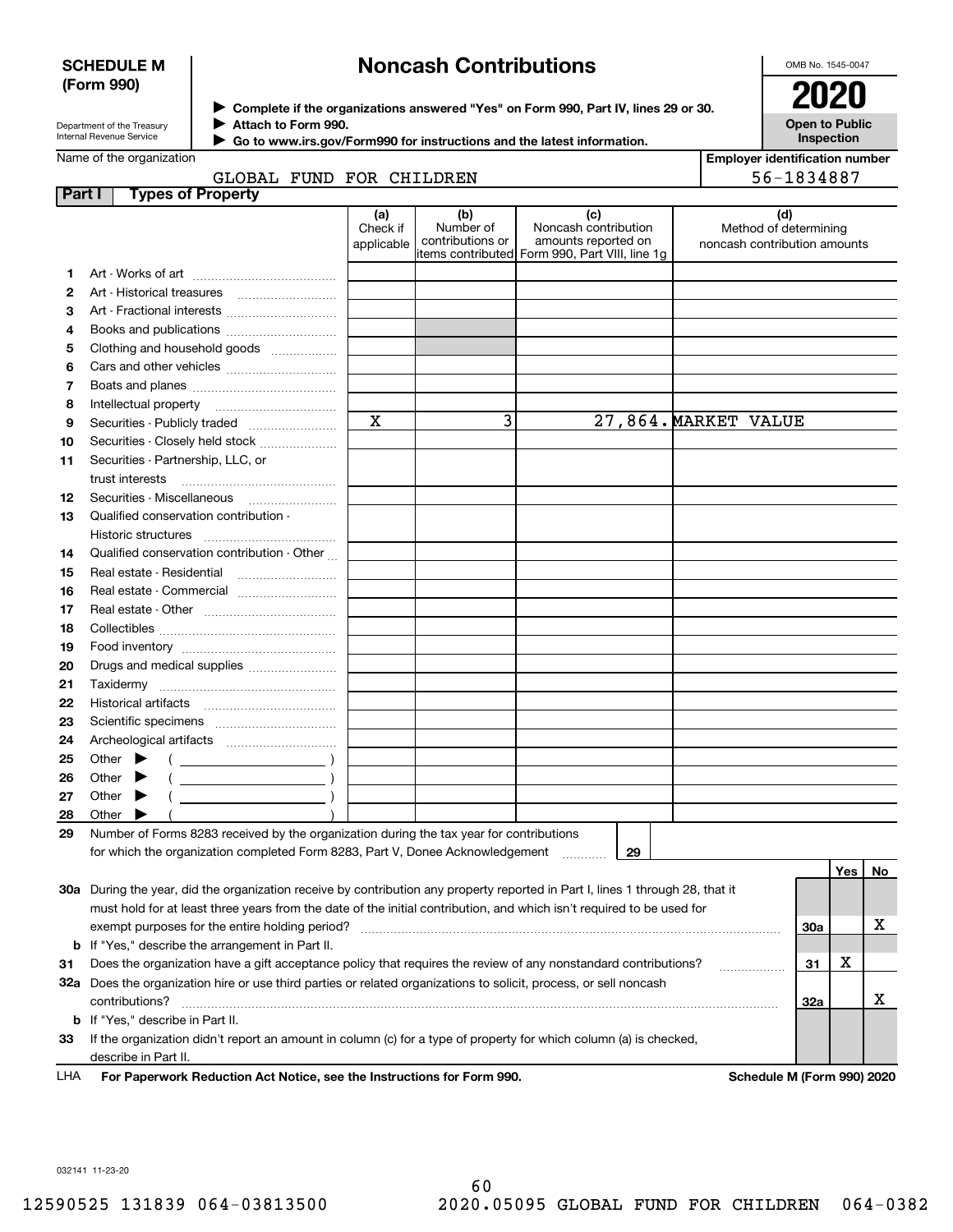#### Schedule M (Form 990) 2020 Page GLOBAL FUND FOR CHILDREN 56-1834887

Part II | Supplemental Information. Provide the information required by Part I, lines 30b, 32b, and 33, and whether the organization is reporting in Part I, column (b), the number of contributions, the number of items received, or a combination of both. Also complete this part for any additional information.

SCHEDULE M, PART I, COLUMN (B):

#### COLUMN (B) REPORTS THE NUMBER OF CONTRIBUTORS.

**Schedule M (Form 990) 2020**

032142 11-23-20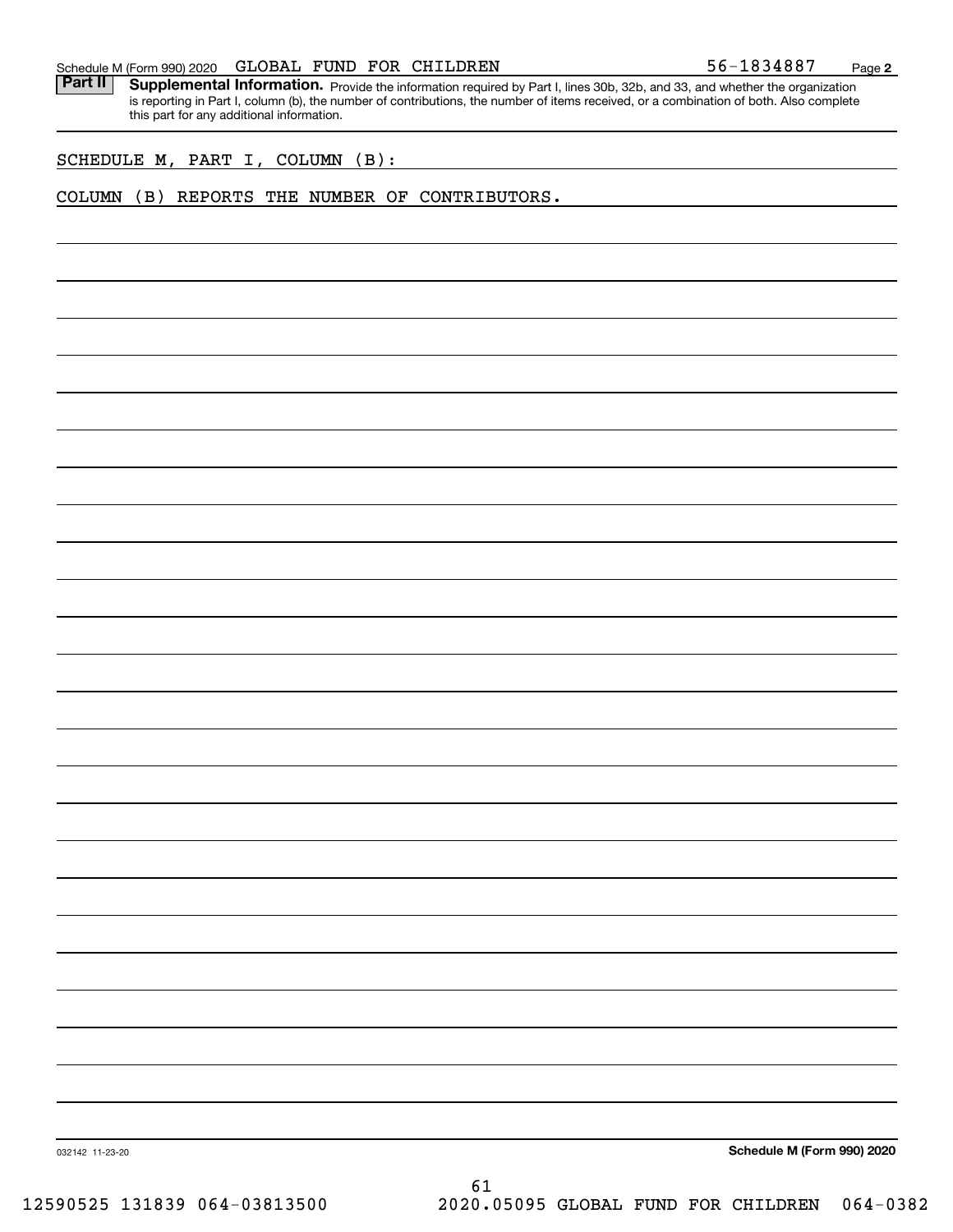**(Form 990 or 990-EZ)**

Department of the Treasury Internal Revenue Service Name of the organization

### **Complete to provide information for responses to specific questions on SCHEDULE O Supplemental Information to Form 990 or 990-EZ**

**Form 990 or 990-EZ or to provide any additional information. | Attach to Form 990 or 990-EZ. | Go to www.irs.gov/Form990 for the latest information.**



**Employer identification number**

GLOBAL FUND FOR CHILDREN THE RESERVIES RESIDENT SERVIES AND SERVIES RESERVE

FORM 990, PART VI, SECTION A, LINE 1:

THE BOARD OF DIRECTORS MAY BY RESOLUTION DESIGNATE AN EXECUTIVE COMMITTEE CONSISTING OF THREE OR MORE DIRECTORS AND MAY DELEGATE TO SUCH COMMITTEE THE POWERS AND AUTHORITIES OF THE BOARD IN THE MANAGEMENT OF THE BUSINESS AND AFFAIRS OF THE CORPORATION, TO THE EXTENT PERMITTED, AND EXCEPT AS MAY OTHERWISE BE PROVIDED, BY PROVISIONS OF LAW. THE COMMITTEE SHALL KEEP FULL AND FAIR RECORDS AND ACCOUNTS OF ITS PROCEEDINGS AND TRANSACTIONS. THE MINUTES OF THE EXECUTIVE COMMITTEE SHALL BE DISTRIBUTED TO ALL MEMBERS OF THE BOARD OF DIRECTORS.

FORM 990, PART VI, SECTION B, LINE 11B:

FINAL DRAFT FORM 990 IS PROVIDED TO THE BOARD OF DIRECTORS FOR THEIR REVIEW BEFORE IT IS FILED WITH THE IRS.

FORM 990, PART VI, SECTION B, LINE 12C:

032211 11-20-20 LHA For Paperwork Reduction Act Notice, see the Instructions for Form 990 or 990-EZ. Schedule O (Form 990 or 990-EZ) 2020 ALL NEW BOARD MEMBERS AND EMPLOYEES ARE GIVEN THE ORGANIZATION'S CONFLICT OF INTEREST DISCLOSURE POLICY AND ARE REQUIRED TO SIGN THE CONFLICT OF INTEREST DISCLOSURE STATEMENT. IF A CONFLICT ARISES, THE CHIEF EXECUTIVE OFFICER (CEO) IS ENGAGED TO DETERMINE IF THERE IS A CONFLICT OF INTEREST. IF IT IS DETERMINED THAT THERE IS A CONFLICT OF INTEREST, THE CEO WILL PRESENT THE MATTER TO THE CHAIR OF THE BOARD OF DIRECTORS FOR A FINAL DETERMINATION. THE CONFLICTED PARTY IS EXPECTED TO BE INVOLVED IN THE DISCUSSION. BOARD MEMBER AND STAFF HAVE TO SIGN THE CONFLICT OF INTEREST DOCUMENT DECLARING ANY CONFLICT THAT MAY EXIST. IN INSTANCES THAT A CONFLICT OF INTEREST IS DETERMINED, THE BOARD MEMBER WOULD HAVE TO ABSTAIN THEMSELVES FROM THE DECISION MAKING AND APPROVAL PROCESS. ANY SUCH 62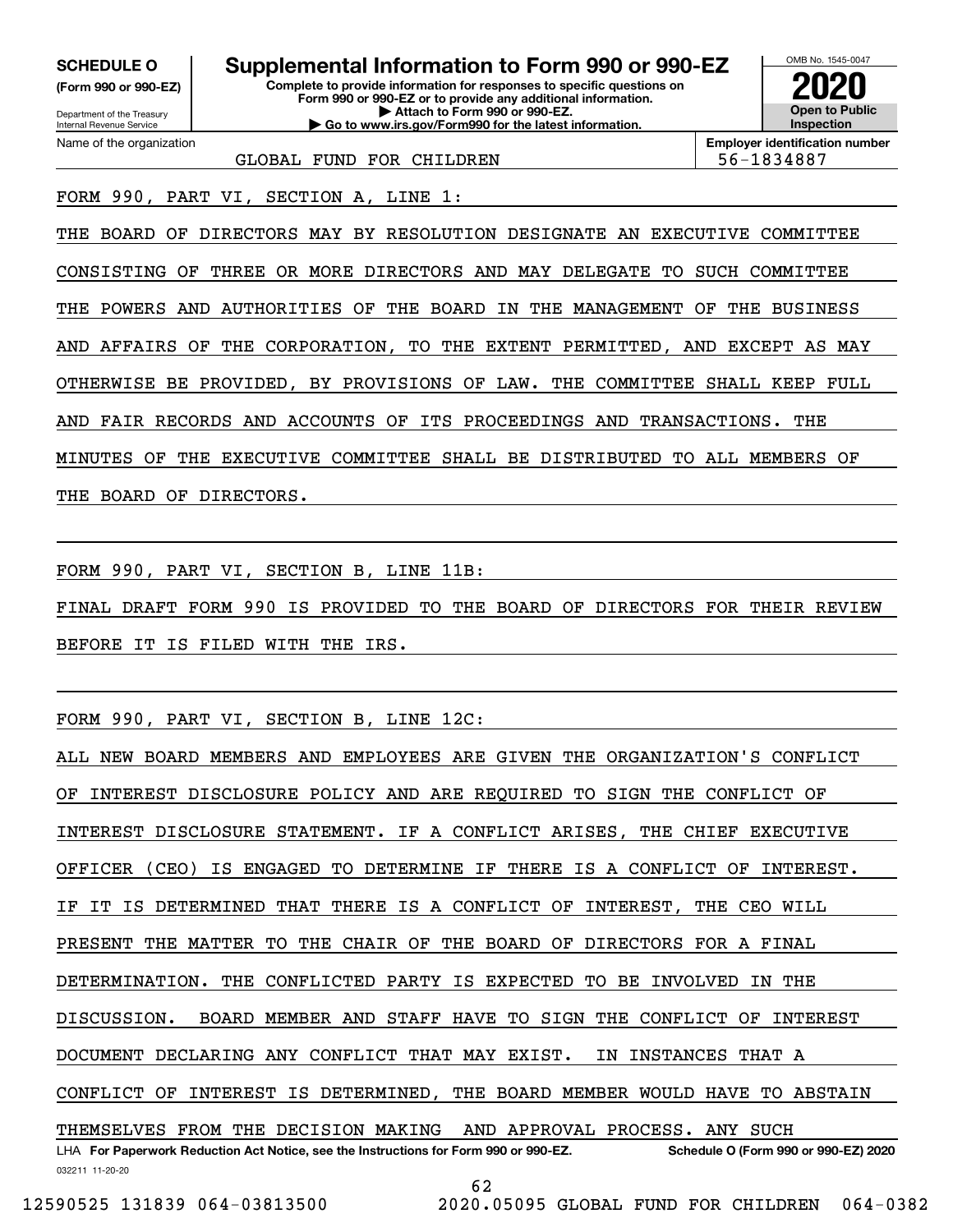GLOBAL FUND FOR CHILDREN 61 and 56-1834887

INSTANCES AND DECISIONS ARE REPORTED DURING THE BOARD MEETING AND ARE NOTED IN THE BOARD MINUTES.

FORM 990, PART VI, SECTION B, LINE 15:

THE GLOBAL FUND FOR CHILDREN HAS A SUBSET TO THE BOARD THAT REVIEWS THE SALARY OF THE CHIEF EXECUTIVE OFFICER ON AN ANNUAL BASIS. FACTORS THAT INFLUENCE THEIR DECISION INCLUDE: 1) COMPARISON TO PEER ORGANIZATIONS, 2) THE ORGANIZATION'S OVERALL PERFORMANCE DURING THE PRECEDING FISCAL YEAR, AND 3) ANY ADDITIONAL RELEVANT ITEMS. ALL EMPLOYEES ARE SUBJECT TO PERFORMANCE REVIEW PROCESS AT THE END OF EACH FISCAL YEAR. EMPLOYEES COMPLETE THEIR SELF EVALUATIONS WHICH ARE REVIEWED AT THE MANAGER LEVEL AND SENT TO HR AND CEO FOR REVIEW AND APPROVAL. ANY PERFORMANCE-BASED OR MARKET BASED SALARY ADJUSTMENTS ARE ASSESSED BY THE LEADERSHIP TEAM AND APPROVED BY THE CEO BASED ON THE EXISTING GFC SALARY BANDS. ANY CHANGES TO THE COMPENSATION IS FILED IN EMPLOYEE PERSONAL FILES. THE SELF ASSESSMENT FOR THE CEO IS REVIEWED BY THE BOARD CHAIR AND CO-CHAIR. THE MOST RECENT YEAR IN WHICH THE PROCESS INCLUDED A REVIEW WAS FISCAL YEAR ENDING, JUNE 30, 2021

FORM 990, PART VI, LINE 17, LIST OF STATES RECEIVING COPY OF FORM 990: AL,AR,CA,FL,GA,HI,IL,KS,KY,MA,MD,MI,MN,MS,NC,NH,NJ,NM,NY,OR,PA,RI,SC,TN,UT VA,WI,WV

#### FORM 990, PART VI, SECTION C, LINE 19:

FINANCIAL STATEMENTS ARE MADE AVAILABLE ON THE ORGANIZATION'S WEBSITE.

032212 11-20-20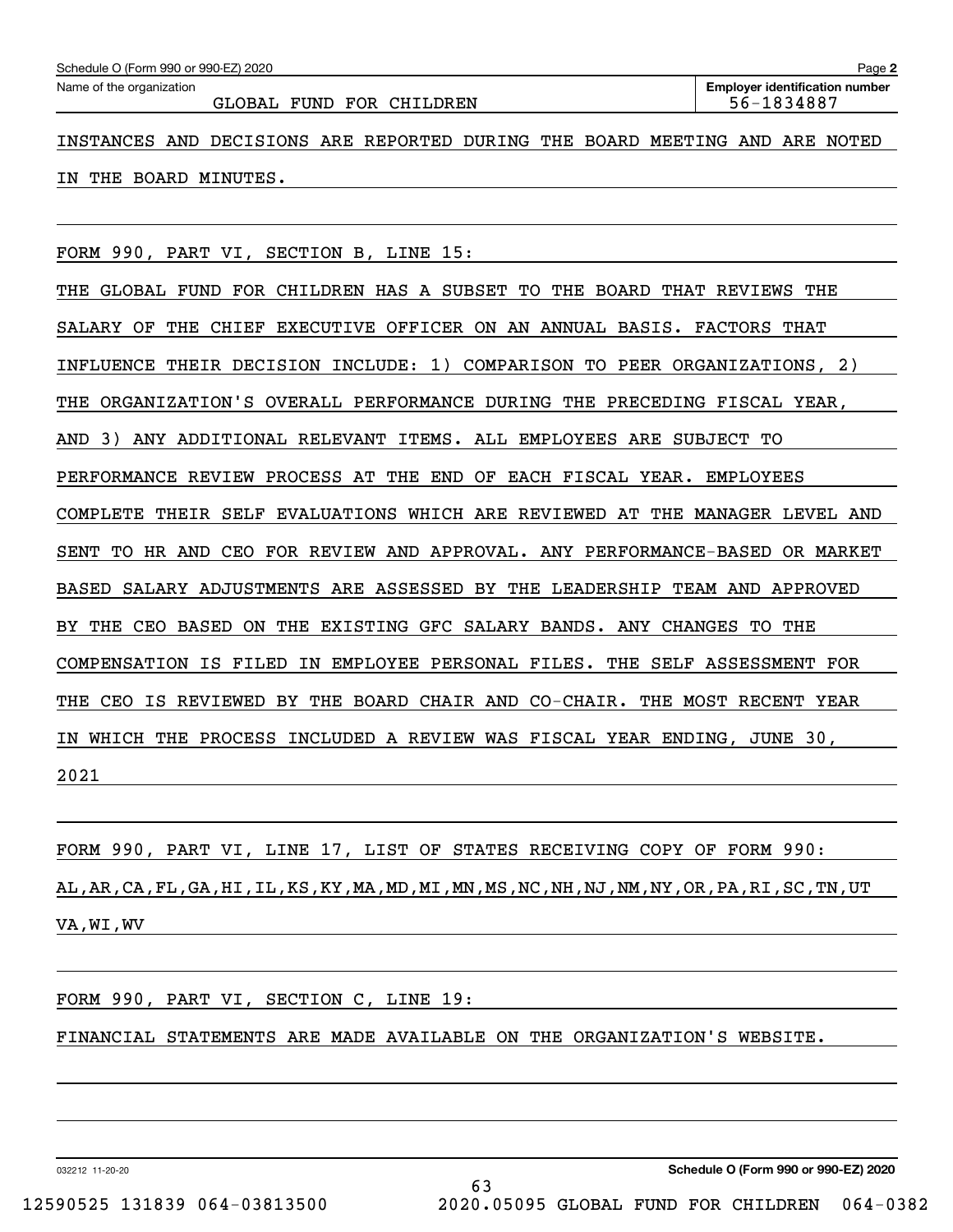# **(a) (b) (c) (d) (e) (f)** Name, address, and EIN (if applicable) of disregarded entity Primary activity **Legal domicile (state or** foreign country) Total income | End-of-year assets | Direct controlling entity

#### **Identification of Related Tax-Exempt Organizations.** Complete if the organization answered "Yes" on Form 990, Part IV, line 34, because it had one or more related tax-exempt **Part II** organizations during the tax year.

| (a)<br>Name, address, and EIN<br>of related organization | (b)<br>Primary activity   | (c)<br>Legal domicile (state or<br>foreign country) | (d)<br>Exempt Code<br>section | (e)<br>Public charity<br>status (if section | (f)<br>Direct controlling<br>entity |        | $(g)$<br>Section 512(b)(13)<br>controlled<br>entity? |
|----------------------------------------------------------|---------------------------|-----------------------------------------------------|-------------------------------|---------------------------------------------|-------------------------------------|--------|------------------------------------------------------|
|                                                          |                           |                                                     |                               | 501(c)(3))                                  |                                     | Yes    | No                                                   |
| THE GLOBAL FUND FOR CHILDREN UK TRUST                    | TO IMPROVE THE LIVES OF   |                                                     |                               |                                             |                                     |        |                                                      |
| EPWORTH HOUSE, 25 CITY ROAD                              | VULNERABLE CHILDREN AND   |                                                     |                               |                                             | GLOBAL FUND FOR                     |        |                                                      |
| LONDON, LONDON, UNITED KINGDOM EC1YAA                    | YOUTH IN OUR WORLD        | UNITED KINGDOM                                      |                               |                                             | CHILDREN                            | v<br>A |                                                      |
| THE GLOBAL FUND FOR CHILDREN HK LIMITED                  | TO ADVANCE EDUCATION FOR  |                                                     |                               |                                             |                                     |        |                                                      |
| 3 FLOOR ROOM 301, SUN HUNG KAI CENTRE                    | CHILDREN AND YOUNG PEOPLE |                                                     |                               |                                             | GLOBAL FUND FOR                     |        |                                                      |
| 30 HARBOUR ROAD, WANCHAI, HONG KONG, CHINA               | IN HONG KONG              | CHINA                                               |                               |                                             | CHILDREN                            | Х      |                                                      |
|                                                          |                           |                                                     |                               |                                             |                                     |        |                                                      |
|                                                          |                           |                                                     |                               |                                             |                                     |        |                                                      |

**For Paperwork Reduction Act Notice, see the Instructions for Form 990. Schedule R (Form 990) 2020**

## **Related Organizations and Unrelated Partnerships**

"Yes" on Form 990, Part IV, line 33, 34, 35b, 36, or 37.

**Attach to Form 990.**  |

**Employer identification number** 56-1834887

| <b>Related Organizations</b>              |
|-------------------------------------------|
| ► Complete if the organization answered " |
|                                           |

**Part I Identification of Disregarded Entities.**  Complete if the organization answered "Yes" on Form 990, Part IV, line 33.

GLOBAL FUND FOR CHILDREN

### **SCHEDULE R**

Department of the Treasury Internal Revenue Service

Name of the organization

**(Form 990)**

032161 10-28-20 LHA

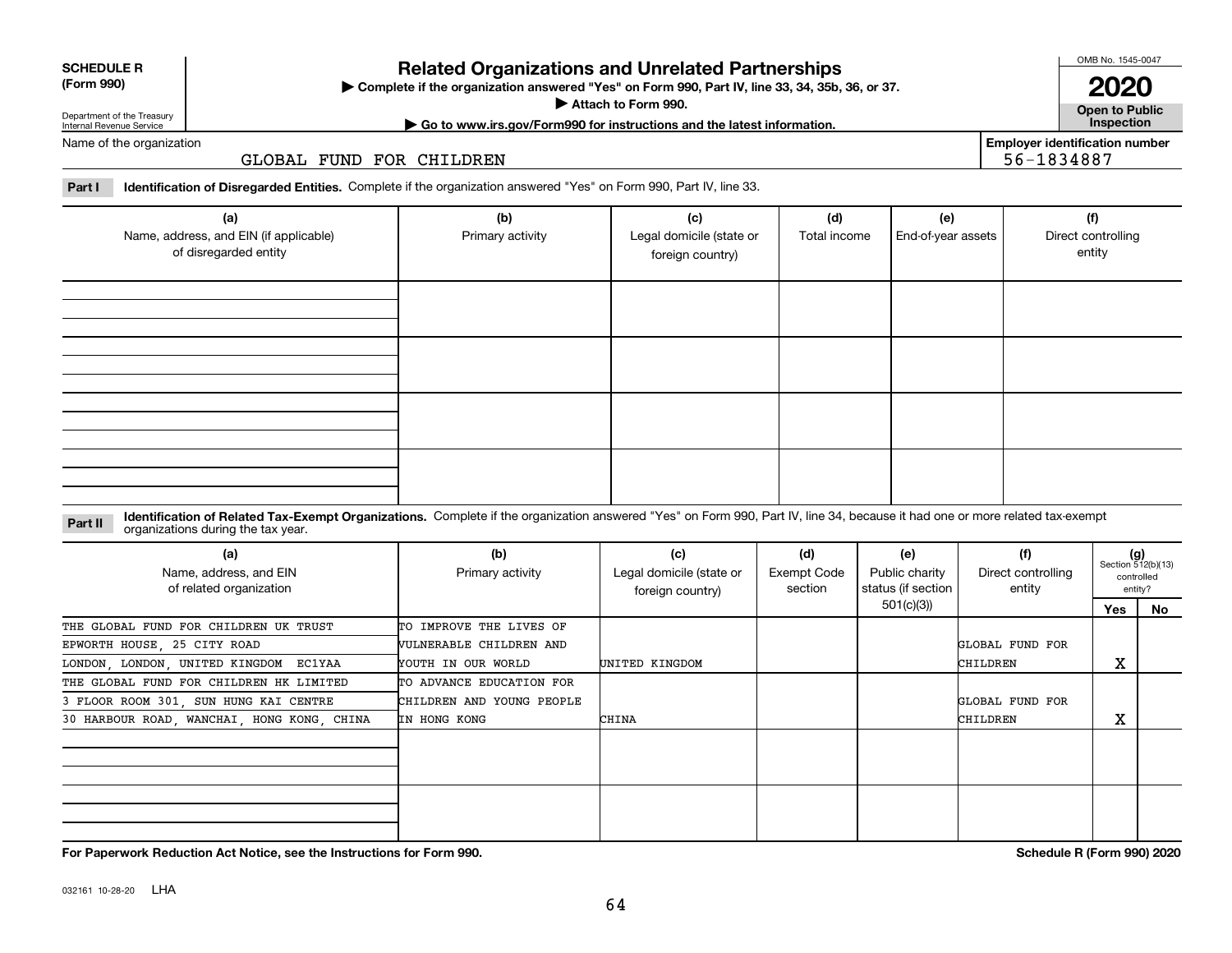#### Schedule R (Form 990) 2020 Page GLOBAL FUND FOR CHILDREN 56-1834887

**2**

**Identification of Related Organizations Taxable as a Partnership.** Complete if the organization answered "Yes" on Form 990, Part IV, line 34, because it had one or more related **Part III** organizations treated as a partnership during the tax year.

| (a)                                               | (b)              | (c)                  | (d)                          | (e)                                                                                        | (f)                      | (g)                               |                                  | (h) | (i)                                                       | (i) | (k)                                                       |
|---------------------------------------------------|------------------|----------------------|------------------------------|--------------------------------------------------------------------------------------------|--------------------------|-----------------------------------|----------------------------------|-----|-----------------------------------------------------------|-----|-----------------------------------------------------------|
| Name, address, and EIN<br>of related organization | Primary activity | Legal<br>domicile    | Direct controlling<br>entity | Predominant income<br>(related, unrelated,<br>excluded from tax under<br>sections 512-514) | Share of total<br>income | Share of<br>end-of-year<br>assets | Disproportionate<br>allocations? |     | Code V-UBI                                                |     | General or Percentage<br>managing<br>partner?<br>partner? |
|                                                   |                  | (state or<br>foreign |                              |                                                                                            |                          |                                   |                                  |     |                                                           |     |                                                           |
|                                                   |                  | country)             |                              |                                                                                            |                          |                                   | Yes $ $                          | No  | amount in box<br>20 of Schedule<br>K-1 (Form 1065) Yes No |     |                                                           |
|                                                   |                  |                      |                              |                                                                                            |                          |                                   |                                  |     |                                                           |     |                                                           |
|                                                   |                  |                      |                              |                                                                                            |                          |                                   |                                  |     |                                                           |     |                                                           |
|                                                   |                  |                      |                              |                                                                                            |                          |                                   |                                  |     |                                                           |     |                                                           |
|                                                   |                  |                      |                              |                                                                                            |                          |                                   |                                  |     |                                                           |     |                                                           |
|                                                   |                  |                      |                              |                                                                                            |                          |                                   |                                  |     |                                                           |     |                                                           |
|                                                   |                  |                      |                              |                                                                                            |                          |                                   |                                  |     |                                                           |     |                                                           |
|                                                   |                  |                      |                              |                                                                                            |                          |                                   |                                  |     |                                                           |     |                                                           |
|                                                   |                  |                      |                              |                                                                                            |                          |                                   |                                  |     |                                                           |     |                                                           |
|                                                   |                  |                      |                              |                                                                                            |                          |                                   |                                  |     |                                                           |     |                                                           |
|                                                   |                  |                      |                              |                                                                                            |                          |                                   |                                  |     |                                                           |     |                                                           |
|                                                   |                  |                      |                              |                                                                                            |                          |                                   |                                  |     |                                                           |     |                                                           |
|                                                   |                  |                      |                              |                                                                                            |                          |                                   |                                  |     |                                                           |     |                                                           |
|                                                   |                  |                      |                              |                                                                                            |                          |                                   |                                  |     |                                                           |     |                                                           |
|                                                   |                  |                      |                              |                                                                                            |                          |                                   |                                  |     |                                                           |     |                                                           |
|                                                   |                  |                      |                              |                                                                                            |                          |                                   |                                  |     |                                                           |     |                                                           |
|                                                   |                  |                      |                              |                                                                                            |                          |                                   |                                  |     |                                                           |     |                                                           |
|                                                   |                  |                      |                              |                                                                                            |                          |                                   |                                  |     |                                                           |     |                                                           |

**Identification of Related Organizations Taxable as a Corporation or Trust.** Complete if the organization answered "Yes" on Form 990, Part IV, line 34, because it had one or more related **Part IV** organizations treated as a corporation or trust during the tax year.

| (a)<br>Name, address, and EIN<br>of related organization | (b)<br>Primary activity | (c)<br>Legal domicile<br>(state or<br>foreign | (d)<br>Direct controlling<br>entity | (e)<br>Type of entity<br>(C corp, S corp,<br>or trust) | (f)<br>Share of total<br>income | (g)<br>Share of<br>end-of-year<br>assets | (h)<br>Percentage<br>ownership | (i)<br>Section<br>512(b)(13)<br>controlled<br>entity? |          |
|----------------------------------------------------------|-------------------------|-----------------------------------------------|-------------------------------------|--------------------------------------------------------|---------------------------------|------------------------------------------|--------------------------------|-------------------------------------------------------|----------|
|                                                          |                         | country)                                      |                                     |                                                        |                                 |                                          |                                |                                                       | Yes   No |
|                                                          |                         |                                               |                                     |                                                        |                                 |                                          |                                |                                                       |          |
|                                                          |                         |                                               |                                     |                                                        |                                 |                                          |                                |                                                       |          |
|                                                          |                         |                                               |                                     |                                                        |                                 |                                          |                                |                                                       |          |
|                                                          |                         |                                               |                                     |                                                        |                                 |                                          |                                |                                                       |          |
|                                                          |                         |                                               |                                     |                                                        |                                 |                                          |                                |                                                       |          |
|                                                          |                         |                                               |                                     |                                                        |                                 |                                          |                                |                                                       |          |
|                                                          |                         |                                               |                                     |                                                        |                                 |                                          |                                |                                                       |          |
|                                                          |                         |                                               |                                     |                                                        |                                 |                                          |                                |                                                       |          |
|                                                          |                         |                                               |                                     |                                                        |                                 |                                          |                                |                                                       |          |
|                                                          |                         |                                               |                                     |                                                        |                                 |                                          |                                |                                                       |          |
|                                                          |                         |                                               |                                     |                                                        |                                 |                                          |                                |                                                       |          |
|                                                          |                         |                                               |                                     |                                                        |                                 |                                          |                                |                                                       |          |
|                                                          |                         |                                               |                                     |                                                        |                                 |                                          |                                |                                                       |          |
|                                                          |                         |                                               |                                     |                                                        |                                 |                                          |                                |                                                       |          |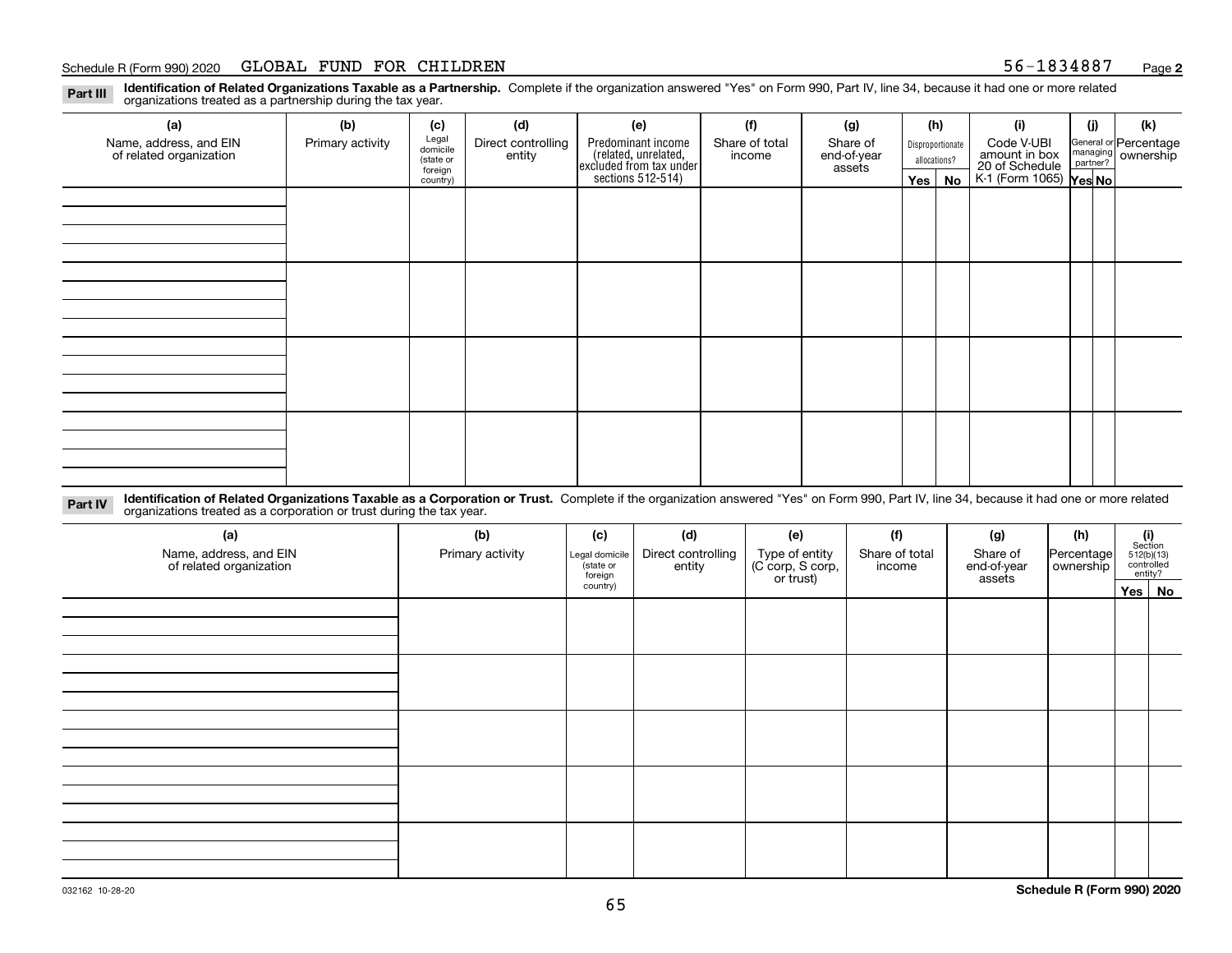#### Schedule R (Form 990) 2020 Page GLOBAL FUND FOR CHILDREN 56-1834887

**Part V** T**ransactions With Related Organizations.** Complete if the organization answered "Yes" on Form 990, Part IV, line 34, 35b, or 36.

| Note: Complete line 1 if any entity is listed in Parts II, III, or IV of this schedule. |                                                                                                                                                                                                                                |                |   |             |  |  |
|-----------------------------------------------------------------------------------------|--------------------------------------------------------------------------------------------------------------------------------------------------------------------------------------------------------------------------------|----------------|---|-------------|--|--|
|                                                                                         | 1 During the tax year, did the organization engage in any of the following transactions with one or more related organizations listed in Parts II-IV?                                                                          |                |   |             |  |  |
|                                                                                         |                                                                                                                                                                                                                                |                |   | X           |  |  |
|                                                                                         | b Gift, grant, or capital contribution to related organization(s) mature and contained and contribution to related organization(s)                                                                                             | 1 <sub>b</sub> |   | $\mathbf x$ |  |  |
|                                                                                         | c Gift, grant, or capital contribution from related organization(s) matches contains and contribution from related organization(s) matches contains and contribution from related organization(s) matches contains and contain | 1c             | X |             |  |  |
|                                                                                         | d Loans or loan guarantees to or for related organization(s) committion contracts are constructed as a control or contract or contract or contract or contract or contract or contract or contract or contract or contract or  | 1 <sub>d</sub> |   | $\mathbf X$ |  |  |
|                                                                                         |                                                                                                                                                                                                                                | 1e             |   | X           |  |  |
|                                                                                         |                                                                                                                                                                                                                                |                |   |             |  |  |
|                                                                                         | f Dividends from related organization(s) manufactured contains and contained a series of the contact of the contact of the contact of the contact of the contact of the contact of the contact of the contact of the contact o | 1f             |   | X           |  |  |
|                                                                                         | g Sale of assets to related organization(s) www.assettion.com/www.assettion.com/www.assettion.com/www.assettion.com/www.assettion.com/www.assettion.com/www.assettion.com/www.assettion.com/www.assettion.com/www.assettion.co | 1a             |   | $\mathbf X$ |  |  |
|                                                                                         | h Purchase of assets from related organization(s) manufactured content to content the content of the content of the content of the content of the content of the content of the content of the content of the content of the c | 1 <sub>h</sub> |   | X           |  |  |
|                                                                                         | Exchange of assets with related organization(s) www.communically.communically.communically and a strategy of assets with related organization(s) www.communically.communically and a strategy of assets with related organizat | 1i.            |   | X           |  |  |
|                                                                                         | Lease of facilities, equipment, or other assets to related organization(s) contain an according to the content of the state of facilities, equipment, or other assets to related organization(s) contained and according to th | 11             |   | $\mathbf x$ |  |  |
|                                                                                         |                                                                                                                                                                                                                                |                |   |             |  |  |
|                                                                                         |                                                                                                                                                                                                                                | 1k             |   | X           |  |  |
|                                                                                         |                                                                                                                                                                                                                                | 11.            |   | $\mathbf X$ |  |  |
|                                                                                         | m Performance of services or membership or fundraising solicitations by related organization(s)                                                                                                                                | 1m             |   | $\mathbf X$ |  |  |
|                                                                                         |                                                                                                                                                                                                                                | 1n             |   | $\mathbf X$ |  |  |
|                                                                                         | <b>o</b> Sharing of paid employees with related organization(s)                                                                                                                                                                | 10             |   | X           |  |  |
|                                                                                         |                                                                                                                                                                                                                                |                |   |             |  |  |
|                                                                                         | p Reimbursement paid to related organization(s) for expenses [1111] and manufacture manufacture manufacture manufacture manufacture manufacture manufacture manufacture manufacture manufacture manufacture manufacture manufa | 1p.            |   | X           |  |  |
|                                                                                         |                                                                                                                                                                                                                                | 1q             |   | X           |  |  |
|                                                                                         |                                                                                                                                                                                                                                |                |   |             |  |  |
|                                                                                         | r Other transfer of cash or property to related organization(s)                                                                                                                                                                | 1r             |   | X           |  |  |
|                                                                                         | r Other transfer of cash or property to related organization(s) encourance contains an example of cash or property from related organization(s) encourance contained and a substitution of the transfer of cash or property fr | 1s             |   | $\mathbf X$ |  |  |
|                                                                                         | 2 If the answer to any of the above is "Yes," see the instructions for information on who must complete this line, including covered relationships and transaction thresholds.                                                 |                |   |             |  |  |

| (a)<br>Name of related organization       | (b)<br>Transaction<br>type (a-s) | (c)<br>Amount involved | (d)<br>Method of determining amount involved |
|-------------------------------------------|----------------------------------|------------------------|----------------------------------------------|
| (1) THE GLOBAL FUND FOR CHILDREN UK TRUST | $\mathcal{C}$                    |                        | 525, 451. GRANTS TO US ENTITY                |
| (2)                                       |                                  |                        |                                              |
| (3)                                       |                                  |                        |                                              |
| (4)                                       |                                  |                        |                                              |
| (5)                                       |                                  |                        |                                              |
| (6)                                       |                                  |                        |                                              |

 $\overline{\phantom{a}}$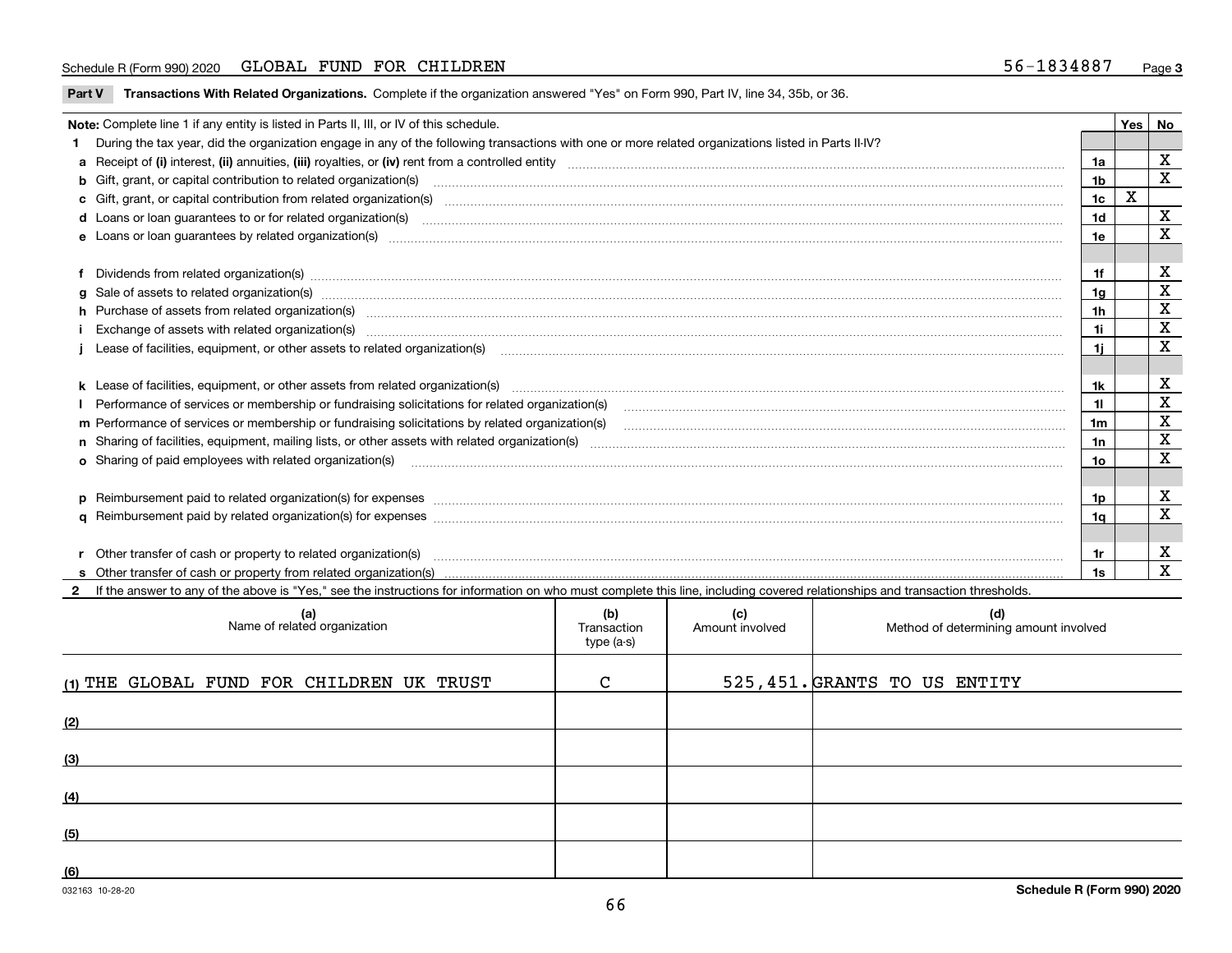#### Schedule R (Form 990) 2020 Page GLOBAL FUND FOR CHILDREN 56-1834887

**Part VI Unrelated Organizations Taxable as a Partnership. Complete if the organization answered "Yes" on Form 990, Part IV, line 37.** 

Provide the following information for each entity taxed as a partnership through which the organization conducted more than five percent of its activities (measured by total assets or gross revenue) that was not a related organization. See instructions regarding exclusion for certain investment partnerships.

| ັ                      | ັ<br>ັ           |                   |                                                                                            |                                                                                               |          |             |                                  |  |                                                                                                  |        |     |
|------------------------|------------------|-------------------|--------------------------------------------------------------------------------------------|-----------------------------------------------------------------------------------------------|----------|-------------|----------------------------------|--|--------------------------------------------------------------------------------------------------|--------|-----|
| (a)                    | (b)              | (c)               | (d)                                                                                        | $(e)$<br>Are all                                                                              | (f)      | (g)         | (h)                              |  | (i)                                                                                              | (i)    | (k) |
| Name, address, and EIN | Primary activity | Legal domicile    | Predominant income<br>(related, unrelated,<br>excluded from tax under<br>sections 512-514) |                                                                                               | Share of | Share of    | Disproportionate<br>allocations? |  | Code V-UBI<br>amount in box 20 managing<br>of Schedule K-1<br>(Form 1065)<br>$\overline{Yes}$ No |        |     |
| of entity              |                  | (state or foreign |                                                                                            | $\begin{array}{c}\n\text{partners} & \text{sec.} \\ 501(c)(3) & \text{orgs.?} \\ \end{array}$ | total    | end-of-year |                                  |  |                                                                                                  |        |     |
|                        |                  | country)          |                                                                                            | Yes No                                                                                        | income   | assets      | Yes No                           |  |                                                                                                  | Yes No |     |
|                        |                  |                   |                                                                                            |                                                                                               |          |             |                                  |  |                                                                                                  |        |     |
|                        |                  |                   |                                                                                            |                                                                                               |          |             |                                  |  |                                                                                                  |        |     |
|                        |                  |                   |                                                                                            |                                                                                               |          |             |                                  |  |                                                                                                  |        |     |
|                        |                  |                   |                                                                                            |                                                                                               |          |             |                                  |  |                                                                                                  |        |     |
|                        |                  |                   |                                                                                            |                                                                                               |          |             |                                  |  |                                                                                                  |        |     |
|                        |                  |                   |                                                                                            |                                                                                               |          |             |                                  |  |                                                                                                  |        |     |
|                        |                  |                   |                                                                                            |                                                                                               |          |             |                                  |  |                                                                                                  |        |     |
|                        |                  |                   |                                                                                            |                                                                                               |          |             |                                  |  |                                                                                                  |        |     |
|                        |                  |                   |                                                                                            |                                                                                               |          |             |                                  |  |                                                                                                  |        |     |
|                        |                  |                   |                                                                                            |                                                                                               |          |             |                                  |  |                                                                                                  |        |     |
|                        |                  |                   |                                                                                            |                                                                                               |          |             |                                  |  |                                                                                                  |        |     |
|                        |                  |                   |                                                                                            |                                                                                               |          |             |                                  |  |                                                                                                  |        |     |
|                        |                  |                   |                                                                                            |                                                                                               |          |             |                                  |  |                                                                                                  |        |     |
|                        |                  |                   |                                                                                            |                                                                                               |          |             |                                  |  |                                                                                                  |        |     |
|                        |                  |                   |                                                                                            |                                                                                               |          |             |                                  |  |                                                                                                  |        |     |
|                        |                  |                   |                                                                                            |                                                                                               |          |             |                                  |  |                                                                                                  |        |     |
|                        |                  |                   |                                                                                            |                                                                                               |          |             |                                  |  |                                                                                                  |        |     |
|                        |                  |                   |                                                                                            |                                                                                               |          |             |                                  |  |                                                                                                  |        |     |
|                        |                  |                   |                                                                                            |                                                                                               |          |             |                                  |  |                                                                                                  |        |     |
|                        |                  |                   |                                                                                            |                                                                                               |          |             |                                  |  |                                                                                                  |        |     |
|                        |                  |                   |                                                                                            |                                                                                               |          |             |                                  |  |                                                                                                  |        |     |
|                        |                  |                   |                                                                                            |                                                                                               |          |             |                                  |  |                                                                                                  |        |     |
|                        |                  |                   |                                                                                            |                                                                                               |          |             |                                  |  |                                                                                                  |        |     |
|                        |                  |                   |                                                                                            |                                                                                               |          |             |                                  |  |                                                                                                  |        |     |
|                        |                  |                   |                                                                                            |                                                                                               |          |             |                                  |  |                                                                                                  |        |     |
|                        |                  |                   |                                                                                            |                                                                                               |          |             |                                  |  |                                                                                                  |        |     |
|                        |                  |                   |                                                                                            |                                                                                               |          |             |                                  |  |                                                                                                  |        |     |
|                        |                  |                   |                                                                                            |                                                                                               |          |             |                                  |  |                                                                                                  |        |     |
|                        |                  |                   |                                                                                            |                                                                                               |          |             |                                  |  |                                                                                                  |        |     |
|                        |                  |                   |                                                                                            |                                                                                               |          |             |                                  |  |                                                                                                  |        |     |
|                        |                  |                   |                                                                                            |                                                                                               |          |             |                                  |  |                                                                                                  |        |     |
|                        |                  |                   |                                                                                            |                                                                                               |          |             |                                  |  |                                                                                                  |        |     |
|                        |                  |                   |                                                                                            |                                                                                               |          |             |                                  |  |                                                                                                  |        |     |
|                        |                  |                   |                                                                                            |                                                                                               |          |             |                                  |  |                                                                                                  |        |     |
|                        |                  |                   |                                                                                            |                                                                                               |          |             |                                  |  |                                                                                                  |        |     |
|                        |                  |                   |                                                                                            |                                                                                               |          |             |                                  |  |                                                                                                  |        |     |
|                        |                  |                   |                                                                                            |                                                                                               |          |             |                                  |  |                                                                                                  |        |     |
|                        |                  |                   |                                                                                            |                                                                                               |          |             |                                  |  |                                                                                                  |        |     |
|                        |                  |                   |                                                                                            |                                                                                               |          |             |                                  |  |                                                                                                  |        |     |
|                        |                  |                   |                                                                                            |                                                                                               |          |             |                                  |  |                                                                                                  |        |     |

**Schedule R (Form 990) 2020**